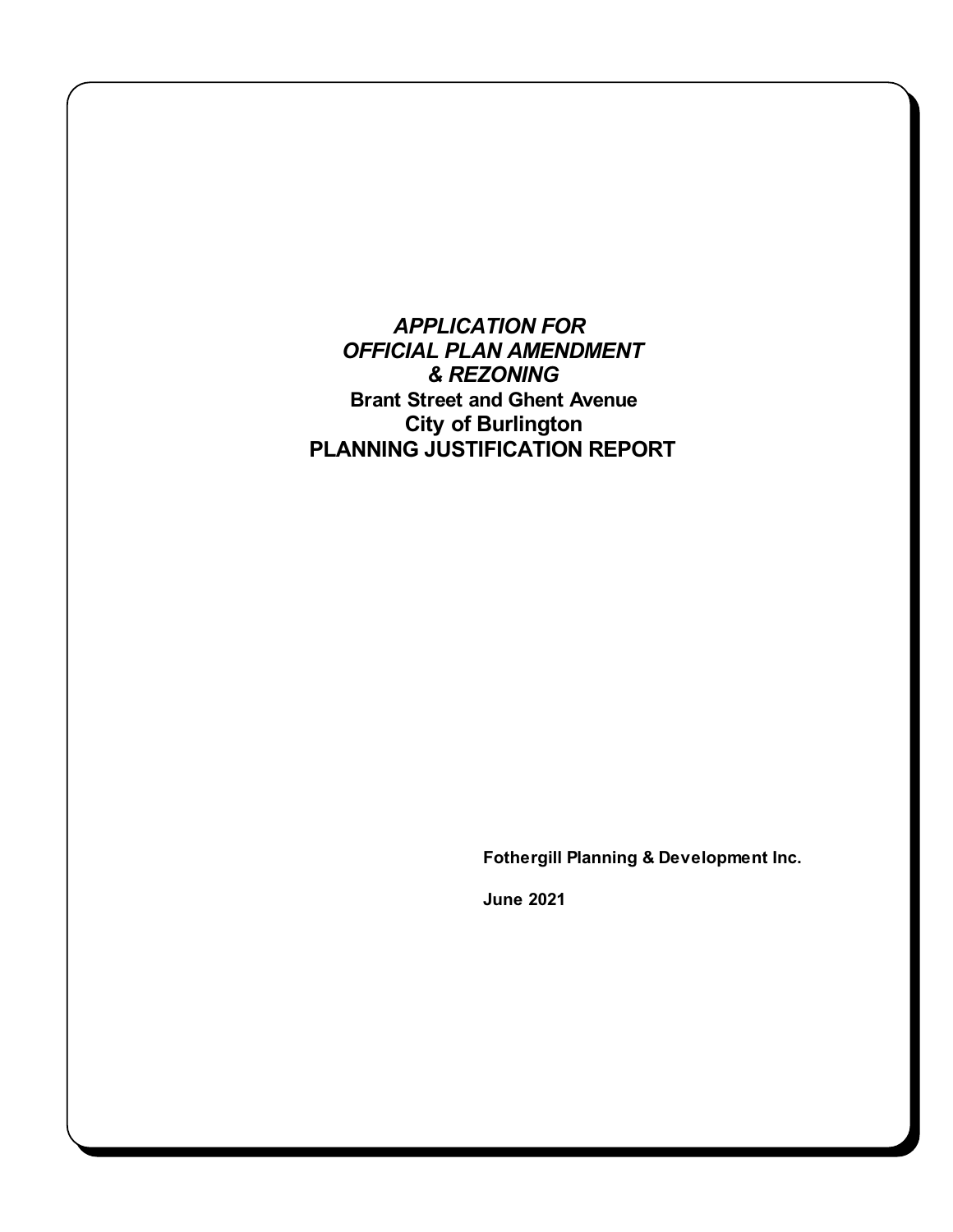# Planning Justification Report

*Application for Official Plan Amendment and Rezoning*  Brant Street and Ghent Avenue City of Burlington



Prepared for *MOLINARO GROUP*

Prepared by *FOTHERGILL PLANNING & DEVELOPMENT INC.*

June 2021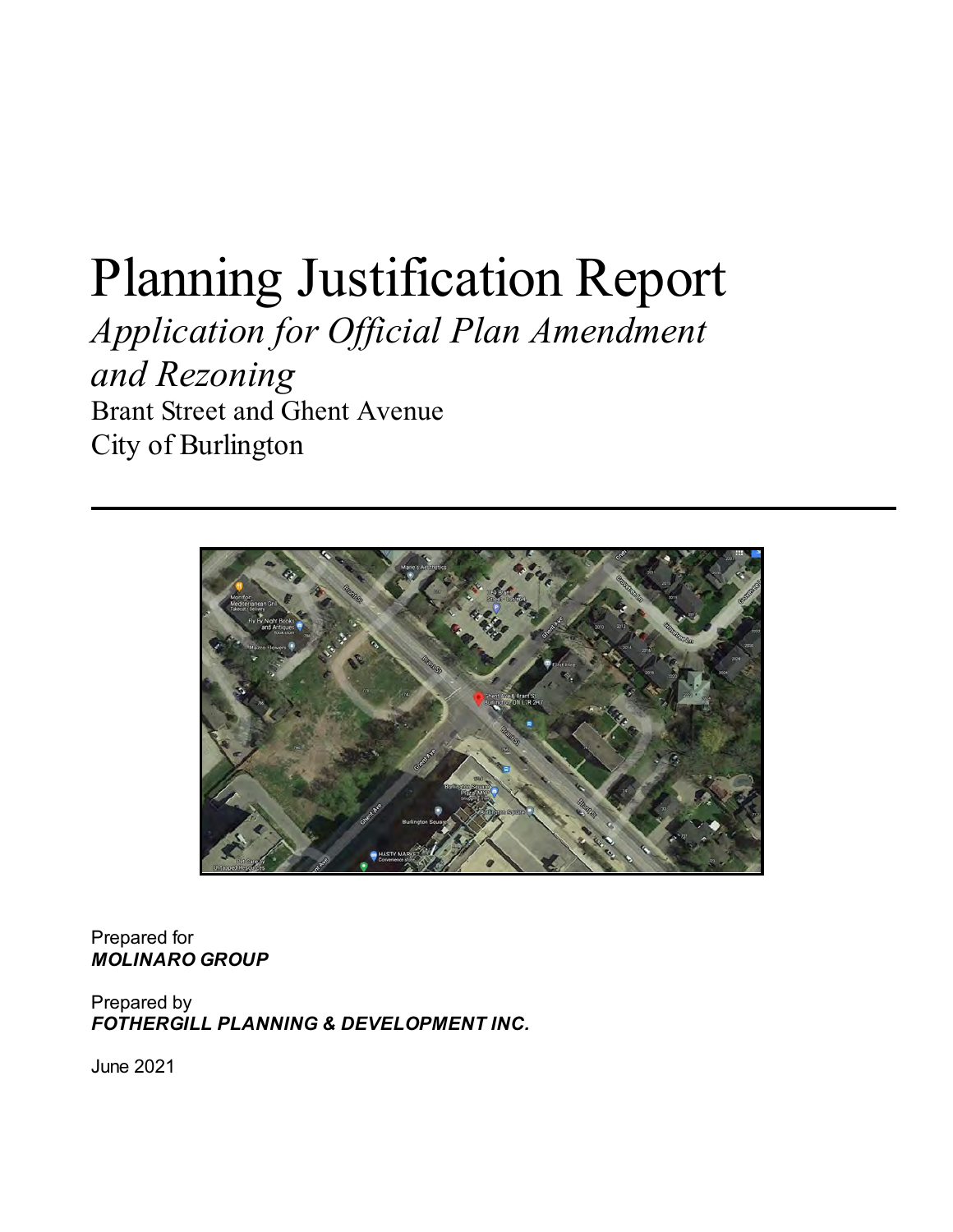## *Application for Official Plan Amendment and Rezoning* **Brant Street and Ghent Avenue City of Burlington**

## **Planning Justification Report \_\_\_\_\_\_\_\_\_\_\_\_\_\_\_\_\_\_\_\_\_\_\_\_\_\_\_\_\_\_\_**

# **Table of Contents**

**Page No.**

|     | <b>Executive Summary</b>                                                                                                                                                                                                                                                                                                                                                                                                                                                                                                                        | 1                                                                                                        |
|-----|-------------------------------------------------------------------------------------------------------------------------------------------------------------------------------------------------------------------------------------------------------------------------------------------------------------------------------------------------------------------------------------------------------------------------------------------------------------------------------------------------------------------------------------------------|----------------------------------------------------------------------------------------------------------|
| 1.0 | Introduction                                                                                                                                                                                                                                                                                                                                                                                                                                                                                                                                    | $\mathbf{3}$                                                                                             |
| 2.0 | Location                                                                                                                                                                                                                                                                                                                                                                                                                                                                                                                                        | 4                                                                                                        |
| 3.0 | <b>Property Details</b>                                                                                                                                                                                                                                                                                                                                                                                                                                                                                                                         | 6                                                                                                        |
| 4.0 | Development Proposal                                                                                                                                                                                                                                                                                                                                                                                                                                                                                                                            | $\overline{7}$                                                                                           |
| 5.0 | <b>Public Planning Policy Documents</b>                                                                                                                                                                                                                                                                                                                                                                                                                                                                                                         | 12                                                                                                       |
|     | 5.1<br><b>Provincial Policy Statement</b><br>5.2<br><b>Provincial Growth Plan</b><br>5.3<br>Region of Halton Official Plan<br>5.4<br>City of Burlington Official Plan<br>5.4.1<br><b>Existing Official Plan</b><br>5.4.2<br><b>Adopted Official Plan</b><br>New Official Plan<br>5.4.3<br>5.5<br><b>Tall Buildings Guidelines</b><br>5.6<br>City of Burlington Zoning By-law No. 2020                                                                                                                                                           | 12<br>15<br>17<br>20<br>20<br>23<br>26<br>37<br>38                                                       |
| 6.0 | Pre-Consultation                                                                                                                                                                                                                                                                                                                                                                                                                                                                                                                                | 42                                                                                                       |
| 7.0 | Planning Analysis and Opinion                                                                                                                                                                                                                                                                                                                                                                                                                                                                                                                   | 56                                                                                                       |
|     | 7.1<br>Intensification<br>7.2<br>Transit<br>7.3<br>Housing<br>7.4<br>Neighbourhood Context<br>7.5<br>Compatibility<br>7.5.1<br><b>Functional Compatibility</b><br>7.5.2<br><b>Visual Compatibility</b><br>7.6<br>Potential Impacts<br>7.6.1<br>Traffic<br>7.6.2<br>Wind<br>7.6.3<br>Noise<br>7.6.4<br>Sun/Shadow<br>7.6.5 Servicing and Infrastructure<br>Environmental - Phase 1, 2<br>7.6.6<br>7.7<br>Summary<br>7.8<br>Modifications to Official Plan and Zoning Regulations<br>7.8.1<br>Official Plan<br>7.8.2<br><b>Zoning Regulations</b> | 56<br>57<br>58<br>59<br>60<br>61<br>63<br>66<br>66<br>68<br>69<br>70<br>72<br>72<br>74<br>75<br>75<br>77 |
| 8.0 | Recommendations                                                                                                                                                                                                                                                                                                                                                                                                                                                                                                                                 | 78                                                                                                       |
| 9.0 | Conclusions                                                                                                                                                                                                                                                                                                                                                                                                                                                                                                                                     | 81                                                                                                       |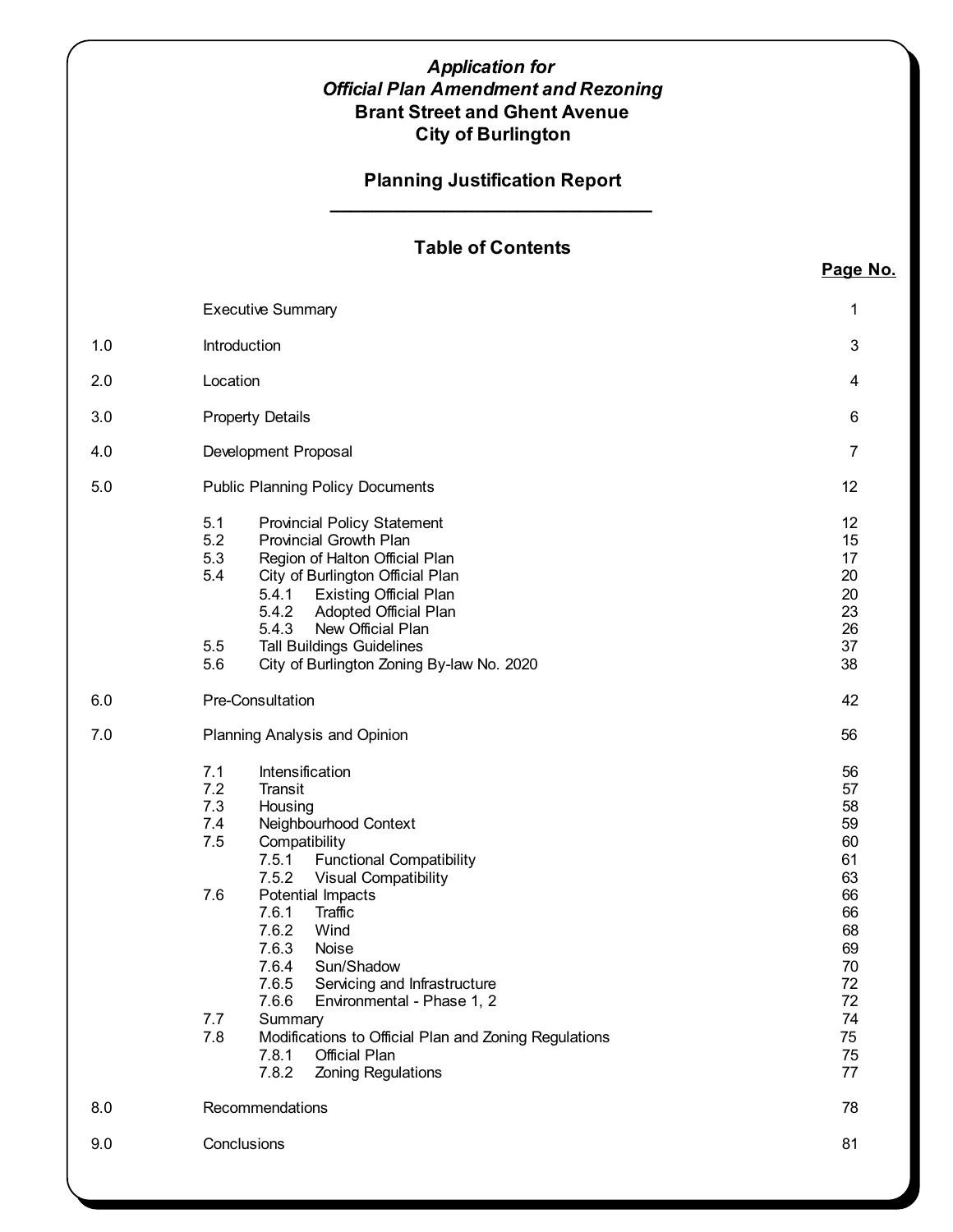# *Application for Official Plan Amendment and Rezoning* **Brant Street and Ghent Avenue City of Burlington**

# **Planning Justification Report \_\_\_\_\_\_\_\_\_\_\_\_\_\_\_\_\_\_\_\_\_\_\_\_\_\_\_\_\_\_\_**

# **List of Tables**

|  |  | <b>Property Description</b> |
|--|--|-----------------------------|
|--|--|-----------------------------|

- 2 Project Description
- 3 Parking Review
- 4 Official Plan Summary
- 5 Review of Tall Building Guidelines
- 6 Zoning Comparison Chart Parcel A
- 7 Zoning Comparison Chart Parcel B
- 8 **Zoning Comparison Chart** Parcel C
- 9 Response to Comments from Pre-Consultation Process
- 10 Summary of Project Changes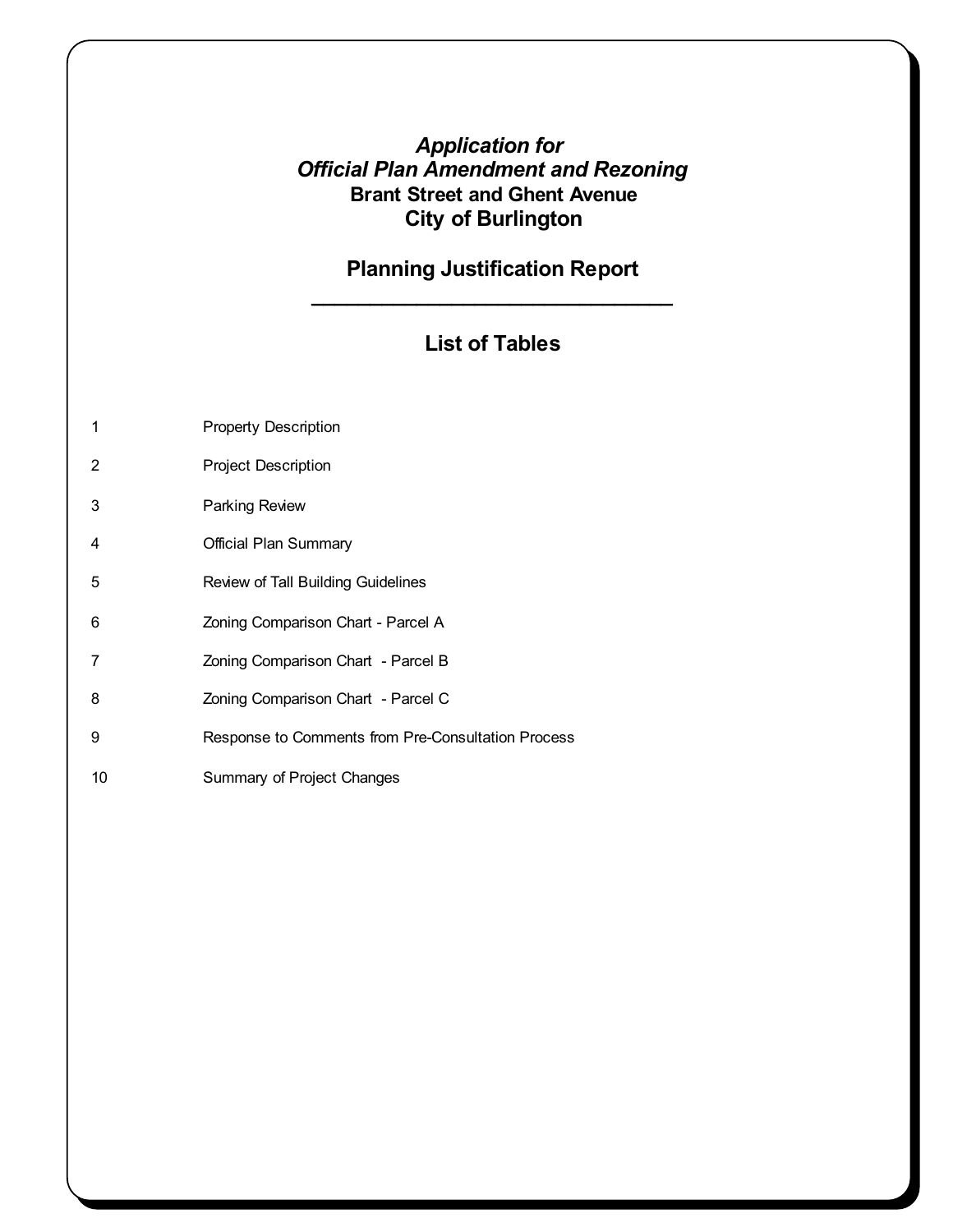# *Application for Official Plan Amendment and Rezoning* **Brant Street and Ghent Avenue City of Burlington**

# **Planning Justification Report**

**\_\_\_\_\_\_\_\_\_\_\_\_\_\_\_\_\_\_\_\_\_\_\_\_\_\_\_\_\_\_\_**

# **List of Schedules**

|   | Location Map and Property Addresses                                   |
|---|-----------------------------------------------------------------------|
| 2 | Survey Plans (Parcels A, B, C)                                        |
| 3 | Draft Reference Plans (Parcels A, B and C)                            |
| 4 | Concept Plan                                                          |
| 5 | Notes from Pre-Consultation Meeting - June 17, 2020                   |
| 6 | Pre-Consultation - Minutes from Urban Design Panel - October 20, 2020 |
|   | Draft Official Plan Amendment                                         |
| 8 | Draft Zoning By-law                                                   |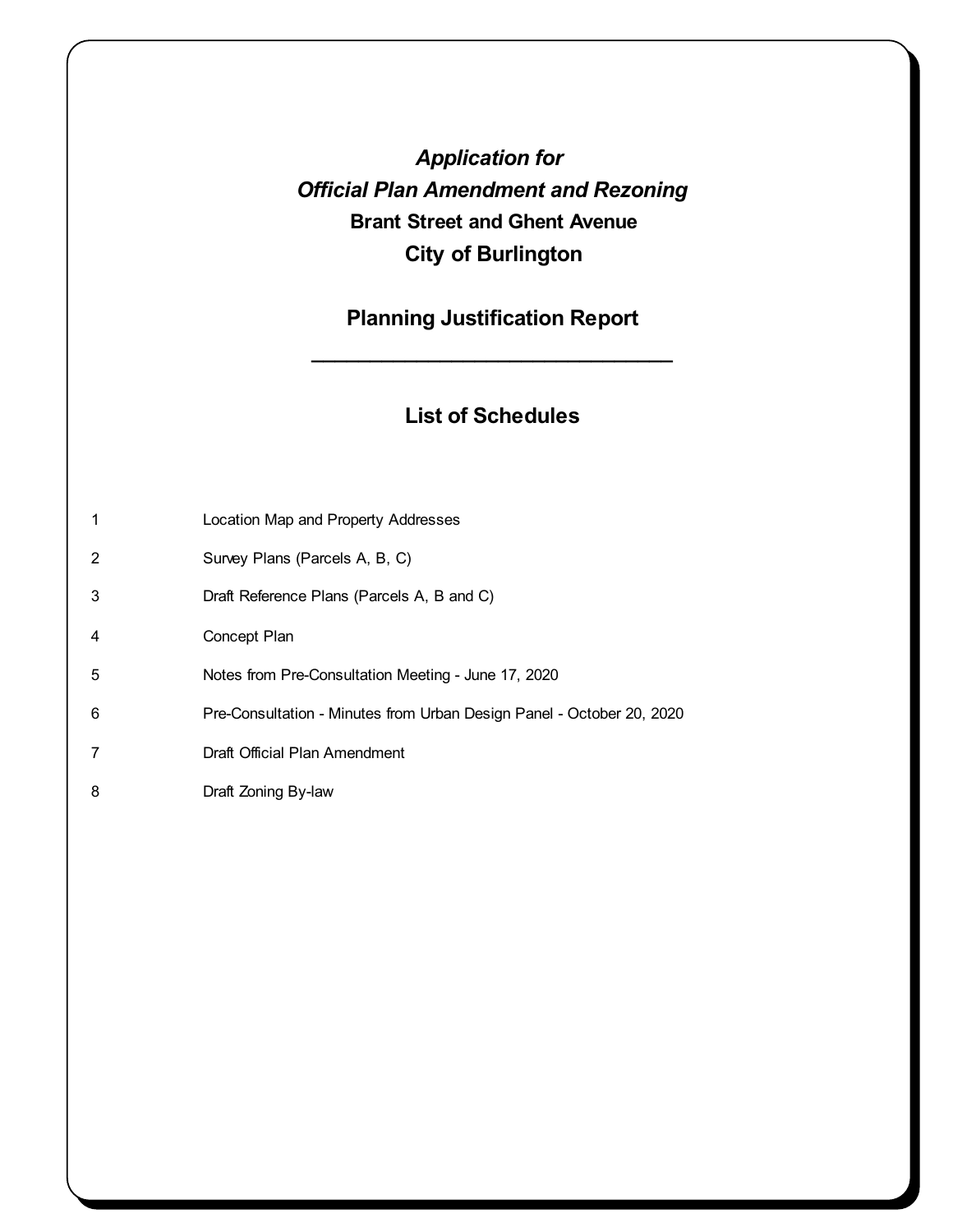# Executive Summary

The proposed project helps to achieve intensification objectives of local, regional and provincial planning documents by introducing an exciting mixed use development in an area which is intended to accommodate mixed use intensification. The project takes advantage of the strategic location near the Burlington GO station and the Downtown Core Area of the City of Burlington. Once fully developed, those new residents who will be enjoying the lifestyle in these buildings, will help further strengthen the function of both the GO station and the downtown area.

The ability of the proponent to complete such a significant land assembly program has allowed for the comprehensive design of all three corners that can be fully integrated with each other and with the community and provide a striking gateway feature to and from the downtown area.

The final design of the project was the product of a collaborative design exercise which implemented recommendations arising out of Pre-Consultation discussions with staff, contact with the neighbourhood, and input from the Burlington Urban Design Panel.

The proposal will make a significant contribution to the range and mix of housing in the downtown area and the Burlington community as a whole. Through further discussions and negotiations with the Region, opportunities exist for the provision of affordable housing for this project as has been implemented in other developments undertaken by the proponent. Care has been taken to protect rental housing which will be displaced by the proposed development.

The proposal is compatible and will be fully integrated into the existing community through the sharing of the benefits provided by ground floor commercial uses and by the generous public and private open spaces provided in the enhanced streetscapes, including special design features at the intersection of Brant and Ghent as well as the two privately owned publicly accessible parks being proposed.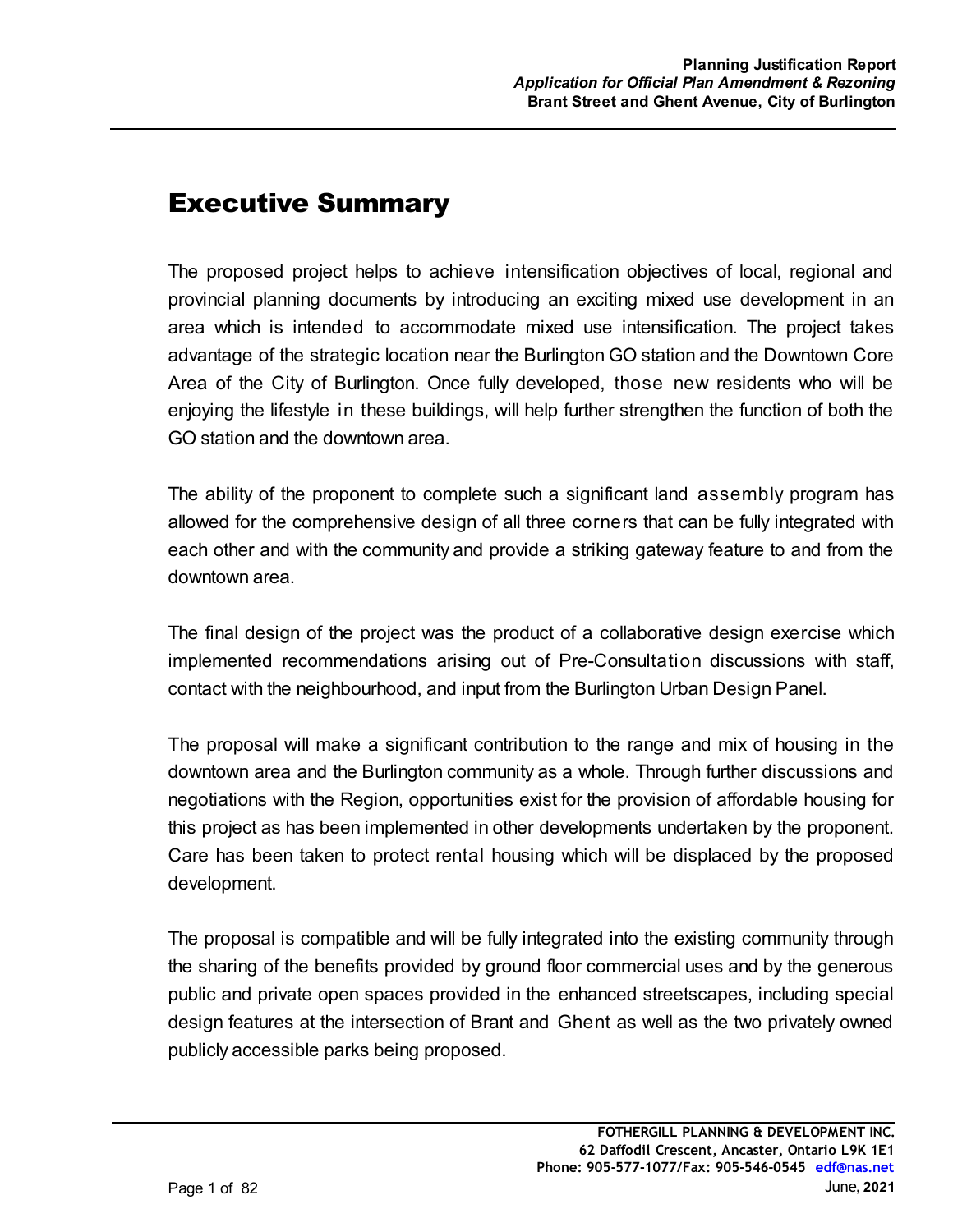The height and form of development is consistent with the direction provided in the newly adopted Official Plan which identifies height limits and very specific design parameters for the Upper Brant Precinct. This proposal is consistent with those provisions and from a design perspective, is generally consistent with the Urban Design Guidelines.

A series of detailed technical studies undertaken by the proponent has confirmed that the project, with appropriate mitigation, will not generate any adverse impacts, particularly with respect to matters related to shadow impact, noise, wind, or traffic.

The proposal can be accommodated with existing infrastructure and will not require any public funds to support the proposal.

The project will provide an attractive living environment with accessibility to a variety of community services, as well as access to both pedestrian and vehicular transportation networks. The development of this site for the proposed use is supported as conforming to sound planning principles and will contribute to the success of an evolving core area in downtown Burlington as well as the Major Transit Station Area.

This proposal will establish a strong and desirable precedent for further development projects in the downtown and for sites within and adjacent to the Major Transit Station Area.

In my opinion, the proposal represents good planning.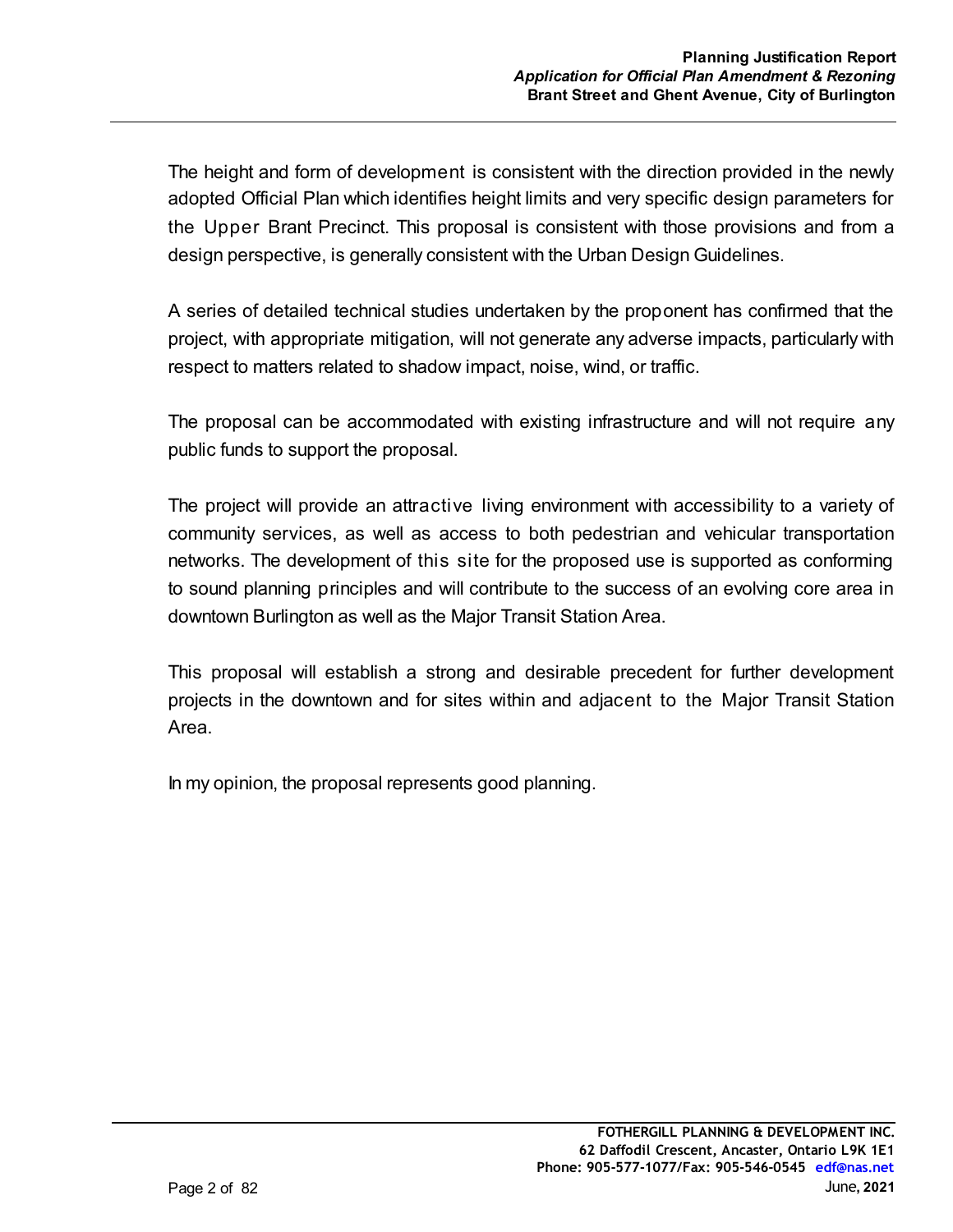# **1.0 INTRODUCTION**

This report provides planning justification for the redevelopment of three corners at the intersection of Brant and Ghent in the City of Burlington. Given that the owner has been successful in assembling 13 separate properties, a somewhat unique opportunity has arisen whereby a comprehensive development proposal on the three properties can be designed as an integrated package and implemented in a staged fashion.

This special opportunity combined with the unique attributes of the site being located between the Burlington GO station and the downtown core area of the City invites careful consideration of design alternatives. This development proposal introduces an innovative and striking design feature for the three sites which will produce a built form which will act as a significant gateway feature for those entering and leaving the downtown area along Brant Street.

This report describes the proposal and assesses it within the context of relevant planning policy documents at the local, regional and provincial level. It outlines the very thorough and productive pre-application process undertaken by the proponent in collaboration with staff at the City, the public as well as the Region and external agencies.

The report introduces a number of technical studies which were prepared to support the application and provides a summary of their key findings and conclusions.

With the input provided by this background information, the report provides a planning opinion which supports the proposed official plan amendment and rezoning by examining such matters as intensification, transit, housing, neighbourhood context, compatibility, potential impacts and livability.

The planning assessment concludes with a recommendation that the applications for official plan amendment and rezoning be approved. The report concludes with providing recommendations for the form and context of the proposed amendments.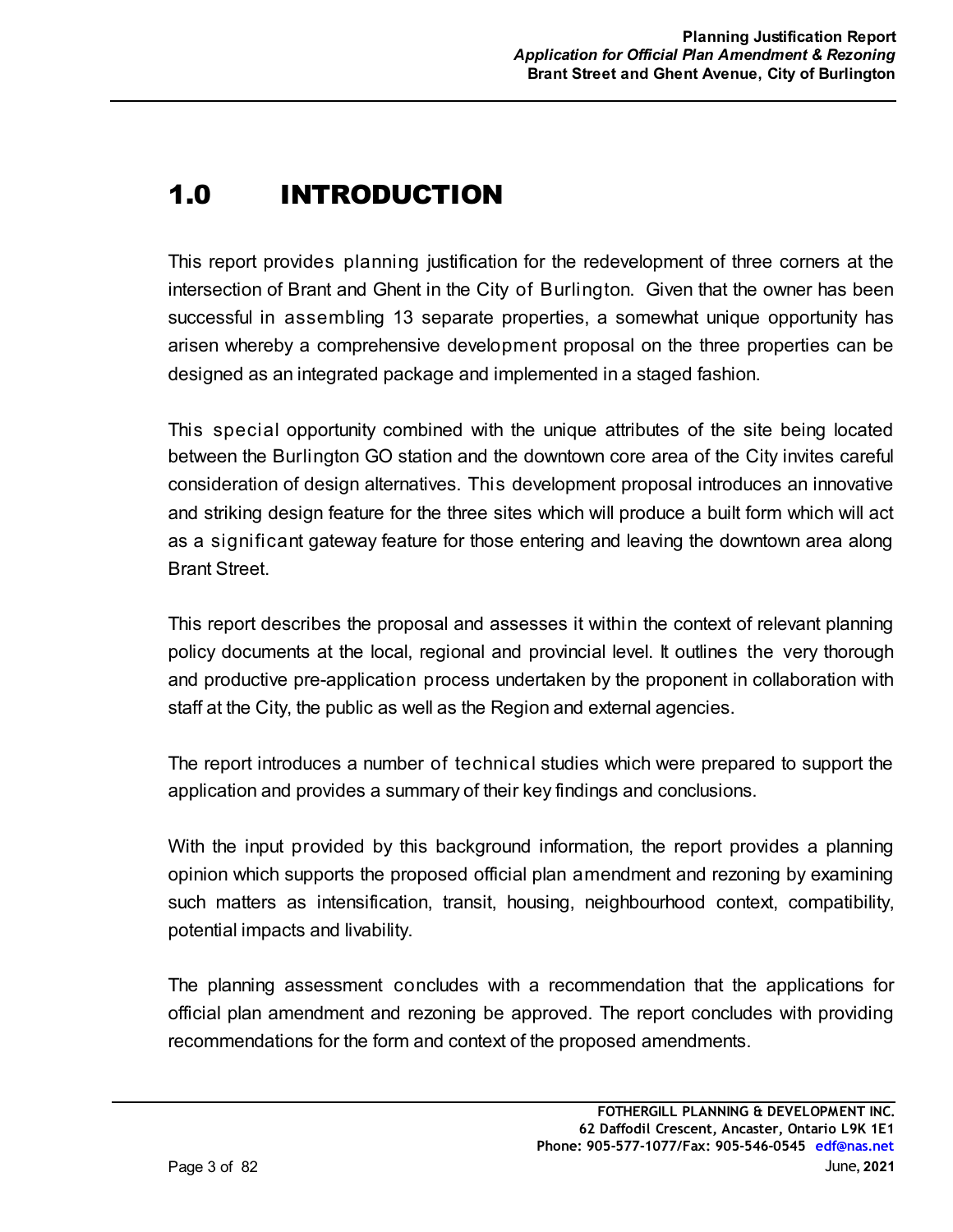Schedules 1-8 of the report contain background information including a location map, site survey details and development plans. It also includes details related to the Pre-Application process and a copy of a draft official plan amendment and a draft zoning by-law.

# 2.0 Location

The development proposal includes the northwest, northeast and southeast corners of Brant Street and Ghent Avenue. Located between the Burlington GO station and downtown, the site is a 10-15 minute walk to the GO station and a 15-20 minute walk to Spencer Smith Park. The property provides close vehicular access to Brant Street, Fairview Street and the Queen Elizabeth Way which is approximately 600 metres to the north. Enclosed is a map prepared by the City which identifies the location of the site and all parks and major landmarks within a 3 kilometre perimeter.

The site is surrounded by a mix of uses with commercial uses being predominant along Brant Street and Fairview Street. This mix of retail and service commercial uses includes a Walmart Store adjacent to the GO station to the north-west and a commercial plaza anchored by a Staples store and a Mandarin Restaurant to the north-west.

The neighbourhood includes a variety of housing forms including low rise residential development to the east and a variety of existing high rise built form in the area including an 8 storey building to the northeast of the property, a number of 10 storey apartment buildings along the north side of Ghent Avenue, west of Brant Street, and an 18 storey apartment building at the southwest corner of Brant Street and Ghent Avenue. Lands along Ghent Avenue west of Brant Street accommodate a range of employment uses.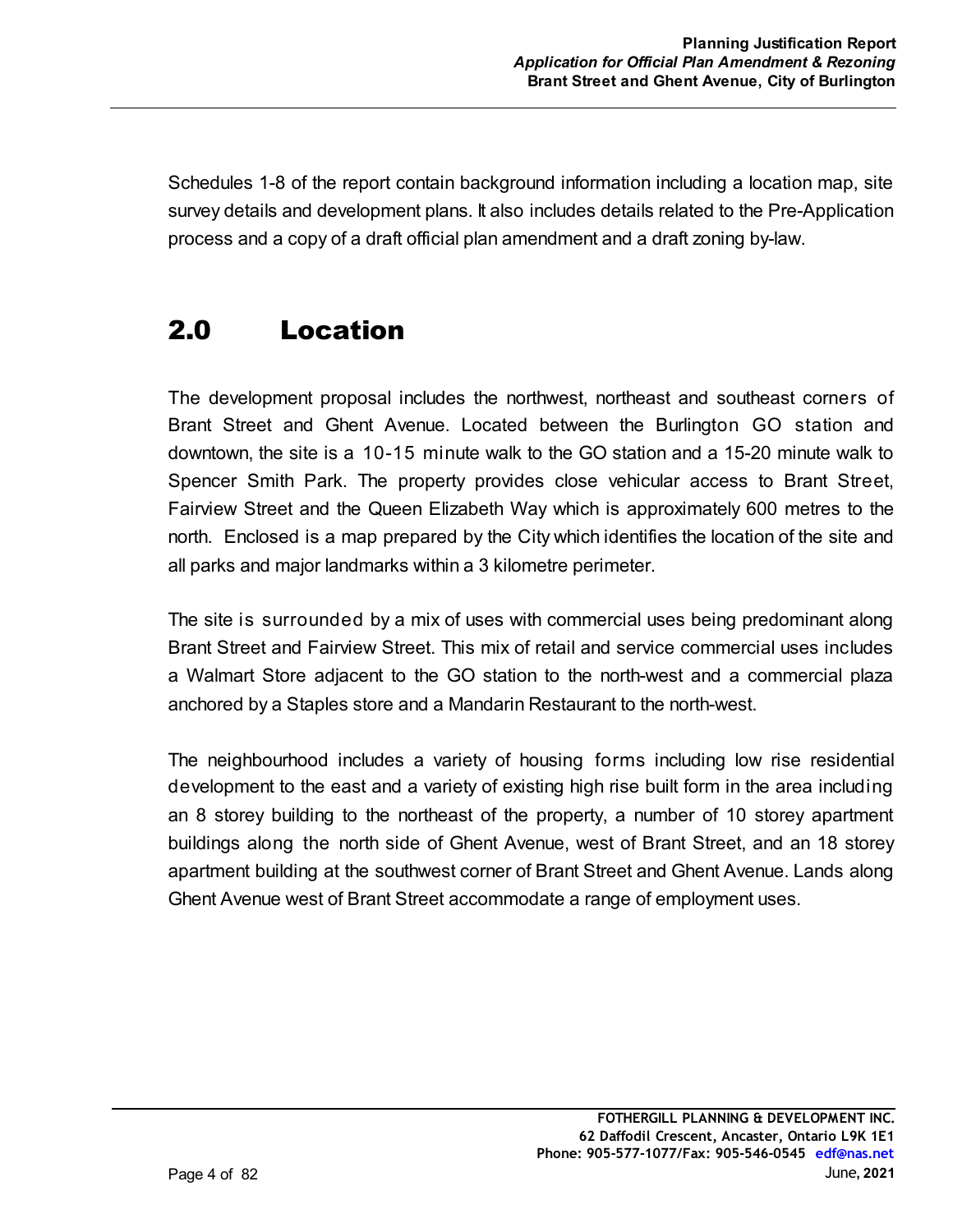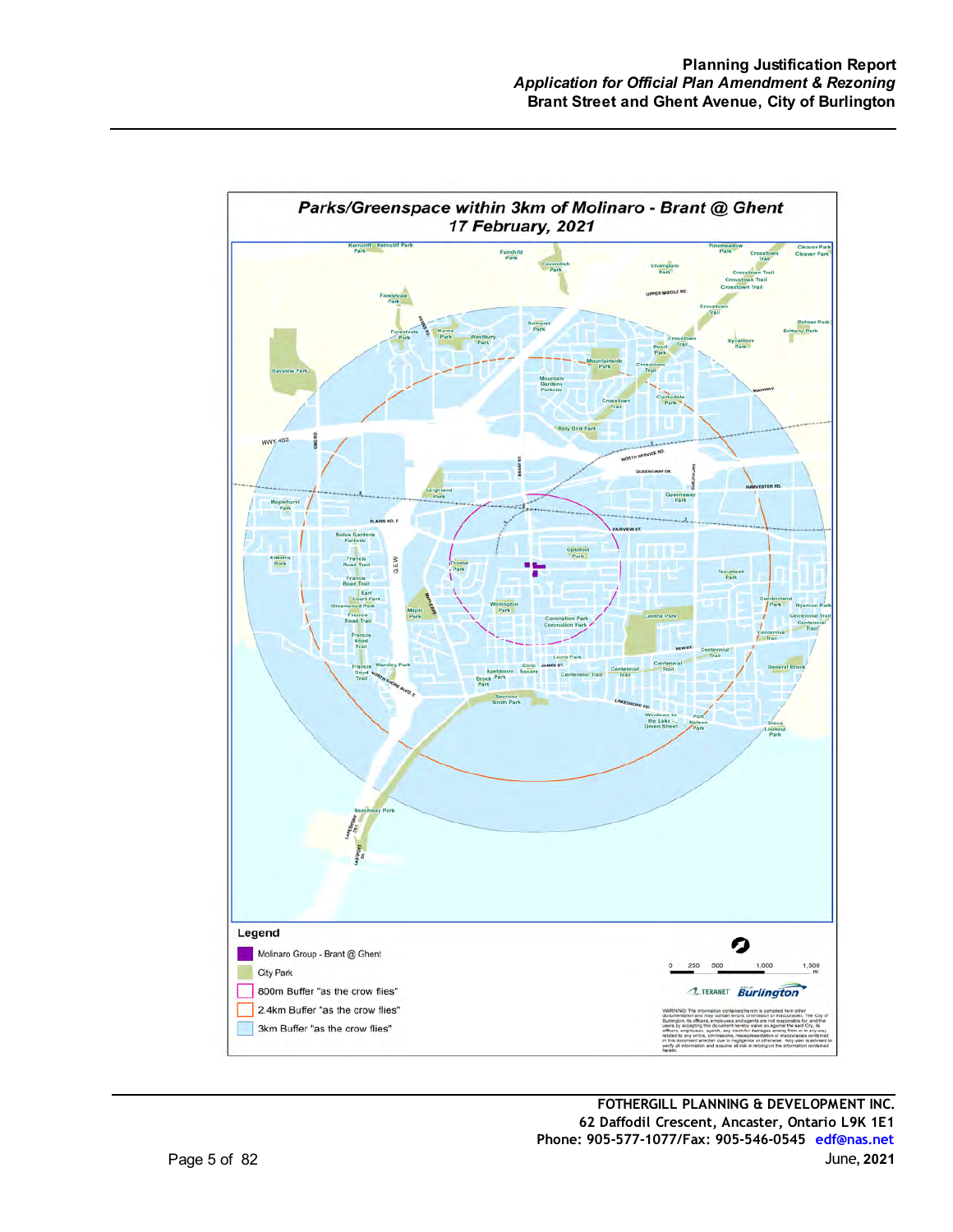# 3.0 Property Details

The property at the northwest corner of Brant and Ghent Avenue (Parcel A) is currently vacant. This site represents an assembly of 5 properties, 4 of which contained single family dwellings, all of which have since been demolished.

The property at the northeast corner (Parcel B) includes an existing parking lot at 769 Brant Street which accommodates 90 parking spaces which are used in conjunction with the medical office building at the southeast corner. This parcel also includes three single family dwellings on the north side of Ghent Avenue east of the parking lot including 2023 Ghent Avenue, 2027 Ghent Avenue, and 2031-2033 Ghent Avenue as well as an existing single family dwelling at 779 Brant Street and 783 Brant Street. The property at 783 Brant Street was not part of the initial Formal Consultation submission and has been assembled since that time.

The third parcel (Parcel C) includes the assembly of two properties, one of which contains a 2 storey medical building. The Molinaro Group has submitted an application for minor variance for this building to permit the building to be used as a sales office and general office. That application, which will not result in any changes to the site is now being considered by the Committee of Adjustment.

The property at 747 Brant Street, which is also part of Parcel C, contains a 2-storey rental apartment building comprised of 14 two-bedroom units which range in size from 757 sq.ft. to 920 sq.ft. This building will be demolished to accommodate the proposed development.

Further site details are described in Table 1.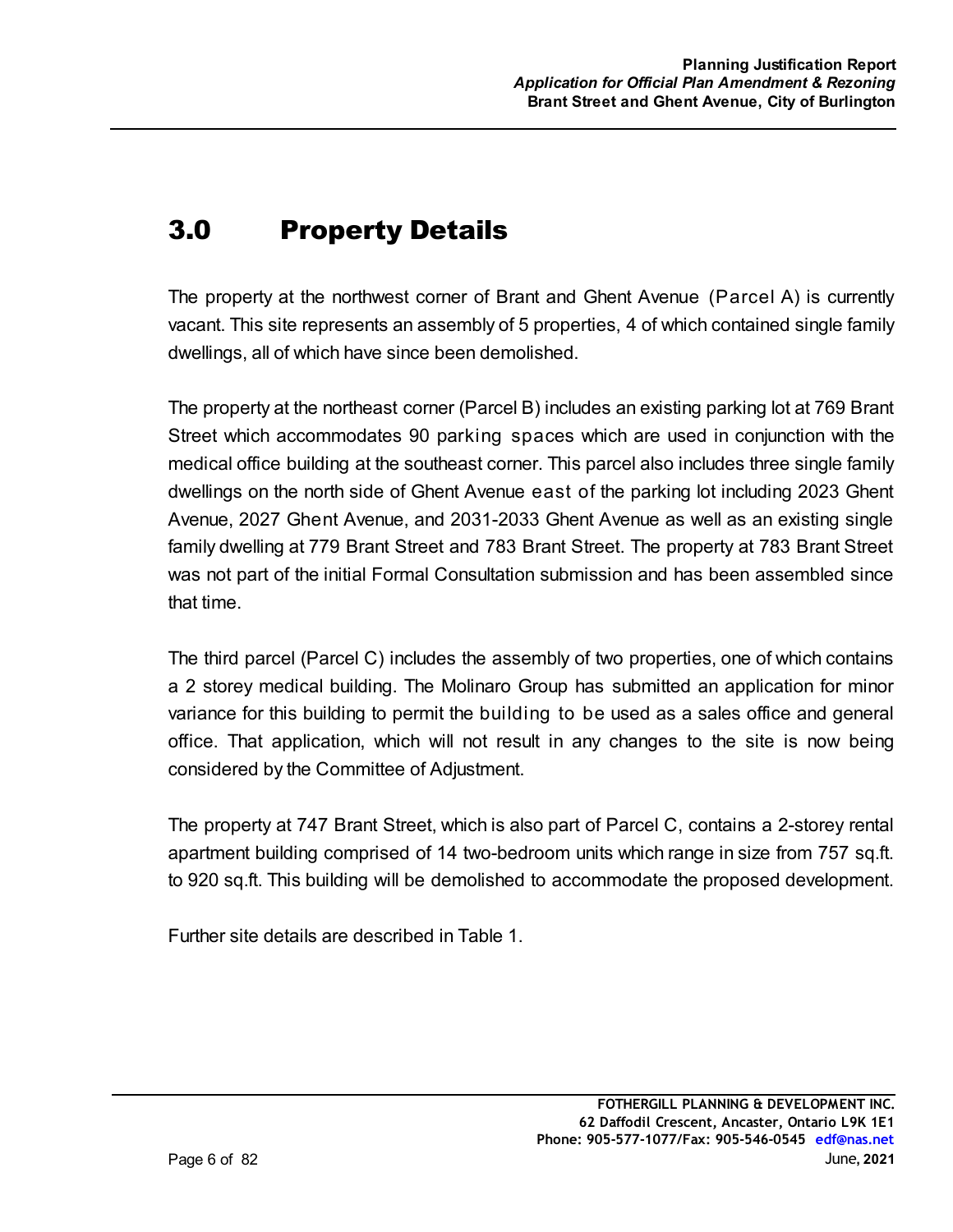| <b>Table 1 - Property Description</b> |                                                                          |                                        |                          |                     |
|---------------------------------------|--------------------------------------------------------------------------|----------------------------------------|--------------------------|---------------------|
| <b>PROPERTY</b>                       | <b>ADDRESS</b>                                                           | <b>FRONTAGE</b><br>(metres)            | <b>DEPTH</b><br>(metres) | <b>AREA</b><br>(ha) |
| Parcel A                              | 0, 774, 778, 780, 782<br><b>Brant Street</b>                             | Brant 73<br><b>Ghent 98.5</b>          | 99                       | 0.67                |
| Parcel B                              | 769, 779, 783 Brant<br>Street,<br>2023, 2027, 2031-<br>2033 Ghent Avenue | Brant 72<br>Ghent 135                  | 135                      | 0.66                |
| Parcel C                              | 747, 761 Brant Street                                                    | <b>Brant 76.2</b><br><b>Ghent 48.5</b> | 76.2                     | 0.38                |
| TOTAL                                 | <b>13 Properties</b>                                                     |                                        |                          | 1.71 ha             |

# 4.0 Development Proposal

While all three buildings are integrated from a visual and functional perspective and maintain a consistent streetscape presence, each of the sites has been designed independently to reflect and respond to surrounding built form.

In order for any major redevelopment project such as this to be successful, it must generate a final product which is successful from a marketing perspective. This requires the proponent to pay careful attention to all of the functional and design elements of the building and the site that will make it an attractive, livable environment for future residents and will contribute to the appeal of the City of Burlington as a desirable place to live.

The desirability of this project from a livability perspective results in part from its strategic location which allows for easy and direct pedestrian connectivity to the surrounding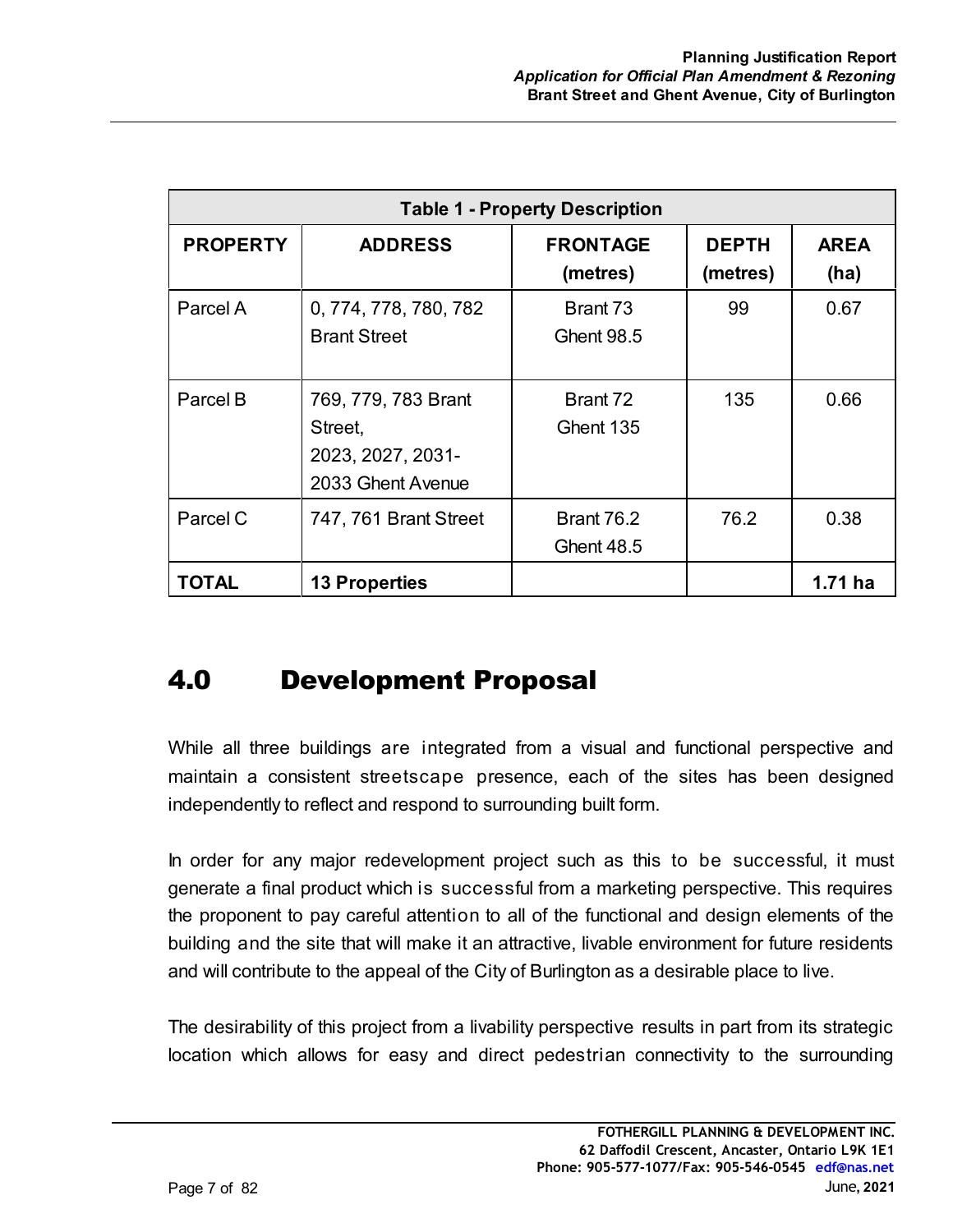community including a variety of retail service commercial uses and parks as well as walkable direct transit connections to the local Burlington transit system. It also provides easy and convenient vehicular access to a Major Transit Station Area as well as the Queen Elizabeth Way via the Brant Street interchange.

From a unit design perspective, the striking exterior and interior design elements of the project contribute to the attractiveness of the site as a desirable place to live.

At the site level, attractive outdoor amenity areas normally associated with this form of development are augmented by the presence of the generous open space amenity area offered by the two POP areas and the extensive public and private pedestrian realm created along Brant Street, Ghent Avenue and at the intersection corners. This extensive open space area allows for integrated open space uses as noted in the landscaping plans submitted with this proposal. It is anticipated that through the site plan process, the use, function and design of these features can be refined through collaborative dialogue with the City.

The initial development proposal presented to the Formal Consultation meeting included two 25-storey towers on Parcel A at the north-west corner. In response to input received through the Pre-Submission process, the plan has been modified and now includes a 25 storey tower on the west side west of Brant Street with a second tower stepped down to 14 storeys. This allows for a gradation in height from Brant Street to the existing 10 storey apartment buildings to the west. This gradation also enhances the prominence of the Brant Street Tower and the gateway feature which has been established in conjunction with the 25 storey tower facility at the northeast corner.

In response to comments received at the Pre-Consultation meeting and in follow-up meetings with staff, the plans have been modified to allow for a generous multi-use POP area long the north side of Ghent Avenue on Parcel A. This area will contain both public and private spaces, and will function as a POP with a seamless connection to the pedestrian areas, both along Ghent Avenue and Brant Street. Further details regarding the use of this space and 3D perspective drawings of how this space could be utilized are included in the landscape plans prepared by Seferian Design and the Urban Design Brief prepared by Graziani + Corazzo which are submitted as part of this application.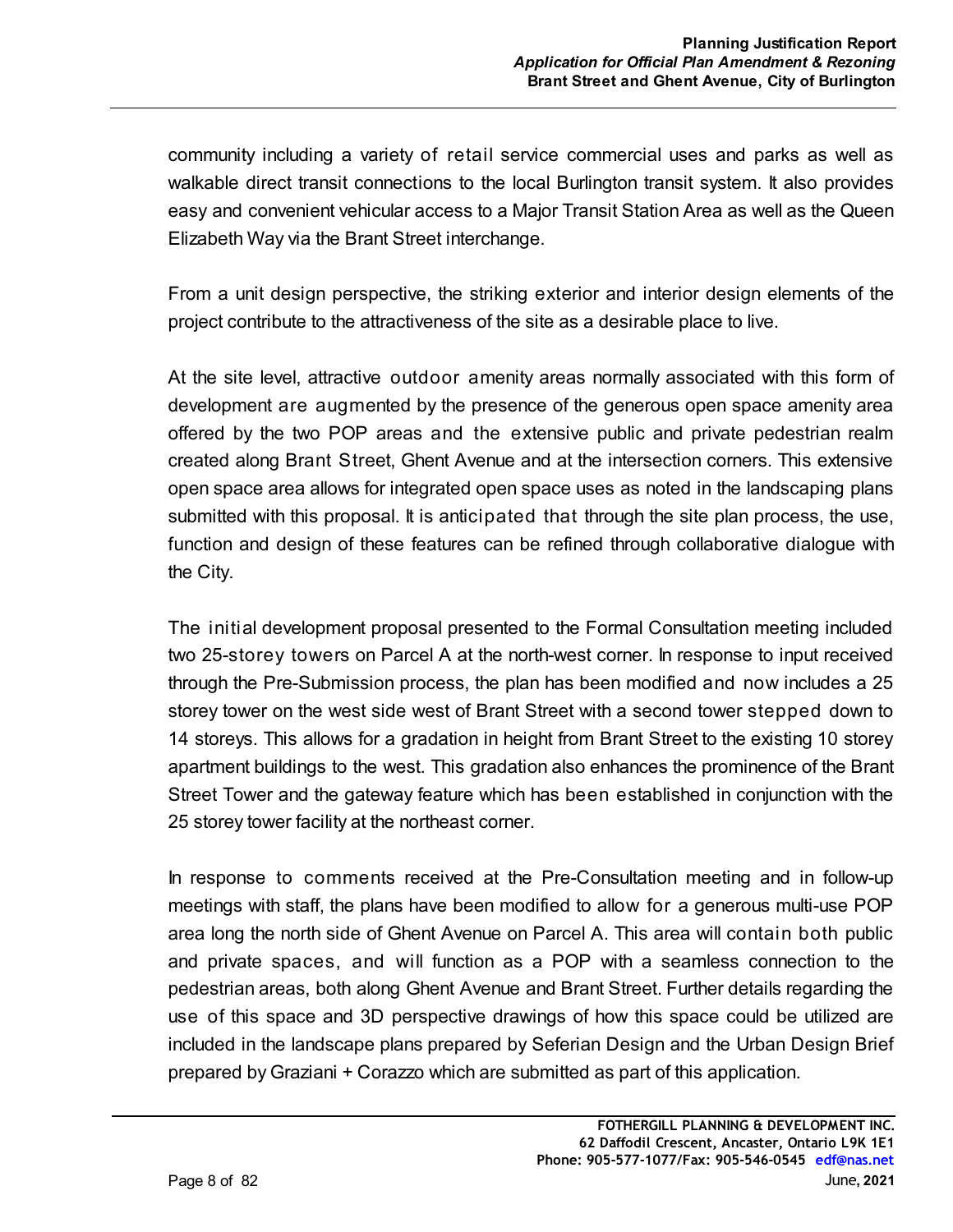Parcel B introduces a tower element of 25 storeys close to Brant and Ghent Avenue with stepping down elements introduced on the eastern side of the property to 3 storeys to ensure compatibility with the low density residential development to the east. The development proposal considered at the Pre-Consultation meeting including a townhouse element on the east side of the property. The revised proposal has eliminated the townhouse component and has significantly increased the size of the privately owned but publicly accessible (POP) from 510 sq.m. to 1960 sq.m. As well as providing an important park facility for future residents and the surrounding community, this feature provides a substantial buffer to the existing low density residential built form to the east.

The buildings on Parcel A and Parcel B introduce a 3 storey podium feature on Brant Street and a wide public/ private pedestrian activity area between the building and Brant Street. The built form of the building has been shifted away from the corner to allow for a very generous open pedestrian activity area. This feature is replicated at all three corners.

Parcel C has been carefully designed to account for its location adjacent to lowrise development to the east and lower rise mixed uses to the south. In addition to minimizing height, the built form of the building has been designed to offer gradation of built form between the Brant Street frontage and the residential uses to the east.

Streetscape elements of this building have been designed to be consistent with those introduced in Parcels A and C. With the advantage of the property consolidation undertaken by the Molinaro Group, an opportunity exists to create an attractive, functional and consistent streetscape pattern on all three corners.

The design elements which are included in the Seferian landscape plan, allow for a seamless use of public and private space which will serve a park-like function not only for residents in the building, but also the general public. The generous width of the pedestrian realm and the enhancements proposed will set a new and highly desirable precedent for subsequent development proposals along Brant Street.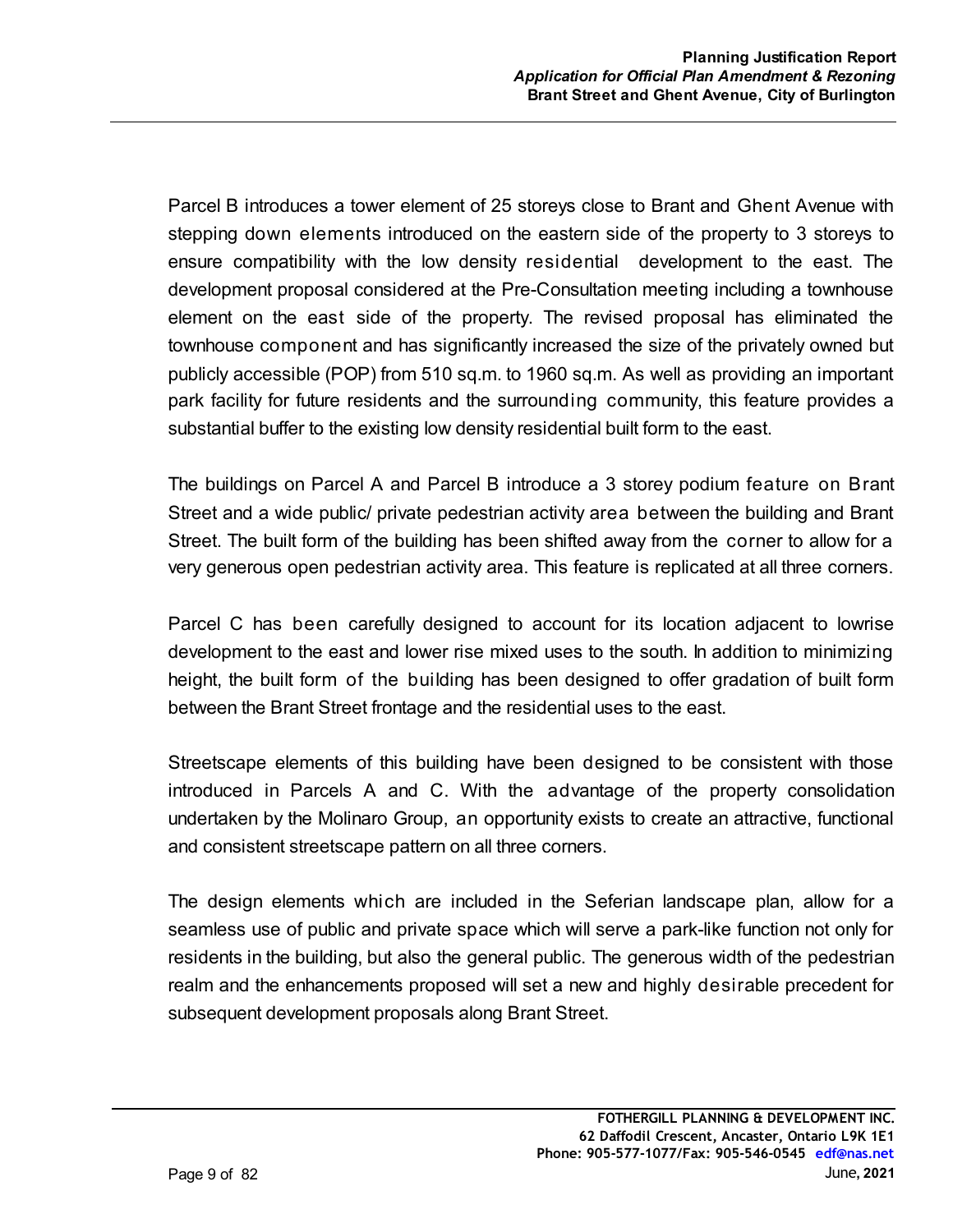The initial development plan included driveway accesses to Brant Street and Ghent Avenue for Parcels A and B. After input from the pre-submission process and further consideration, the accesses to Brant Street for both Parcels A and B have been removed.

The intent of the proponent is to develop the project in stages beginning with Parcel A and ending with Parcel C. Development details are illustrated in Schedule 2 to this report. A summary of details of each element of the proposal is included below.

| <b>Table 2 - Project Description</b> |                    |                          |                                                   |                            |                              |            |
|--------------------------------------|--------------------|--------------------------|---------------------------------------------------|----------------------------|------------------------------|------------|
| <b>PROPERTY</b>                      | <b>RESIDENTIAL</b> |                          | <b>COMMERCIAL</b><br><b>FLOOR AREA</b><br>(sq.m.) | <b>HEIGHT</b><br>(storeys) | <b>DENSITY</b><br>(units/ha) | <b>FAR</b> |
|                                      | <b>Units</b>       | Floor<br>Area<br>(sq.m.) |                                                   |                            |                              |            |
| Parcel A                             | 425                | 31,183                   | 794                                               | $14 - 25$                  | 634                          | 4.8:1      |
| Parcel B                             | 328                | 24,173                   | 492                                               | 25                         | 497                          | 3.7:1      |
| Parcel C                             | 128                | 11,061                   | 0                                                 | 8                          | 339                          | 2.9:1      |
| TOTAL                                | 881                | 66,417                   | 1286                                              |                            |                              |            |

Table 3 provides an estimate of parking requirements based on new City standards which include an allowance to count required commercial spaces toward visitor parking and to allow for a reduction in parking requirements for mixed use projects. For the purposes of this calculation, a 5% reduction has been applied. This is the reduction that was applied to the Paradigm property on Fairview Street.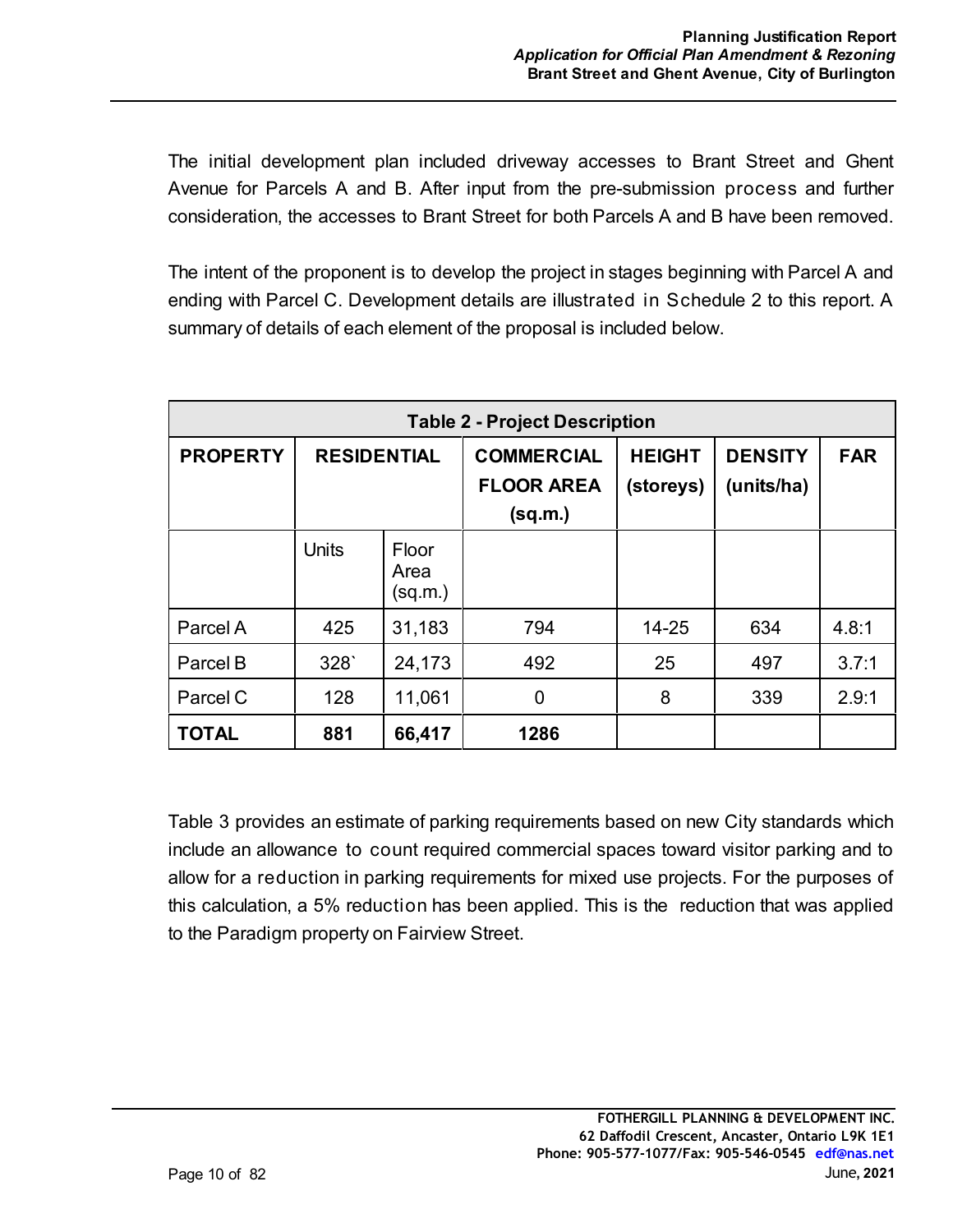At this point, final unit layout and interior building design has not yet been completed. As a result, it is possible that the unit count may need to be adjusted. Similarly, at site plan and final design stage, the number of parking spaces may change. As a result, the implementing by-law being proposed for each site will be based on a parking ratio of 1.1 to 1.2 spaces per unit to include both resident and visitor parking.

| <b>TABLE 3</b><br><b>PARKING REVIEW</b> |                                                                                      |                           |                             |                             |  |
|-----------------------------------------|--------------------------------------------------------------------------------------|---------------------------|-----------------------------|-----------------------------|--|
|                                         |                                                                                      | <b>PARCEL A</b>           | <b>PARCEL B</b>             | <b>PARCEL C</b>             |  |
| $\mathbf{1}$ .                          | Residential                                                                          |                           |                             |                             |  |
|                                         | 1 space/unit                                                                         | 425                       | 328                         | 128                         |  |
|                                         | 0.25 spaces - Visitor                                                                | 107                       | 82                          | 33                          |  |
| 2.                                      | Commercial<br>(Counted as Visitors)                                                  | 40                        | 23                          | N/A                         |  |
| 3.                                      | Sub-Total<br>1.25 spaces/unit)                                                       | 532                       | 410                         | 160                         |  |
| 4.                                      | <b>Total Required -</b><br>Including Mixed Use<br>Residential - reduction<br>of $5%$ | 506                       | 390                         | 160                         |  |
|                                         | <b>Provided</b>                                                                      | 516<br>(1.21 spaces/unit) | 377<br>$(1.15$ spaces/unit) | 179<br>$(1.39$ spaces/unit) |  |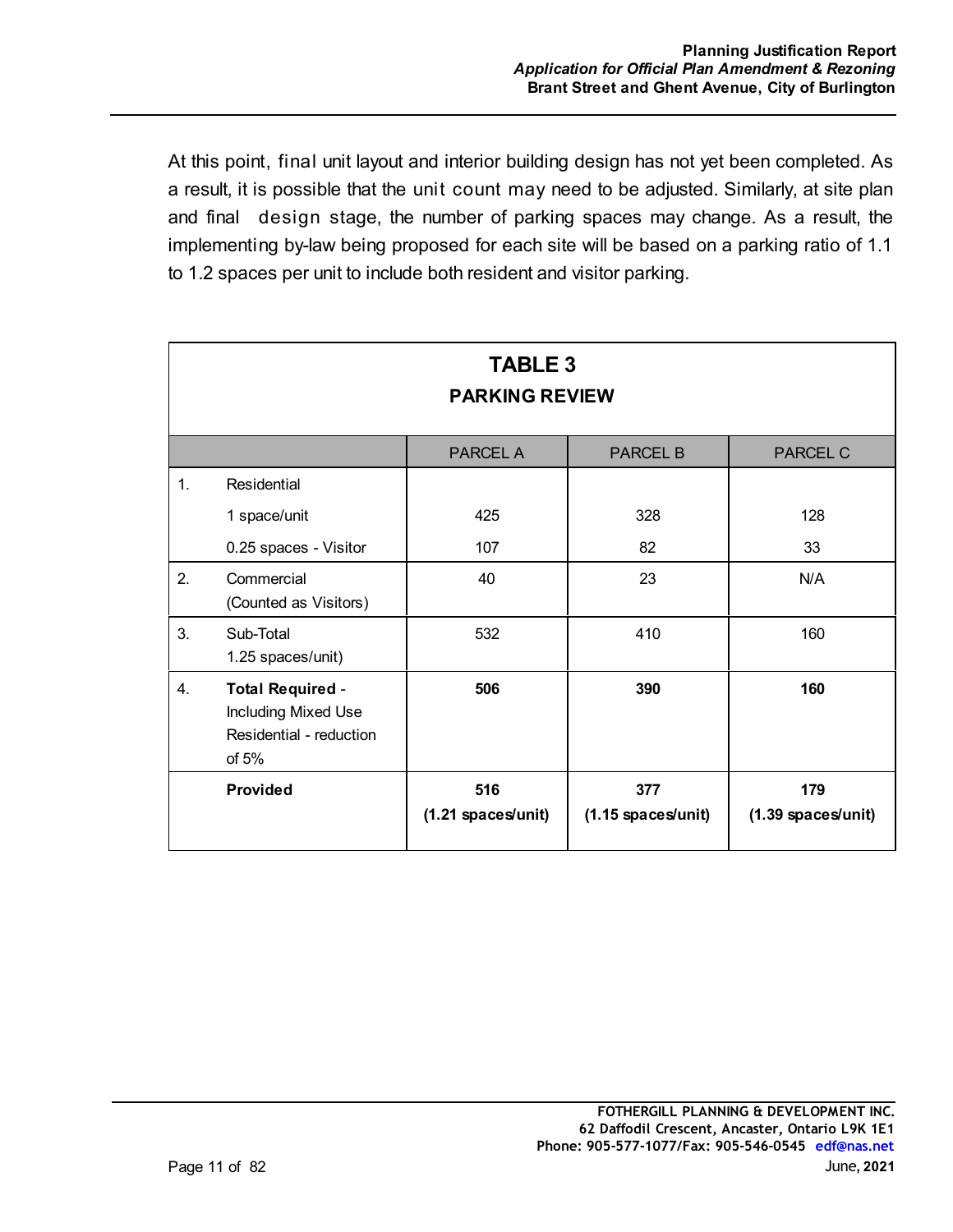# 5.0 Public Planning Policy Documents

# **5.1 Provincial Policy Statement ("PPS") (2020)**

All development projects in the Province must be consistent with the provisions in the PPS, which was approved by the Province in 2020. The intent of the PPS is to support strong, livable and healthy communities through the efficient use of land. Policies that will help achieve this objective are outlined in Section 1.1 of the Policy Statement and include the following:

- **"1.1.1 Healthy, liveable and safe communities are sustained by:**
	- **a) promoting efficient development and land use patterns which sustain the financial well-being of the Province and municipalities over the long term;**
	- **b) accommodating an appropriate affordable and marketbased range and mix of residential types (including single-detached, additional residential units, multi-unit housing, affordable housing and housing for older persons), employment (including industrial and commercial), institutional (including places of worship, cemeteries and long-term care homes), recreation, park and open space, and other uses to meet long-term needs;**
	- **f) improving accessibility for persons with disabilities and older persons by addressing land use barriers which restrict their full participation in society;"**

In order to achieve these directives, the PPS includes a number of directives which promote intensification and redevelopment within existing Urban Areas, including the following:

**"1.1.3.2 Land use patterns within** *settlement areas* **shall be based on densities and a mix of land uses which:**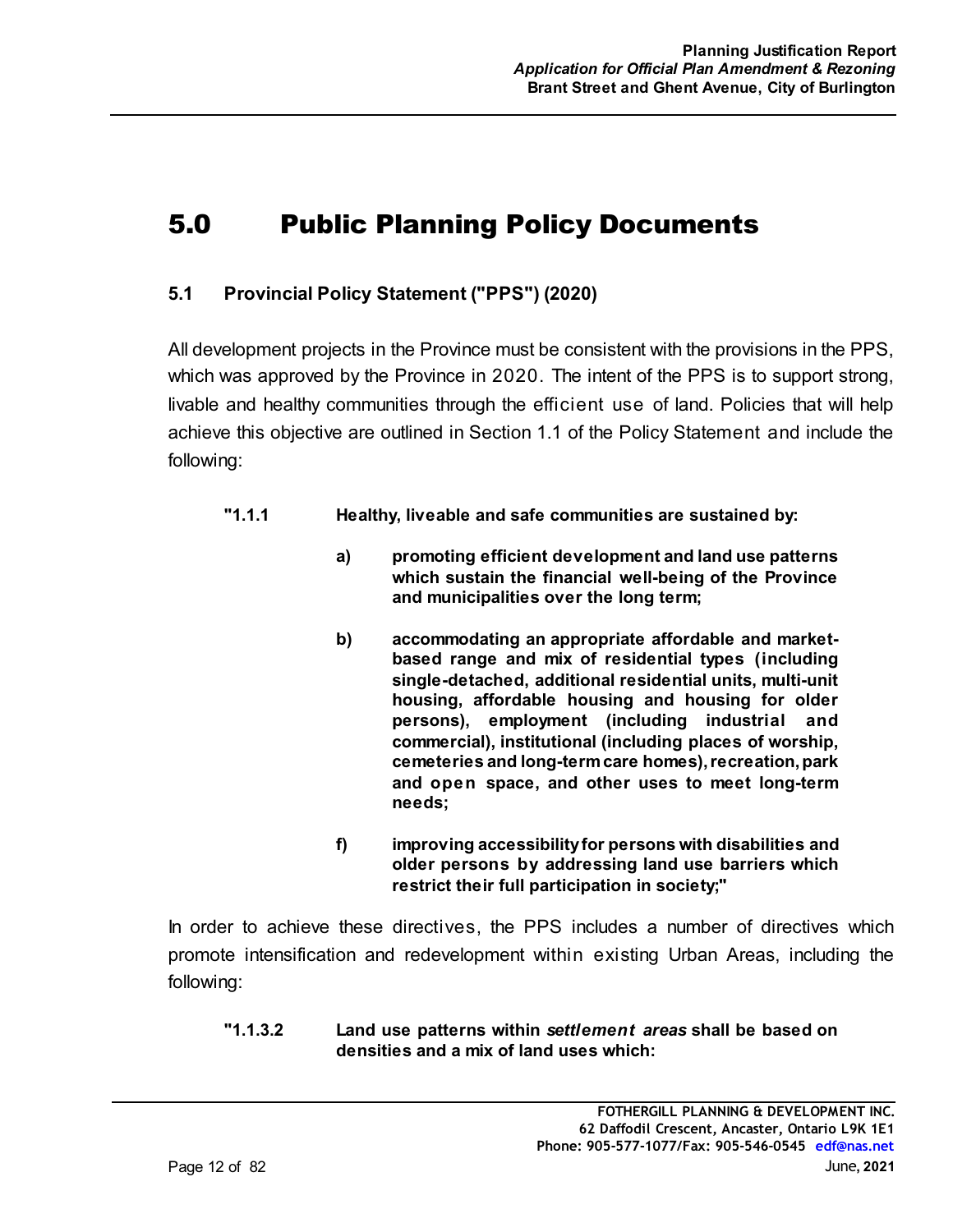- **a) efficiently use land and resources;**
- **b) are appropriate for, and efficiently use, the** *infrastructure* **and** *public service facilities* **which are planned or available, and avoid the need for their unjustified and/or uneconomical expansion;**
- **c) minimize negative impacts to air quality and climate change, and promote energy efficiency;**
- **e) support** *active transportation;*
- **f) are** *transit-supportive,* **where transit is planned, exists or may be developed;**
- **1.1.3.3 Planning authorities shall identify appropriate locations and promote opportunities for** *transit-supportive* **development, accommodating a significant supply and range of** *housing options* **through** *intensification and redevelopment* **where this can be accommodated taking into account existing building stock or areas, including** *brownfield sites,* **and the availability of suitable existing or planned** *infrastructure and public service facilities* **required to accommodate projected needs."**

The Provincial Policy Statement includes policies for the housing sector which direct planning authorities to provide for an appropriate range of housing types and densities:

- **"1.4.3 Planning authorities shall provide for an appropriate range and mix of** *housing options* **and densities to meet projected market-based and affordable housing needs of current and future residents of the** *regional market area* **by:**
	- **a) establishing and implementing minimum targets for the provision of housing which is** *affordable to low and moderate income households* **and which aligns with applicable housing and homelessness plans. However, where planning is conducted by an upper-tier municipality, the upper-tier municipality in consultation with the lower-tier municipalities may identify a higher target(s) which shall represent the minimum target(s) for these lower-tier municipalities;**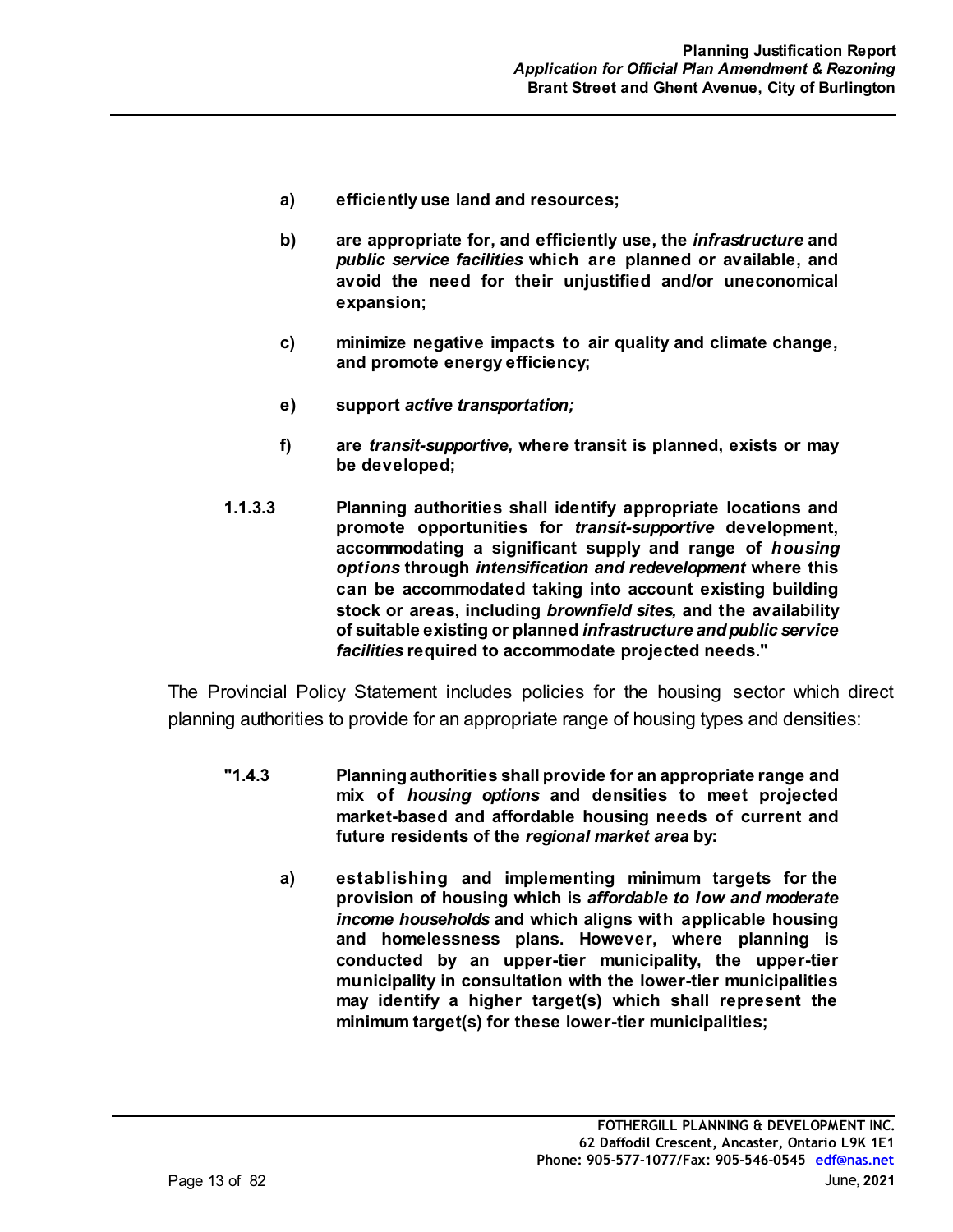- **b) permitting and facilitating:**
	- **1. all** *housing options* **required to meet the social, health, economic and well-being requirements of current and future residents, including** *special needs* **requirements and needs arising from demographic changes and employment opportunities; and**
	- **2. all types of** *residential intensification,* **including additional residential units, and redevelopment in accordance with policy 1.1.3.3;**
- **c) directing the development of new housing towards locations where appropriate levels of** *infrastructure and public service facilities* **are or will be available to support current and projected needs;**
- **d) promoting densities for new housing which efficiently use land, resources,** *infrastructure and public service facilities,* **and support the use of** *active transportation* **and transit in areas where it exists or is to be developed;**
- **e) requiring** *transit-supportive* **development and prioritizing** *intensification,* **including potential air rights development, in proximity to transit, including corridors and stations; and**
- **f) establishing development standards for** *residential intensification,* **redevelopment and new residential development which minimize the cost of housing and facilitate compact form, while maintaining appropriate levels of public health and safety."**

The Provincial Policy Statement also contains policies that promote the efficient use of existing infrastructure and public service facilities (Section 1.6). This includes municipal sewage services and water services, as well as other municipal infrastructure including roads, sidewalks, etc.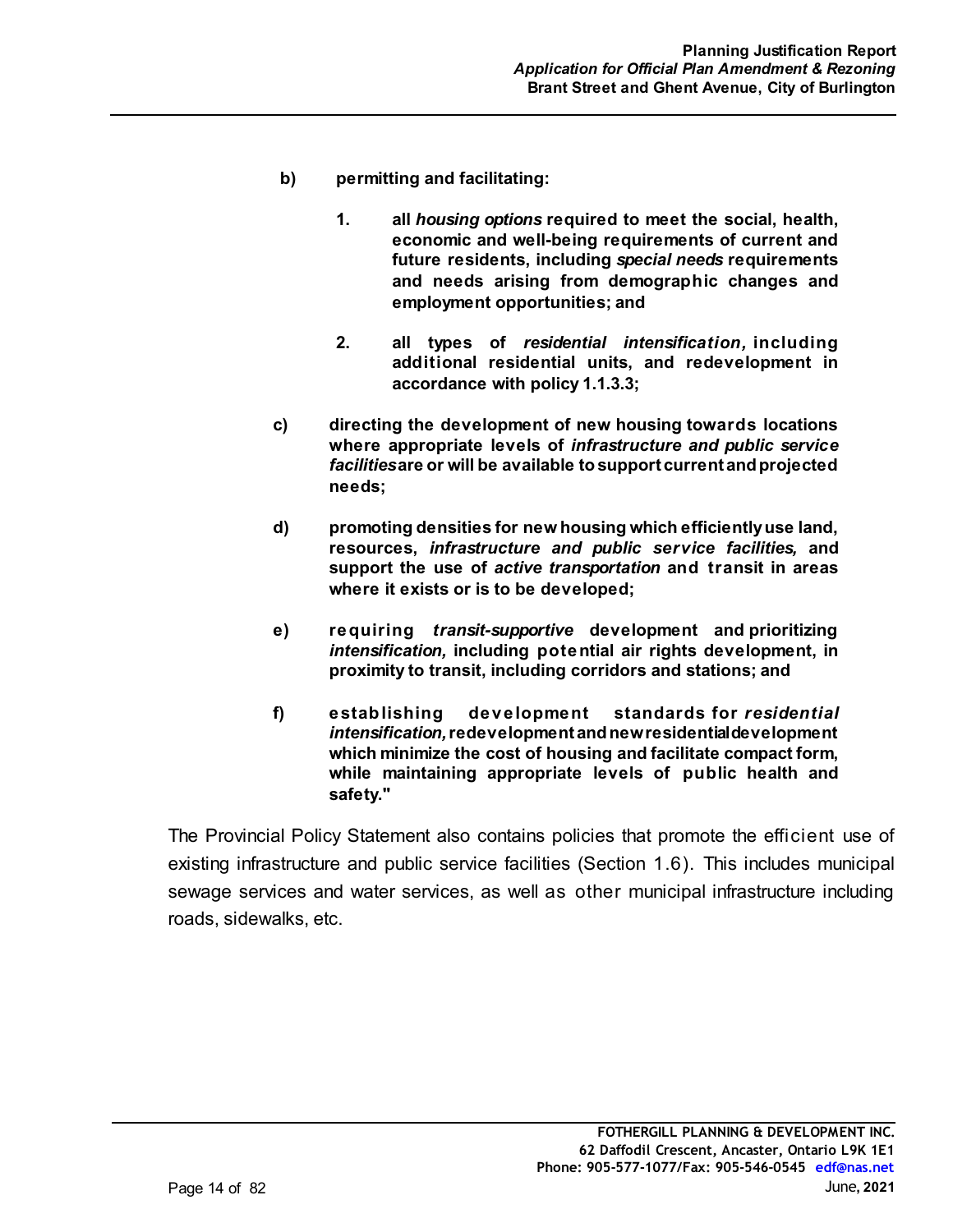## **5.2 Growth Plan for the Greater Golden Horseshoe 2020 ("Growth Plan")**

These lands are shown within the"Built-Up Area-Conceptual" in the Growth Plan.

The Growth Plan envisions increasing intensification of existing built up areas focussing on "Urban Growth Centres" which include, among others, the Burlington Urban Area. Concentrating new development in these areas provides a focus for infrastructure investments to support the future health and growth of the City.

Relevant guiding principles found in Part 1.2.1 of the Growth Plan include the following:

- **"**! **Support the achievement of** *complete* **communities that are designed to support healthy and active living and meet people's needs for daily living throughout an entire lifetime.**
- ! **Prioritize** *intensification* **and higher densities in** *strategic growth areas* **to make efficient use of land and** *infrastructure* **and support transit viability.**
- ! **Support a range and mix of housing options, including additional residential units and** *affordable* **housing, to serve all sizes, incomes, and ages of households."**

Direction is provided in Part 2.2 of the Growth Plan for where and how to grow, including:

**"2.2.1.2(c)(iii) locations with existing or planned transit, with a priority on** *higher order transit* **where it exists or is planned; and ..."**

Consistent with the Provincial Policy Statement, the Growth Plan promotes development of complete communities (Policies 2.2.1.4 and 2.2.2(3)(d)). To achieve that objective, Policy 2.2 states that complete communities will:

> **"2.2.1.4(a) feature a diverse mix of land uses, including additional residential units and employment uses, and convenient access to local stores, services and** *public service facilities.*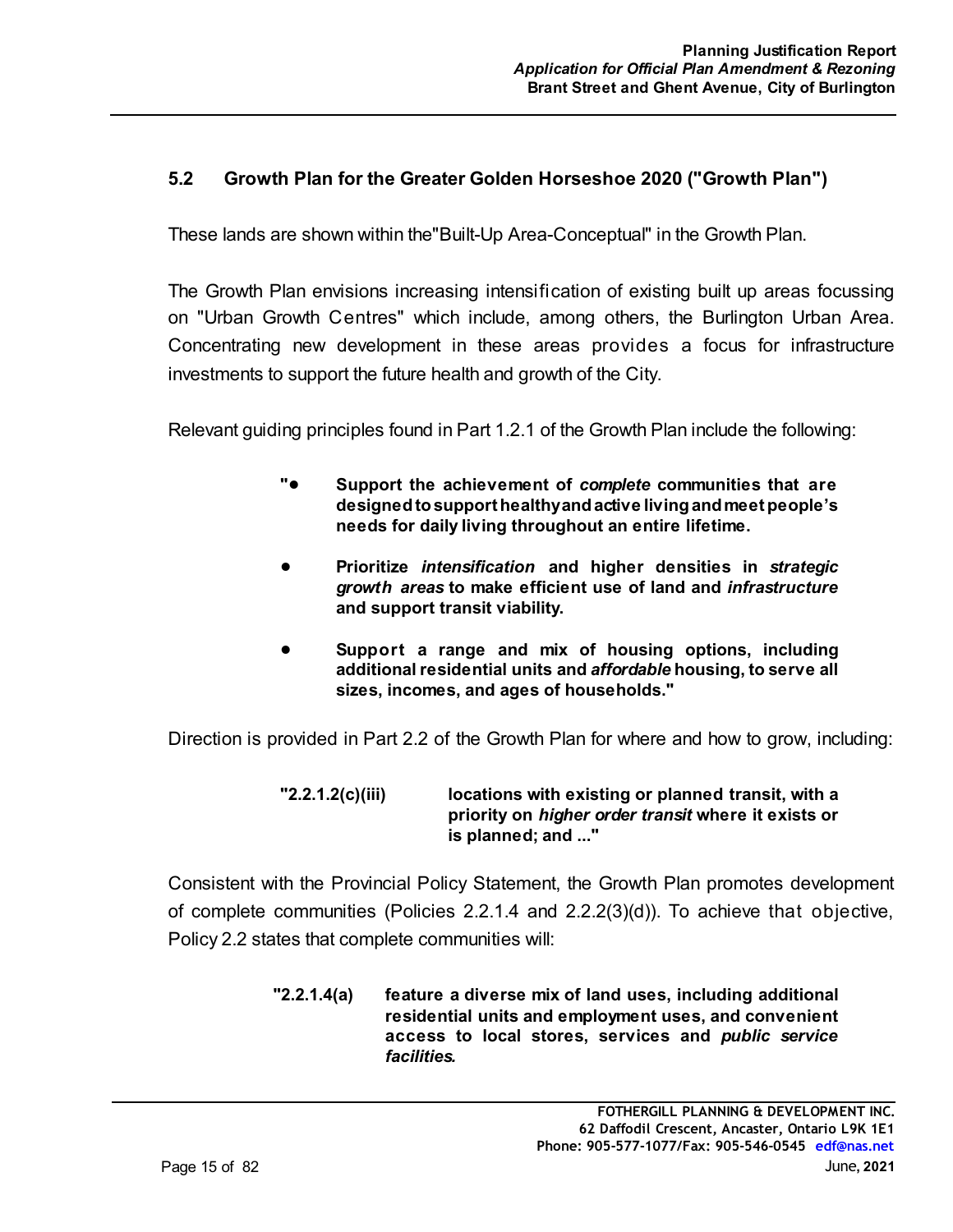- **2.2.1.4(c) provide a diverse range and mix of housing options, including additional residential units and** *affordable* **housing to accommodate people at all stages of life, and to accommodate the needs of all household sizes and incomes.**
- **2.2.1.4(d) expand convenient access to:**
	- **i) a range of transportation options including options for the safe, comfortable and convenient use of** *active transportation***."**

In achieving this objective, municipalities are encouraged to develop a strategy which will, among other matters:

- **"2.2.2.3(a) identify** *strategic growth areas* **to support achievement of the intensification target and recognize them as a key focus for development.**
- **2.2.2.3(b) identify the appropriate type and scale of development** *in strategic growth areas* **and transition of built form to adjacent areas.**
- **2.2.2.3(c) encourage** *intensification* **generally throughout the** *delineated built-up area."*

While intensification is generally encouraged throughout municipalities, the Plan points to specific areas where intensification is to be directed, including Transit Corridors and Station Areas in Policy 2.2.4.

A Major Transit Station Area is defined as:

**"The area including and around any existing or planned** *higher order transit* **station or stop within a** *settlement area;* **or the area including and around a major bus depot in an urban core.** *Major transit station areas* **generally are defined as the area within an approximate 500 to 800 metre radius of a transit station, representing about a 10-minute walk."**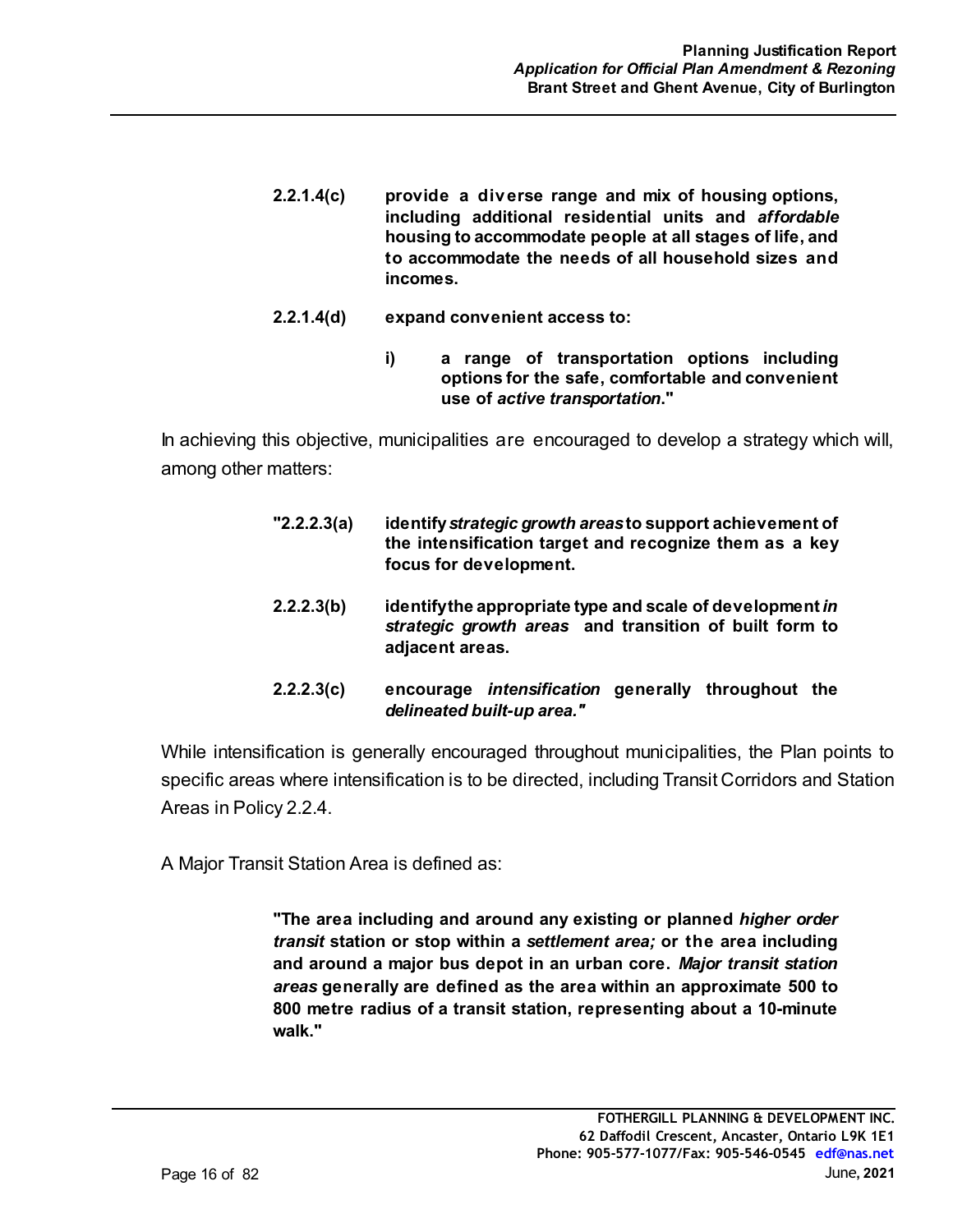As noted on page 3, the site is within 800 metres of the Burlington GO station.

Relevant policies include:

## "**2.2.4 Transit Corridors and Station Areas**

- **2. For** *major transit station* **areas on** *priority transit corridors* **or subway lines, upper- and single-tier municipalities, in consultation with lowertier municipalities, will delineate the boundaries of** *major transit station areas* **in a** *transit-supportive* **manner that maximizes the size of the area and the number of potential transit users that are within walking distance of the station.**
- **9. Within all** *major transit station areas***, development will be supported, where appropriate, by:**
	- **a) planning for a diverse mix of uses, including additional residential units and** *affordable* **housing, to support existing and planned transit service levels.**
	- **c) providing alternative development standards, such as reduced parking standards.**
- **10. Lands adjacent to or near to existing and planned** *frequent transit* **should be planned to be** *transit-supportive* **and supportive of** *active transportation* **and a range and mix of uses and activities."**

## **5.3 Region of Halton Official Plan**

The Official Plan for the Regional Municipality of Halton (ROP) does not include specific land use designations. Rather, the Plan prescribes overall policy direction at the Regional level. The Plan designates the subject property as being located within an "*Urban Area"* within the "*Urban Growth Area"*. This permits a range of Urban uses which are to be designated in accordance with local official plans and zoning by-laws.

In a manner consistent with Provincial policy documents, the Plan promotes redevelopment and intensification of Urban Areas through a number of policies, including: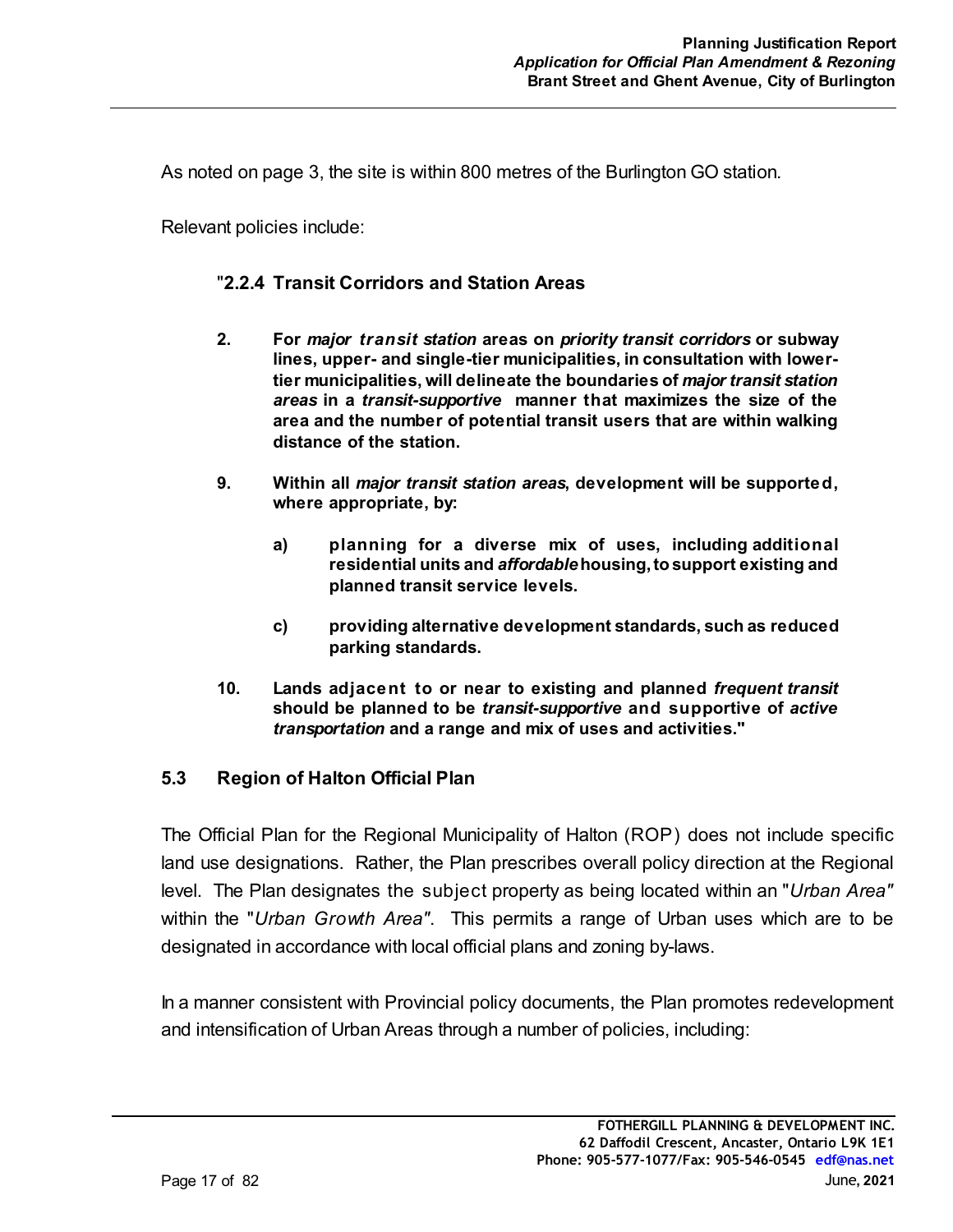#### **"Urban Area**

- **72. The objectives of the Urban Area are:**
	- **(1) To accommodate growth in accordance with the** *Region's* **desire to improve and maintain regional unity, retain local community identity, create healthy communities, promote economic prosperity, maintain a high quality, sustainable** *natural environment,* **and preserve certain landscapes permanently.**
	- **(2) To support a form of growth that is compact and supportive of transit usage and non-motorized modes of travel, reduces the dependence on the automobile, makes efficient use of space and services, promotes live-work relationships and fosters a strong and competitive economy.**
	- **(3) To provide a range of identifiable, inter-connected and** *complete communities* **of various sizes, types and characters, which afford maximum choices for residence, work and leisure.**
	- **(6) To identify an urban structure that supports** *the development of Intensification Areas.*
	- **(9) To facilitate and promote** *intensification* **and increased densities.**

**It is the policy of the Region to:**

- **77. (2.4) Require development occurring in Designated Greenfield Areas to:**
	- **c) create street configurations, densities, and an urban form that support walking, cycling and the early integration and sustained viability of transit services;**
	- **d) provide a diverse mix of land uses, including residential and employment uses to support vibrant neighbourhoods; and**
	- **e) create high quality parks and open spaces with site design standards and urban design guidelines that support opportunities for transit and** *active transportation*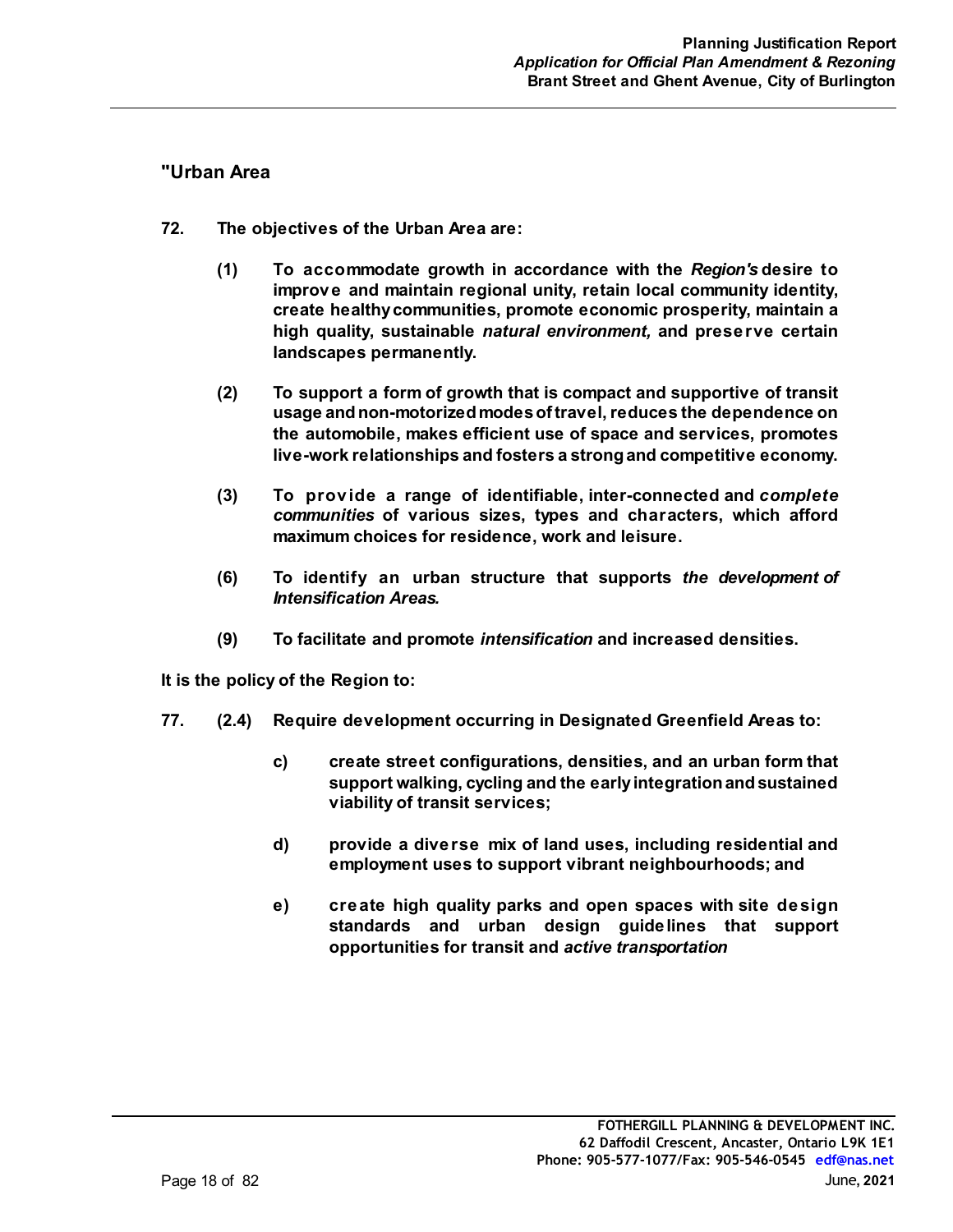- **78. The** *objectives* **of the** *Intensification Areas* **are:**
	- **(1) To provide an urban form that is complementary to existing developed areas, uses space more economically, promotes live-work relationships, fosters social interaction, enhances public safety and security, reduces travel by private automobile, promotes** *active transportation,* **and is environmentally more sustainable.**
	- **(4) To provide diverse and compatible mix of land uses, including residential and employment uses, to support neighbourhoods.**
	- **(5) To create a vibrant, diverse and pedestrian-oriented urban environment.**
	- **(6) To cumulatively attract a significant portion of population and employment growth.**
	- **(7) To provide high quality public open spaces with site design and urban design standards that create attractive and vibrant places.**
	- **(8) To support transit and** *active transportation* **for everyday activities.**
	- **(9) To generally achieve higher densities than the surrounding areas.**
	- **(10) To achieve an appropriate transition of built form to adjacent areas.**
- **80.** *Intensification Areas* **are parts of the Urban Area and consist of:**
	- **(1)** *Urban Growth Centres,* **which are shown as an overlay on top of the Urban Area on Map 1, subject to specific** *policies* **in addition to those for** *Intensification Areas;*
- **81. It is the policy of the Region to:**
	- **(1) Direct** *development* **with higher densities and mixed uses to Intensification Areas**
- **81.(1) The** *objectives* **of the** *Urban Growth Centres,* **as shown on Map 1, are:**
	- **(1) To serve as focal areas for investment in institutional and region-wide public services, as well as commercial, recreational, cultural and entertainment uses.**
	- **(2) To accommodate and support major transit** *infrastructure.*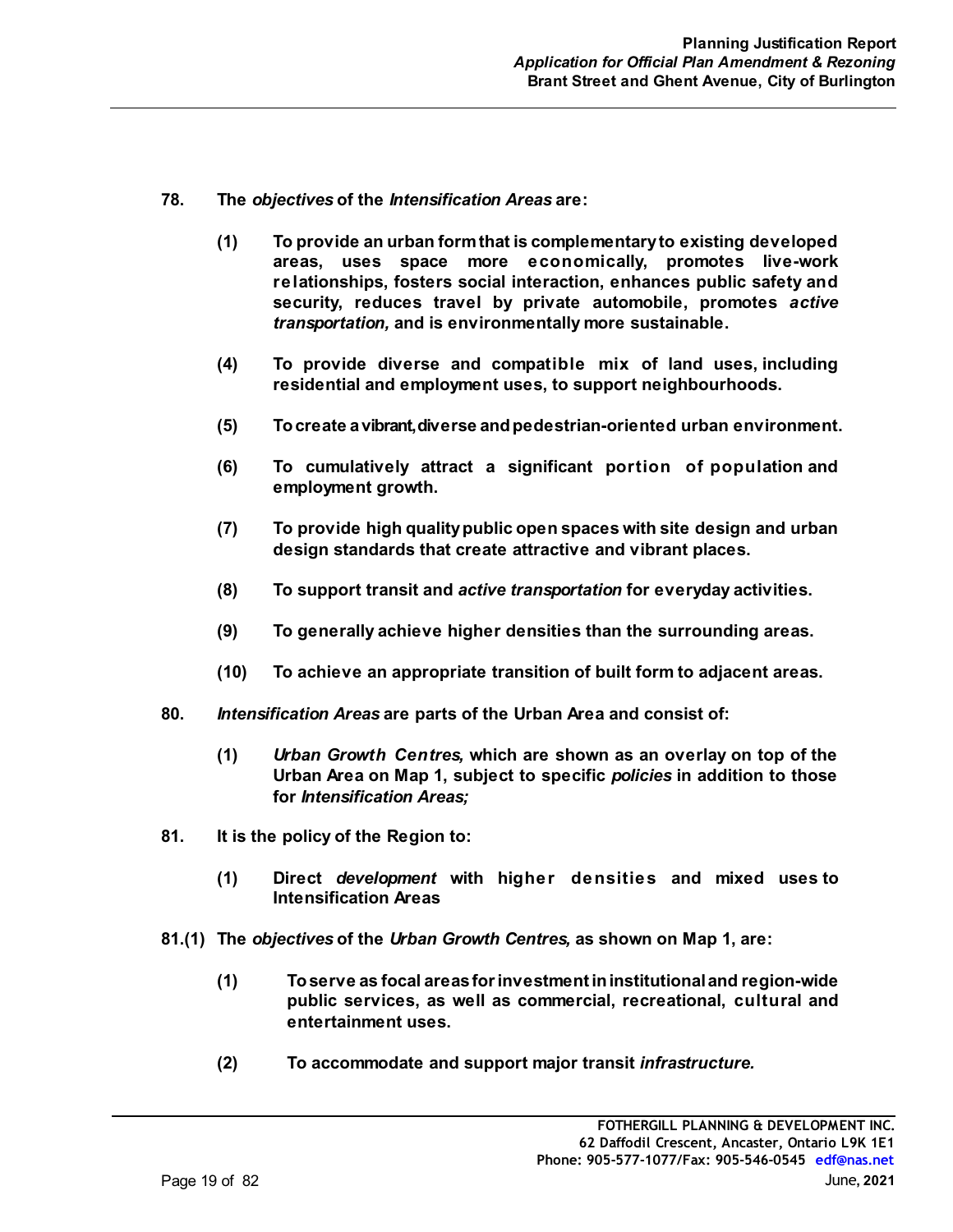- **(4) To accommodate a significant share of population and employment growth.**
- **84. The** *goal* **for housing is to supply the people of** *Halton* **with an adequate mix and variety of housing to satisfy differing physical, social and economic needs.**
- **86.(19) Require the Local Municipalities to use a rental housing vacancy rate of 3% as the minimum threshold to permit the conversion of existing rental housing to ownership tenure or other uses or the demolition of such housing."**

Given that the development of Parcel C will eliminate 14 rental units, effort must be undertaken to comply with this Regional policy. It is understood that rather than a strict prohibition, the Region is willing to consider a proposal from the proponent to replace the 14 rental units to allow the development to proceed. This matter is discussed further in Section 7.3 of this report.

## **5.4 City of Burlington Official Plan ("BOP")**

## **5.4.1 Existing Official Plan**

The Official Plan for the City of Burlington (BOP) which is currently in effect provides guidance for the development of lands within the City boundaries, including the promotion of infill and intensification which is compatible with existing neighbourhoods. This consideration is one of the guiding principles for establishing a desirable urban environment in the City of Burlington.

The intent of this principle as shown in Part 1 Section 3.0 is:

**"***Promote the efficient use of land through intensification within appropriate areas of the City, in accordance with Provincial growth management objectives, while recognizing the need for balancing this objective with other planning considerations."*

The intent of the Plan, as outlined in Part 1, Section 4.3, is to address how and where anticipated growth can best be accommodated. The Plan notes that new growth is directed to under-utilized or vacant parcels in existing communities, and in 3 Mixed Use centres including the Downtown.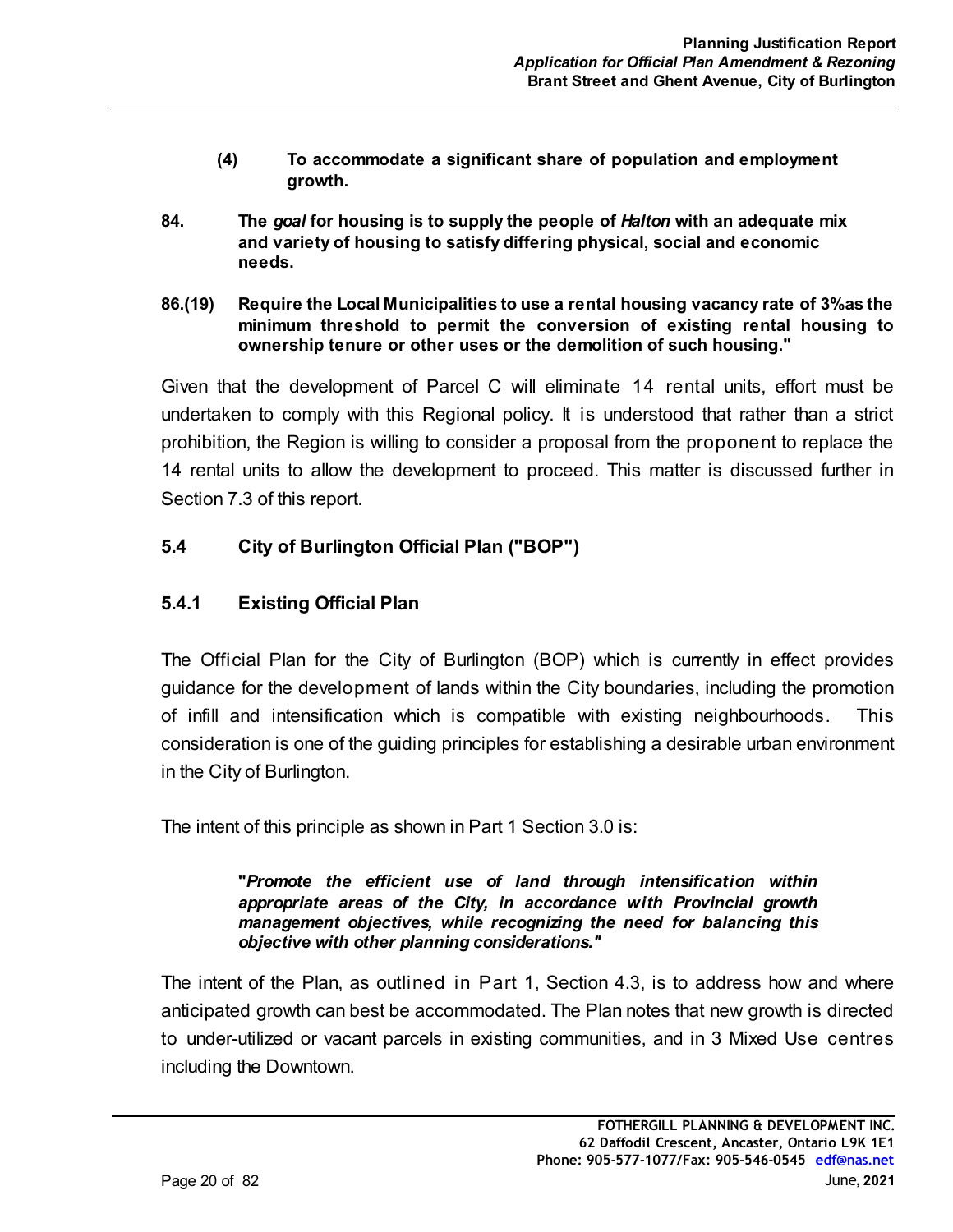In anticipating the kind of development that is expected in Burlington, in Part 1, Policy 4.3 notes as part of the Land Use Vision for the City that:

*"...new residential growth will be mainly in the form of more compact housing. This development will be served by various means of transportation and located in close proximity to jobs, shopping and leisure areas."*

The Vision highlights the importance of the downtown area, as well as connections to the waterfront, by encouraging residential development in the areas where appropriate and providing a stronger link to the waterfront.

A consideration of design matters is outlined in Part II, Section 6.0 of the Official Plan, and is included in the plan to promote the design of urban form in an efficient and attractive manner to enhance the well being of residents of the community, and to reflect the vision of the plan.

The property is designated as **Mixed Use Activity Area** and **Mixed Use Centre - General**  within the Downtown Urban Centre Growth Boundary in Schedule B - Comprehensive Land Use Plan - Urban Planning Area. It is subject to policies of Section 2.0 in Part III of the Plan with respect to Residential areas. The intent of these policies is to provide a framework that will guide future development decisions for residential areas, including the following principles:

- "**b) To the extent to which land is available in the Urban Planning Area, a sufficient supply of owner occupied and rental housing** *shall* **be maintained to meet existing and future needs.**
- **c) To the extent to which land is available in the Urban Planning Area, a broad, diverse range of housing types** *shall* **be provided including housing which is affordable and accessible for all residents.**
- **d) The City** *shall* **address new housing demands, through the best use of existing resources and community** *infrastructure***, and through new community development."**

The City of Burlington Official Plan in Part III, Section 2.5 contains specific policies with respect to housing intensification. The main objective is found in Policy 2.5.1(a) which is: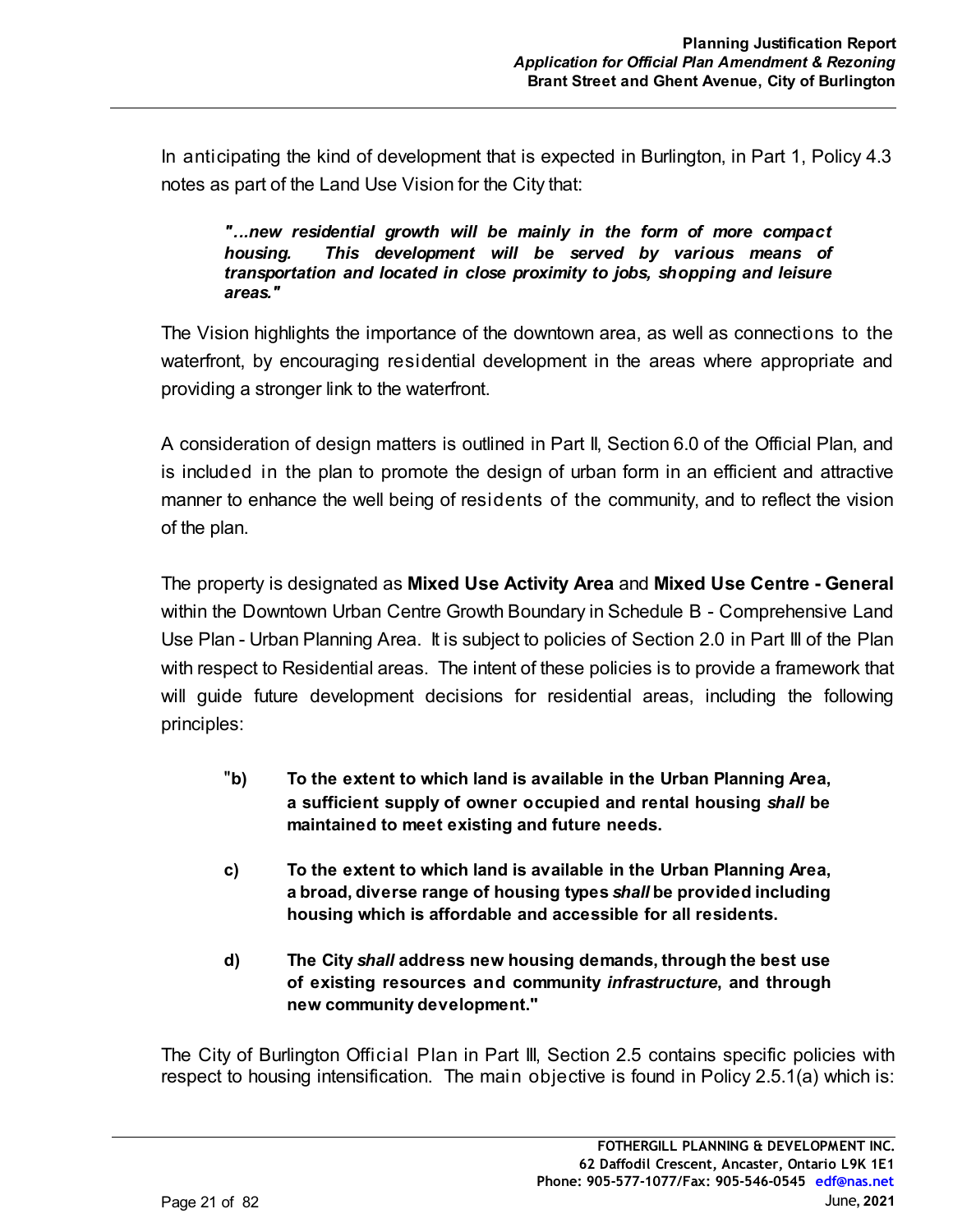*"To encourage residential intensification as a means of increasing the amount of available housing stock including rooming, boarding and lodging houses, apartments and houses, infill, redevelopment and conversions within existing neighbourhoods, provided the additional housing is compatible with the scale, urban design and community features of the neighbourhood."*

The plan continues in Policy 2.5.4 to provide direction for infill development and reinforce the need for that development to be compatible with surrounding development in terms of height, scale, massing, siting, setbacks, coverage and amount of open space and use (Policy 2.5.4(b)) and development which is generally compatible with the existing neighbourhood (Policy 2.5.4(c)).

As the site is within an area identified as Mixed Use Activity Area, development should be guided by the principles in Part 3 Policy 5.1:

- **"5.1 Principles**
	- **(a) Mixed Use Activity Areas provide alternatives to low density, suburban** *development* **and** *encourage* **the efficient use of physical resources and municipal services;**
	- **(b) The design and** *development* **of Mixed Use Activity Areas provide opportunities to create and/or maintain a special community identity and focal point for a variety of City-wide, community and neighbourhood functions.**
	- **(c) Mixed Use Activity Areas address the demand for higher intensity** *employment***, shopping and residential areas within the City. One of the general objectives of the designation is:**
- **5.2.1(a) to** *encourage* **comprehensively planned Mixed Use** *Employment***, shopping and residential areas that provide for the integration of uses such as retail stores, offices, hotels,** *institutional and entertainment uses* **with residential uses,** *community facilities***, cultural facilities, institutions and open space in a compact urban form while retaining** *compatibility* **with nearby land uses."**

The Plan also speaks to development opportunities in proximity to a GO Station in Part 3, Policy 5.3.2(a)(iii):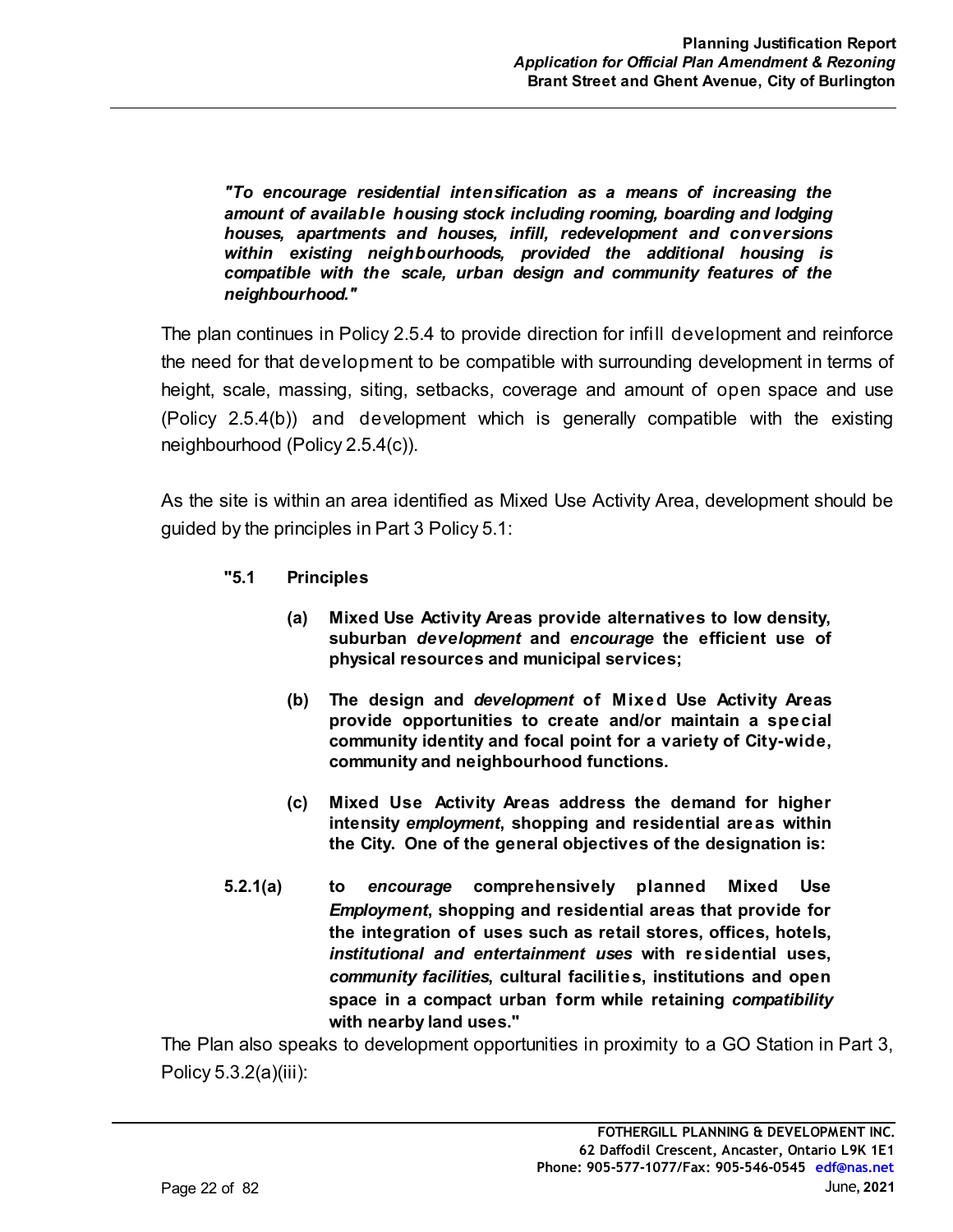*"Development* **and** *redevelopment* **of lands within a** *major transit station area* **such as a GO Transit commuter rail station, shall achieve a higher density of** *re-development* **and consist of** *transit supportive uses* **as called for and defined in the Growth Plan for the Greater Golden Horseshoe. Notwithstanding Part III, subsection 5.3.3(b) and (e), those lands designated Mixed Use Corridor subject to the Commercial Corridor policies of Section 5.3.3 and located within a** *major transit station area* **shall permit only** *transit supportive uses* **as defined in the Growth Plan for the Greater Golden Horseshoe and have a minimum floor space index of 0.5 and a minimum building height of 2 storeys."**

In summary, the Official Plan policies promote and encourage the form of development that is being proposed with this development, which fulfils stated policies with respect to infill and housing intensification. At the same time, the policies are clear that consideration must be given to the issue of compatibility with existing neighbourhoods and surrounding development.

# **5.4.2 Adopted Official Plan (2018)**

The City of Burlington initiated a review of their Official Plan in 2011 and undertook a number of background studies that led to the preparation of a new Official Plan entitled 'Grow Bold'. The plan was adopted by City of Burlington Council on April 26, 2018 and forwarded to the Region for approval.

Through that planning exercise, the policy provisions for the 3 properties changed significantly. The new Official Plan permits heights of up to 25 storeys on the north-west and north-east corners and a height of 11 storeys on the south-east corner. All three corners are identified as Mixed Use Intensification Area - Urban Centre in Schedule B and in Schedule C.

The Mixed Use Intensification Areas are intended to accommodate significant amounts of intensification and as focal points for community activities for greater accessibility to public transit and higher intensity development (8.1.3.1 and 8.1.3.2).

As shown in Schedule D, the three properties are located in the Upper Brant Precinct and are subject to the following policies: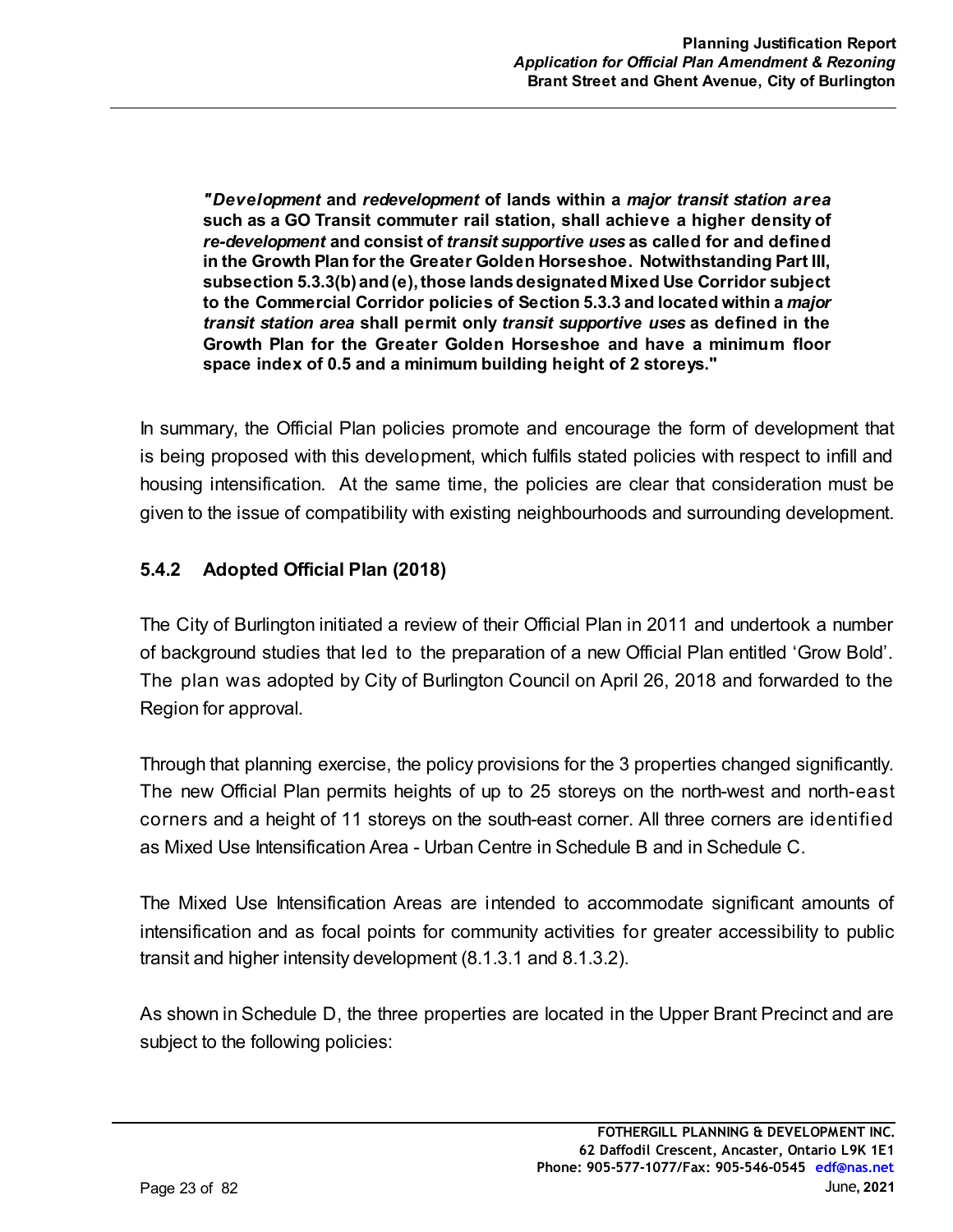#### **"8.1.1(3.13) UPPER BRANT PRECINCT**

**The Upper Brant Precinct will accommodate** *developments* **with a variety of building heights proportional to parcel size along Brant Street between Prospect Street and Blairholm Avenue, with the tallest** *developments* **in the Downtown located north of Ghent Avenue.** *Development* **will generally achieve a height and density that reflects the precinct's walking distance to** *higherorder transit* **at the Burlington GO Station and contributes to the creation of a transit, pedestrian and cycling oriented area while achieving** *compatibility* **with adjacent established residential areas.** 

#### **8.1.1(3.13.1) POLICIES**

- **a) The following uses** *may* **be permitted within the Upper Brant Precinct:**
	- **(i) residential uses with the exception of single detached dwellings, semi-detached dwellings and other forms of stand-alone** *groundoriented dwellings;*
	- **(ii)** *office* **uses;**
	- **(iii) retail and** *service commercial* **uses;**
	- **(iv) hotel uses;**
	- **(v)** *entertainment uses;* **and**
	- **(vi)** *recreation uses.*
- **b)** *Development shall* **contain a minimum of two permitted uses, as identified in Subsection 8.1.1(3.13.1)a) of his Plan and** *should* **contain three permitted uses, where feasible.**
- **c)** *Development shall* **not exceed a height of twenty-five (25) storeys except in the following sectors where maximum height** *shall* **be limited to one (1) storey for every four and a half (4.5) m of parcel depth or the following, whichever is less:**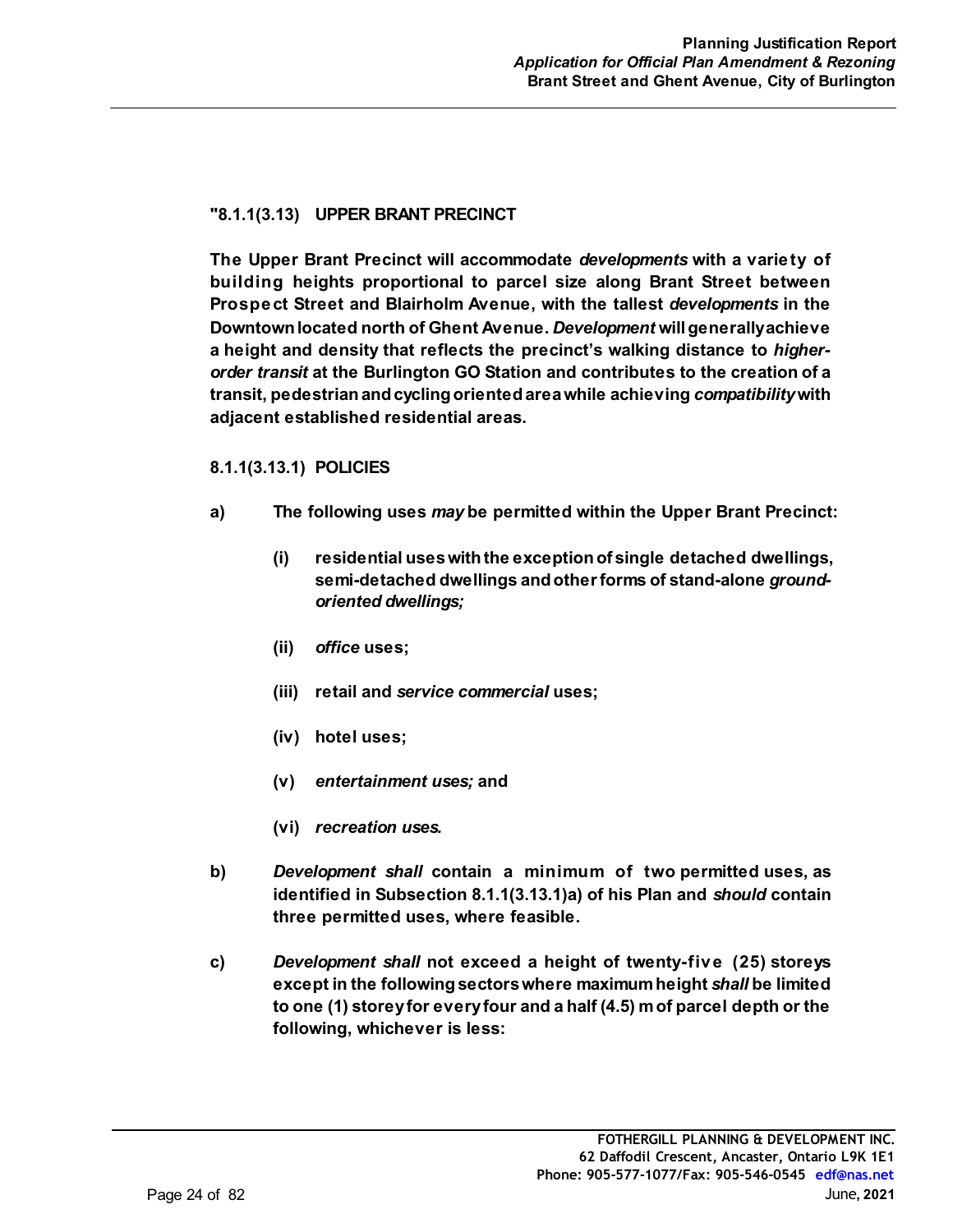- **(i) eleven (11) storeys within Sector One (Area 'S1') as identified on Schedule D: Land Use - Downtown Urban Centre of this Plan;**
- **(ii) seven (7) storeys within Sector Two (Area 'S2') as identified in Schedule D: Land Use - Downtown Urban Centre of this Plan; and**
- **(iii) seventeen (17) storeys within Sector Three (Area 'S3') as identified on Schedule D: Land Use - Downtown Urban Centre of this Plan.**
- **d)** *Mid-rise* **and** *tall buildings shall* **achieve a terraced built form with building height oriented toward Brant Street and away from areas designated Residential-Low Density on Schedule C; Land Use-Urban Area, of this Plan. Terracing** *shall* **be in accordance with a forty-five (45) degree angular plane measured from a property line shared with a property designated Residential-Low Density on Schedule C: Land Use -Urban Area of this Plan.**
- **e) Within Sector Three (Area 'S3'), as identified on Schedule D: Land Use - Downtown Urban Centre of this Plan,** *ground-oriented dwellings* **with a maximum height in accordance with Subsection 8.1.1(3.13.1)d) of this Plan** *shall* **be provided adjacent to a property line shared with a property designated Residential Low-Density on 'Schedule C: Land Use - Urban Area' of this Plan.**
- **f) The City's implementing Zoning By-law will establish a minimum rear yard setback requirement for** *development* **within Sector 2 (Area 'S2'), as identified on Schedule D: Land Use - Downtown Urban Centre of this Plan, which ensures a consistent and** *compatible* **separation distance is maintained between a** *development* **and the principal residential building located on an adjacent property designated Residential - Low Density on Schedule C: Land Use - Urban Area, of this Plan.** "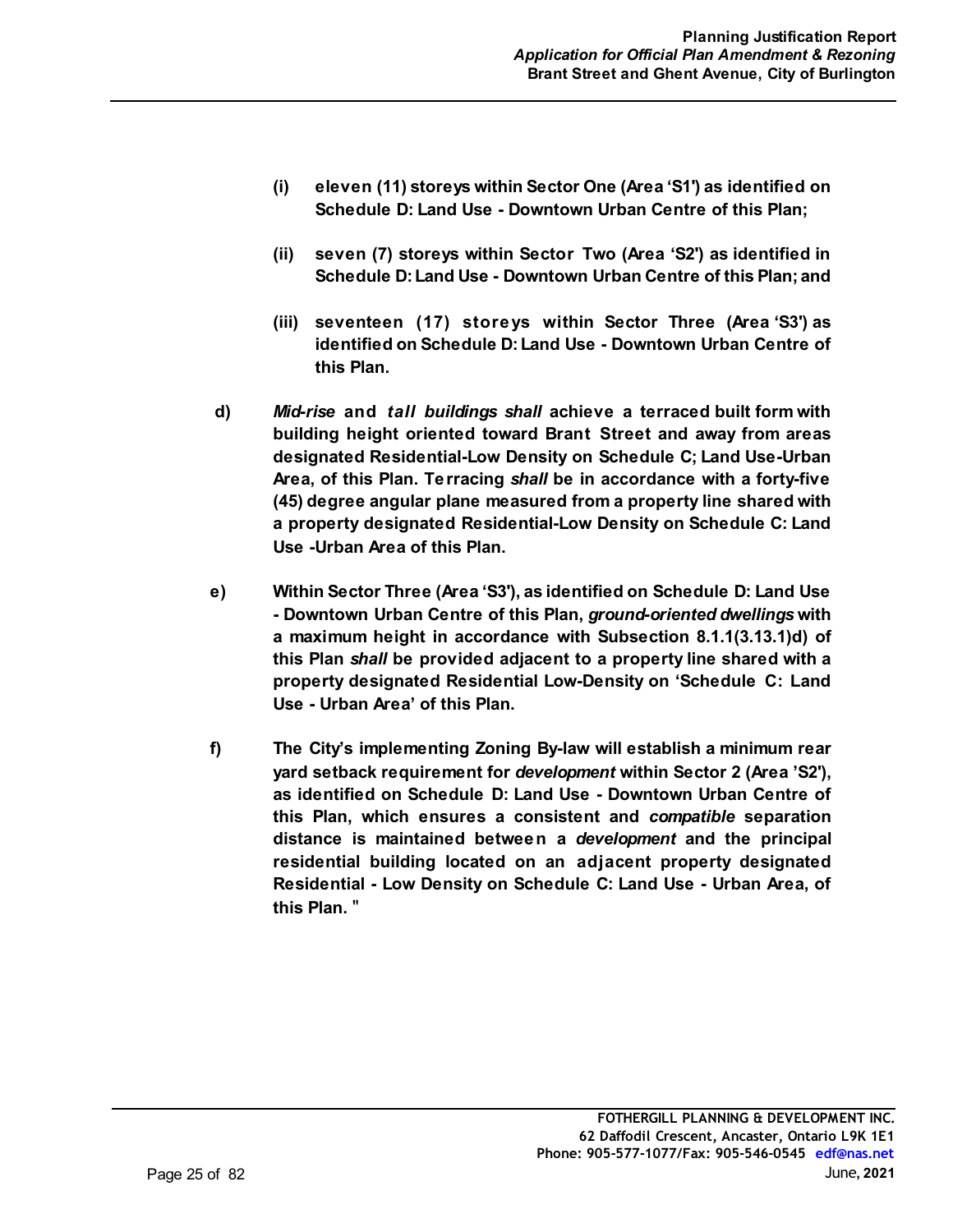## **5.4.3 New Official Plan ("NOP")**

Subsequent to the 2018 Plan being forwarded to the Region, Burlington Council on February 7, 2019 initiated a review of the Official Plan. This process resulted in a number of amendments which were approved by Council on October 7, 2020.

The new Official Plan was approved by the Region November 30, 2020. Following approval by the Region, a number of appeals were filed. As a result, the existing Official Plan, approved by the OMB in 2008, is still in effect and represents the in force policies for the subject property.

Council also passed an Interim Control By-law to limit development in the downtown area and around the GO station including the subject property while a study was undertaken. The ICBL Study was completed in January 2020 and resulted in the approval of a new Official Plan. The Plan and the Zoning By-law have been appealed to LPAT. There were no appeals filed by the proponent with respect to the Brant and Ghent sites.

The NOP introduced an "Urban Centre" designation in Schedule C (Land Use - Urban Area) and an "Upper Brant Precinct" designation in Schedule D (Land Use - Downtown Urban Centre) on the three properties and continues to recognize maximum height of 25 storeys in Parcels A and B and maximum 11 storeys on Parcel C.

## **"2.3.1 MIXED USE INTENSIFICATION AREAS**

**Lands identified as Mixed Use** *Intensification* **Areas provide locations where a range and** *intensity* **of** *employment,* **shopping,** *public service facilities,* **residential uses and complementary uses such as open space and parks,** *institutional,* **and** *cultural* **uses will be developed with transit supportive densities in** *compact built form.* **Walking, biking, transit and other** *transportation demand management* **measures will be prioritized. Mixed Use** *Intensification Areas* **will offer substantial** *development* **opportunities and represent a key element in this Plan's strategy to accommodate and direct growth in the city over the planning horizon and beyond."**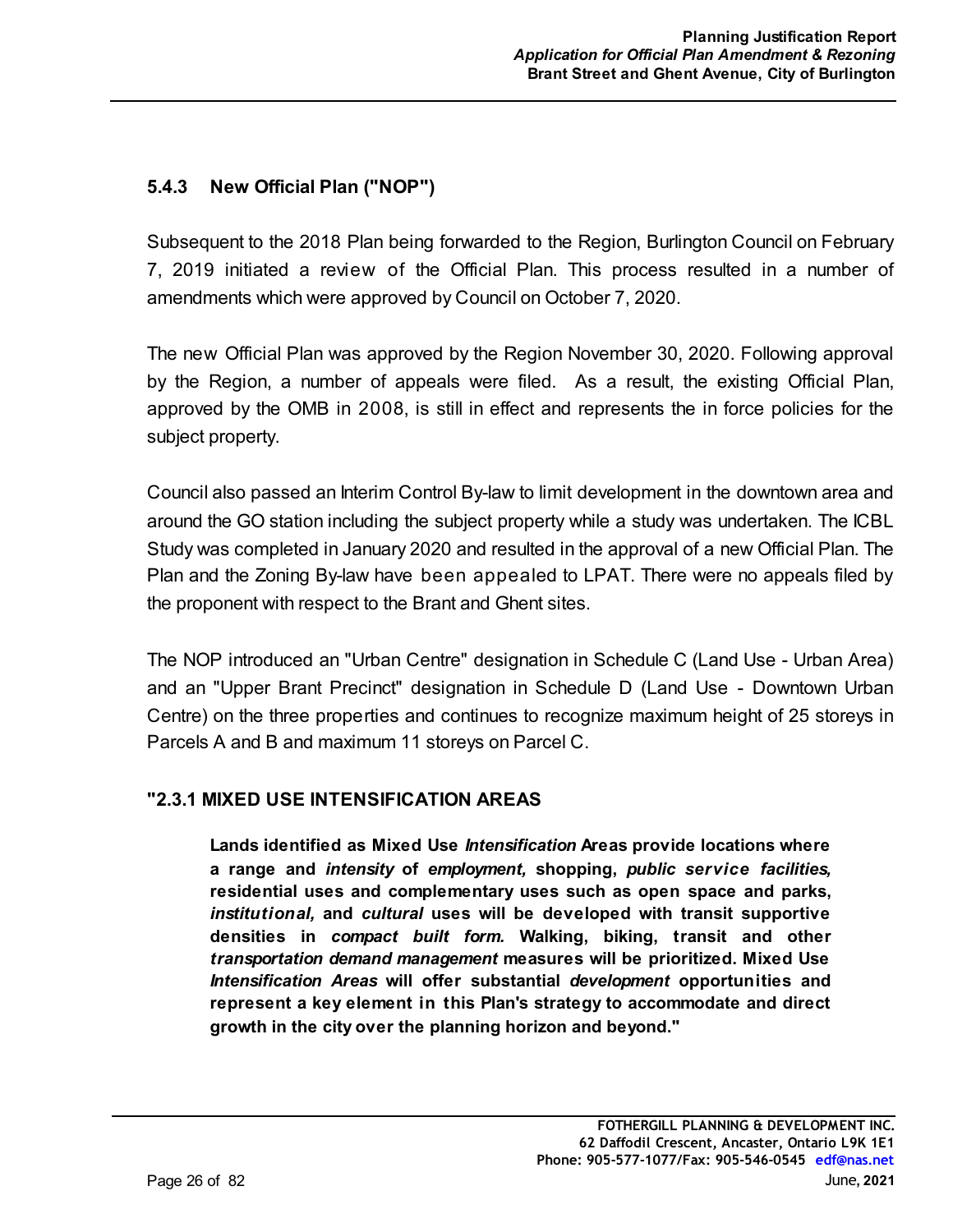In the Mixed Use Intensification Areas, the City has identified sub-areas including Urban Centres, which include the Downtown Urban Centre and the Uptown Urban Centre. The subject property is contained within the Downtown Urban Centre as shown on Schedule C - Land Use - Urban Area in the NOP.

#### **"Urban Centres**

**2.3.1(e) Lands identified as Urban Centres provide for a broad range and mix of uses in areas of higher, yet appropriate,** *intensity* **in relation to the surrounding neighbourhoods, designed in a** *compact built form,* **oriented to support transit and facilitate** *active transportation* **in accordance with the underlying land use designations. They bring a variety of** *public service facilities* **and a mix of other uses such as retail uses to support residents and employees."**

The site is also within a Primary Growth Area, as identified in Schedule B-1 - Growth Framework.

The plan contains a number of community-wide policies, including those geared toward helping to establish complete communities in Chapter 3 of the NOP. As a part of developing complete communities, the plan includes a number of policies related to the supply of housing.

#### **"3.1.1 HOUSING SUPPLY**

#### **3.1.1(1) OBJECTIVES**

- **a) To ensure that a sufficient supply of suitably designated and serviced land is available to accommodate residential growth to meet existing and future housing needs.**
- **b) To promote a land use pattern that mixes and disperses a full range and mix of housing types and tenures across the city, subject to the policies of this Plan.**
- **c) To make more efficient use of existing developed lands, housing stock and available services to increase the supply of housing, while maintaining** *compatibility* **with the character of existing neighbourhoods.**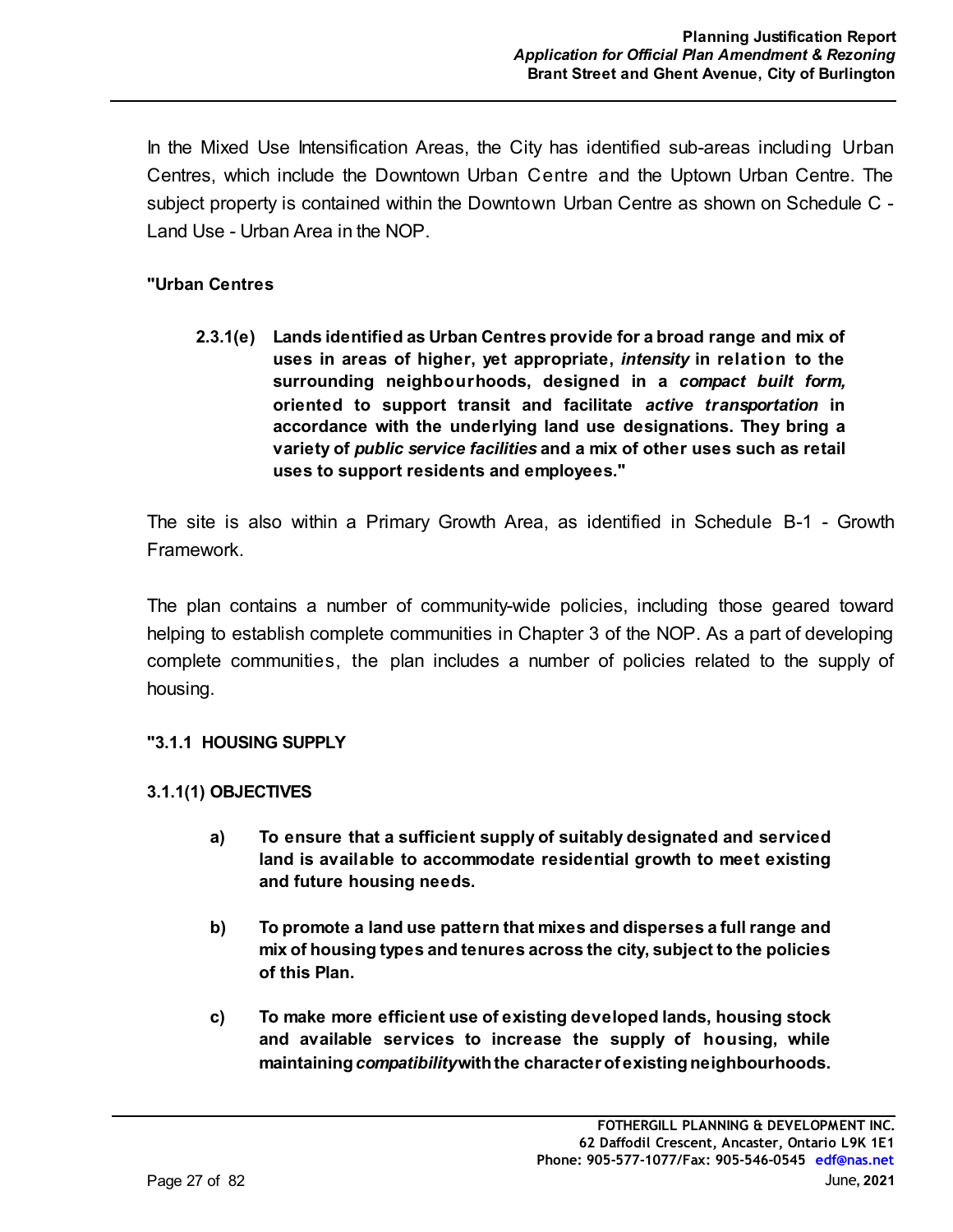#### **3.1.2 HOUSING TENURE**

#### **3.1.2(1) OBJECTIVE**

**a) To maintain balance between rental and ownership housing stock in the City by protecting the existing supply of rental housing and encouraging the provision of new rental housing.** 

#### **3.1.2(2) POLICIES**

- **a) The demolition of residential rental properties or the conversion to freehold or condominium ownership of a residential rental property containing six (6) or more units, in part, or in whole,** *shall* **not be permitted unless the following conditions are satisfied:**
	- **i) the rental vacancy rate by structure type for the City of Burlington as defined and reported yearly through the C.M.H.C. Rental Market Report has been at or above three (3) percent for the preceding two-year reporting period;**
	- **ii) the building for which conversion is proposed meets the requirements of the property standards by-law, the Ontario Building Code, and any other applicable law, or will be upgraded in accordance with these standards and requirements;**
	- **iii) that negative economic and other impacts upon tenants are minimized to an acceptable level; and**
	- **(iv) the requirements of any applicable Provincial legislation or regulation, as amended, are met.**
- **b) Notwithstanding 3.1.2 (2) a) (i), the demolition of residential rental units may be permitted in conjunction with a** *development application* **which at a minimum shall provide the same number of rental units with the same number of bedrooms per unit, at a similar rental rate at the time of** *development application* **submission, as those units that are demolished."**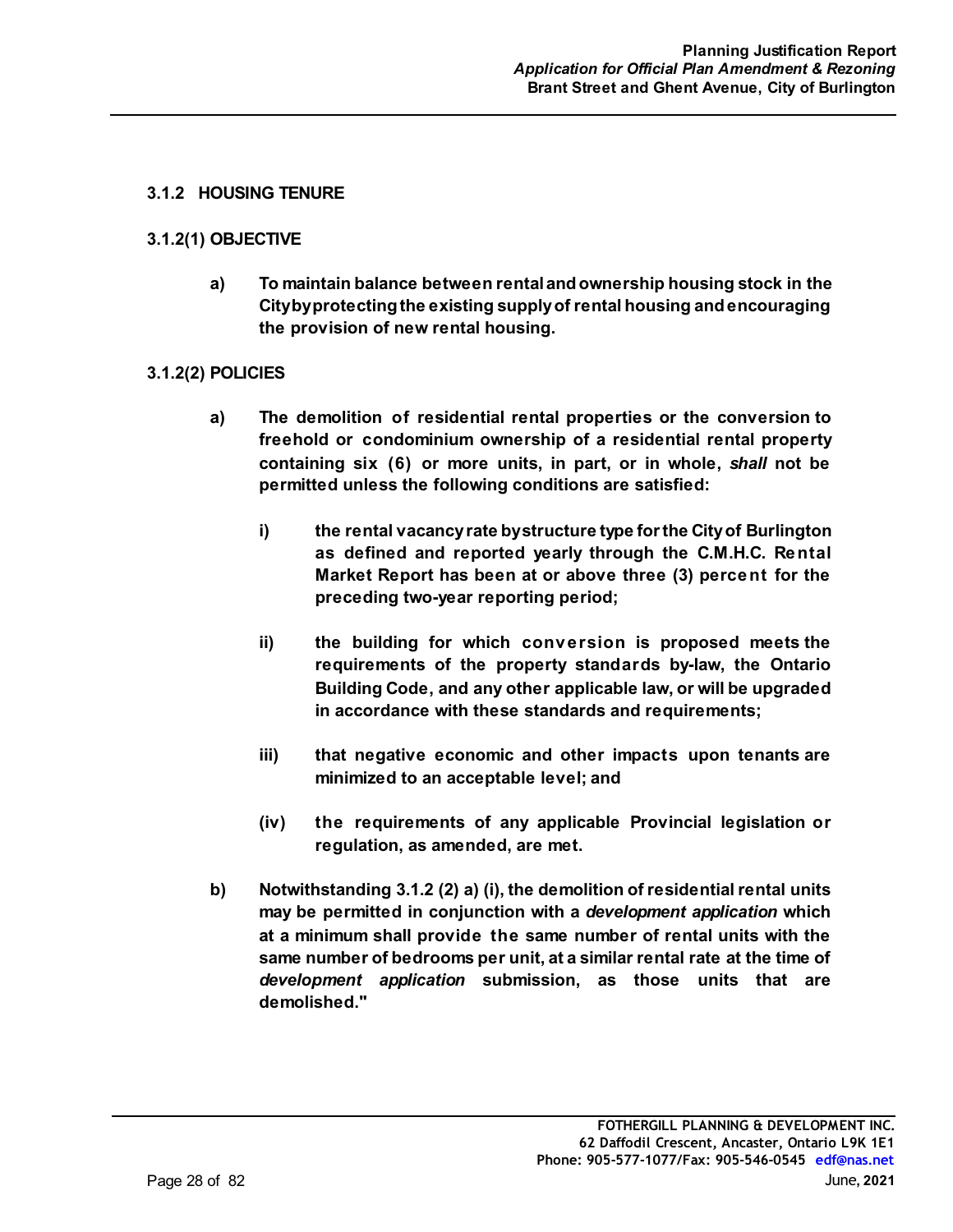#### **"3.1.3 HOUSING AFFORDABILITY**

#### **3.1.3(1) OBJECTIVES**

- **a) To promote the provision of an appropriate range and mix of** *affordable housing* **to meet the needs of the existing and future population.**
- **c) To** *encourage* **the development of** *affordable housing* **throughout the city"**

Being located within the Downtown Urban Centre, the proposal is subject to consideration in the context of policies in Section 8.1.1(3) Downtown Urban Centre. The NOP notes:

**"The Downtown Urban Centre is a lively, vibrant "people place" and inclusive community, with a wide variety of** *employment,* **shopping, leisure, residential and tourism opportunities. It is the City's centre for cultural facilities, public gatherings, festive and civic occasions, and social interaction. A large portion of the Downtown Urban Centre is within the Urban Growth Centre Boundary, an area referred to in the "Places to Grow" - Growth Plan for the Greater Golden Horseshoe (2006) as an area that** *shall* **accommodate a significant share of population and employment growth.**

**The Downtown Urban Growth Centre will be a focal area for investment in Regional** *Public Service Facilities***, such as the hospital, as well as commercial, recreational, cultural and** *entertainment uses* **and will serve as a high density Major** *Employment* **Centre."** 

The relevant objectives of this designation are as follows:

#### **"8.1.1(3.1) GENERAL OBJECTIVES**

- **a) To establish the Downtown as a major centre for office, retail, service commercial, residential, culture, and** *public service facilities, including* **educational and** *institutional* **uses that contribute towards the Downtown's role as a unique destination and important source of identity for the city, consistent with Chapter 5: Economic Activity, of this Plan.**
- **d) To ensure** *development* **incorporates effective transitions with adjacent** *development* **and surrounding areas.**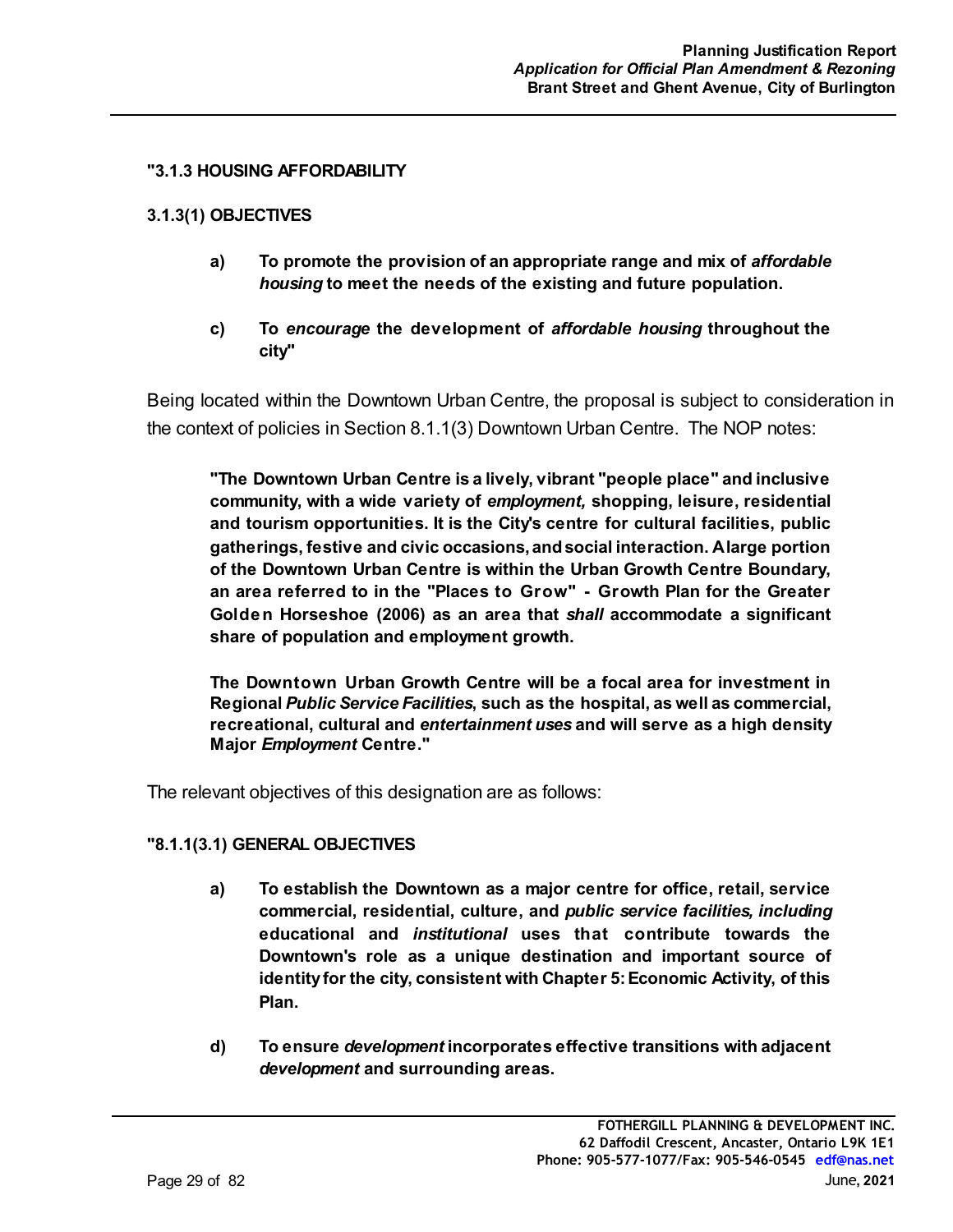- **g) To ensure that residents, employees and visitors of the Downtown have access to a range of public parks and open spaces including parkettes, urban plazas, playgrounds, promenades, trails and Privately-Owned Publicly Accessible Spaces (POPS) that allow for both passive and active recreational and social activities.**
- **i) To expand public access to parks, open spaces and the Lake Ontario waterfront within the Downtown, where possible.**
- **k) To provide a continuous, harmonious, safe, active and attractive pedestrian-oriented environment along Retail Main Streets.**
- **l) To enhance Downtown** *streetscapes* **with street trees and other greenery/landscaping where appropriate.**
- **m) To achieve urban design and architectural excellence in new developments.**
- **o) To permit building heights and** *intensities* **that support the designation of the Downtown as an Urban Growth Centre while protecting the predominant low-rise character of Brant Street and providing a transition to adjacent lowrise neighbourhoods.**
- **p) To require a mix of uses throughout the Downtown that reinforces the Downtown's role as a** *complete community.*
- **t) To increase affordability and attract a wide range of demographics and income levels to the Downtown.**
- **u) To** *encourage* **the integration of a wide range of housing types and tenures within the Downtown, including** *assisted and special needs* **housing, and rental housing.**
- **w) To support the creation of new and expanded pedestrian and cycling corridors.**
- **x) To** *encourage* **active and supporting uses at grade along Retail Main Streets.**
- **y) To ensure adequate** *public service facilities* **and** *institutional uses* **to support and serve current and future residents and employees.**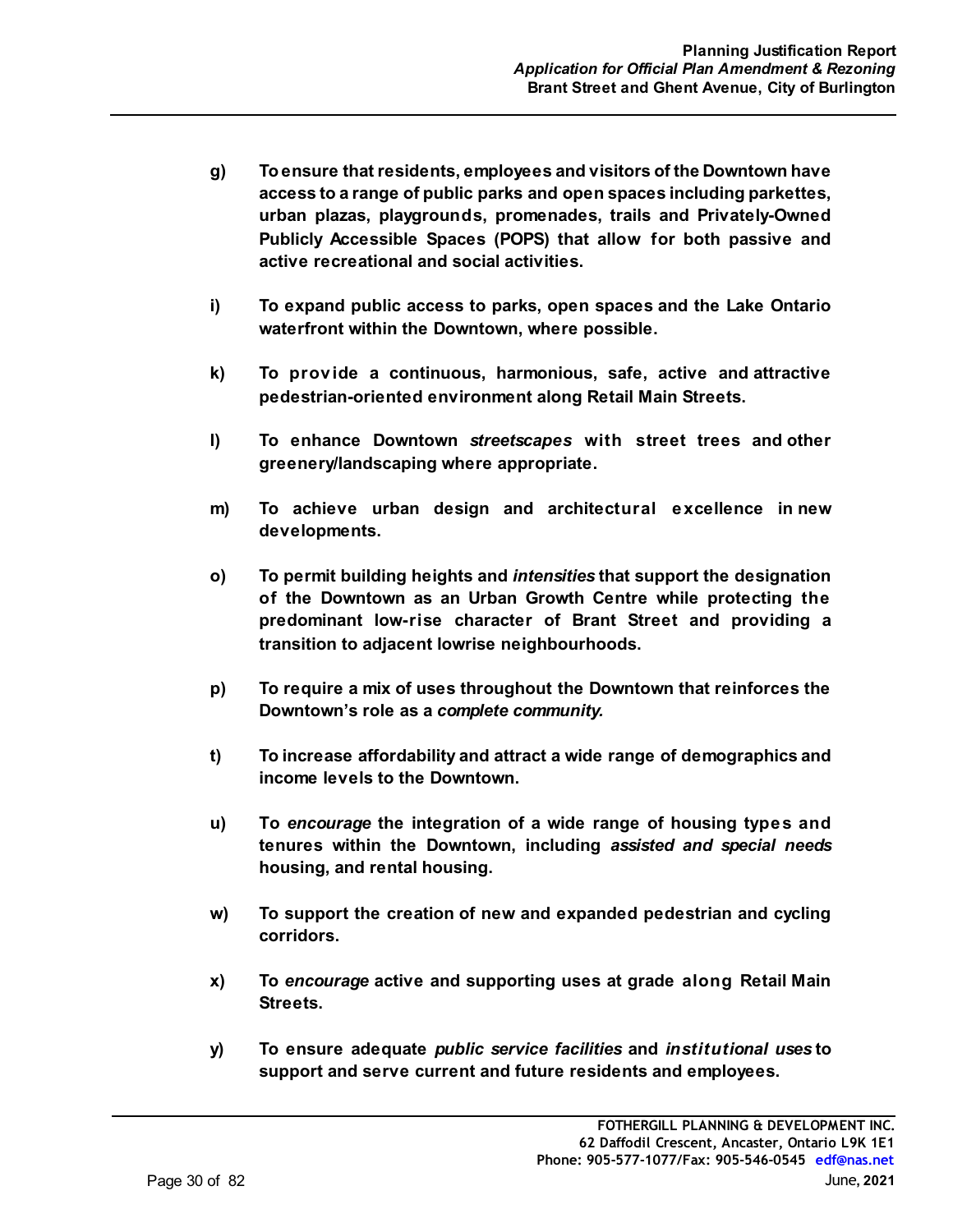**z) To ensure the Downtown has adequate** *infrastructure* **to support new** *development.*

#### **8.1.1(3.2) GENERAL POLICIES**

- **a) In addition to the objectives and policies of Subsection 8.1.1(3), Downtown Urban Centre, the objectives and policies of Subsection 8.1.2, Major Transit Station Areas of the Plan,** *shall* **apply within the Downtown Urban Centre.**
- **g)** *Development* **will support and enhance the Downtown as a lively, vibrant and people-oriented place.**
- **h)** *Development* **will respect and be** *compatible* **with the existing built form character of adjacent** *development* **and provide appropriate built form transition."**

As noted in Policy 8.1.1(3.2(a)), policies of Subsection 8.1.2 (Major Transit Station Areas) apply to the Downtown Urban Centre. Relevant policies in this section of the plan include the following:

#### **"8.1.2 MAJOR TRANSIT STATION AREAS**

*MTSAs* **are important components of the city's Urban Structure, Growth Framework and transportation network, and are intended to serve as city-wide destinations and focal points for the provision of transit.** *MTSAs* **will exhibit a wide variety of land uses and building types, and densities that will be oriented to support and facilitate transit and** *active transportation.* **Located in key areas served by the regional and local transit networks,** *MTSAs* **are focal points for higher** *intensity* **and mixed use** *development* **that will accommodate a significant share of the city's future population and employment growth to 2031 and beyond.**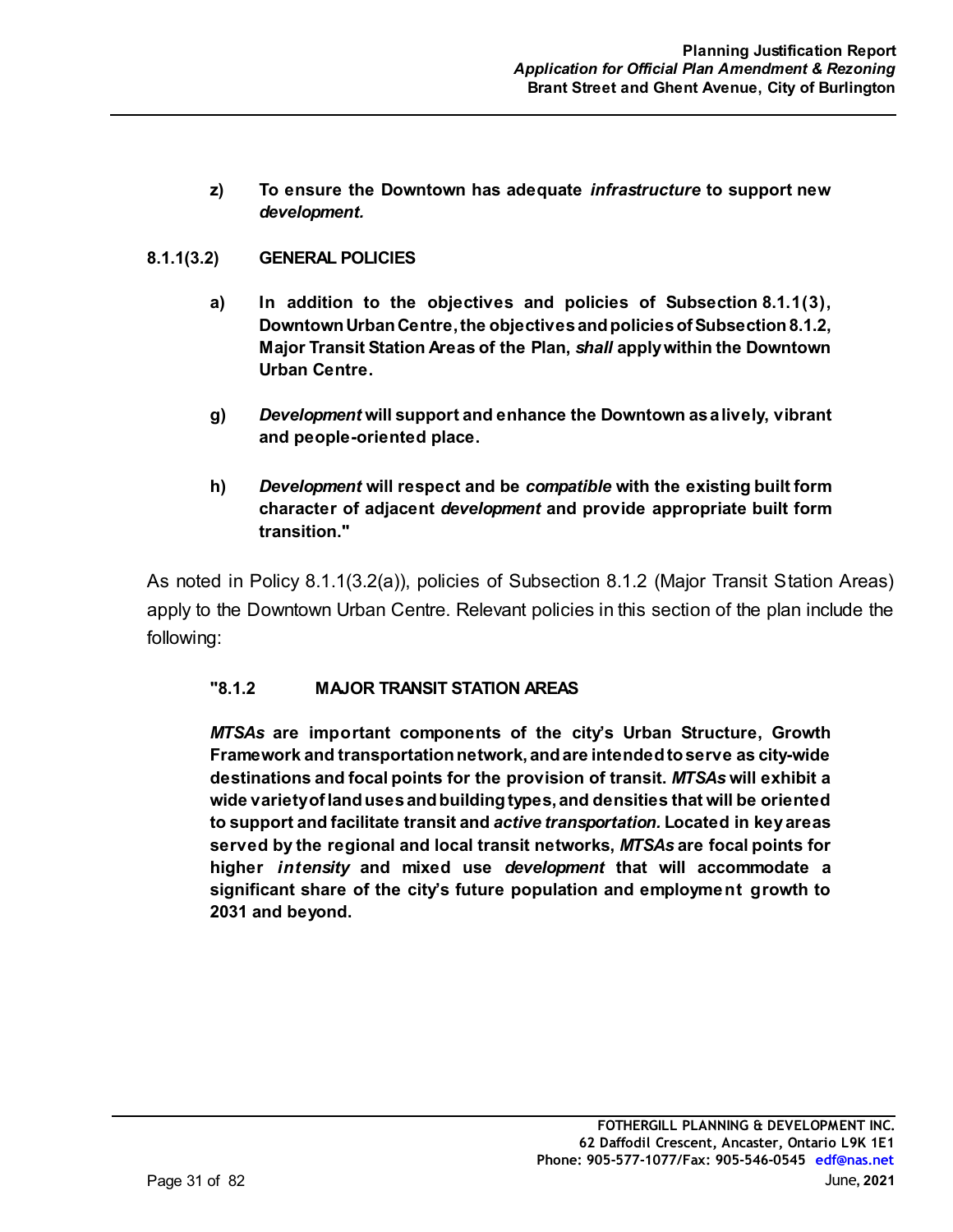**1. MTSAs on Regional Express Trail (RER)**

**The Burlington GO and Appleby GO** *MTSAs* **are both located on a Priority Transit Corridor, as identified in the Growth Plan.** *MTSAs* **on Priority Transit Corridors are important due to their relationship and position along a** *higher order transit* **route with planned** *frequent transit* **service by way of Regional Express Rail (RER) within the Greater Toronto and Hamilton Area."**

Relevant objectives include the following:

#### **"8.1.2(1) OBJECTIVES**

- **b) To develop the MTSAs into compact, pedestrian, environmentally** *sustainable* **and** *transit-supportive* **places each with a distinct character.**
- **c) To promote** *intensification* **in order to achieve transit-supportive residential and** *employment* **density targets.**
- **d) To require a mix of uses within** *development* **and throughout each MTSA, that will strengthen the live/work/shop relationship and support the creation of** *complete communities.*
- **l) To promote the accommodation of a diverse range and mix of household sizes, household incomes and housing tenure.**
- **m) To ensure the provision of a range of open spaces and connections.**
- **n) To ensure that there is an appropriate transition in** *scale, intensity,*  **height,** *massing* **and spacing of** *development* **in including appropriate transitions between various land uses and built forms.**
- **p) To achieve design excellence in MTSAs that will encourage long-term investment and the creation of high quality and sustainable built forms in the** *public* **and private** *realm.*
- *u)* **To** *encourage transit-supportive,* **pedestrian-oriented and cyclingfriendly** *development* **in a** *compact built form,* **while ensuring** *compatibility* **with the surrounding areas is achieved.**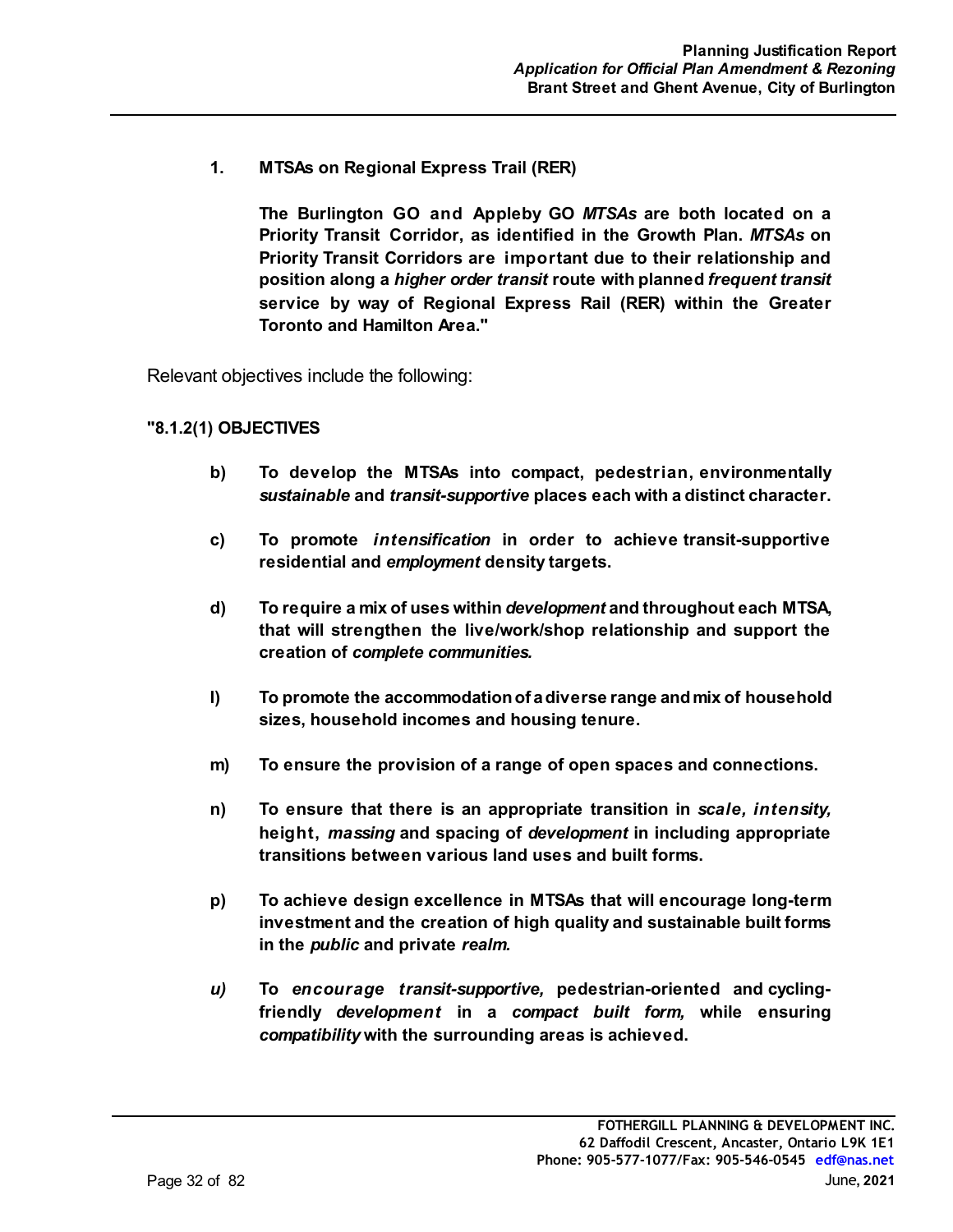**v) To ensure** *development* **establishes a high-quality** *public realm* **featuring a network of new and existing public squares, parks and open space that incorporate street trees, landscaping and vegetation."**

#### **"8.1.2(2) POLICIES**

- **l) New green spaces such as trees and landscape areas, parks and open spaces** *shall* **be provided as part of** *development applications,* **which may include, but are not limited to, dedication of parkland, Privately-Owned Publicly Accessible Spaces (POPS) and/or trees and landscape areas located between a public right-of-way and a building, to be provided to the satisfaction of the** *City.*
- **m) Privately-Owned Publicly Accessible Spaces (POPS) may be used to augment public space but** *shall* **not be used as a replacement to public parkland dedication."**
- **q)** *Development* **patterns** *shall* **have regard for optimization of land, resources and public investment in** *infrastructure* **and public services. For clarity, the concept of optimization** *shall* **be applied to** *development* **patterns over the entirety of the** *MTSAs.***"**

The Official Plan divides the downtown area into a number of individual precincts. In a manner similar to the adopted plan, the subject property is located within the Upper Brant Precinct which is subject to policies in Section 8.1.1(3.8).

#### **"8.1.1(3.8) Upper Brant Precinct**

**The Upper Brant Precinct will accommodate** *developments* **with a variety of building heights proportional to parcel depth along Brant Street between Prospect Street and Blairholm Avenue, with the tallest** *developments* **in the Downtown located along and north of Ghent Avenue.** *Development* **will generally achieve a height and density that reflects the precinct's walking distance to** *higher-order transit* **at the Burlington GO Station and contributes to the creation of a transit, pedestrian and cycling oriented area while also achieving** *compatibility* **with adjacent Residential-low density areas shown on Schedule C: Land Use - Urban Area, of this Plan.**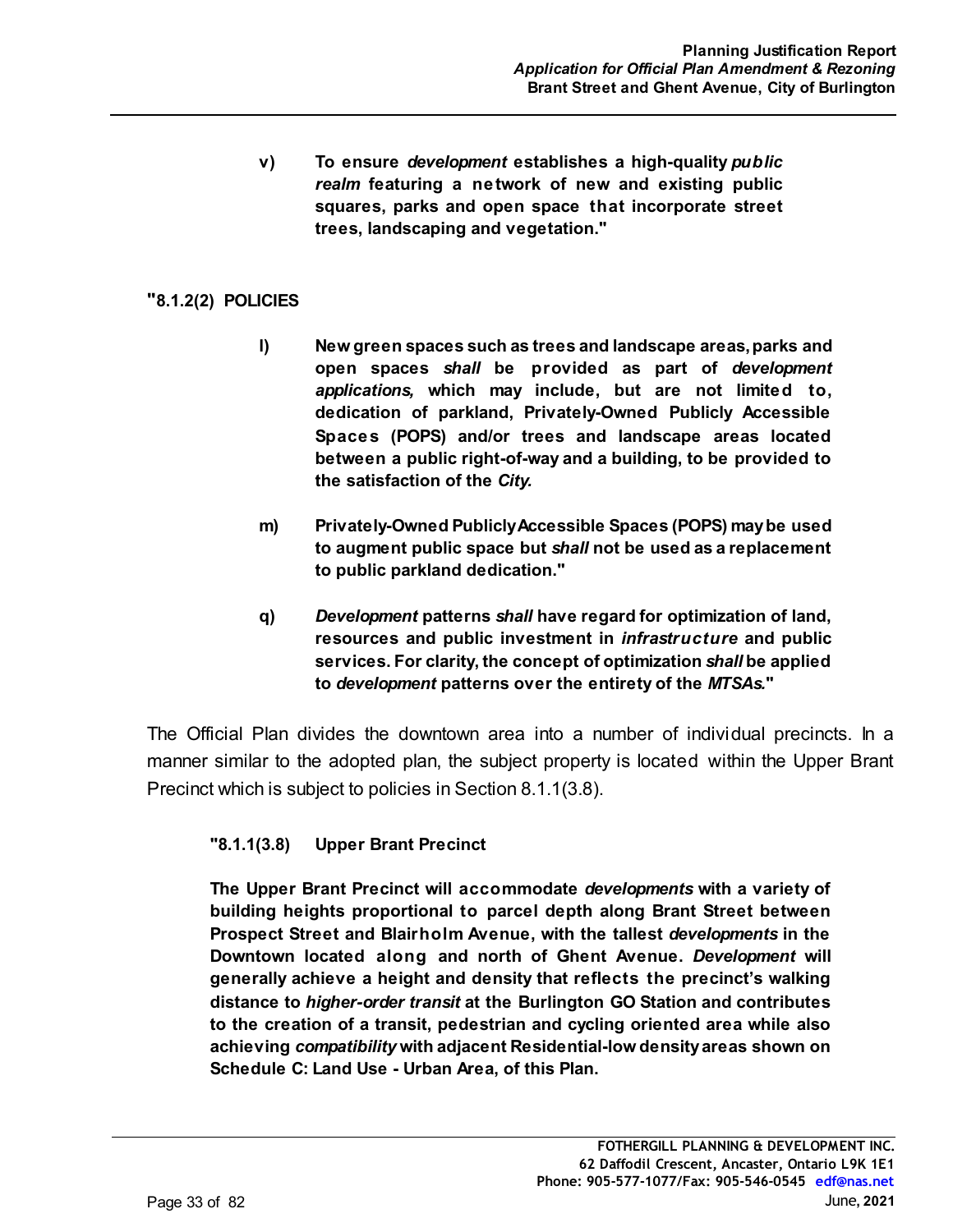**A low-rise feel will be maintained for pedestrians along Brant Street through setbacks above the third storey for buildings** *abutting* **Brant Street. However, to balance the objectives of providing increased density within waking distance to the Burlington GO Station, providing for a transition to adjacent established low-rise residential areas and to provide for a setback along Brant Street above the third storey, flexibility** *may* **be considered in the depth of the setback from Brant Street above the third storey.** 

#### **8.1.1(3.8.1) Policies**

- **a) The following uses** *may* **be permitted within the Upper Brant Precinct:**
	- **a) residential uses with the exception of single detached dwellings, semi-detached dwellings and other forms of stand-alone** *ground oriented dwellings;*
	- **b)** *office uses;*
	- **c) retail and service commercial uses;**
	- **d) hotel uses;**
	- **e) entertainment uses; and**
	- **f) recreation uses.**
- **b) Development** *abutting* **Brant Street** *shall* **contain a minimum of two permitted uses, as identified in Subsection 8.1.1(3.8.1) a) of this Plan and** *should* **contain three permitted uses, where feasible.**
- **c) Notwithstanding the permitted uses in Subsection 8.1.1(3.8.1 a), residential uses** *shall* **not be permitted on the ground floor facing Mixed Use Streets as shown on Schedule D-1: Downtown Urban Centre Retail Streets, of this Plan. Residential lobbies/access** *should* **be located on side streets or at the rear of the building where feasible.**
- **d) New** *development shall* **generally be comprised of** *tall buildings* **at the northern end of the Precinct and** *mid-rise buildings* **at the south according to the maximum heights set out in Schedule D-2: Downtown Urban Centre Heights, of this Plan.**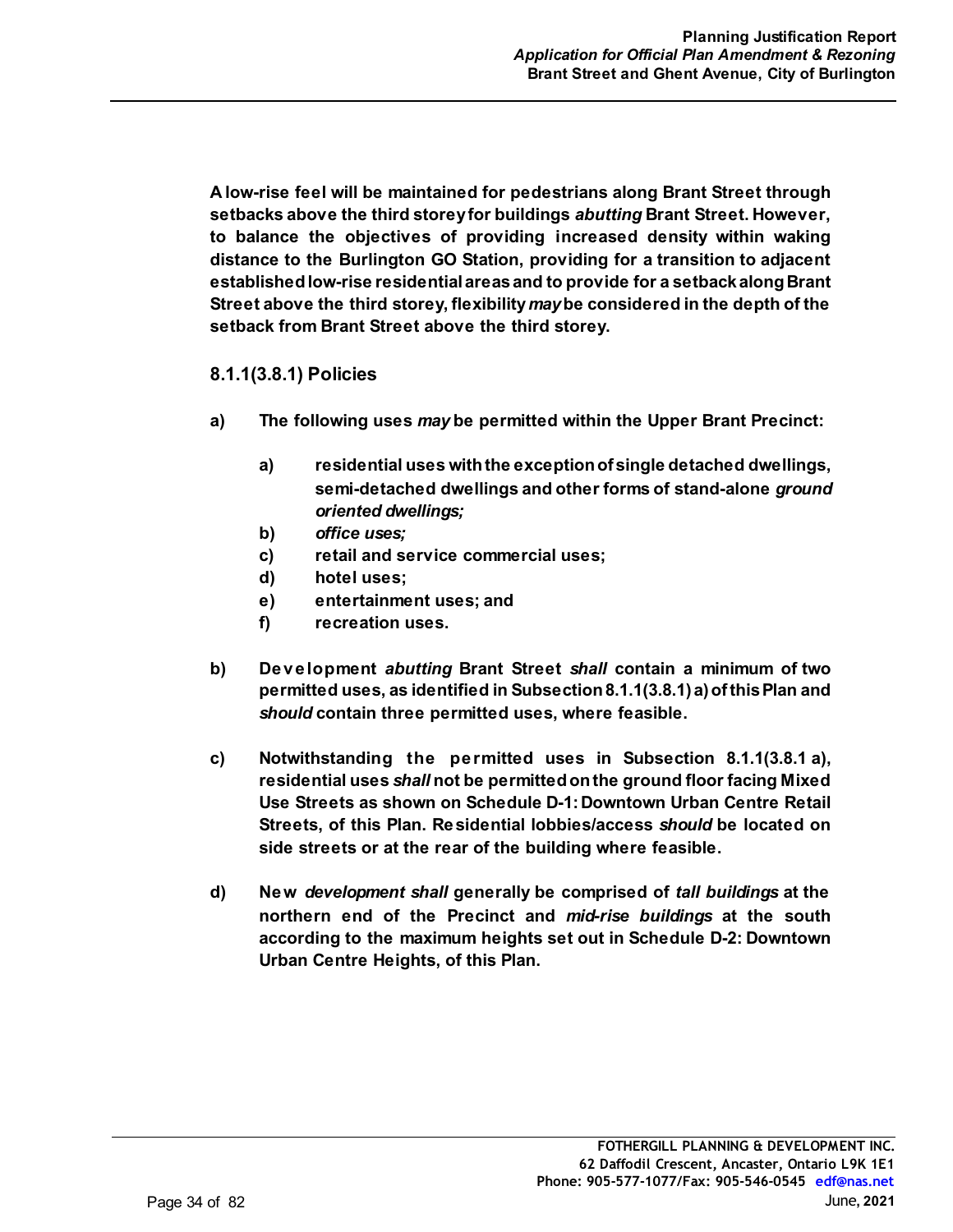- **e) Buildings** *abutting* **Brant Street shall incorporate a setback above the third storey to provide a low-rise feel for pedestrians along Brant Street. The setback** *should* **be similar to the 20 m setback in the Brant Main Street and Mid Brant Precincts, but flexibility in the setback** *may* **be considered through the review of** *development applications* **due to the wider Brant Street right-of-way in this precinct and in order to provide a transition to the adjacent Residential-Low Density designations, shown on Schedule C; Land Use - Urban Area, of this Plan, as required in 8.1.1(3.8.1)g). Direction on the form of the step-back will be provided in the Downtown Placemaking and Urban** *Design Guidelines.*
- **f) Adjacent to areas designated Residential Low Density on Schedule C: Land Use - Urban Area of the Plan,** *mid-rise and tall buildings shall* **achieve a terraced built form with height oriented away from the Residential-Low Density designations. Terracing shall be in accordance with a forty-five (45)- degree angular plane measured from a property line shared with a property designated Residential-Low Density on Schedule C; Land Use-Urban Area of this Plan.**
- **g)** *Ground-oriented dwellings* **with a maximum height in accordance with Subsection 8.1.1(3.8.1)(f) of this Plan** *should* **be provided adjacent to a property line shared with a property designated Residential Low-Density on "Schedule C: Land Use - Urban Area" of this Plan. Alternatively** *ground-oriented dwelling units* **could be incorporated into a** *podium* **of a** *mid-rise* **or** *tall building* **provided the** *podium* **meets the angular plane requirements of Policy 8.1.1(3.8.1)f).**
- **h) Additional park space** *shall* **be provided in the precinct through one or more public urban squares and/or Privately Owned Publicly Accessible Open Spaces (POPS), that will create leisure opportunities for the residents of the precinct and surrounding areas, in accordance with the policies and objectives in Sections 3.3 and 8.1.1(3.14) of this Plan.** *Development applications* **on site larger than 0.4 ha** *shall* **provide a park concept plan to illustrate how a public urban square and/or POPS could be provided and function on the site."**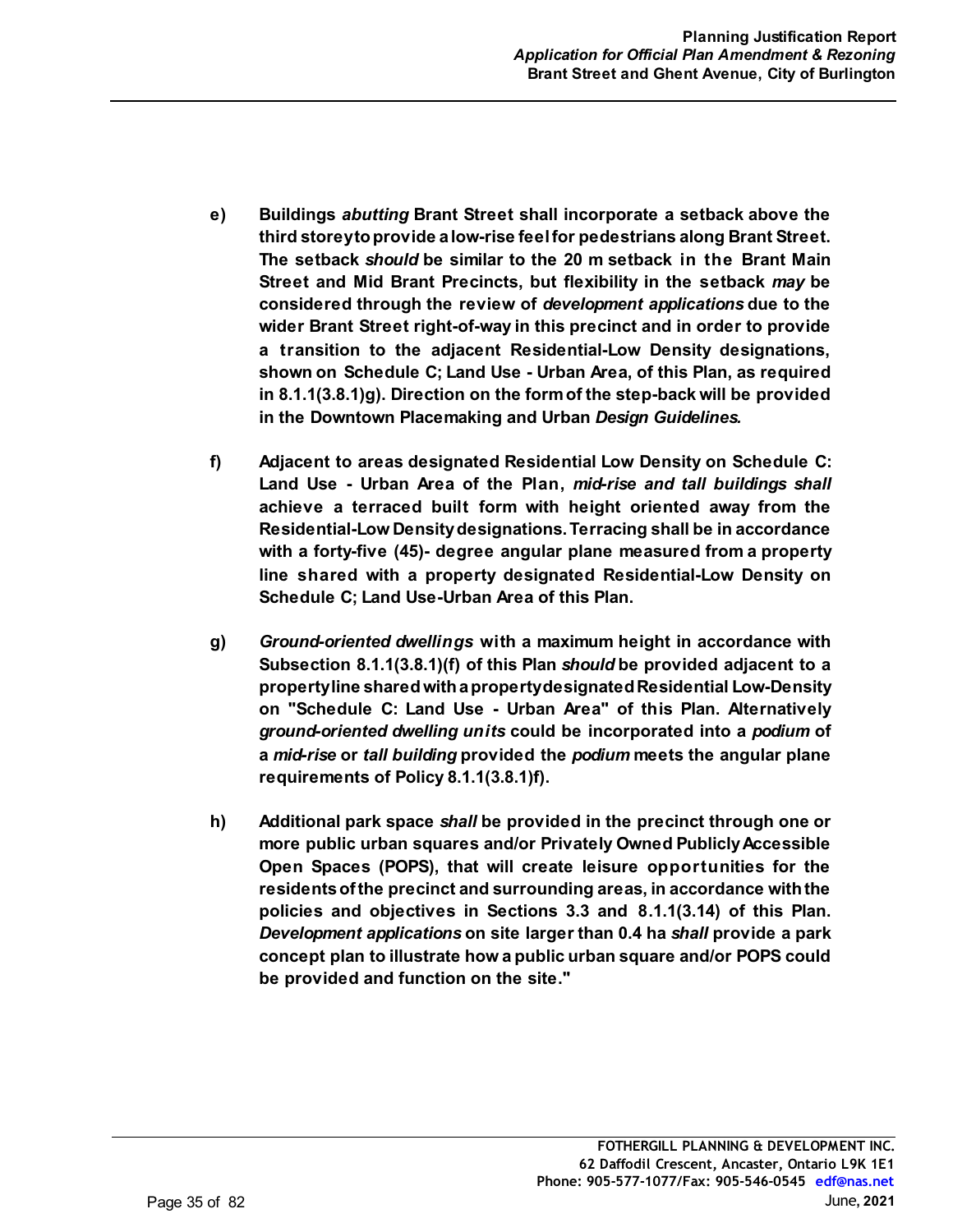| <b>TABLE 4 - OFFICIAL PLAN SUMMARY</b><br><b>MOLINARO - Brant &amp; Ghent - Official Plan Comparison</b> |             |                                        |                                    |                                                                        |                                                                                         |                                                                                         |
|----------------------------------------------------------------------------------------------------------|-------------|----------------------------------------|------------------------------------|------------------------------------------------------------------------|-----------------------------------------------------------------------------------------|-----------------------------------------------------------------------------------------|
|                                                                                                          |             | <b>Current OP (2008)</b>               |                                    | <b>Adopted OP</b><br>April 26, 2018                                    | <b>New OP</b>                                                                           | Proposal                                                                                |
| Parcel A                                                                                                 | Designation | Mixed Use Corridor - General<br>(5.3)  |                                    | Urban Centre, Upper Brant<br>Precinct                                  | Urban Centre, Upper<br><b>Brant Precinct</b>                                            | Urban Centre, Upper<br><b>Brant Precinct</b>                                            |
|                                                                                                          | Height      | 6 storeys                              |                                    | 25                                                                     | 25 storeys                                                                              | 25 storeys                                                                              |
|                                                                                                          | <b>FAR</b>  | $1.5:1^{(1)}$                          |                                    | <b>Unknown</b>                                                         | <b>N/A</b>                                                                              | 4.6:1                                                                                   |
| Parcel B                                                                                                 | Designation | <b>Mixed Use</b><br>Corridor - General | Residential<br>- Medium<br>Density | Urban Centre, Upper Brant<br>Precinct, Residential -<br>Medium Density | Urban Centre, Upper<br><b>Brant Precinct,</b><br><b>Residential - Medium</b><br>Density | Urban Centre, Upper<br><b>Brant Precinct,</b><br><b>Residential - Medium</b><br>Density |
|                                                                                                          | Height      | 6 storeys                              | <b>N/A</b>                         | 25                                                                     | 25 storeys                                                                              | 25 storeys                                                                              |
|                                                                                                          | <b>FAR</b>  | $1.5:1^{(1)}$                          | <b>N/A</b>                         | <b>N/A</b>                                                             | <b>N/A</b>                                                                              | 3.7:1                                                                                   |
| Parcel C                                                                                                 | Designation | Mixed Use Corridor - General           |                                    | Urban Centre, Upper Brant<br>Precinct (Sector 1)                       | Urban Centre, Upper<br><b>Brant Precinct (Sector 1)</b>                                 | Urban Centre, Upper<br><b>Brant Precinct (Sector 1)</b>                                 |
|                                                                                                          | Height      | 6 storeys                              |                                    | 11 storeys                                                             | 11 storeys                                                                              | 7 storeys                                                                               |
|                                                                                                          | <b>FAR</b>  | $1.5:1^{(1)}$                          |                                    | Unknown                                                                | <b>N/A</b>                                                                              | 2.7:1                                                                                   |

NOTES:

(1) Higher FAR may be permitted subject to consideration of a variety of factors.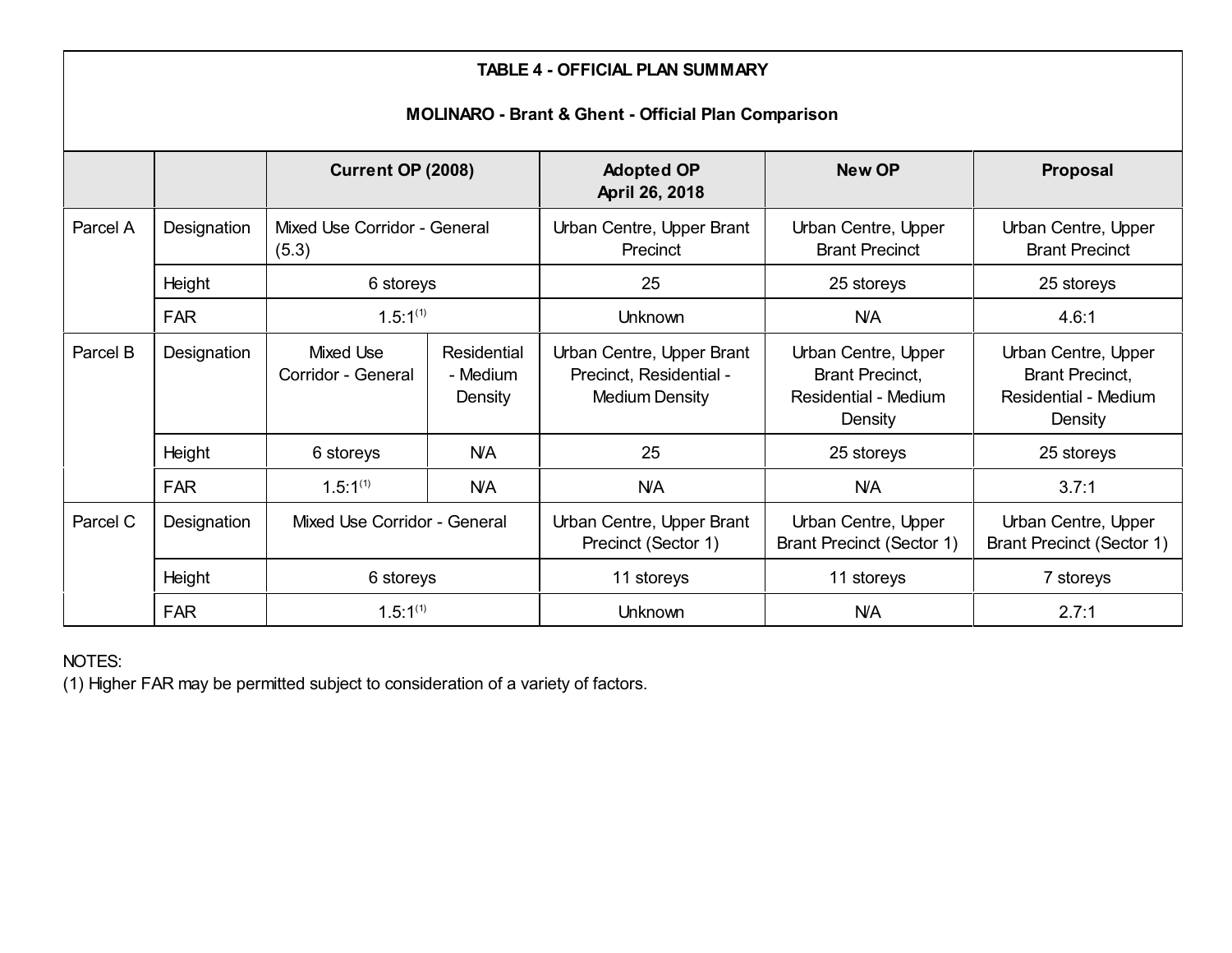## **5.5 Tall Building Guidelines**

As can be seen, the tall buildings proposed for Parcels A and B are generally consistent with the guidelines.

|     | <b>TABLE 5</b><br><b>MOLINARO - BRANT &amp; GHENT</b><br><b>Review of Tall Building Guidelines</b> |                                         |                                                    |                                                    |
|-----|----------------------------------------------------------------------------------------------------|-----------------------------------------|----------------------------------------------------|----------------------------------------------------|
|     |                                                                                                    | <b>Guidelines</b>                       |                                                    | <b>Provided</b>                                    |
|     |                                                                                                    |                                         | <b>PARCEL A</b>                                    | <b>PARCEL B</b>                                    |
| 1.  | Minimum Boulevard Width                                                                            | 6 <sub>m</sub>                          | Brant = $7.0 \text{ m}$<br>Ghent = $8.8 \text{ m}$ | Brant = $9.5 \text{ m}$<br>Ghent = $6.3 \text{ m}$ |
| 2.  | Minimum Podium Setback from Property Line<br>- north<br>- Brant Street                             | 5.5m                                    | 3.0 <sub>m</sub><br>$9.5 m - 12.5 m$               | 3.0 <sub>m</sub><br>$9.5 m - 18.9 m$               |
| 3.  | Minimum Podium Height                                                                              | 10.5 <sub>m</sub>                       | 10.9 <sub>m</sub>                                  | 10.9 <sub>m</sub>                                  |
| 4.  | Maximum Podium Height<br>(80% of R.O.W.)                                                           | $20 \text{ m} \times 0.8 = 16 \text{m}$ | 10.9 <sub>m</sub>                                  | 10.9 <sub>m</sub>                                  |
| 5.  | Minimum Ground Floor Height                                                                        | 4.5 <sub>m</sub>                        | 4.3 <sub>m</sub>                                   | 4.3 <sub>m</sub>                                   |
| 6.  | Minimum Tower Stepback from Podium                                                                 | 3.0 <sub>m</sub>                        | 3.0 m Ghent<br>6.5m-9.5 m Brant                    | 3.0 m Ghent<br>6.5m-15.9m Brant                    |
| 7.  | Minimum Width of Street Level Commercial Units                                                     | $7 - 10m$                               | <b>TBD</b>                                         | <b>TBD</b>                                         |
| 8.  | Balconies on 1 <sup>st</sup> or 2 <sup>nd</sup> floor                                              | Not Permitted                           | Recessed terraces<br>and balconies on<br>2nd floor | Recessed terraces<br>and balconies on<br>2nd floor |
| 9.  | Minimum Tower Separation                                                                           | 30 m                                    | 32.5 <sub>m</sub>                                  | 49.2 m from Parcel A<br>tower                      |
| 10. | Minimum Tower Setback from Adjacent Property<br>Lines                                              | 12.5 <sub>m</sub>                       | 13.5 <sub>m</sub>                                  | 12.5 <sub>m</sub>                                  |
| 11. | Maximum Footprint of Tower                                                                         | 750 sq.m.                               | 750 sq.m.                                          | 750 sq.m.                                          |
| 12. | Rooftop Mechanical - % of Top Floor (maximum)                                                      | 50%                                     | Twr A = $41.9%$<br>Twr B - 48.2 %                  | 41.9%                                              |
| 13. | Minimum Setback from Edge of Floor Below for<br>Mechanical Equipment                               | 3 <sub>m</sub>                          | 3.3 <sub>m</sub>                                   | 3.3 <sub>m</sub>                                   |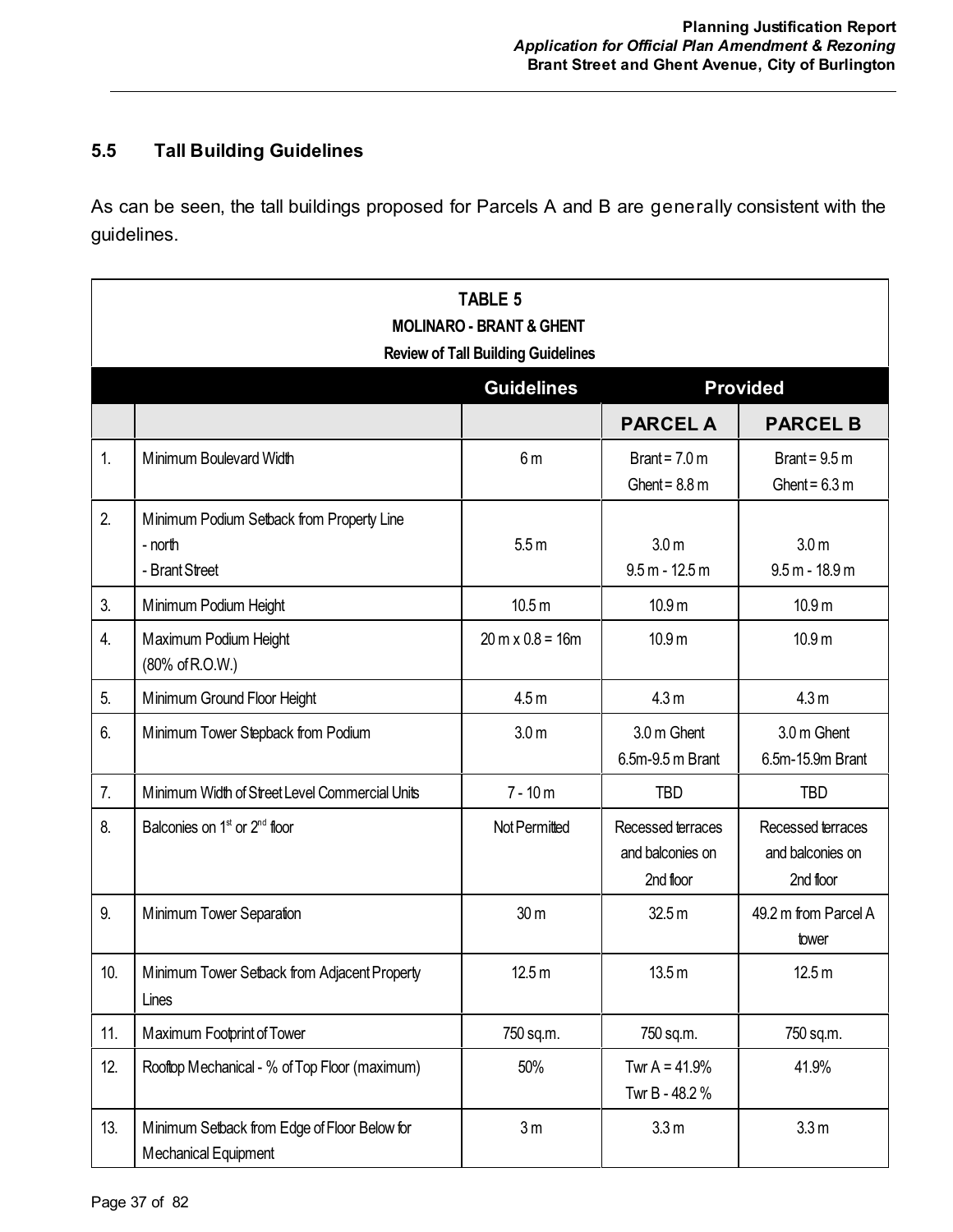## **5.6 City of Burlington Zoning By-law 2020**

All three properties are zoned Mixed Use - General - MXG. Parcel A contains a Holding provision that requires assembly of the property to allow for proper redevelopment of that corner. Since this assembly has been completed, the Holding provision can now be removed. A request for the removal of the Holding provision is being made through this application.

The property in Parcel B and the northern portion of Parcel C are provided with special exception number 8 which limits the use of the south side of Ghent Avenue to a medical office building and the north side of Ghent Avenue to a medical office parking lot.

The MXG zone permits a range of commercial residential uses including retail stores on the ground floor of a mixed use building, restaurants, office uses, apartment buildings and townhouse dwellings.

The subject lands are in an area covered by Interim Control By-law passed by the City of Burlington on March 5, 2019. The Molinaro Group did not file an appeal with respect to the bylaw. The intent will be to have the by-law removed prior to the approval of the site specific official plan amendment and Zoning By-law to implement this development proposal.

In order to implement the development proposal, all three sites will retain the mixed use zone with site specific provisions to implement the proposal. Tables 6-8 provide a summary of the manner in which the provisions of the MXG zone must be modified to accommodate the development proposal on each parcel. A copy of a draft amending by-law is included in Schedule 8 to this report.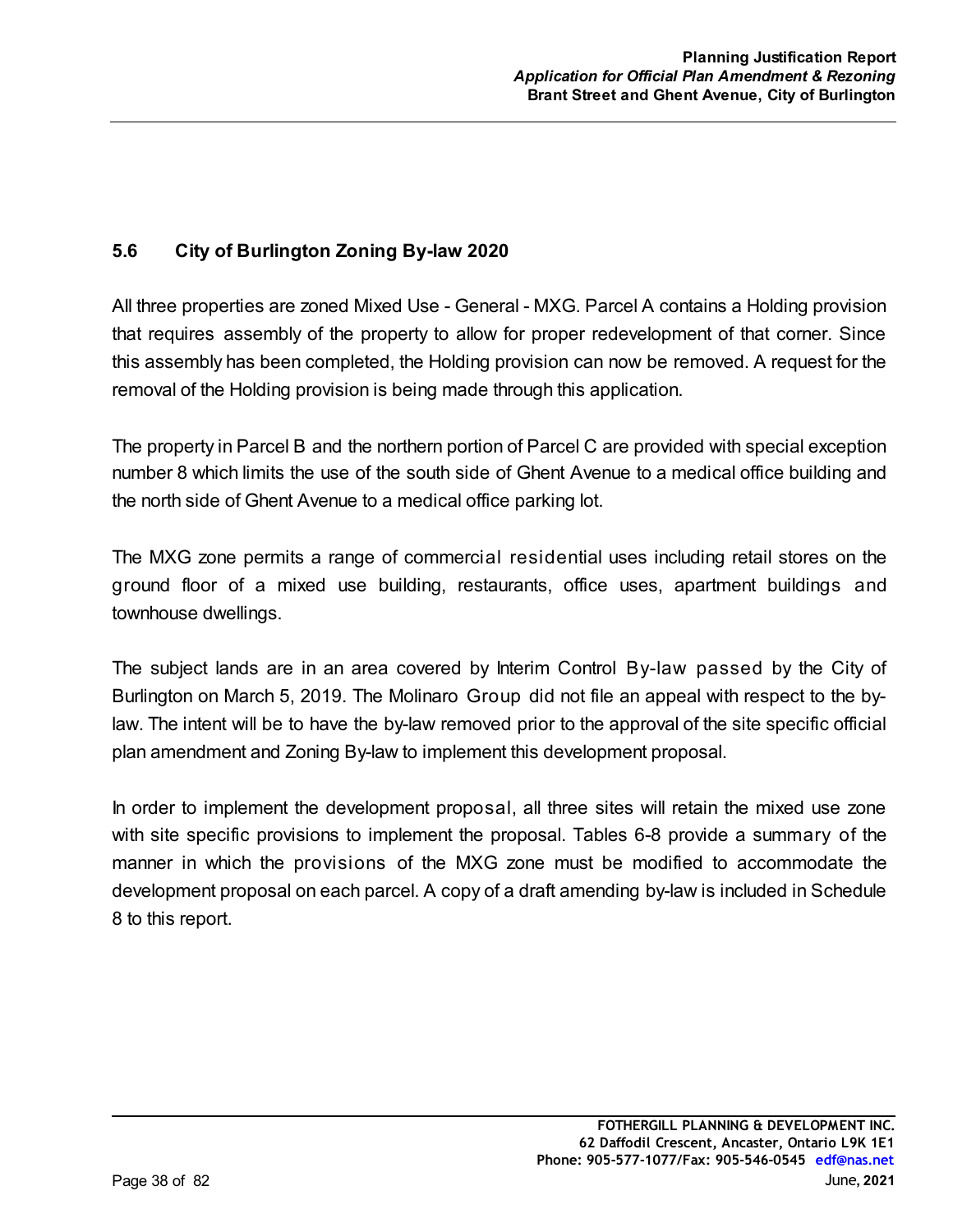| <b>TABLE 6</b><br><b>ZONING COMPARISON CHART</b><br><b>Parcel A (Northwest Corner)</b>                                            |                                                                                                                                                        |                                                                    |  |
|-----------------------------------------------------------------------------------------------------------------------------------|--------------------------------------------------------------------------------------------------------------------------------------------------------|--------------------------------------------------------------------|--|
| <b>REQUIREMENT</b>                                                                                                                | <b>H-MXG ZONE</b>                                                                                                                                      | <b>PROPOSAL</b>                                                    |  |
| Minimum Lot Width                                                                                                                 | 25 m                                                                                                                                                   | 73 m                                                               |  |
| Minimum Lot Area                                                                                                                  | 1000 $m2$                                                                                                                                              | 6,704 $m2$                                                         |  |
| <b>Yard Abutting Street</b>                                                                                                       | Min 3.0 m<br>Max 4.5 m                                                                                                                                 | 3.4 m on Brant St.*<br>6 m on Ghent Ave.*                          |  |
| Minimum Rear Yard                                                                                                                 | 3.0 <sub>m</sub>                                                                                                                                       | 11.5 <sub>m</sub>                                                  |  |
| Minimum Side Yard                                                                                                                 | No min.                                                                                                                                                | 3.0 m North<br>6 m South                                           |  |
| Minimum Yard Abutting Residential Zone                                                                                            | Floors $1-3 = 12$ m<br>Floors $4-5 = 15$ m<br>Floor $6 = 18$ m                                                                                         | 2nd = $10 \text{ m}^*$<br>$4th = 14 m*$<br>6th - 14 m <sup>*</sup> |  |
| Maximum FAR                                                                                                                       | 1.5:1                                                                                                                                                  | $4.8:1*$                                                           |  |
| Minimum FAR                                                                                                                       | 0.3:1                                                                                                                                                  |                                                                    |  |
| Minimum Density                                                                                                                   | 30 upha                                                                                                                                                | 425/0.6704 ha= 634 upha                                            |  |
| Minimum Landscape Area Abutting Street                                                                                            | 3.0 <sub>m</sub>                                                                                                                                       | 3 <sub>m</sub>                                                     |  |
| Minimum Landscape Buffer Abutting<br><b>Residential Zone</b>                                                                      | 6.0 <sub>m</sub>                                                                                                                                       | $3 m*$                                                             |  |
| Maximum Floor Area Per Retail Use                                                                                                 | 1800 sq.m.                                                                                                                                             | Total Retail 794 m <sup>2</sup>                                    |  |
| <b>Building Height</b>                                                                                                            | Min 2 storeys<br>Max 6 storeys                                                                                                                         | Min 3 storeys<br>Max 25 storeys*                                   |  |
| Minimum Parking - Apartment<br>(N.B. Special requirements for mixed use<br>building - see Part 5 - Section 4.6 of By-law<br>2020) | Residents:<br>1 per unit x $425 = 425$<br>Visitors:<br>0.25 per unit $x$ 425 = 107<br>Retail: $5/100 \text{ m}^2 = 40 \text{ spaces}$<br>Total = $572$ | 516*<br>(1.2 spaces/unit)                                          |  |
| Minimum Amenity Area<br>15 sq.m./Efficiency Unit<br>20 sq.m./1 Bedroom<br>35 sq.m./2 Bedroom                                      | $20 \times 274 = 5,480$<br>$35 \times 129 = 4,515$<br>$36 \times 22 = 770$<br>Total = $10,765$                                                         | 9,655 sq.m.*<br>(including balconies /<br>terraces)                |  |

\*Variance from standard regulation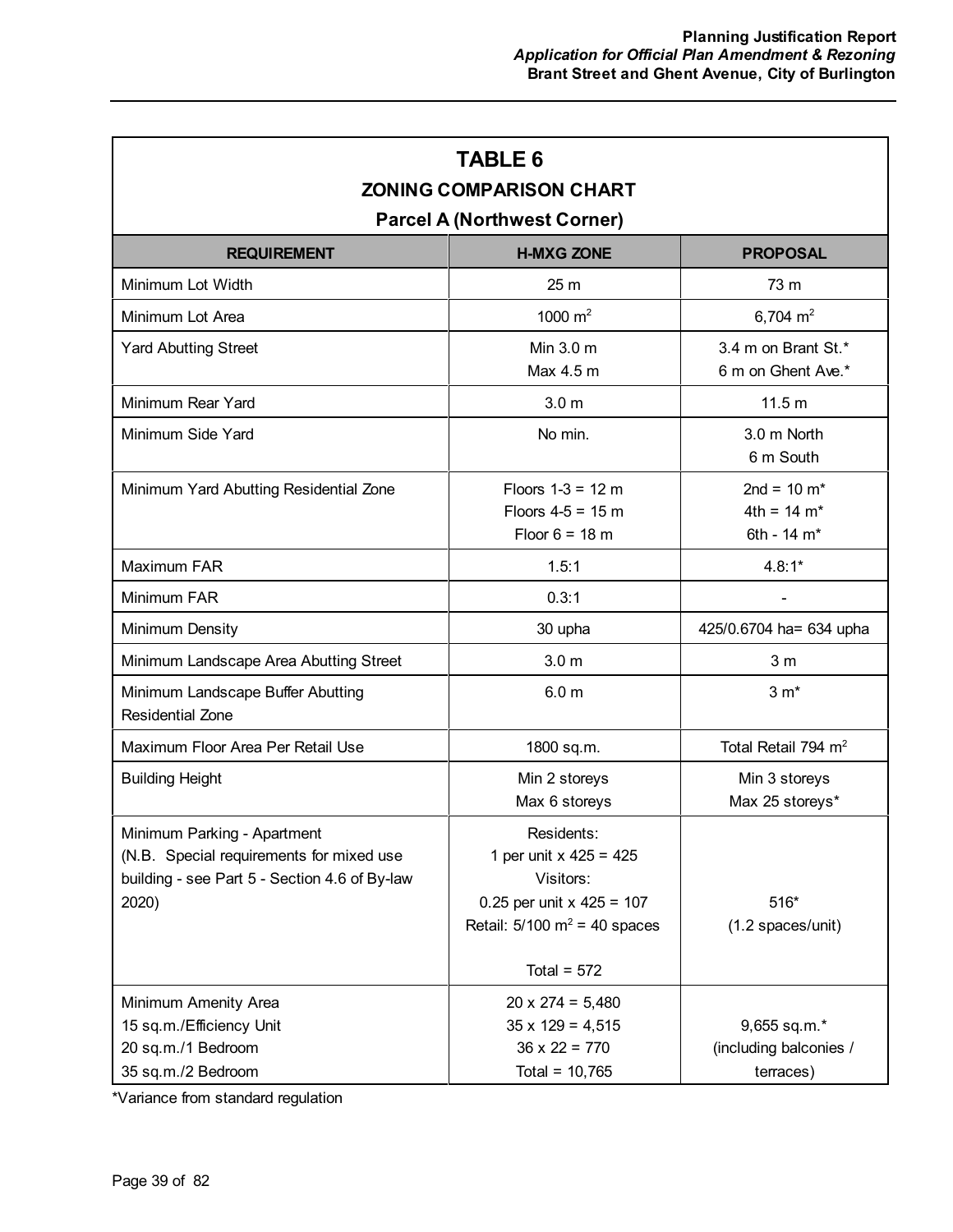| <b>TABLE 7</b><br><b>ZONING COMPARISON CHART</b><br><b>Parcel B (Northeast Corner)</b>                                             |                                                                                                                                                |                                                             |  |  |  |
|------------------------------------------------------------------------------------------------------------------------------------|------------------------------------------------------------------------------------------------------------------------------------------------|-------------------------------------------------------------|--|--|--|
| <b>REQUIREMENT</b>                                                                                                                 | <b>MXG-8 ZONE</b><br><b>PROPOSAL</b>                                                                                                           |                                                             |  |  |  |
| Minimum Lot Width                                                                                                                  | 25 <sub>m</sub>                                                                                                                                | 72 m                                                        |  |  |  |
| Minimum Lot Area                                                                                                                   | 1000 $m2$                                                                                                                                      | 6598 $m2$                                                   |  |  |  |
| <b>Yard Abutting Street</b>                                                                                                        | Min. 3.0 m<br>Max. 4.5 m                                                                                                                       | 0 m on Brant St.*<br>3 m on Ghent Ave.                      |  |  |  |
| Minimum Rear Yard                                                                                                                  | 3.0 <sub>m</sub><br>9.0 (east limit)                                                                                                           | 10.5 <sub>m</sub>                                           |  |  |  |
| Minimum Side Yard                                                                                                                  | No min.                                                                                                                                        | 3.0 m North<br>3.3 m South                                  |  |  |  |
| Minimum Yard Abutting Residential Zone                                                                                             | Floors $4-5 = 15$ m<br>Floor $6 = 18$ m                                                                                                        | 68 m East                                                   |  |  |  |
| Maximum FAR                                                                                                                        | 1.5:1                                                                                                                                          | $3.7:1*$                                                    |  |  |  |
| Minimum FAR                                                                                                                        | 0.3:1                                                                                                                                          |                                                             |  |  |  |
| Minimum Density                                                                                                                    | 30 upha                                                                                                                                        | 328/0.6598 ha = 497 upha                                    |  |  |  |
| Minimum Landscape Area Abutting Street                                                                                             | 3.0 <sub>m</sub>                                                                                                                               | 0 m on Brant St.*<br>3.3 m on Ghent                         |  |  |  |
| Minimum Landscape Buffer Abutting<br><b>Residential Zone</b>                                                                       | 6.0 <sub>m</sub>                                                                                                                               | 2.7 m North*<br>68 m East                                   |  |  |  |
| Maximum Floor Area per Retail Use                                                                                                  | 1800 sq.m.                                                                                                                                     | Total Retail 492 m <sup>2</sup>                             |  |  |  |
| <b>Building Height</b>                                                                                                             | Min 2 storeys<br>Max 6 storeys                                                                                                                 | Min 1 storey<br>Max 25 storeys*                             |  |  |  |
| Minimum Parking - Apartment<br>(N.B. Special requirements for mixed use<br>building - see Part 5 - Section 4.6 of By-<br>law 2020) | Residents: 1 per unit $x$ 328 = 328<br>Visitors: $0.25$ per unit x $328 = 82$<br>Retail: $5 / 100$ m <sup>2</sup> = 23 spaces<br>Total = $433$ | 377 *<br>1.15 spaces/unit                                   |  |  |  |
| Minimum Parking Lot Setback                                                                                                        | $3.0 \text{ m}$ (north)<br>$1.5$ m (other)                                                                                                     | N/A                                                         |  |  |  |
| Minimum Amenity Area<br>15 sq.m./Efficiency Unit<br>20 sq.m./1 Bedroom<br>35 sq.m./2 Bedroom                                       | $20 \times 194 = 3880$ m <sup>2</sup><br>$35 \times 102 = 3570$ m <sup>2</sup><br>$35 \times 32 = 1120$ m <sup>2</sup><br>Total = $8570$       | 7212 m <sup>2*</sup><br>(including Balconies /<br>Terraces) |  |  |  |

\* Variance from standard regulation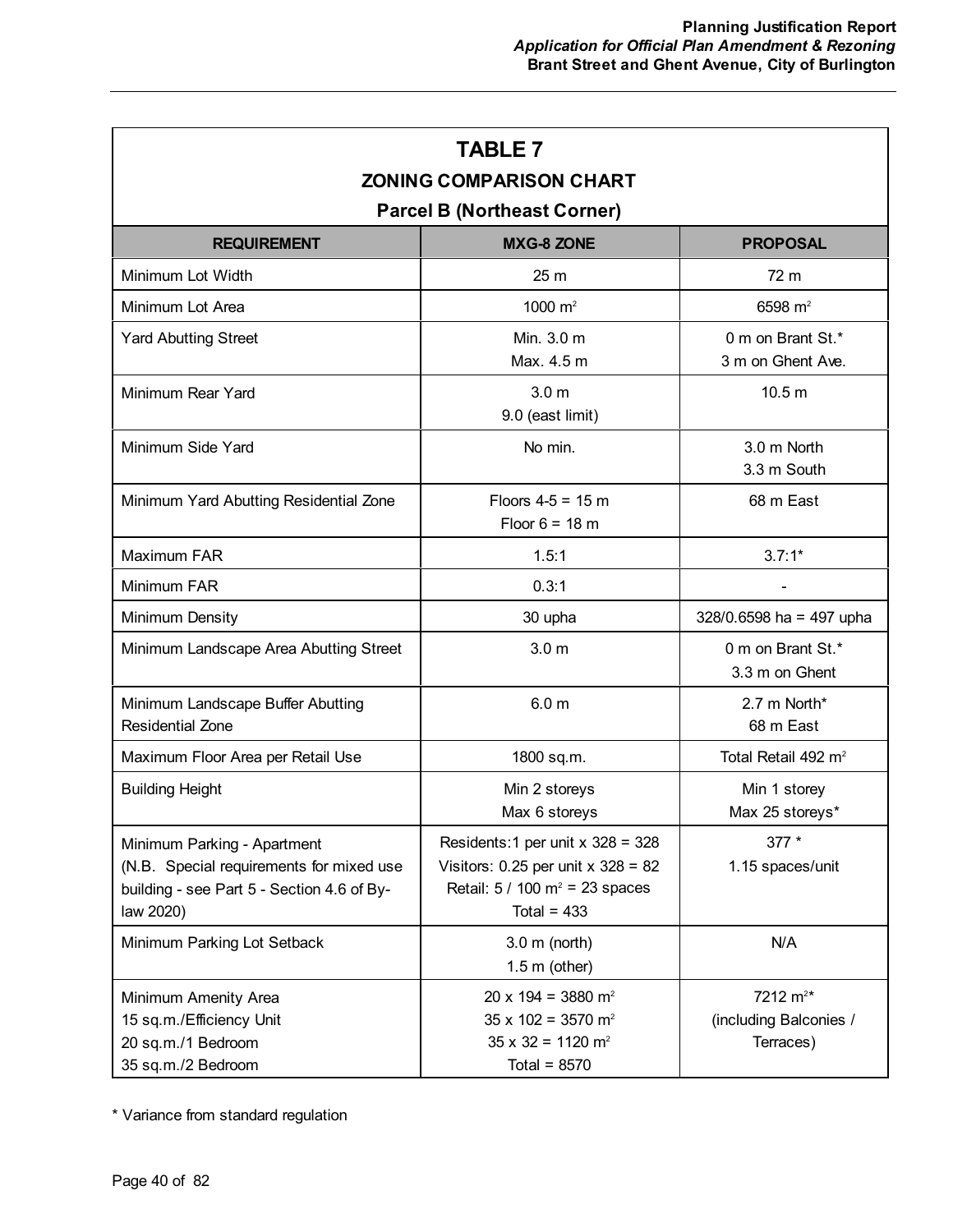| <b>TABLE 8</b><br><b>ZONING COMPARISON CHART</b><br><b>Parcel C (Southeast Corner)</b>                                            |                                                                                                       |                                                  |  |
|-----------------------------------------------------------------------------------------------------------------------------------|-------------------------------------------------------------------------------------------------------|--------------------------------------------------|--|
| <b>REQUIREMENT</b>                                                                                                                | <b>MXG-8 ZONE</b>                                                                                     | <b>PROPOSAL</b>                                  |  |
| Minimum Lot Width                                                                                                                 | 25 <sub>m</sub>                                                                                       | 48.5 m                                           |  |
| Minimum Lot Area                                                                                                                  | 1000 m2                                                                                               | 3881 $m2$                                        |  |
| <b>Yard Abutting Street</b>                                                                                                       | Min 3.0 m<br>Max. 4.5 m                                                                               | 0 m on Brant St.*<br>3 m on Ghent Ave.           |  |
| Minimum Rear Yard                                                                                                                 | 3.0 <sub>m</sub><br>9.0 (east limit)                                                                  | 3.1 <sub>m</sub>                                 |  |
| Minimum Side Yard                                                                                                                 | No min.                                                                                               | West 0 m (Brant St.)<br>East 10 m                |  |
| Minimum Yard Abutting Residential Zone                                                                                            | Floors $4-5 = 15$ m<br>Floor $6 = 18$ m                                                               | 15m 4th<br>18 m 6th                              |  |
| Maximum FAR                                                                                                                       | 1.5:1                                                                                                 | $2.9:1*$                                         |  |
| Minimum FAR                                                                                                                       | 0.3:1                                                                                                 |                                                  |  |
| Minimum Density                                                                                                                   | 30 upha                                                                                               | 128 / 0.3831 ha = 335 upha                       |  |
| Minimum Landscape Area Abutting Street                                                                                            | 3.0 <sub>m</sub>                                                                                      | 0 m Brant St.*<br>0 m Ghent Ave.*                |  |
| Minimum Landscape Buffer Abutting Residential<br>Zone                                                                             | 6.0 <sub>m</sub>                                                                                      | 0 m Ghent Ave.*                                  |  |
| Maximum Floor Area per Retail Use                                                                                                 | 1800 sq.m.                                                                                            |                                                  |  |
| <b>Building Height</b>                                                                                                            | Min 2 storeys<br>Max 6 storeys                                                                        | 8 storeys*                                       |  |
| Minimum Parking - Apartment<br>(N.B. Special requirements for mixed use<br>building - see Part 5 - Section 4.6 of By-law<br>2020) | Residents: 1 per unit x<br>$129 = 129$<br>Visitors: 1.25 per unit x<br>$129 = 33$<br><b>TOTAL 162</b> | 178 spaces<br>(1.4 spaces per unit)              |  |
| Minimum Amenity Area<br>15 sq.m./Efficiency Unit<br>20 sq.m./1 Bedroom<br>35 sq.m./2 Bedroom                                      | $20 X47 = 940$<br>$35 X 75 = 2625$<br>$35 X8 = 280$<br>TOTAL 3845                                     | 4313 $m2$<br>(including Balconies /<br>Terraces) |  |

\* Variance from standard regulation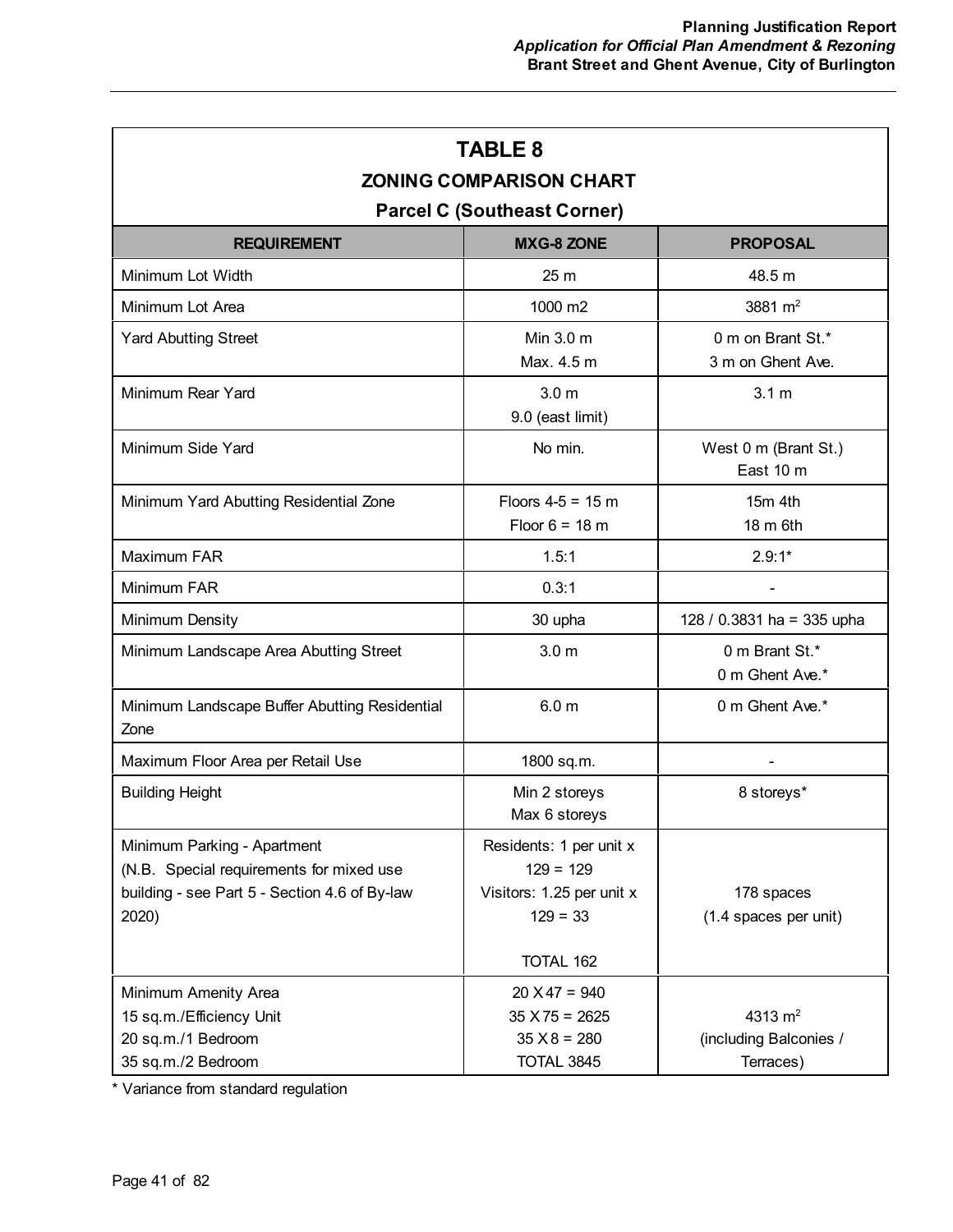# 6.0 Pre-Consultation

A pre-consultation meeting was held with City staff on April 6, 2016. The pre-consultation meeting confirmed the technical studies that would be required to provide support for the application, including:

- Planning Justification Report, including height survey of adjacent buildings
- Conceptual Site Plan Layout (at site plan stage)
- Stormwater Management Report
- Functional Servicing Report (including Water and Wastewater)
- Tree Inventory and Preservation Study
- Traffic/Transportation Impact Study and Parking Justification Report
- Noise Feasibility Study
- **Shadow Analysis**
- Phase 1 Environmental Assessment
- Environmental Site Screening Checklist
- Wind Impact Study
- Urban Design Brief
- Hydrogeological Study
- Rental Housing Analysis
- Grading, Drainage and Servicing Plans
- Geotechnical Report
- Angular Plane Studies (all sides)
- 3D Model

A second Pre-Consultation was held with the City on Wednesday June 17, 2020. At that time, staff agreed what the proposal was generally consistent with the Council adopted Official Plan arising out of the Interim Control By-law Study as well as the proposed new Official Plan. Notes from that meeting were provided by the City on June 19 and included an outline of studies required to be submitted with complete application and included: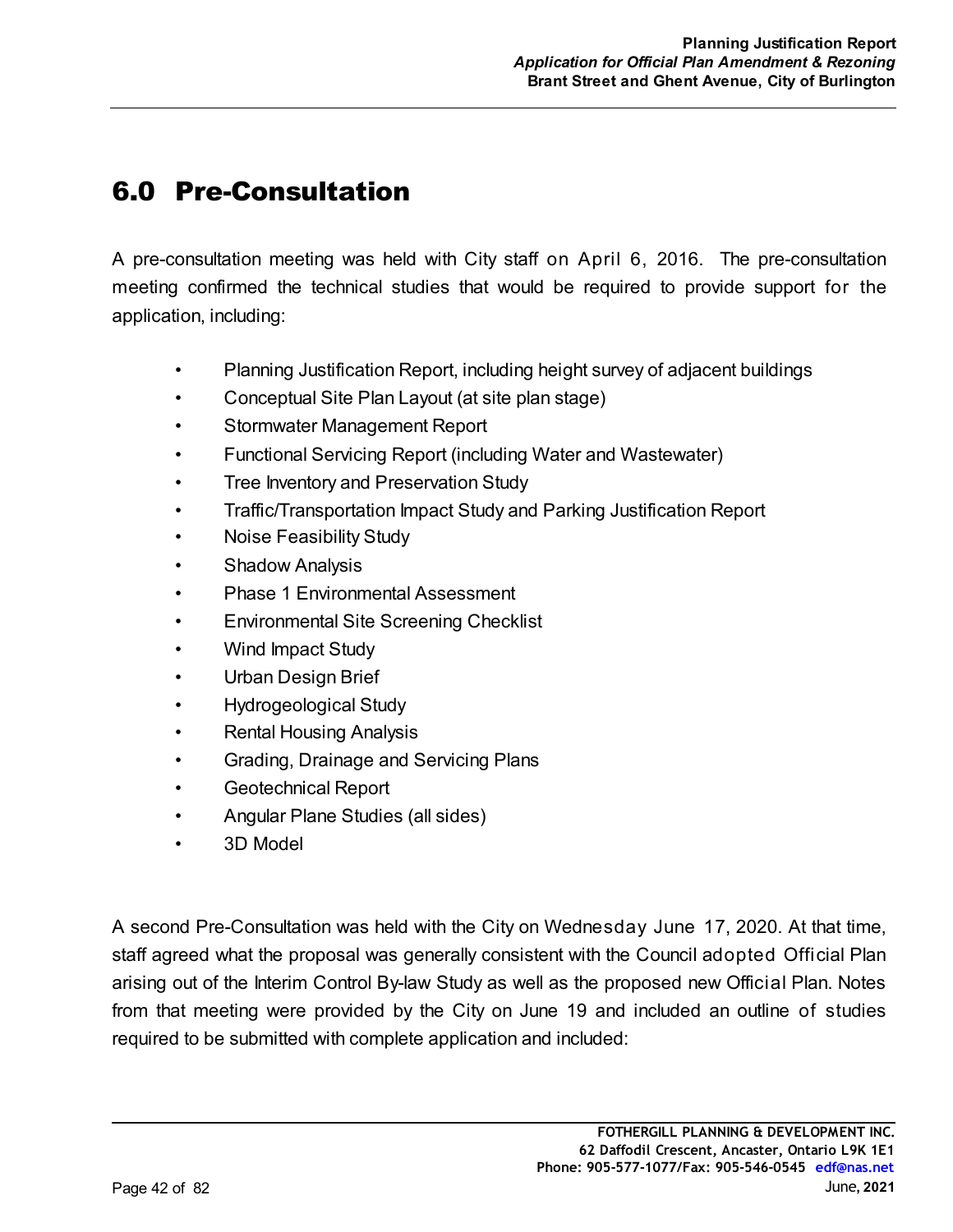- Planning Justification Report
- Conceptual Site Plan Layout and Site Survey
- Stormwater Management Report
- Functional Servicing Report
- Tree Inventory and Preservation Plan
- Landscape Concept Plan
- Traffic Impact Study
- Noise and/or Vibration Feasibility Study
- Shadow Analysis
- Environmental Site Screening Checklist
- Phase 1 or 2 Environmental Site Assessment
- Record of Site Condition
- **Land Assembly Documents**
- Height Survey
- Wind Impact Study
- Urban Design Advisory Panel Meeting Minutes
- Urban Design Brief
- Grading and Servicing Plans
- Geotechnical Study
- Draft Official Plan Amendment and Zoning By-laws
- 3D Model of Proposed Buildings
- Construction and Mobility Management Pan
- Pre-Application Public Consultation Meeting Minutes
- Reference Plan and PIN Report
- Waste Management Report
- Robust Housing Analysis Report
- Minutes from Consultation Meeting with City and Conservation Halton
- Minutes from Meeting with City regarding park requirements
- Draft Reference Plan showing ROW dedication

The notes from that meeting are included in Schedule 5 to this report. The meeting was facilitated by Ms. Alyssa Lai and included Kyle Plas from the City of Burlington, Councillor Lisa Kearns and Mayor Marianne Meed-Ward. Representatives of the owner included Ed Fothergill, Barry Graziani, the project architect, and Mr. Vince Molinaro.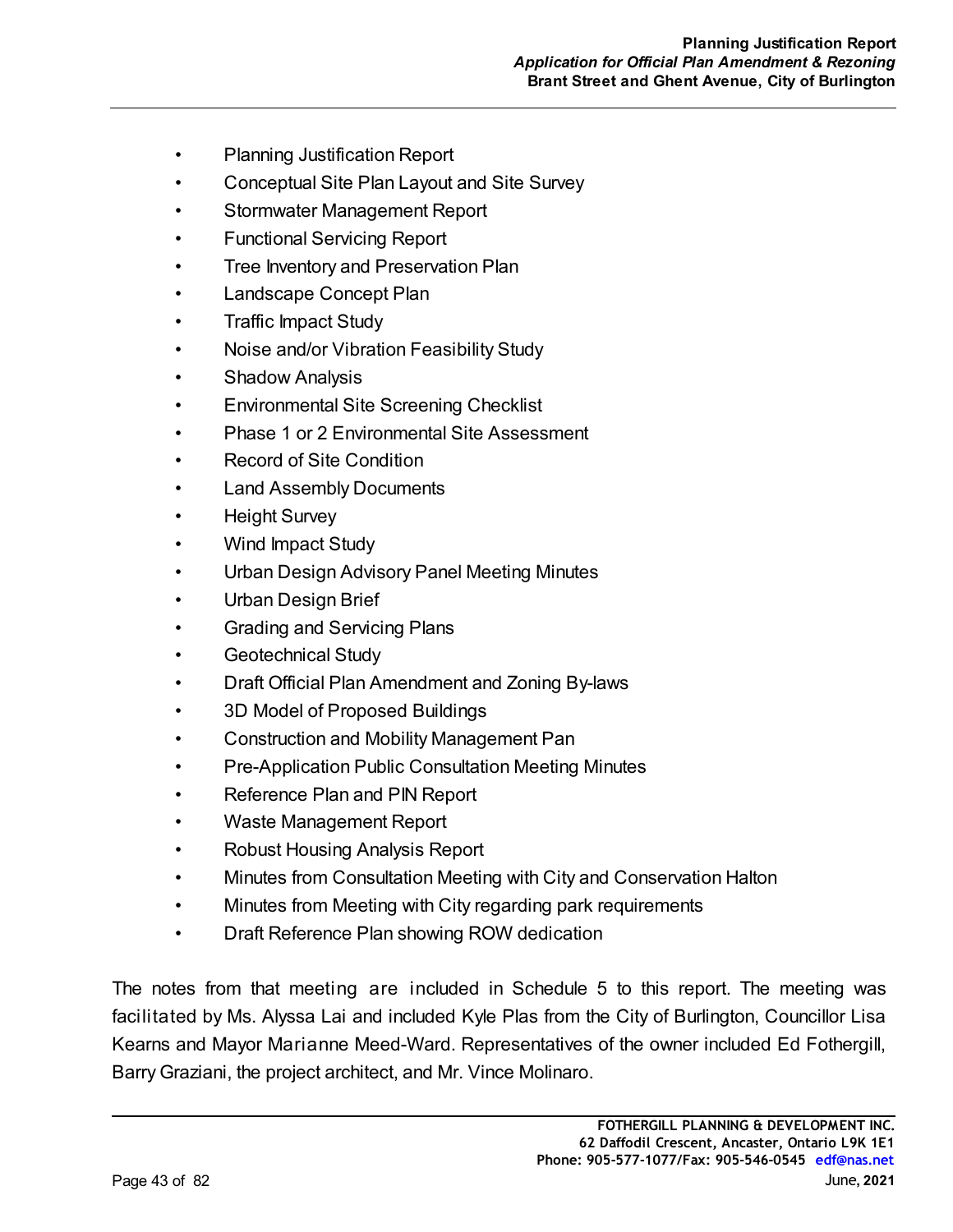The meeting which attracted approximately 15 calls was helpful in that it provided insights to the project from the general public.

Comments and questions included the following:

- 1. Pocket park will this be accessible to the public (Tim)
- 2. 1425 and 1415 Ghent These are condos owned by residents (Melanie Schwindt)
- 3. Will there be a lack of sunlight? Worried about freezing in the winter (2012 Grove Tree Lane - Ilona Forgo)
- 4. What will happen to 747 residents that are low income? Where will they go? Do we have a housing strategy? (Denene Berard)
- 5. Worried about privacy, noise and light pollution. (Resident behind phase 3)
- 6. What will our construction management plan look like? (Allison Thornton Ghent Resident)
- 7. Where will retail parking be located? (Sue)
- 8. Has there been a study done to see if there is a need for the retail space? (Allison)
- 9. Will phase 1 have a dedicated driveway? Has there been consideration of removing access to Brant Street? (1424 Ghent Ave)
- 10. When did the OP change to allow 25 stories? (Leslie)
- 11. How far is Phase 1 set back? (1425 Ghent Ave)
- 12. Worried about her property value (Julie at 1425 Ghent).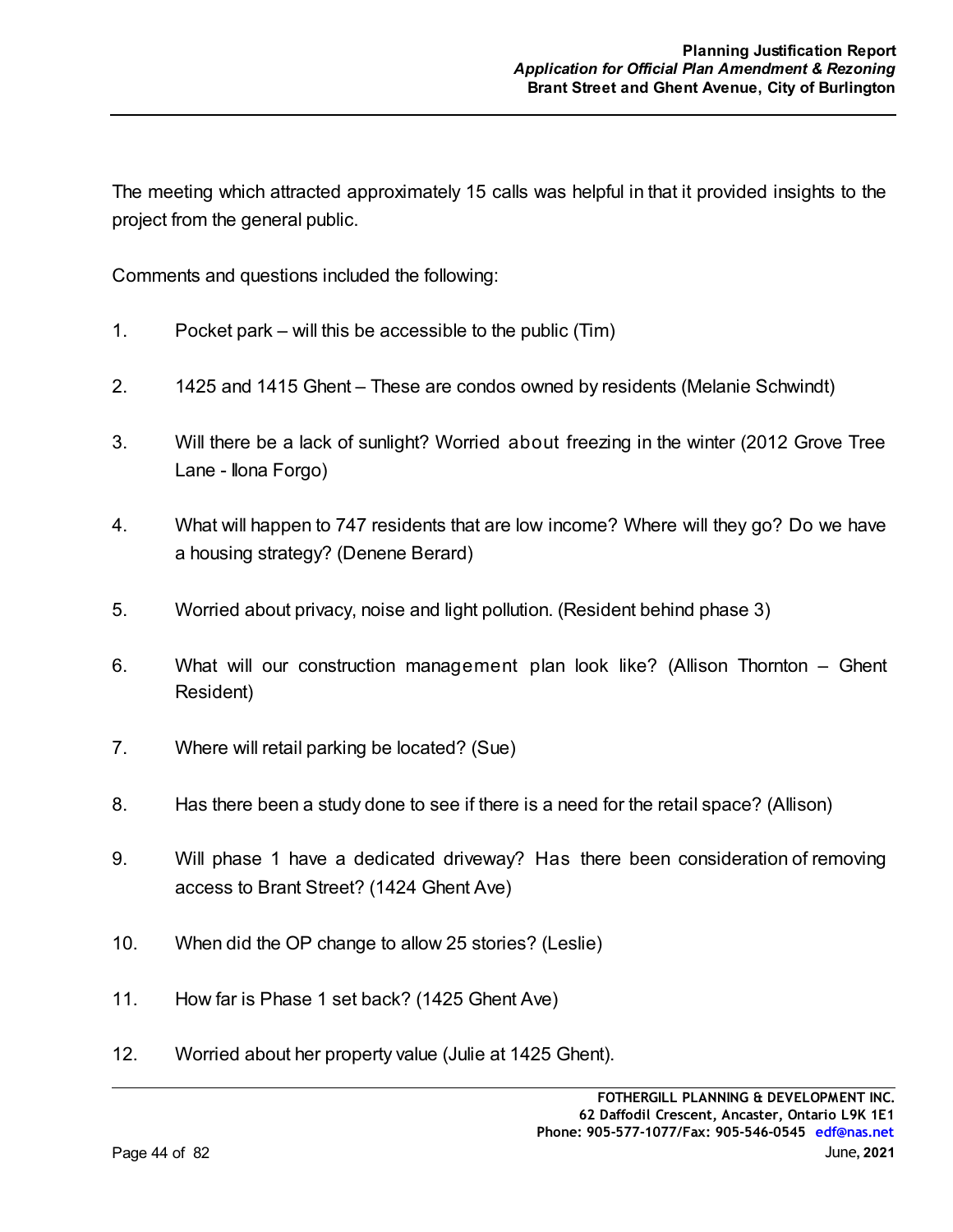### **Burlington Urban Design Advisory Panel**

A virtual meeting of the panel was held on October 20, 2020 at which time myself and Barry Graziani introduced the project to the panel members and planning staff. The panel then provided input to the design and answered three questions provided by the Planning Department.

Comments arising out of that exercise included:

- 1. The buildings are unique to the area and should look to the existing context but not be defined by it.
- 2. Further consideration should be given to explain how the buildings transition to their surroundings in terms of the proposed street.
- 3. The idea of the project functioning as a gateway should be carried through to the ground level by creating symmetry at the pedestrian level through tree planting and setbacks on both sides of the street.
- 4. Primary building lobbies and larger entrances should be provided at the corners to create a more pedestrian friendly public realm.
- 5. Should consider eliminating vehicular access from Brant Street.

A copy of the Minutes of that meeting are included as Schedule 6 to this report.

Table 9 summarizes the main points arising from the consultation process including notes from the Pre-Consultation meeting on June 17, 2020, the meeting with the Burlington Urban Design Advisory Panel (BUD) in October 2020, comments arising from the virtual Pre-Submission meeting with the neighbours, and ongoing dialogue and meetings with staff.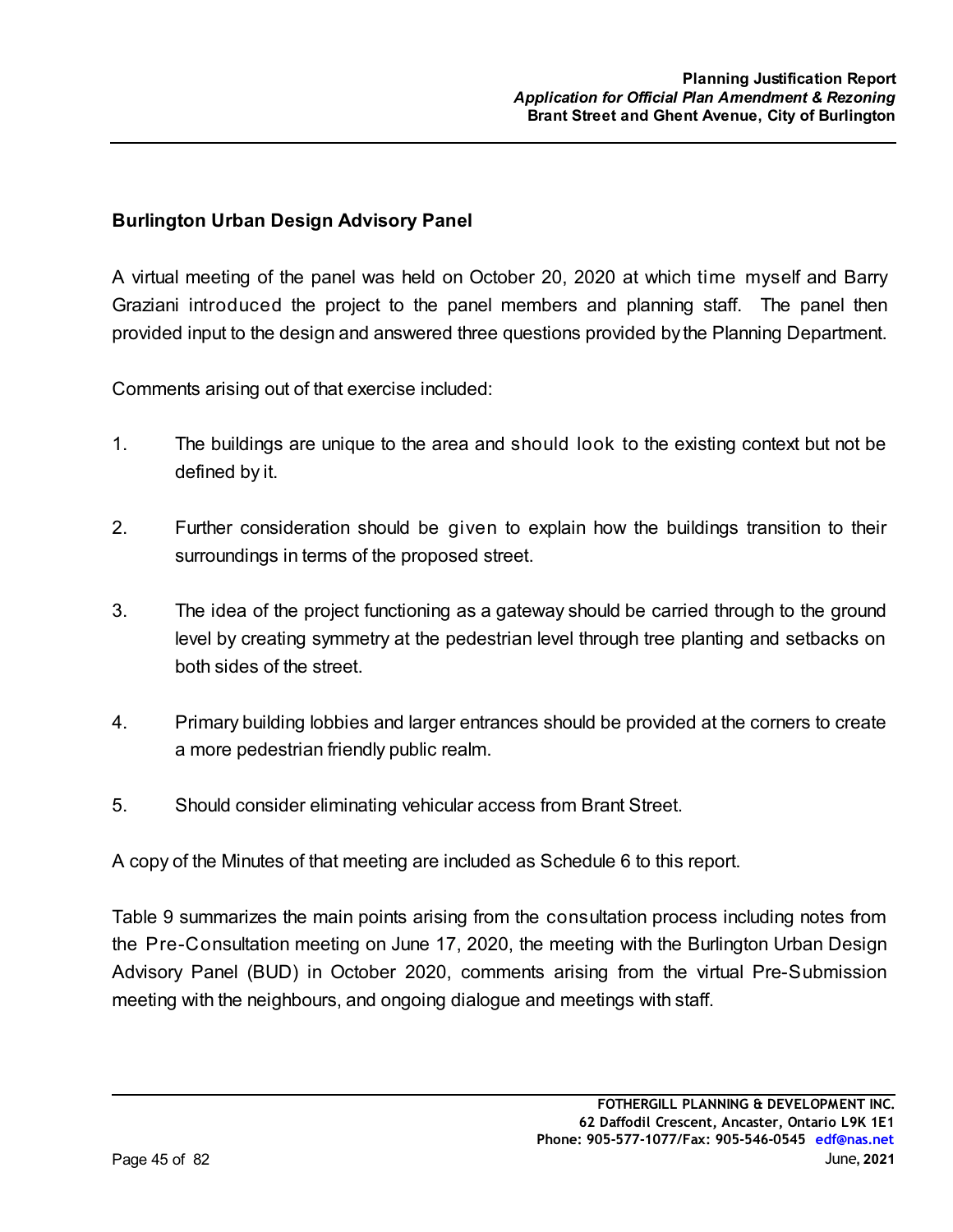Responses to each of the comments include the identification of the source of each comment. As noted, there was overlap in terms of similar comments received from different sources.

Table 10 provides a more detailed outline of the changes made to the development proposal since the initial Pre-Consultation meeting in response to input received through this engagement process.

The three most significant changes include the reduction of the westerly tower on Parcel A from 25 to 14 storeys, the introduction of a new POP on Parcel A, the significant increase of the POP on Parcel B, the elimination of driveways onto Brant Street on Parcels A and B, and the redesign of the 8 storey building on Parcel C to meet the 45 degree angle of plane.

These modifications which arise from the pre-submission review process were carefully considered and contribute positively to the enhancement of the project.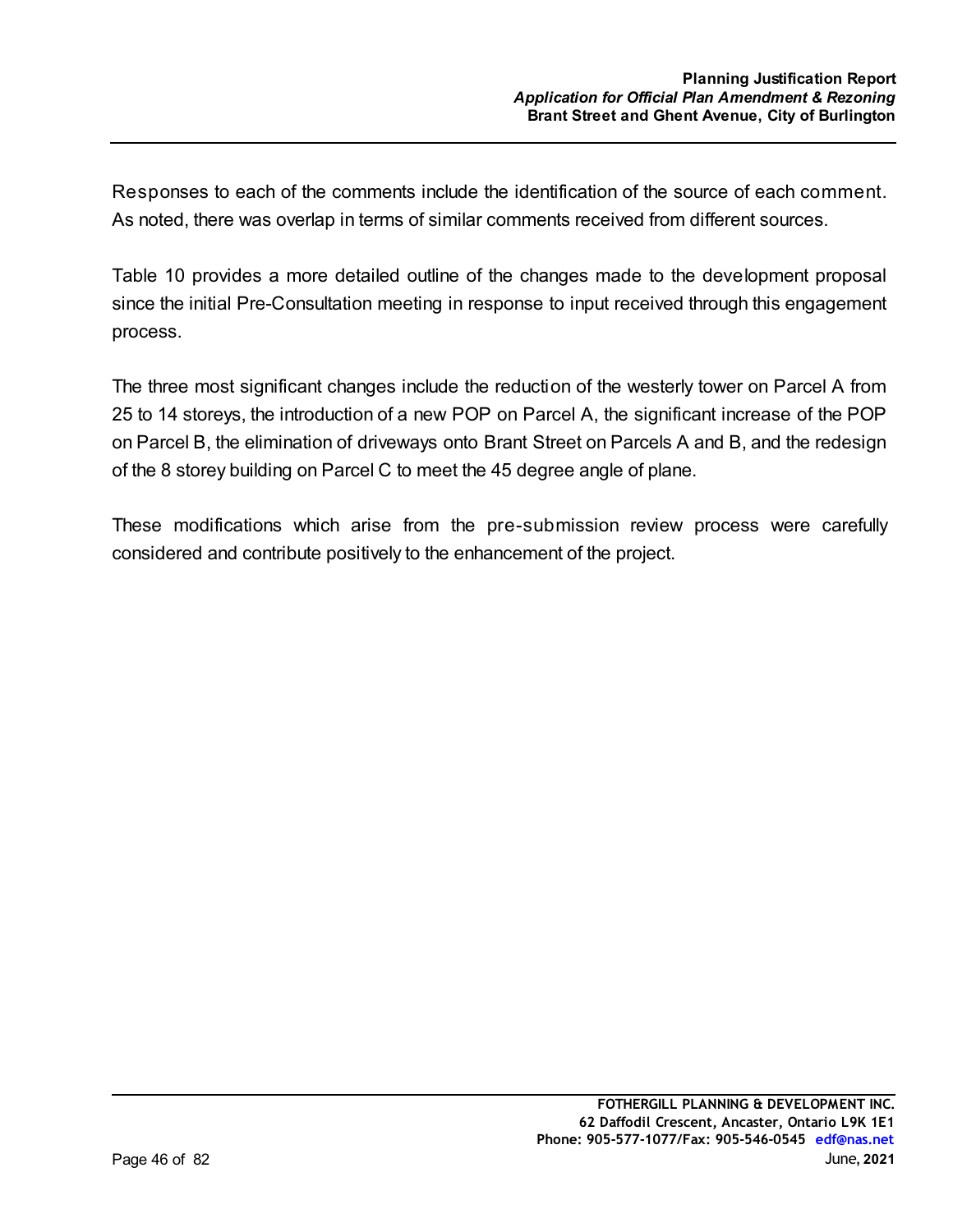|                  |                                                                                                                                                                                                                                                                  | <b>TABLE 9</b>                                                                                                            |                                                                                                                                                                                                                                         |
|------------------|------------------------------------------------------------------------------------------------------------------------------------------------------------------------------------------------------------------------------------------------------------------|---------------------------------------------------------------------------------------------------------------------------|-----------------------------------------------------------------------------------------------------------------------------------------------------------------------------------------------------------------------------------------|
|                  |                                                                                                                                                                                                                                                                  | <b>Molinaro Group</b><br><b>Brant and Ghent</b>                                                                           |                                                                                                                                                                                                                                         |
|                  |                                                                                                                                                                                                                                                                  | <b>Response to Comments</b>                                                                                               |                                                                                                                                                                                                                                         |
|                  | <b>Comment</b>                                                                                                                                                                                                                                                   | <b>Source</b>                                                                                                             | <b>Response</b>                                                                                                                                                                                                                         |
| 1.               | Consider relocating the residential entrances from<br>the corner of Brant and Ghent to face Ghent Avenue<br>instead and provide retail service commercial uses at<br>the corners to provide visual interest and activity to<br>the corners.                      | Pre-Consultation Meeting,<br>June 17, 2020                                                                                | Retaining the residential entrances at the corner helps<br>to animate the street activity in this location. This can<br>be accommodated while at the same time providing the<br>required retail service commercial uses at the corners. |
| 2.               | It was noted that the primary building lobbies are<br>provided at the back of the building. Larger<br>entrances, significant glazing and other elements in<br>the corners could be provided to create a more<br>pedestrian friendly public realm at the corners. | <b>Burlington Urban Design</b><br>Advisory Panel (BUD),<br>October 20, 2020                                               | Agreed. This appears to be contrary to the earlier<br>comments received by staff in Item 1 above. Pedestrian<br>access from the residential building to the corner will be<br>maintained.                                               |
| 3.               | Service hallways should not exit onto the corner of<br><b>Brant and Ghent.</b>                                                                                                                                                                                   | Pre-Consultation Meeting,<br>June 17, 2020                                                                                | We do not have service exits in these locations.                                                                                                                                                                                        |
| $\overline{4}$ . | Ground floor residential units should have separate<br>entrances and be set back a minimum of 3 metres<br>from the street wall to allow for landscaping and<br>delineation between public and private space.                                                     | Pre-Consultation Meeting,<br>June 17, 2020<br><b>Burlington Urban Design</b><br>Advisory Panel (BUD),<br>October 20, 2020 | Yes, we are set back a minimum of 3.0 m.                                                                                                                                                                                                |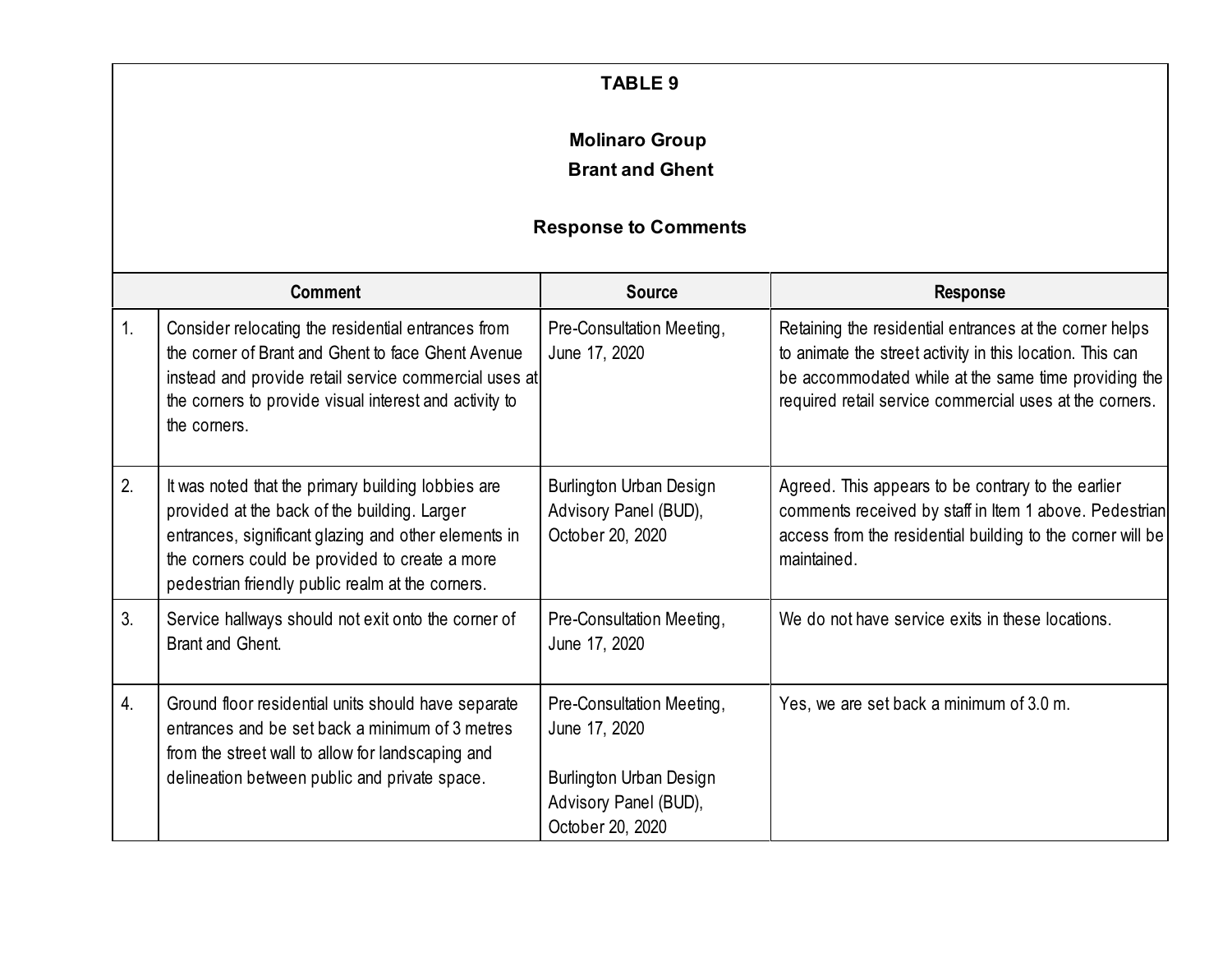| 5.  | Consider providing retail units along Ghent Avenue<br>or flexible residential units that can be transitioned to<br>retail use.                                                                                      | Pre-Consultation Meeting,<br>June 17, 2020<br>Burlington Urban Design<br>Advisory Panel (BUD),<br>October 20, 2020 | The preference of the proponent is to retain residential<br>uses on Ghent Avenue to maintain the residential<br>character of the street.                                                                                                                                                                                                                 |
|-----|---------------------------------------------------------------------------------------------------------------------------------------------------------------------------------------------------------------------|--------------------------------------------------------------------------------------------------------------------|----------------------------------------------------------------------------------------------------------------------------------------------------------------------------------------------------------------------------------------------------------------------------------------------------------------------------------------------------------|
| 6.  | Building placement, massing and setbacks from the<br>street shall consider existing surrounding buildings<br>that reinforce a consistent, harmonious streetscape<br>on both Brant Street and Ghent Avenue.          | Pre-Consultation Meeting,<br>June 17, 2020                                                                         | We believe the proposal should not be defined by the<br>existing context but ensure that the context has been<br>taken into account in terms of design, massing and<br>setbacks.                                                                                                                                                                         |
| 7.  | The panel felt that the buildings are unique to the<br>area and they should look to the existing context but<br>not be defined by it.                                                                               | Burlington Urban Design<br>Advisory Panel (BUD),<br>October 20, 2020                                               | This appears to be somewhat different from the<br>comment from planning above. We agree with this<br>position of the panel.                                                                                                                                                                                                                              |
| 8.  | Landscape buffers are required adjacent to<br>residential zones.                                                                                                                                                    | Pre-Consultation Meeting,<br>June 17, 2020                                                                         | Allowance for these buffers has been included in the<br>plans. Further details to be provided at site plan stage<br>with Landscape Plans.                                                                                                                                                                                                                |
| 9.  | Underground parking structures will not be permitted<br>within the buffer to allow for the appropriate<br>development of the site and proper dimensioning of<br>parking spaces and driveway access areas.           | Pre-Consultation Meeting,<br>June 17, 2020                                                                         | The underground parking garages on each property must<br>be developed close to or on the property line to allow for<br>proper maneuvering, stall size, and driveways in<br>underground parking structure. Through innovative<br>planting techniques, significant landscape plantings can<br>be provided. Details will be forthcoming at site plan stage. |
| 10. | Rental units in 2031 and 2033 and 747 Brant Street<br>appear to contain rental housing units. Replacement<br>rental housing units are required to be provided for<br>existing rental units that will be demolished. | Pre-Consultation Meeting,<br>June 17, 2020                                                                         | Replacement housing will be provided. Details will be<br>outlined in housing report as part of the Planning<br>Justification Report.                                                                                                                                                                                                                     |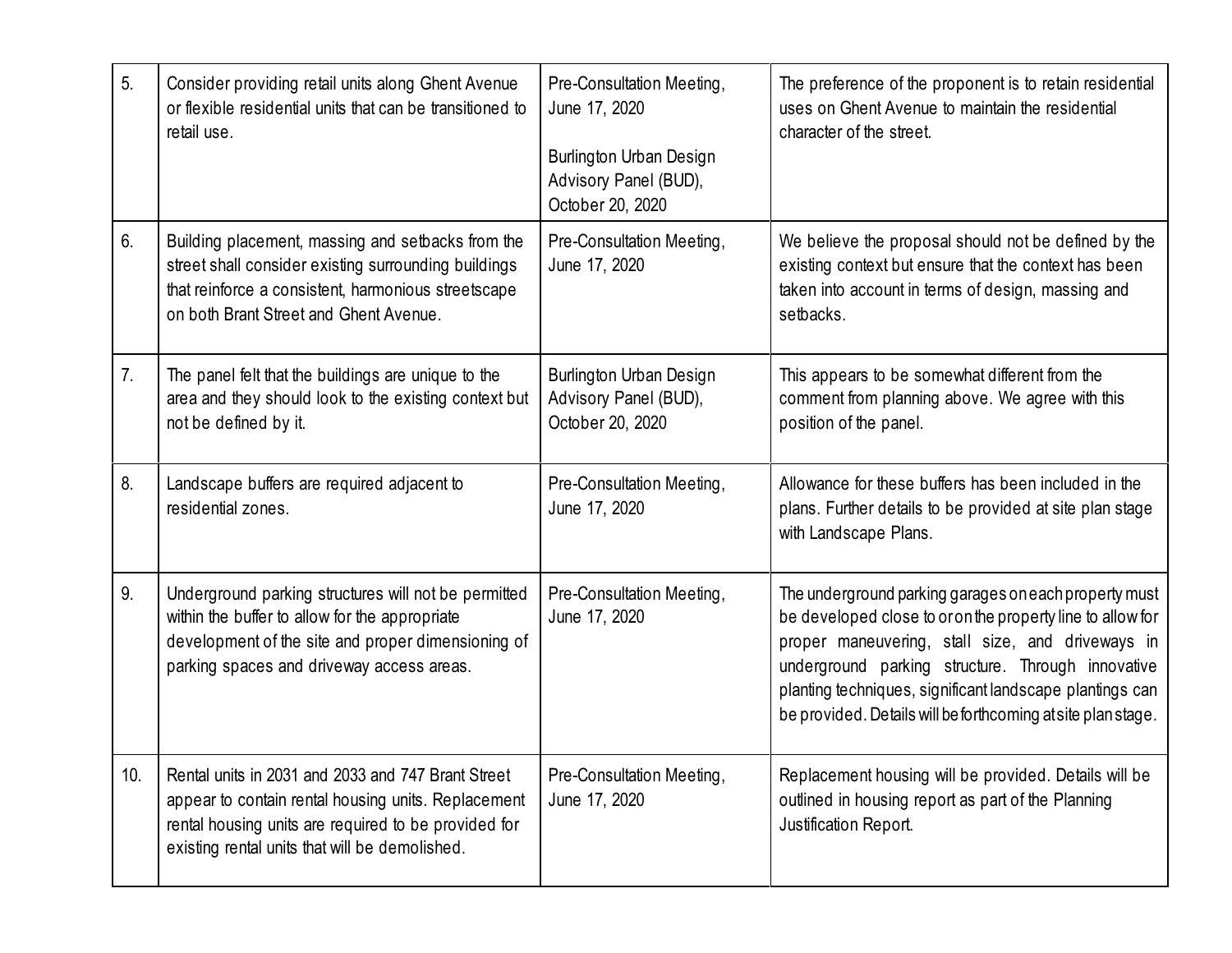| 11. | Majority of units are 1 bedroom units. Please<br>consider providing a more balanced mix of unit sizes.                                                                                                                                                                                             | Pre-Consultation Meeting,<br>June 17, 2020                                                                                               | Plans have been changed to allow for more 2-bedroom<br>units and 3-bedroom units.                                                                                                                                                                                                                                                                           |
|-----|----------------------------------------------------------------------------------------------------------------------------------------------------------------------------------------------------------------------------------------------------------------------------------------------------|------------------------------------------------------------------------------------------------------------------------------------------|-------------------------------------------------------------------------------------------------------------------------------------------------------------------------------------------------------------------------------------------------------------------------------------------------------------------------------------------------------------|
| 12  | Consider massing facing Ghent Avenue as it relates<br>to the existing 10 storey apartment building to the<br>west of the site.<br>Consider providing additional terracing and a greater<br>tower setback from the west property line to provide<br>transition to the existing apartment buildings. | Pre-Consultation Meeting,<br>June 17, 2020<br>Burlington Urban Design<br>Advisory Panel (BUD),<br>October 20, 2020<br>Neighbour Comments | All three sites have been adjusted to accommodate a<br>transition in heights from the proposed 25 storey<br>easterly building on Parcel A to 14 storeys in the<br>westerly building as a transition to the 10 storeys to the<br>west.<br>In response to this change, podium has been changed<br>from 6 storeys to 10 storeys stepping down to 3<br>storeys. |
| 13. | Consider reducing the amount of hard surface on the<br>site for the Phase 1 building.                                                                                                                                                                                                              | Pre-Consultation Meeting,<br>June 17, 2020<br>Neighbour Comments                                                                         | The focus of the design has been to maximize<br>pedestrian space and green space in front of the<br>building along Brant Street and Ghent Avenue. Interior<br>development areas will be provided with landscaping<br>around the perimeter of the property and hard and soft<br>landscape treatment on the interior of the site.                             |
| 14. | The entire building including balcony and terraces<br>should fit within the 45 degree angle of plane on<br>Parcel C.                                                                                                                                                                               | Pre-Consultation Meeting,<br>June 17, 2020                                                                                               | The built form on Parcel B meets the 45 degree angle<br>of plane from the existing residential development to<br>the east.<br>The 8 storey building on Parcel C exhibits an angle of<br>plane of 45 degrees.<br>It is noted that Official Plan policies allow for a height of<br>11 storeys on this site.                                                   |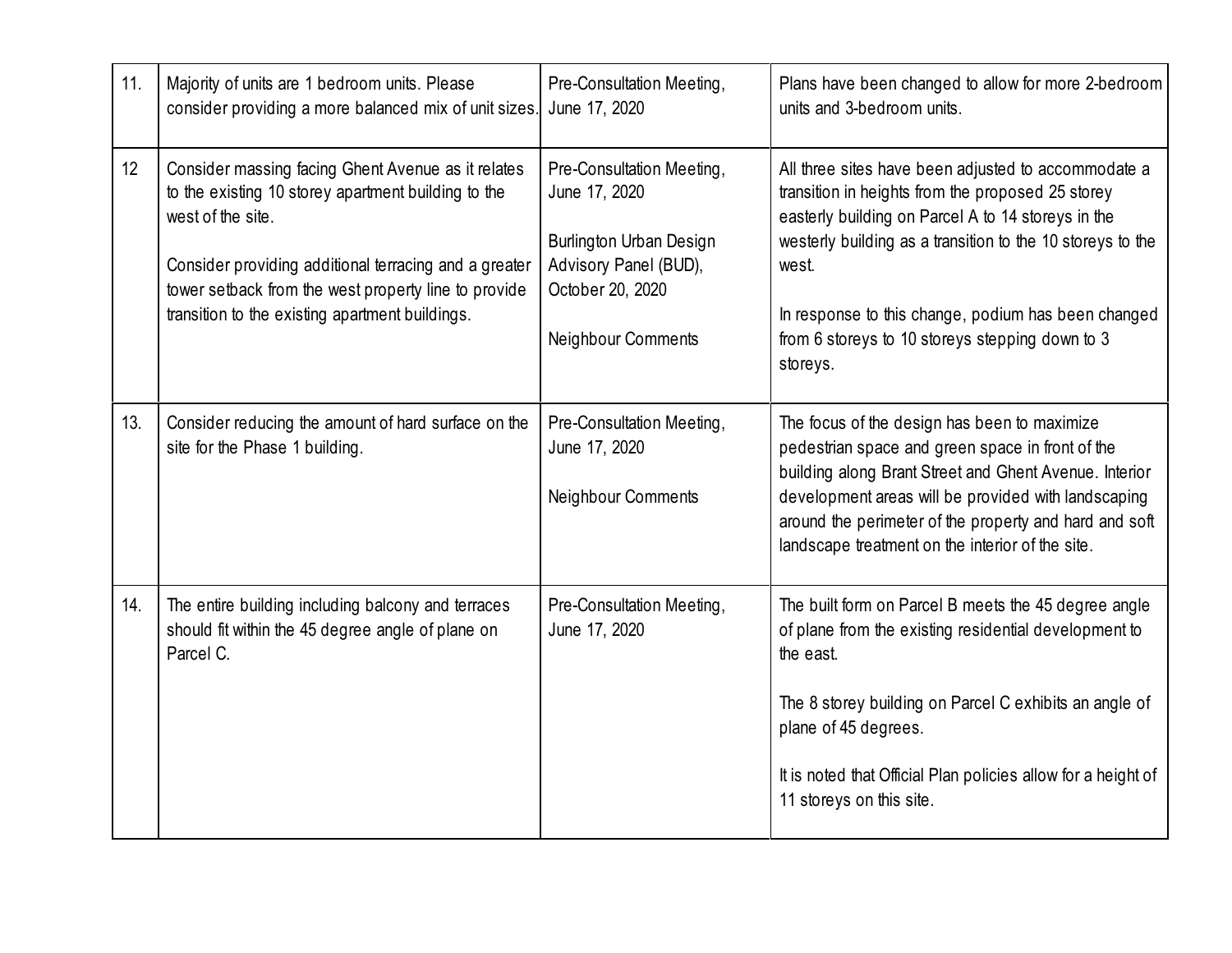| 15. | Phase 3 landscape buffer required abutting<br>residential zone to the east.                                                                                                                                                                                                                                                                                                                            | Pre-Consultation Meeting,<br>June 17, 2020 | Due to the insufficient depth of the property from Brant<br>Street and the need to accommodate minimum areas<br>for the enhancement of the Brant Street streetscape,<br>minimum driveway widths and building depth, it is not<br>possible to provide a 3 metre landscape buffer at the<br>eastern limit of the property. Privacy will be provided by<br>way of a privacy fence.<br>In addition, the proponent would be prepared to pay for<br>the cost of the installation of trees in the rear yards of<br>the abutting residential properties to the east. This<br>would provide each resident with a degree of optional<br>choices for the establishment of buffering between the<br>existing dwellings and the proposed development. |
|-----|--------------------------------------------------------------------------------------------------------------------------------------------------------------------------------------------------------------------------------------------------------------------------------------------------------------------------------------------------------------------------------------------------------|--------------------------------------------|------------------------------------------------------------------------------------------------------------------------------------------------------------------------------------------------------------------------------------------------------------------------------------------------------------------------------------------------------------------------------------------------------------------------------------------------------------------------------------------------------------------------------------------------------------------------------------------------------------------------------------------------------------------------------------------------------------------------------------------|
| 16. | Appropriate transitions to the low rise buildings to the<br>south of the site, eg. through terracing, should be<br>provided along the south side of the building to<br>support a harmonious streetscape environment<br>along Brant Street. It is noted that these lands are<br>zoned for 3 storeys which is the limit set out in the<br>draft modifications to the Official Plan downtown<br>policies. | Pre-Consultation Meeting,<br>June 17, 2020 | The proposal provides terracing of the third floor, which<br>creates a transition to the existing context.                                                                                                                                                                                                                                                                                                                                                                                                                                                                                                                                                                                                                               |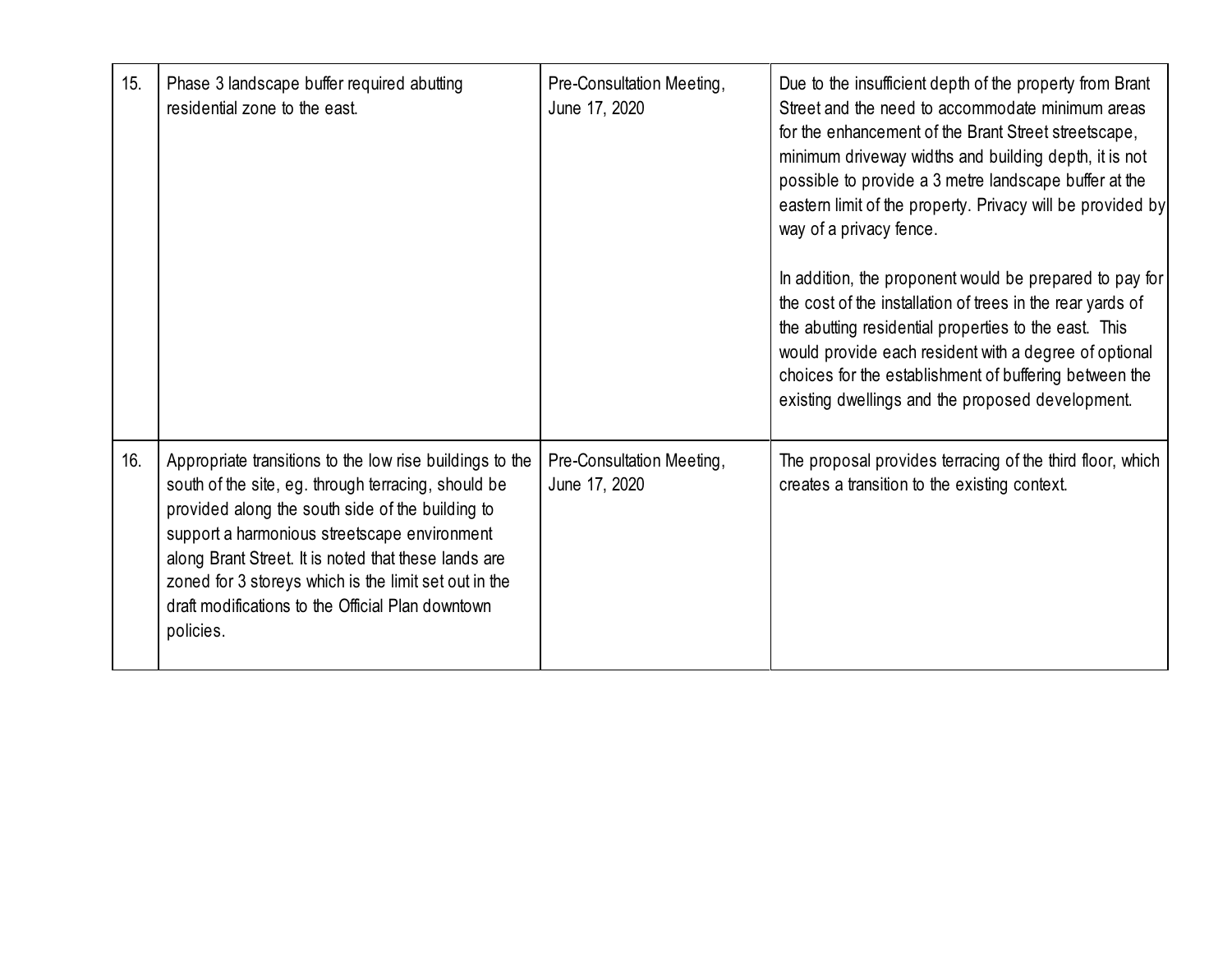| 17. | • The proposed park in Part B is located over a<br>parking structure which is not in keeping with the<br>requirement for an unencumbered park.<br>• Privately owned, publicly accessible open space<br>(POPS), can enhance the publicly owned open<br>space network but is not considered a replacement<br>to public parkland dedication.<br>• The park dedication area and location over a<br>parking structure does not satisfy the park dedication<br>requirements for this Master Plan.<br>• More park area should be provided. | Pre-Consultation Meeting,<br>June 17, 2020<br>Neighbour Comments                                  | The amount of park open space area on the three sites<br>taken together has increased significantly from 530<br>sq.m. to 1960 sq.m. It is the position of the proponent<br>that while the lands will remain on private space, they<br>will be publicly accessible. As such, they will help to<br>serve the parkland needs of the area.<br>The use and enjoyment of this will not be diminished if<br>it is privately owned and should contribute to park<br>dedication requirements for the project. Any<br>deficiencies can be made up in terms of a cash-in-lieu<br>payment.<br>Since the open street level pedestrian areas at the 3<br>corners will serve as a meeting/resting area, these<br>lands should be included into the parkland calculations<br>as well. |
|-----|-------------------------------------------------------------------------------------------------------------------------------------------------------------------------------------------------------------------------------------------------------------------------------------------------------------------------------------------------------------------------------------------------------------------------------------------------------------------------------------------------------------------------------------|---------------------------------------------------------------------------------------------------|-----------------------------------------------------------------------------------------------------------------------------------------------------------------------------------------------------------------------------------------------------------------------------------------------------------------------------------------------------------------------------------------------------------------------------------------------------------------------------------------------------------------------------------------------------------------------------------------------------------------------------------------------------------------------------------------------------------------------------------------------------------------------|
| 18. | Consider eliminating vehicular accesses from Brant<br>Street.                                                                                                                                                                                                                                                                                                                                                                                                                                                                       | Burlington Urban Design<br>Advisory Panel (BUD),<br>October 20, 2020<br><b>Neighbour Comments</b> | Access to Brant Street from Parcels A and B has been<br>removed.                                                                                                                                                                                                                                                                                                                                                                                                                                                                                                                                                                                                                                                                                                      |
| 19. | There may be better design interventions to separate<br>public from private space to contribute to the public<br>realm other than planters.                                                                                                                                                                                                                                                                                                                                                                                         | <b>Burlington Urban Design</b><br>Advisory Panel (BUD),<br>October 20, 2020                       | This interface will be examined in more detail as the<br>project unfolds through the site plan approval process.                                                                                                                                                                                                                                                                                                                                                                                                                                                                                                                                                                                                                                                      |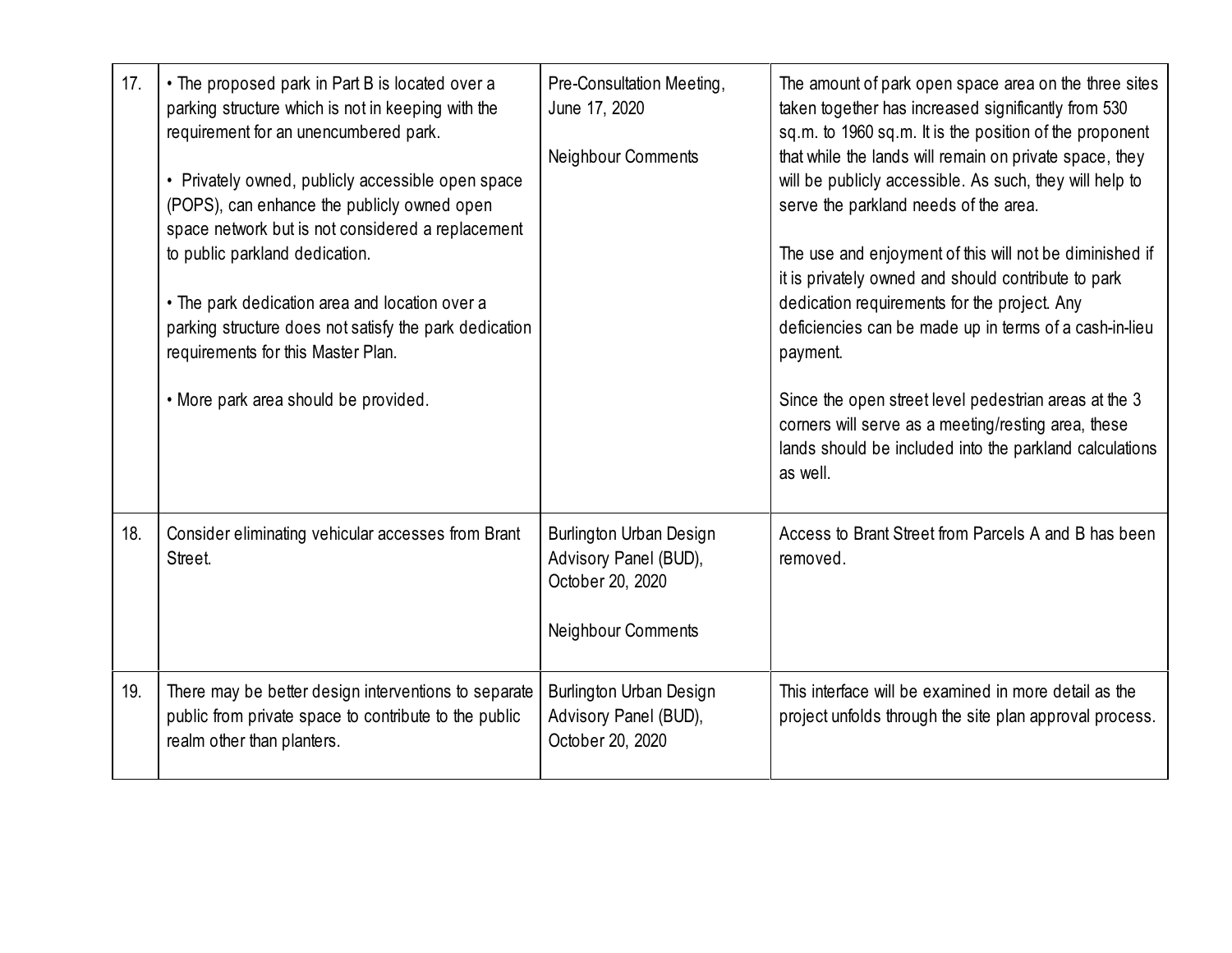| 20. | Suggestion that the curvature of the buildings be the<br>same as, instead of opposing.                                                                                                                                              | Burlington Urban Design<br>Advisory Panel (BUD),<br>October 20, 2020 | Consideration has been given to the building alignment.<br>The proponent feels that the proposed alignment is<br>preferred. Built form has been revisited, but concept of<br>reversing the architectural treatment of the 2 signature<br>towers is maintained. |
|-----|-------------------------------------------------------------------------------------------------------------------------------------------------------------------------------------------------------------------------------------|----------------------------------------------------------------------|----------------------------------------------------------------------------------------------------------------------------------------------------------------------------------------------------------------------------------------------------------------|
| 21. | The top of the proposed 6 storey building appears<br>heavy against the design panel.                                                                                                                                                | Burlington Urban Design<br>Advisory Panel (BUD),<br>October 20, 2020 | This concern has been addressed by ensuring that the<br>top floors are distinguished by different material and<br>treatment and step backs.                                                                                                                    |
| 22. | Reservations were made about the horizontal<br>treatment of the podiums, more pattern, verticality,<br>and reflection of local material is needed.                                                                                  | Burlington Urban Design<br>Advisory Panel (BUD),<br>October 20, 2020 | Podium design has been adjusted to a more vertical<br>expression that is more reflective of existing context.                                                                                                                                                  |
| 23. | More attention is also needed to the first 3 levels of<br>the building to ensure that they hit the ground<br>appropriately.                                                                                                         | Burlington Urban Design<br>Advisory Panel (BUD),<br>October 20, 2020 | See note above.<br>We will also be developing further details as the design<br>evolves.                                                                                                                                                                        |
| 24. | Concern about the similarities in materiality and<br>design of this development and the proposal for<br>Plains Road. The character of the two development<br>proposals should be different and reflect their<br>different contexts. | Burlington Urban Design<br>Advisory Panel (BUD),<br>October 20, 2020 | The proponent feels that there are sufficient design<br>differences between the two projects, which are<br>situated a significant distance apart. No change is<br>being proposed.                                                                              |
| 25. | Sustainable design features should be incorporated<br>into the proposal. There is a significant proportion of<br>glazing to solid wall proposed, which impacts<br>sustainability.                                                   | Burlington Urban Design<br>Advisory Panel (BUD),<br>October 20, 2020 | The ratio between window to solid features has been<br>reduced and will be further coordinated to meet energy<br>model requirements while maintaining desire to<br>maximize views and daylight for the residential units.                                      |
| 26. | Consider incorporating walls that can also double as<br>public art.                                                                                                                                                                 | Burlington Urban Design<br>Advisory Panel (BUD),<br>October 20, 2020 | Consideration will be given to including public art on<br>walls at subsequent design stages.                                                                                                                                                                   |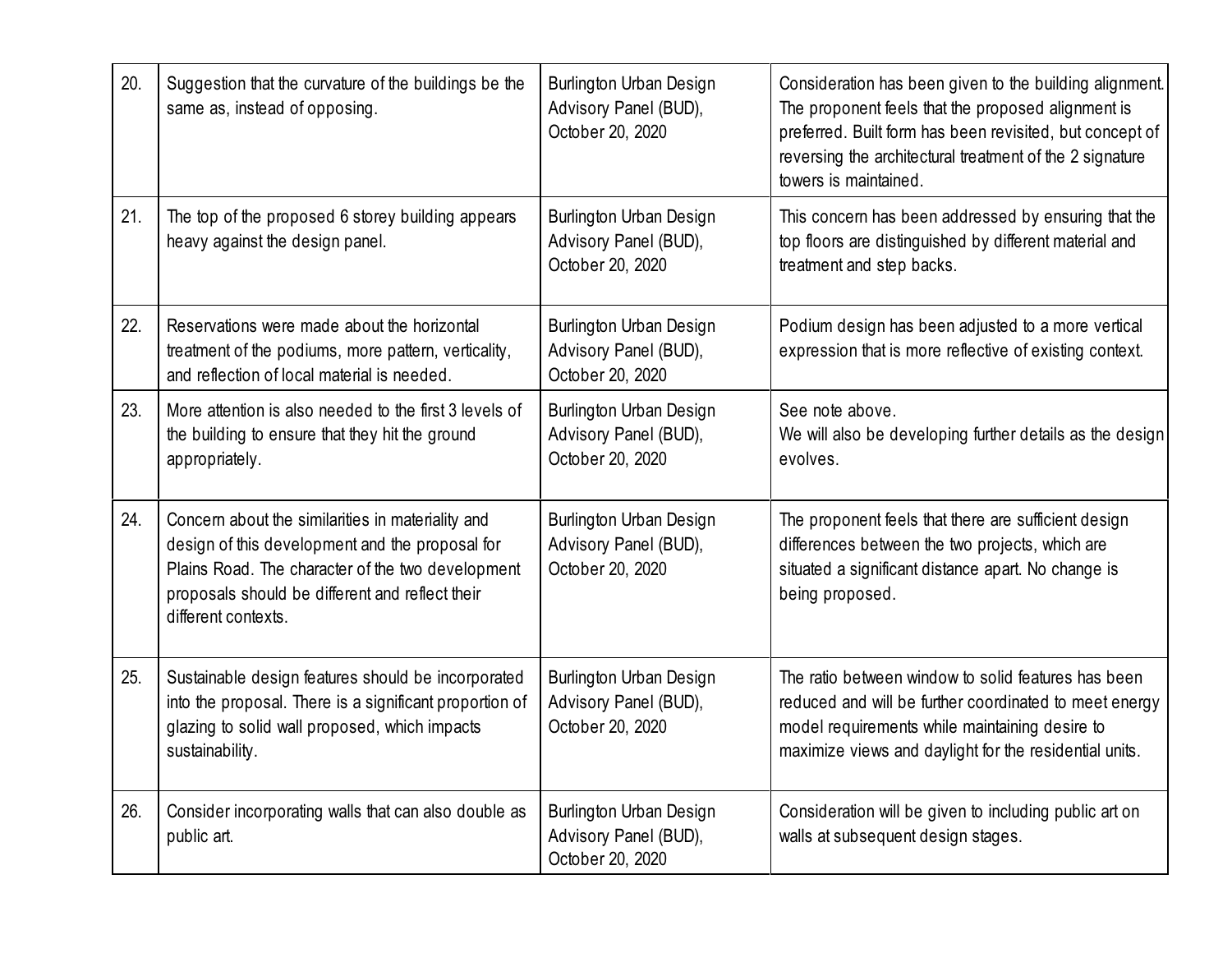| <b>TABLE 10 - SUMMARY OF PROJECT CHANGES</b>                                                                   |                                                                                                                             |                                                                                                              |  |
|----------------------------------------------------------------------------------------------------------------|-----------------------------------------------------------------------------------------------------------------------------|--------------------------------------------------------------------------------------------------------------|--|
| <b>Design Element</b>                                                                                          | August 2020                                                                                                                 | <b>May 2021</b>                                                                                              |  |
| Phase 1                                                                                                        |                                                                                                                             |                                                                                                              |  |
| <b>GFA</b><br>Residential<br>Retail                                                                            | 39,448 sq.m.<br>39,028 sq.m.<br>420 sq.m.                                                                                   | 31,977 sq.m.<br>31,183 sq.m.<br>794 sq.m.                                                                    |  |
| Ghent Avenue podium setback                                                                                    | 3.1 <sub>m</sub>                                                                                                            | 6 m, 11 m to increase POPS                                                                                   |  |
| Vehicular access                                                                                               | Driveways to Brant St. and Ghent Ave.                                                                                       | Driveway only to Ghent Ave.                                                                                  |  |
| At grade parking spaces                                                                                        | $\boldsymbol{0}$                                                                                                            | 10                                                                                                           |  |
| Total underground parking spaces<br>Residential<br>Visitor/Retail                                              | 498                                                                                                                         | 516<br>425<br>91                                                                                             |  |
| Residential lobby entrance location                                                                            | Corner of intersection                                                                                                      | Centred on podium facing Ghent Ave.                                                                          |  |
| Ground floor residential units<br>Ground floor retail<br>Ground floor indoor amenity space                     | 16 (9 1 bdr, 7 2bdr)<br>420 sq.m.<br>$0$ sq.m.                                                                              | $\mathbf{0}$<br>794 sq.m.<br>626 sq.m.                                                                       |  |
| Second floor residential units<br>Second floor indoor amenity space                                            | 33 (27 1 bdr, 5 2 bdr)<br>351 sq.m.                                                                                         | 30 (16 1 bdr, 12 2bdr, 2 3bdr)<br>$0$ sq.m.                                                                  |  |
| Total residential units<br>1 bedroom units<br>2 bedroom units<br>3 bedroom units<br>Total indoor amenity space | 587<br>435<br>152<br>0<br>557 sq.m.                                                                                         | 425<br>275<br>129<br>21<br>1470 sq.m.                                                                        |  |
| Ground floor height                                                                                            | 6 <sub>m</sub>                                                                                                              | 4.3 <sub>m</sub>                                                                                             |  |
| Podium massing                                                                                                 | 3 and 6 storeys                                                                                                             | 1, 3 and 10 storeys                                                                                          |  |
| Podium materials                                                                                               | Glass, brick, precast                                                                                                       | Glass, precast                                                                                               |  |
| Podium design                                                                                                  | "Heavier" brick and precast elements to ground<br>podium, precast horizontal elements around 2nd and<br>3rd floor balconies | "Lighter" vertical precast elements consistent around<br>entire podium, greater transparency at street level |  |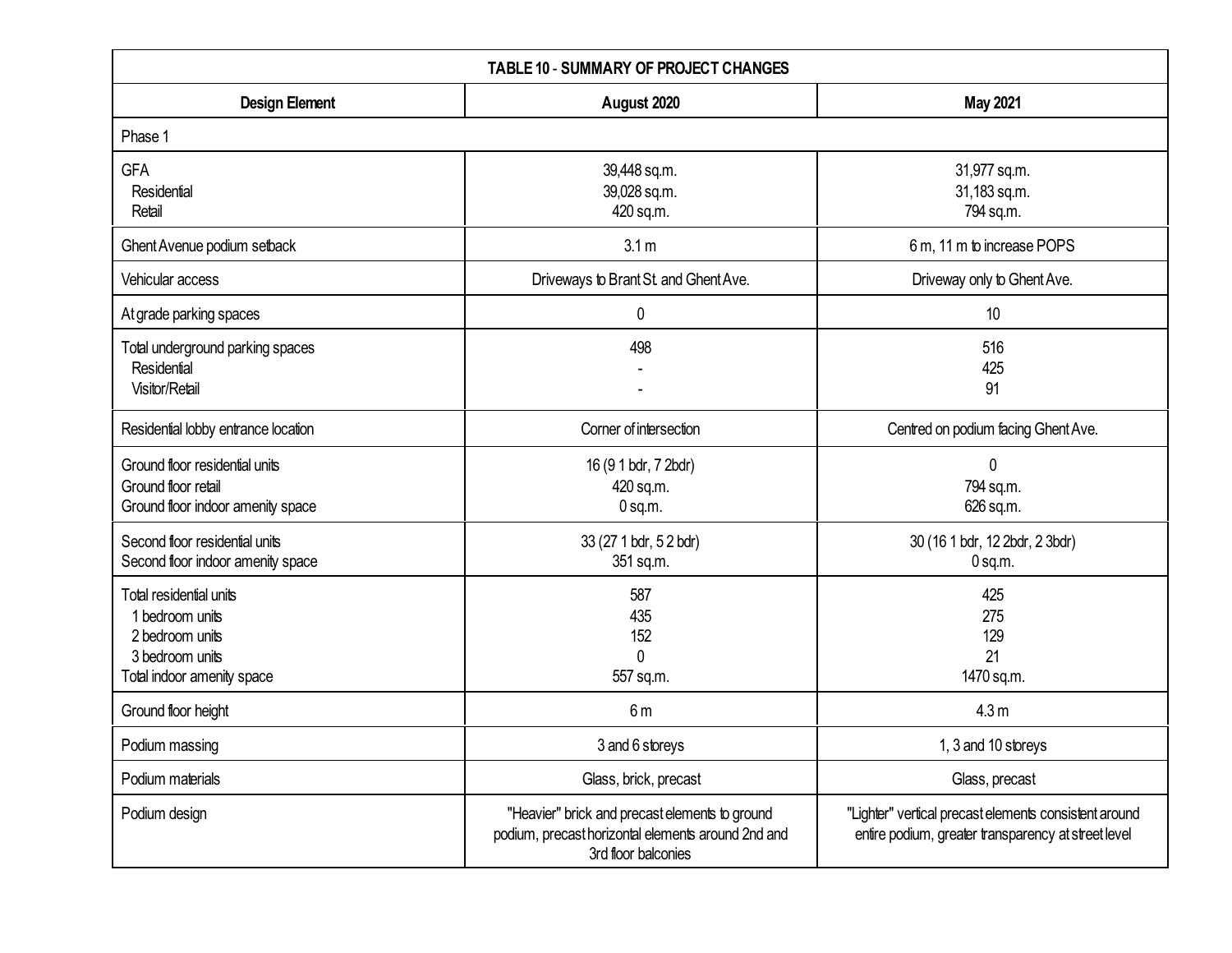| Tower A height<br>Tower B height                                                                                                  | 25 storeys<br>25 storeys                                                                                               | 25 storeys<br>14 storeys                                                                                                                                                                                                                     |
|-----------------------------------------------------------------------------------------------------------------------------------|------------------------------------------------------------------------------------------------------------------------|----------------------------------------------------------------------------------------------------------------------------------------------------------------------------------------------------------------------------------------------|
| Tower A design                                                                                                                    | Curved eastern facade with inset and protruding<br>balconies, alternating glass and precast on<br>protruding balconies | Two slightly offset square plans. South square with<br>protruding balconies and east and west encased in<br>offset square patterned precast. North square<br>protruding glass balconies rotate from floor to floor,<br>creating wave effect. |
| Tower B design                                                                                                                    | Alternating concave and convex shaped balconies<br>with similar glass and precast pattern as Tower A                   | Protruding balconies and east and west encased in<br>offset square patterned precast.                                                                                                                                                        |
| Mechanical penthouse design                                                                                                       | Continuation of tower floorplates                                                                                      | Step back from tower floorplates                                                                                                                                                                                                             |
| Phase 2                                                                                                                           |                                                                                                                        |                                                                                                                                                                                                                                              |
| Development                                                                                                                       | Podium-tower and 7 townhouse units                                                                                     | Podium-tower (wider podium and large POPS)                                                                                                                                                                                                   |
| <b>GFA</b><br>Residential<br>Retail                                                                                               | 23843 sq.m.<br>23418 sq.m.<br>425 sq.m.                                                                                | 24665 sq.m.<br>24173 sq.m.<br>492 sq.m.                                                                                                                                                                                                      |
| At grade parking spaces                                                                                                           | $\mathbf 0$                                                                                                            | $\overline{7}$                                                                                                                                                                                                                               |
| Vehicular access                                                                                                                  | Driveways to Brant St and Ghent Ave                                                                                    | Driveway only to Ghent Ave                                                                                                                                                                                                                   |
| Total underground parking spaces<br>Residential<br>Visitor/Retail                                                                 | 354                                                                                                                    | 377<br>328<br>49                                                                                                                                                                                                                             |
| Ground floor residential units<br>Ground floor retail<br>Ground floor indoor amenity space                                        | 11 (11 1 bdr)<br>425 sq.m.<br>$0$ sq.m.                                                                                | $9(91$ bdr)<br>492 sq.m.<br>366 sq.m.                                                                                                                                                                                                        |
| Second floor residential units<br>Second floor indoor amenity space                                                               | 18 (10 1 bdr, 8 2 bdr)<br>220 sq.m.                                                                                    | 27 (19 1 bdr, 6 2 bdr, 2 3 bdr)<br>$0$ sq.m.                                                                                                                                                                                                 |
| Total residential units<br>1 bedroom units<br>2 bedroom units<br>3 bedroom units<br>Townhouse units<br>Total indoor amenity space | 316<br>212<br>104<br>0<br>7<br>330 sq.m.                                                                               | 328<br>194<br>103<br>31<br>$\Omega$<br>876 sq.m.                                                                                                                                                                                             |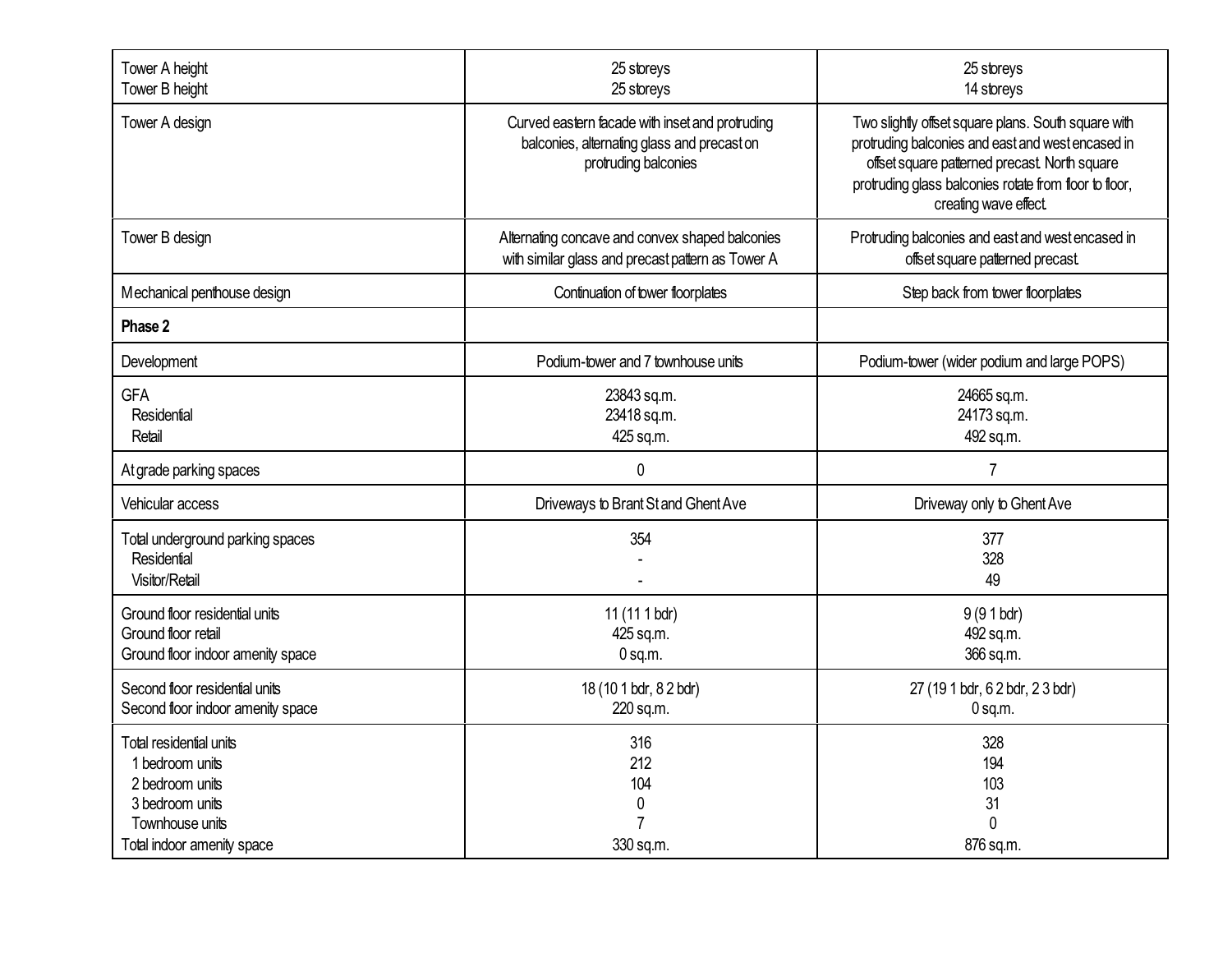| Ground floor height                                                                                            | 6m                                                                                                                        | 4.3 <sub>m</sub>                                                                                                                                                                                                                             |
|----------------------------------------------------------------------------------------------------------------|---------------------------------------------------------------------------------------------------------------------------|----------------------------------------------------------------------------------------------------------------------------------------------------------------------------------------------------------------------------------------------|
| Podium massing                                                                                                 | 3 and 6 storeys                                                                                                           | 1,3,7,8 and 10 storeys                                                                                                                                                                                                                       |
| Podium materials                                                                                               | Glack, brick, precast, wood                                                                                               | Glass, precast                                                                                                                                                                                                                               |
| Podium design                                                                                                  | "Heavier" brick and precast elements to ground<br>podium, brick horizontal elements around 2nd and<br>3rd floor balconies | "Lighter" vertical precast elements consistent around<br>entire podium, greater transparency at street level                                                                                                                                 |
| Tower design                                                                                                   | Curved eastern facade with inset and protruding<br>balconies, alternating glass and precast on<br>protruding balconies    | Two slightly offset square plans. North square with<br>protruding balconies and east and west encased in<br>offset square patterned precast. South square<br>protruding glass balconies, rotate from floor to floor,<br>creating wave effect |
| Mechanical penthouse design                                                                                    | Continuation of tower floorplates                                                                                         | Step back from tower floorplates                                                                                                                                                                                                             |
| Phase 3                                                                                                        |                                                                                                                           |                                                                                                                                                                                                                                              |
| <b>GFA</b><br>Residential<br>Retail                                                                            | 12015 sq.m.<br>11018 sq.m.<br>997 sq.m.                                                                                   | 11061 sq.m.<br>11061 sq.m.<br>$0$ sq.m.                                                                                                                                                                                                      |
| <b>Driveway</b>                                                                                                | Rounded end to underground ramp                                                                                           | Added hammerhead to driveway end                                                                                                                                                                                                             |
| Total underground parking spaces<br>Residential<br>Visitor/Retail                                              | 178<br>178<br>0                                                                                                           | 179<br>179<br>$\mathbf 0$                                                                                                                                                                                                                    |
| Ground floor residential units<br>Ground floor retail<br>Ground floor indoor amenity space                     | 5 (2 1bdr, 3 2bdr)<br>997 sq.m.<br>$0$ sq.m.                                                                              | 5 (2 1 bdr, 2 2bdr, 1 3 bdr)<br>$0$ sq.m.<br>954 sq.m.                                                                                                                                                                                       |
| Ground floor connection to street                                                                              | No residential terraces                                                                                                   | Residential terraces added                                                                                                                                                                                                                   |
| Second floor residential units<br>Second floor indoor amenity space                                            | 20 (13 1 bdr, 7 2 bdr)<br>395 sq.m.                                                                                       | 22 (8 1 bdr, 12 2 bdr, 2 3 bdr)<br>$0$ sq.m.                                                                                                                                                                                                 |
| Total residential units<br>1 bedroom units<br>2 bedroom units<br>3 bedroom units<br>Total indoor amenity space | 108<br>66<br>42<br>$\mathbf 0$<br>395 sq.m.                                                                               | 128<br>41<br>71<br>16<br>1153 sq.m.                                                                                                                                                                                                          |
| <b>Building massing</b>                                                                                        | 3 storey podium, total 6                                                                                                  | 3 storey podium, total 8 storeys                                                                                                                                                                                                             |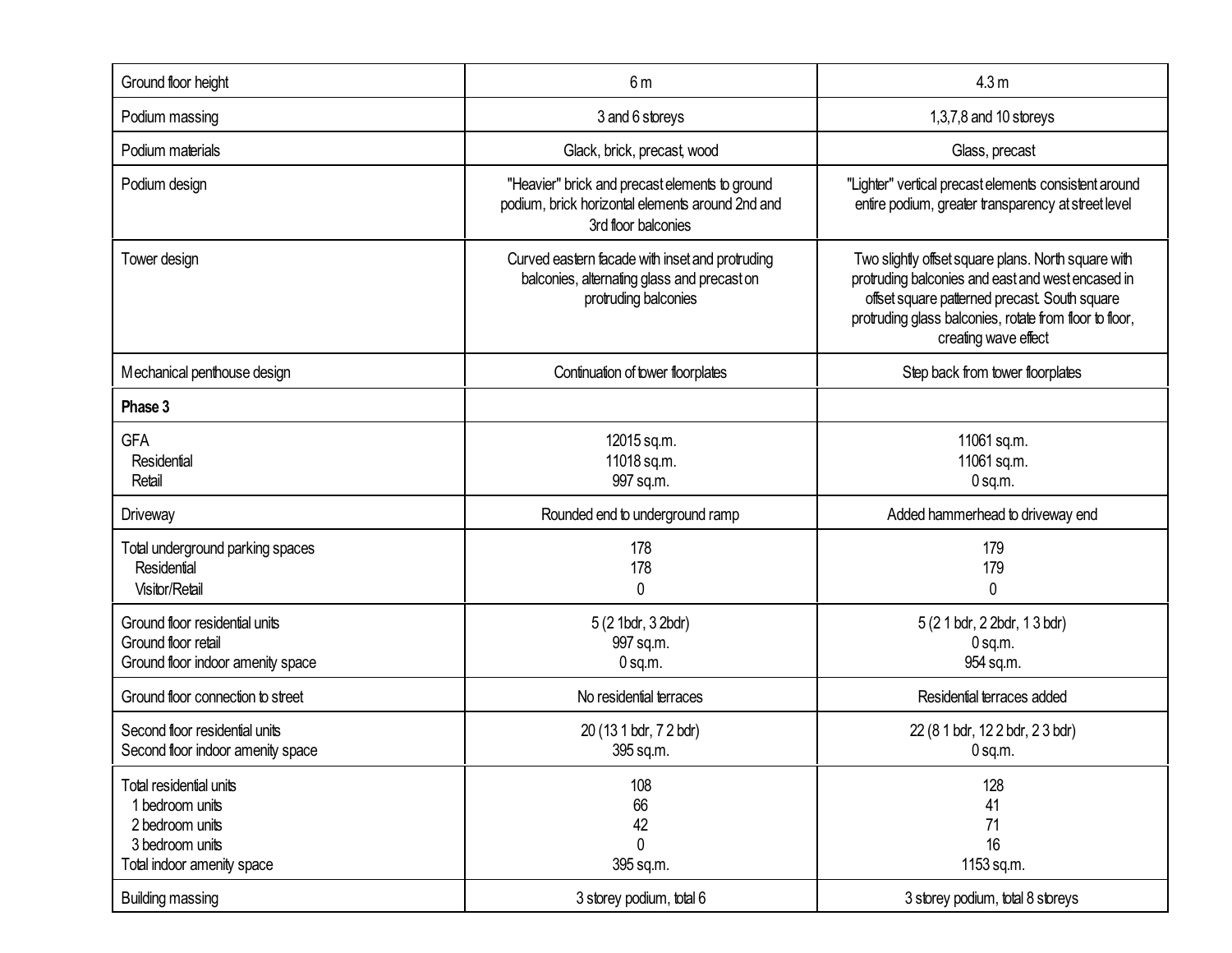# 7.0 PLANNING ANALYSIS AND OPINION

## **7.1 Intensification**

All of the planning policy documents which were reviewed in this report are consistent in their position of encouraging intensification of urban areas through infill development. The Provincial Policy Statement (PPS) notes that intensification is one of the tools to ensure sufficient areas of land are available to accommodate 25-year growth projections (Policies 1.1.2, 1.1.3.3, and 1.4.3(b)(2) and (d)). The Growth Plan is premised on the expectation that intensification will occur in urban areas, particularly Urban Growth Centres such as the downtown area of Burlington and the Major Transit Station Area near the Fairview Street GO station as noted in Policies 1.2.1, 2.2.2.3(a) and 2.2.4(10).

In a consistent manner, intensification is encouraged in the ROP Policies 77(11) and 86(11). In the BOP, intensification policies are included in the overall vision for the community (Part 1, Policy 4.3) and as one of the guiding principles in Section 3.0, Part I and Part III, Policy 2.2.1, 2.5.1(a) and also in Part III, Policy 5.5.1(a) and 5.5.2(g) dealing with the downtown area. Relevant policies in NOP include 2.3.1(a)(e), 8.1.1, 8.1.2 and 8.1.2(1)(c), 8.1.3(1)(a) and 8.1.3.2(2)(a).

Residential infill development projects are particularly encouraged in areas where high density residential precincts have been developed, along major arterials, and within the downtown urban growth centre areas as defined by Provincial policy documents and the City of Burlington Burlington Official Plan.

The intensification of urban areas, particularly within the downtown, not only accommodate anticipated growth that is expected for the City of Burlington, but also strengthens the function of the downtown area. The downtown core area of the City of Burlington has over the last number of years begun to experience an impressive resurgence and is quickly evolving into a self-sufficient downtown area. With additional residential units, the downtown establishes a stronger population base for future employment opportunities in the core area. This increased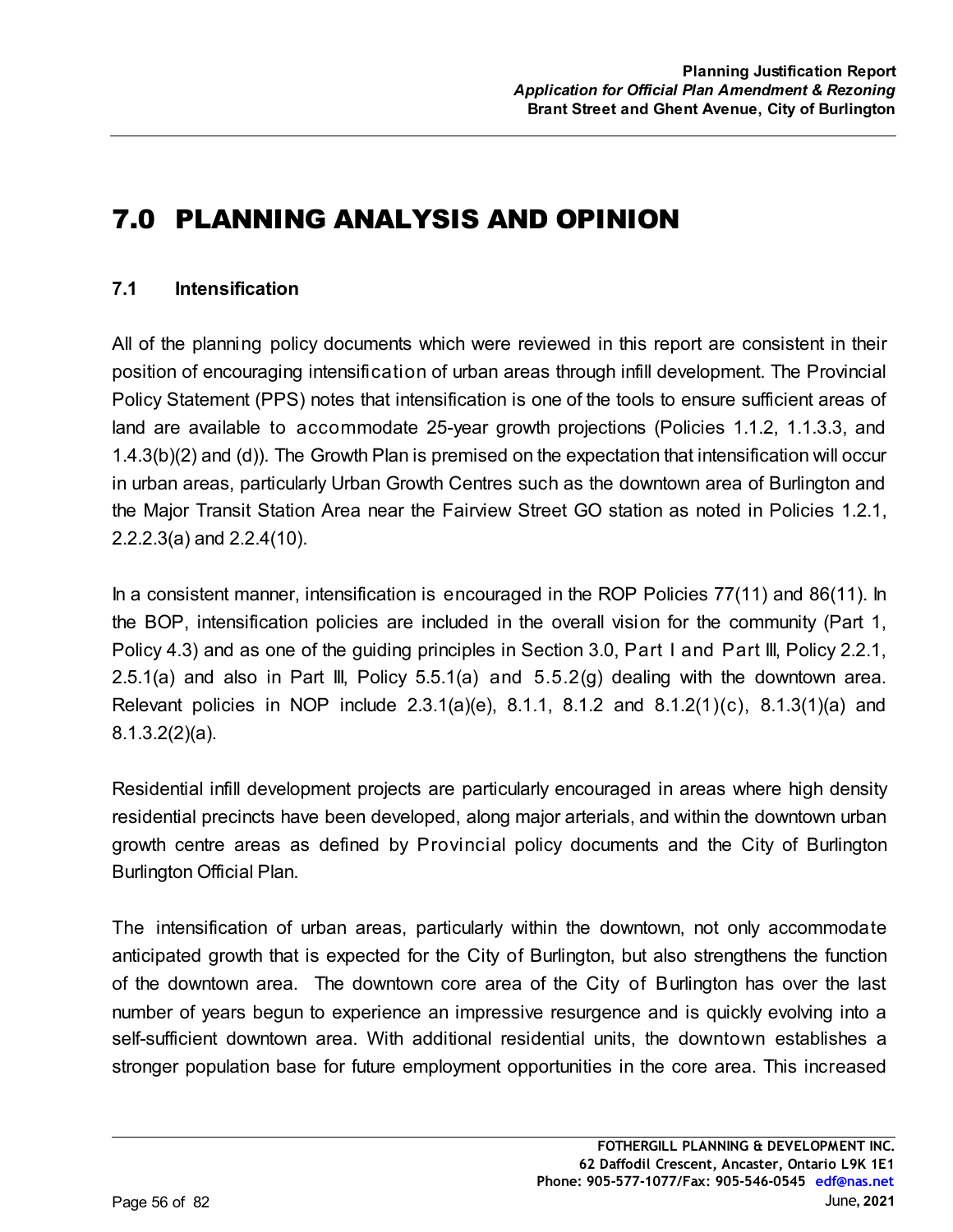population also helps to support a wider range of retail and service commercial uses which are now emerging in greater numbers in downtown Burlington. The establishment of a more diverse selection of these facilities, in turn, further encourages additional residential development, thus creating a long-term cycle of sustainability.

The proposal is well suited to meeting general intensification objectives as it is located close to the downtown core, and can help strengthen the core function as well as utilize various services found in the core area. It meets all of the requirements for the proper location of infill projects as outlined in Provincial Policy Statement Policy 1.4.3(c), (d) and (e) in the Growth Plan in Policy 2.2.1.4(a) , in BOP Part I Policy 4.3, Part Ill Policy 2.2.1 (e), 2.5.2(a)(viii) and in NOP, Policy 2.3.1(e), 8.1.3(2)(a) and 8.1.1(3.1).

It is important to recognize that intensification initiatives will generate change. This is most noticeable in terms of built form which will produce a much more dense built environment, particularly in downtown areas, and in certain areas increased height beyond existing standards and existing structures.

At the same time, there will be a functional change in the community that will involve a greater sharing of municipal resources. This will manifest itself in more traffic on existing roadways, busier pedestrian thoroughfares, more active parks, recreation facilities and public open spaces, and more activity for businesses and personal service providers. In a sense, those within existing urban areas will be called upon to share the urban amenities they now enjoy with those who will be added to the community as a result of the expectations of the Provincial Growth Plan. It is hoped that in addition to embracing the inherent benefits of intensification, those within existing communities will also learn to tolerate a reasonable level of change which will not only affect the look of their community, but will also add people and activity into their day-to-day routines.

# **7.2 Transit**

The proposed development is located adjacent to the Major Transit Station Area as defined in NOP. Due to its close proximity to the Burlington GO station, this site can take advantage of the opportunities afforded by the proximity of a major transit facility. In addition, the redevelopment of these three sites helps to support the long-term sustainability of the Major Transportation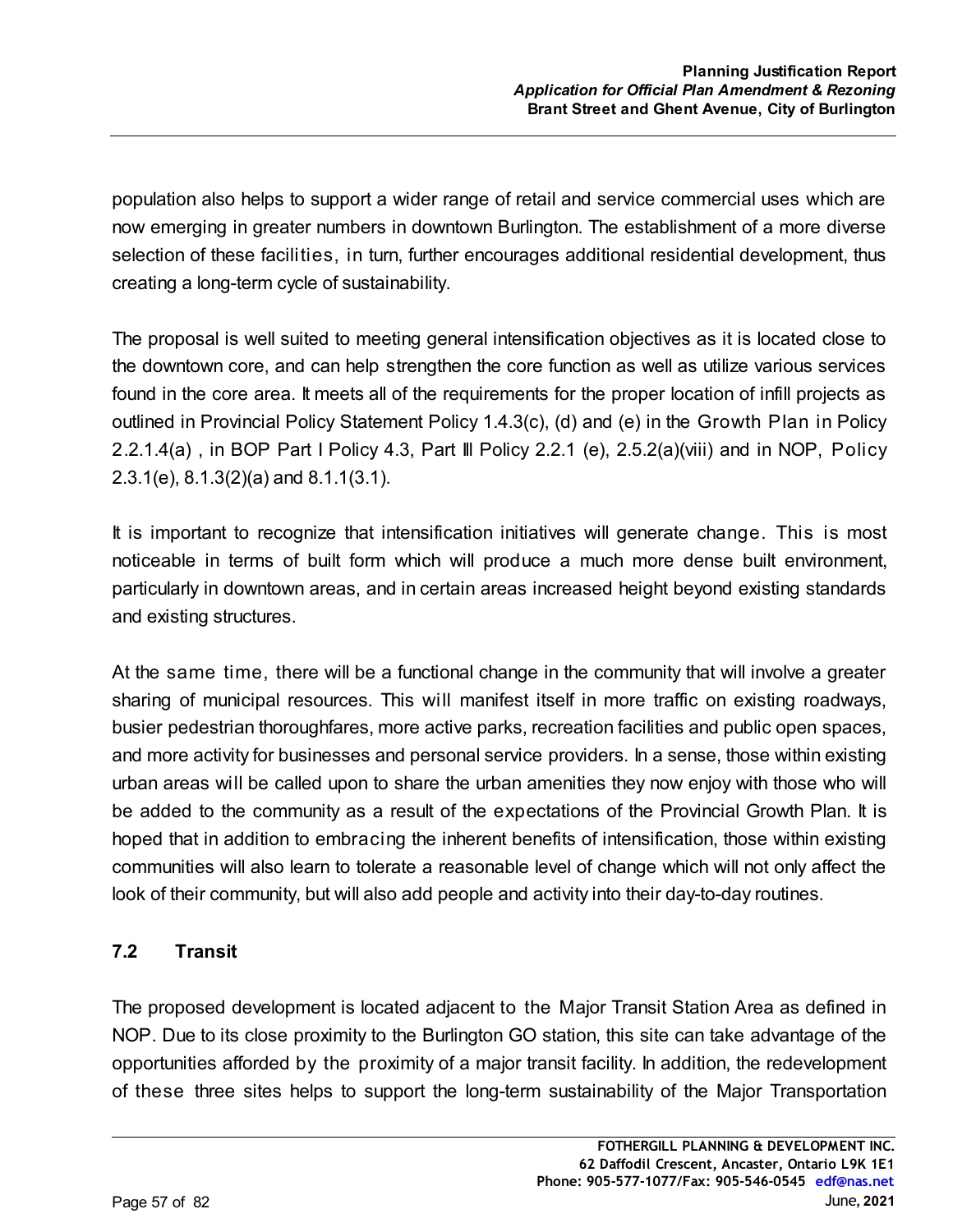Station. This inter-relationship is recognized in Policy 8.1.1(3.2)(a) which notes that the policies related to Major Transit Station Areas in 8.1.2 apply to this site as it is part of the Downtown Urban Centre.

The promotion of transit supportive development is found in Policies 1.1.3.2(f), 1.1.3.3 and 1.4.3(e) in the PPS, as well as Policies 2.2.1.2(c)(iii), 2.2.1.4(d), 2.2.4.2, 2.2.4.9(a), and 2.2.4.10 of the GP in Policy 2.3.1(u) and 8.1.2 in NOP.

The site is located on a north-south local transit route (Brant Street) - Line Number 2, which connects the downtown area with the GO station. There is an existing transit stop in front of the site for the northbound route on Brant Street at Ghent Avenue as well as a transit stop on the southbound route at Brant and Ghent.

The property also has close access to the east-west routes on Fairview Street which allow for connections easterly to the Appleby GO station and westerly to Mapleview Mall and beyond. This availability of transit meets the intent of Policy 1.4.3(d) of the PPS, GP Policies 1.2.1, 2.2.1.2(c)(iii), 2.2.4.2, 2.2.4.9(a), and 2.2.4.10, as well as Part II, Policy 6.2(d), 6.6(e), Part III, Policies 2.2.1(c), 2.5.2(a)(iv) in the BOP and Policies 2.3.1(1)(e), 8.1.2, 8.1.3(1)(d)(i), 8.1.3(2)(p) and 8.1.2 in NOP. Further transit details are included in the Transportation Impact Assessment prepared by Paradigm.

# **7.3 Housing**

The redevelopment of these three sites contributes significantly to assisting with the provision of a range of housing types within the downtown area. This project includes a mix of 1, 2 and 3 bedroom units. While most of the units are provided in an apartment structure, ground-oriented units have been introduced along the north and south side of Ghent Avenue, east of Brant Street.

The addition of this project to the residential housing market helps to achieve the objectives in Policies 1.1(a) and 1.4.3(a)(b) in the PPS, Policy 1.2.1 and 2.2.1.4(c) of the GP and Policy 84 of the Regional Official Plan which speak to the provision of a range of housing options. The proposal also helps to achieve similar housing objectives in NOP Policies 8.1.1(3.1(u), 3.1.1.1(b) and 3.1.3(1)(a)(c).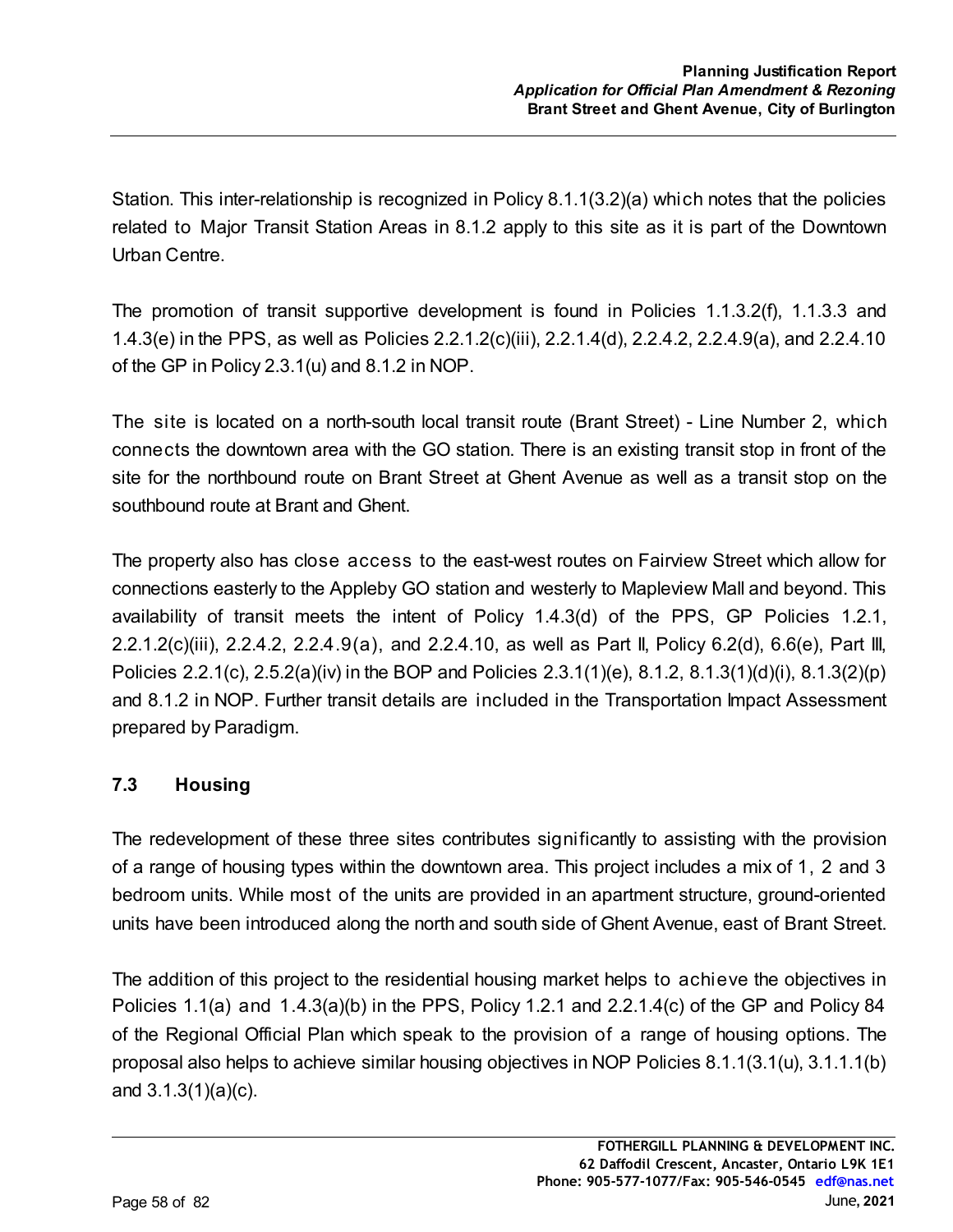Policy 86.19 of the Regional Plan prohibits the elimination of rental housing units when the vacancy rate is below 3%. It is understood in discussions with Regional staff that the vacancy rate at present is less than 3%. It is also understood that the Region will consider a proposal from a proponent to replace any rental housing units which are lost through a redevelopment project. Given that 14 rental units at 747 Brant Street will be demolished, they will need to be replaced in a manner consistent with the intent of the Regional Official Plan. In addition, NOP, Policy 3.1.2(2)(b) requires the replacement of the same number of rental units with the same number of bedrooms per unit at a rental rate similar to that on the date the units are demolished. This policy has not yet been approved and is not in full force and effect.

In order to achieve the objective of protecting rental accommodation, the owners are prepared to commit to replacing these units in either the Parcel A or Parcel B buildings. As has been accomplished in the first phase of the Paradigm building adjacent to the Burlington GO station, the proponent is willing to work with Regional housing officials to accomplish this objective.

Given that the buildings on Parcel A and B will be in the form of condominium ownership, it will not be possible to separate out the 14 rental units. As a result, the preferred option is for the Region to have the ability to purchase these units at a reduced rate from the proponent. In this manner, the ownership of the units by the Region will guarantee long-term protection of the units to remain as rental units.

# **7.4 Neighbourhood Context**

Because of this anticipated change, infill and intensification projects must be assessed within the context of the ability of the community to assimilate the form of development that is being proposed. That is, are municipal and community services available to accommodate the proposed development and the resultant increase in urban activity without creating any undue stress on the social fabric of the neighbourhood. These considerations are articulated in the PPS in Policies 1.1.3.2(a)2, 1.1.3.3 and 1.4.3(c) and in Policies 1.2.1 in the Growth Plan. This consideration is also included in the BOP in Part III, Policies 2.1 (d), 2.2.1 (a), and 2.5.2(a)(i, iii, viii) and in the NOP in Policies  $8.1.3(1)(e)$ ,  $8.1.1(3.1)(y)(z)$  and  $8.1.2(2)(q)$ .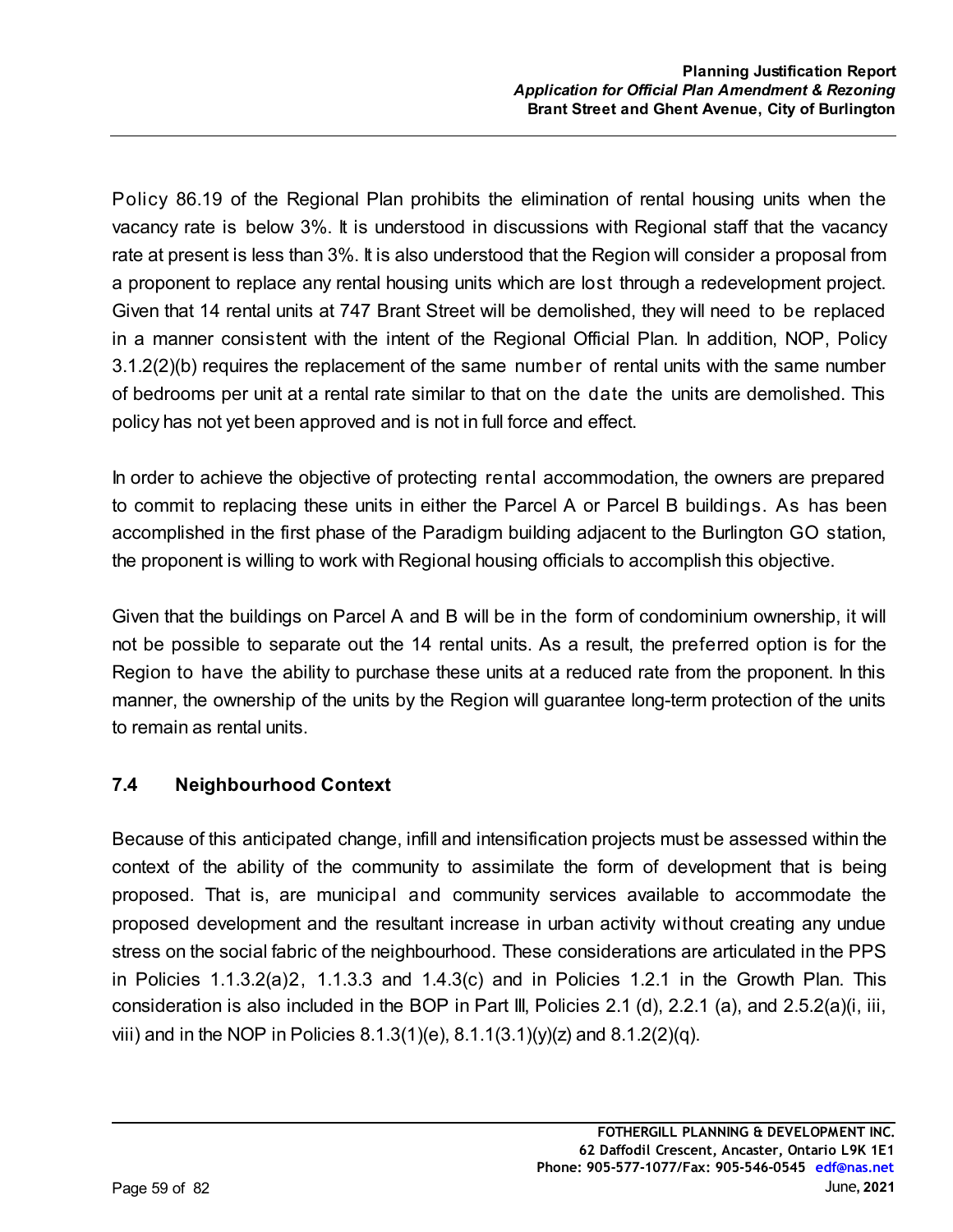From a review of the proposal and neighbourhood context, it is my opinion that the development can be properly accommodated within the existing neighbourhood. There are adequate municipal services in place to accommodate the proposed development including direct access to Brant Street and Ghent Avenue and availability of municipal services. The adequacy of existing municipal underground services is confirmed in the servicing report prepared by S. Llewellyn & Associates Limited which concludes that the site can be serviced in accordance with the requirements of the City of Burlington and the Region of Halton.

The integration of the project with the existing road network is confirmed in the traffic report prepared by Paradigm which accompanies this submission.

The neighbourhood is well served by existing open space and parks, including Optimist Park, Thorpe Park, Wellington Park and Coronation Park, all of which are within 800 metres of the intersection of Brant Street and Ghent Avenue. Within a 2.4 km radius of the property, the following additional park facilities are found: Maple Park, Leighland Park, Mountainside Park, Central Park, Spencer Smith Park, as well as the Francis Road recreational trail, Centennial Trail south of New Street and the Crosstown trail on the hydro right-of-way from Roly Bird Park to east of Walkers Line.

## **7.5 Compatibility**

While supporting intensification, all planning policy documents provide a template against which intensification projects must be assessed, including matters related to community assimilation, compatibility and potential impacts on the surrounding neighbourhood. The public interest in this case is to place some limits on intensification to protect the stability of existing urban structures.

With the exception of the Provincial Policy Statement, compatibility requirements for intensification projects are required and articulated throughout the planning policy documents that have been reviewed. Compatibility in a planning context does not mean that the proposed development has to be the same as, or even similar to that which currently exists in the neighbourhood. It simply means that the proposed development has to coexist in harmony and be mutually tolerant with both the function and the form of the community, bearing in mind the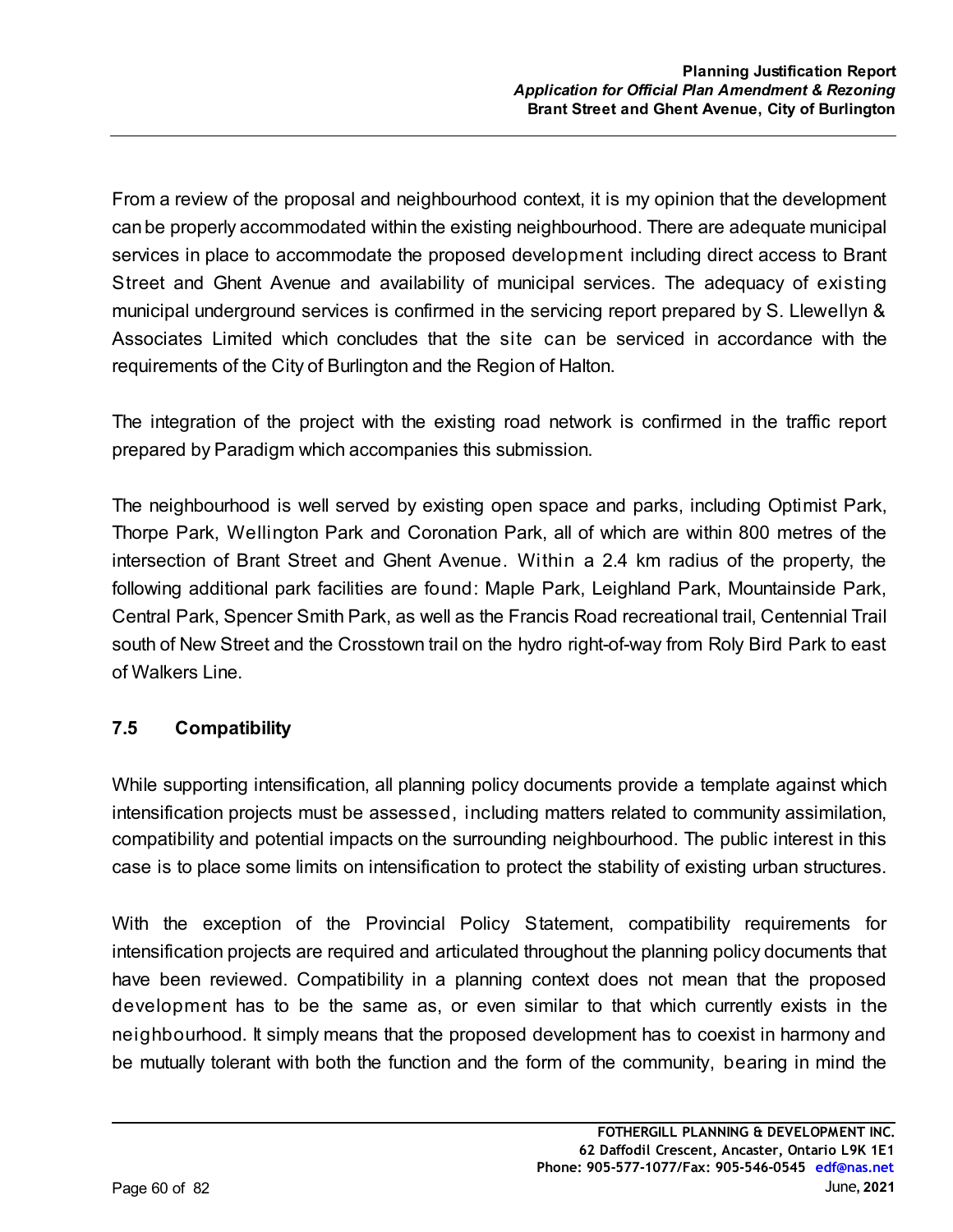need for the community to develop an ability to tolerate a manageable level of change and sharing of community services.

The theme of compatibility is identified in the GP in Policy 2.2.2.3(b) and ROP Policy 85(4) and 86 (11 ). Compatibility in the BOP begins with a statement in Part I. Policy 4.3 as part of the vision which calls for a balance of interests. It is articulated in Part II, Policies 6.2(c), 6.2(d), and in Part III, Policy 2.2.1 (a), 2.5.1 (a), 2.5.2(a)(v), and 2.5.2(a)(xiii) as well as the inclusion of the downtown policies 5.5.2(o) and 5.5.5(a) and Policies 8.1.1(3.1)(d), 8.1.2(1)(n), 8.1.3(1)(e)(f) and 8.1.3(2)(p) in the NOP.

# **7.5.1 Functional Compatibility**

The addition of high rise buildings in this precinct will help to establish this area as a high density residential core area. Although different in height and scale, the use of the site for residential purposes is both compatible and similar to surrounding land uses. The introduction of new residential uses in this area will not only coexist with, but can also help strengthen, the function of the downtown core by providing a stronger base to support the viability of businesses and service facilities in the downtown area. The use of the property for high density residential uses is anticipated in adopted planning documents.

Given the location close to the downtown core, all of the services and facilities available in the downtown area are easily accessible form the subject property. The site also provides easy vehicular access to all major community facilities in Burlington, and to external destinations by way of convenient access to the Queen Elizabeth Way at Brant Street.

The ground level commercial uses will not only serve the needs of those residing in the residential units in each project, they will also provide a service function for the surrounding neighbourhood. In this manner, the project as a whole will be fully integrated into the surrounding community.

In a similar fashion, the POP areas in Parcels A and B together with the active streetscape environment envisioned along Brant and Ghent and particularly at the intersection will facilitate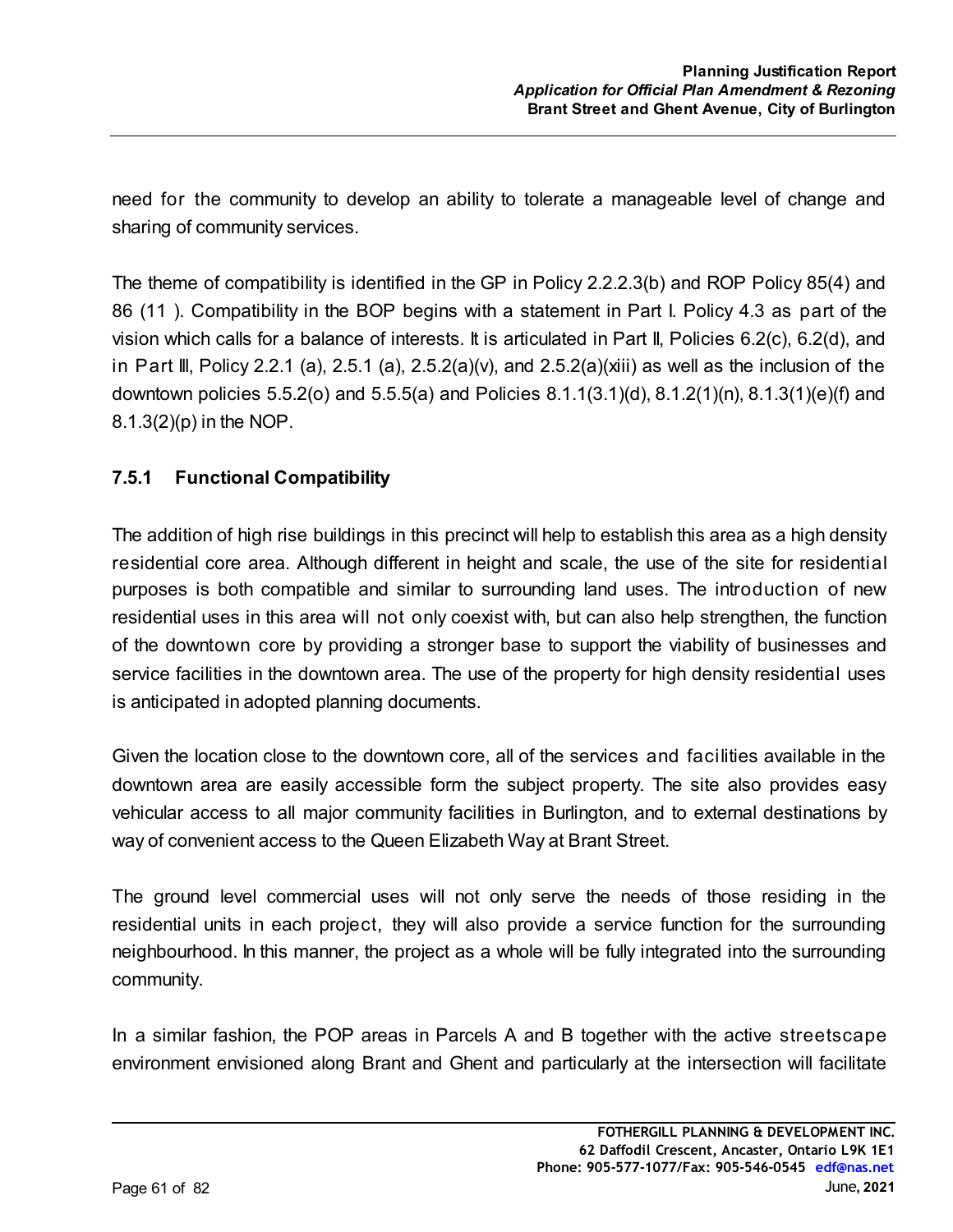ongoing interaction between those new residents who occupy these units and those in the surrounding community. The park areas and commercial uses will be enjoyed by existing and new residents together, thus contributing to the integration of the development into the community.

The project is generally self-sufficient in terms of parking and therefore will not create any spillover effects onto adjacent properties. As noted in Table 3, the preliminary design work undertaken so far illustrates that each site can generally accommodate parking required by the Zoning By-law at a ratio of 1.25 spaces per unit, taking into account provisions in the by-law which allow non-residential parking to be counted toward visitor parking and allowing a 5% discount for mixed use buildings. The 5% reduction translates into a parking ratio of 1.19 spaces per unit.

At this stage, there is a minor deficiency of 10 spaces for Parcel A which represents a deficiency of 2%. Parcel B is short 15 spaces which represents a deficiency of 3.3%. Parcel C has a surplus of 19 spaces (12%) beyond the minimum by-law requirement of 1.25 spaces per unit.

Recognizing that final design details of each building have not yet been completed, the implementing Zoning By-law seeks to establish a ratio of 1.2 spaces per unit for Parcel A and 1.1 spaces for Parcel B to allow some flexibility through the final design phase which may require the adjustment in the number of units, the number of parking spaces, or both.

The adjustment to standard parking regulations can be supported given that the site complies with a number of transit-supportive policies in the Provincial planning documents, the Regional Official Plan and the City of Burlington Official Plan. Specifically:

- 1. The site is close to the Burlington GO station with direct bus and train connections to locations throughout the GTA.
- 2. With increased emphasis on intensification and transit usage, it is expected that over time, parking requirements for infill projects will diminish.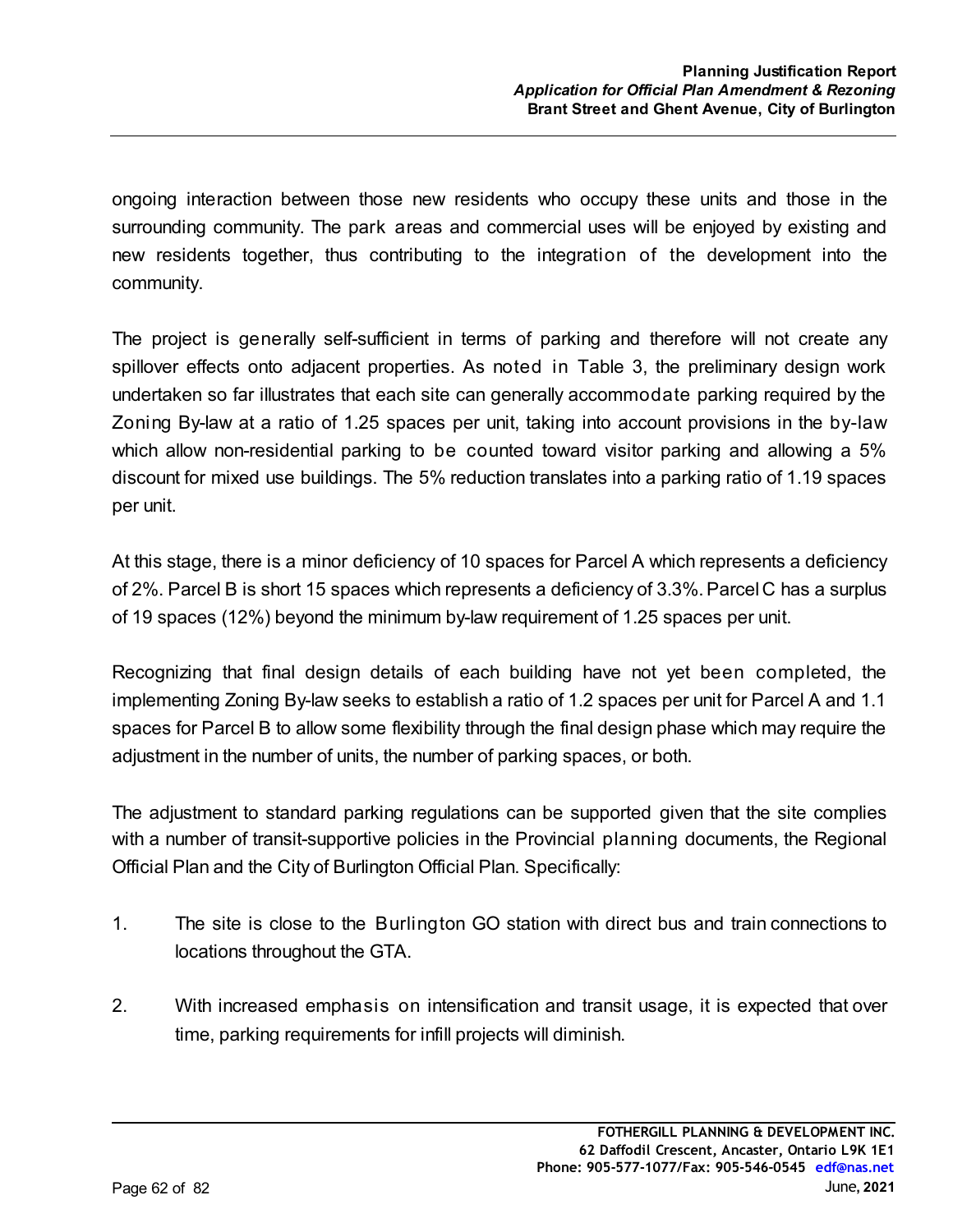- 3. The site is within the downtown area and hence, occupants will be less dependent on the automobile than most other locations in the City.
- 4. The site is on a north-south transit route and within three blocks of two major east-west transit routes.
- 5. Experience of the proponent with respect to parking demand on other properties.
- 6. The provision of a generous number of bicycle parking spaces.

Therefore, it is my opinion that the proposed use of the site for residential purposes is compatible with the functional operation of the existing neighbourhood. It can exist in harmony within the high density residential core area and can contribute to the strength of the downtown area.

## **7.5.2 Visual Compatibility**

This location at Brant and Ghent Avenue has been recognized as suitable for buildings up to 25 storeys in height in the previously adopted Official Plan as well as the new Official Plan that has recently been adopted by the City and approved by the Region.

While Official Plan policies allow for a building of up to 11 storeys on the south-east corner, this proposal introduces an 8-storey which is more appropriate given the size of the site and the proximity of low density residential uses to the east. As noted, the 8 storey structure is intended to be stepped back from the easterly interface with existing residential community in a manner which complies with the 45 degree angle of plane measurement from the property line.

The construction of a new high rise building on these three sites will properly be able to co-exist visually with the surrounding development pattern. Portions of the development will be higher than the immediately surrounding buildings and will function as a downtown gateway feature. In the original design prepared by the proponent and presented to the Pre-Consultation meeting on June 17, 2020, designs for Parcel A at the north-west corner contained two 25-storey towers. In response to comments from the neighbourhood and from the Urban Design Panel, a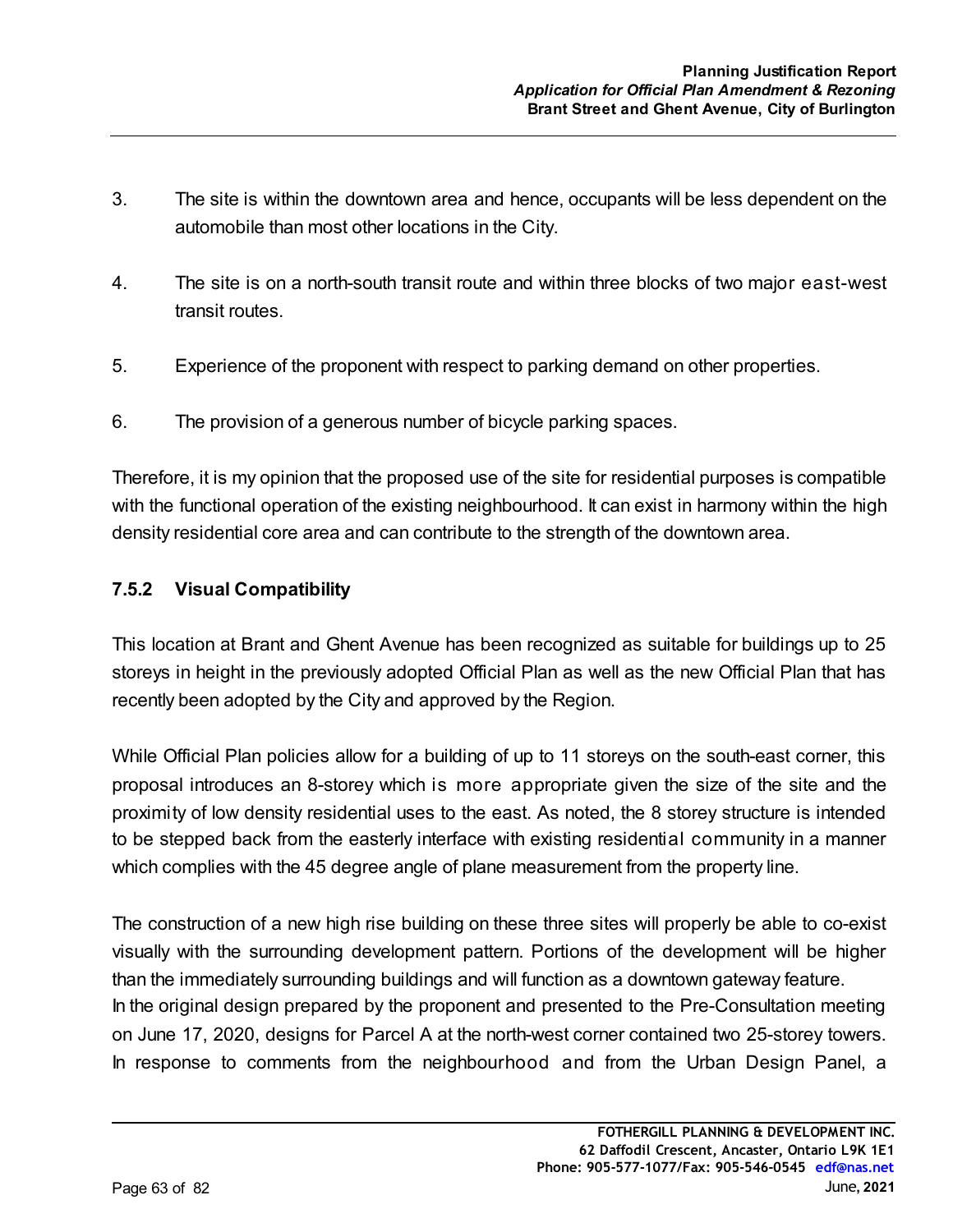modification to the plan was made to reduce the western tower from 25 storeys to 14 storeys. This introduces a transition in built form from 25 storey easterly tower to the 10 storey high-rise buildings to the west on the north side of Ghent Avenue.

The development pattern originally proposed at the Pre-Consultation meeting for Block B included a townhouse block and a POP of approximately 510 sq.m. In response to comments received through the Pre-Application Consultation process, the townhouse component was removed, the built form of the building was shifted to the west, and POP was increased by a factor of 4 from 510 sq.m. to 1960 sq.m.

A gradation in height and bulk was built into the design on the north-east corner of Brant and Ghent, to respect the presence of the 8 storey apartment building to the north-east and the low density residential development to the east. This is reflected in the gradation in height of built form from the 25-storey tower on Brant Street to 10, 8, 7 and 3 stories respectively to the abutting residential development to the east, which is east of the POP. The redesign is well within the 45 degree angle of plane view from the low density residential uses on Ghent Avenue. The transition to the neighbourhood was enhanced through the introduction of the larger privately owned but publicly available park space (POP).

The urban design elements of the project were considered within the context the Tall Building Guidelines adopted by the City. As noted in Table 5, the proposal is generally consistent with the guidelines. Subsequent to the approval of the Tall Building Guidelines, Council reassessed the appropriate podium setback for buildings along Brant Street through the new Official Plan review process. The new Official Plan does not identify a specific podium setback but kept design options open for the site and suggested that a setback greater than 3 metres be considered.

In response to this input, the initial plans which identified a 3 metre setback have been modified to accommodate a 9.5 metre to 12.5 metre podium setback from Brant Street on Parcel A and a podium setback from Brant Street ranging from 9.5 m to 18.9 m. This staggered setback moves the tower feature further away from the corner, thus allowing for a more dramatic streetscape design at the corners. These elements recognize and implement the expressed intent of the new official plan policies for the precinct.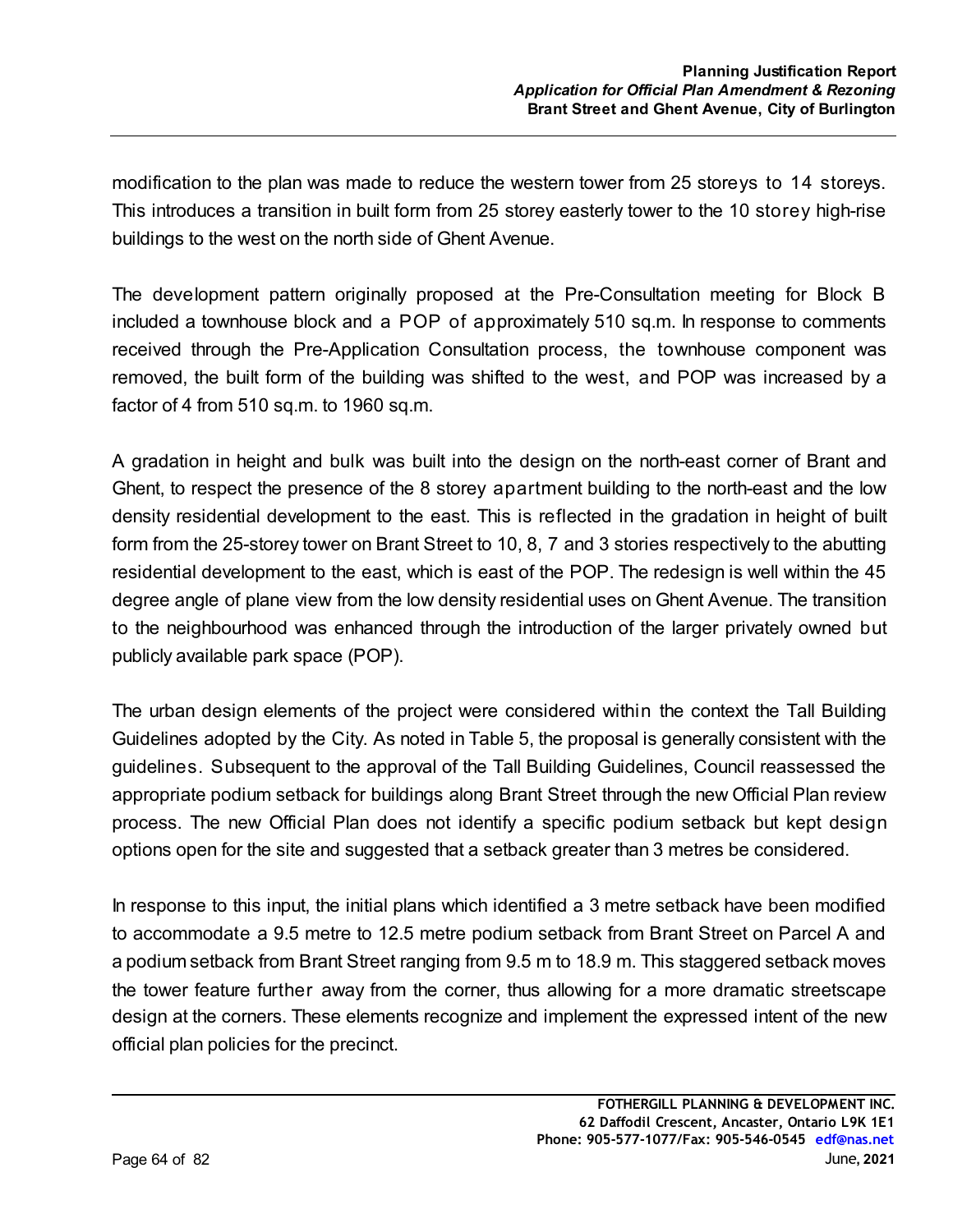An Urban Design Brief has been prepared by Graziani + Corazza to describe the proposed urban design character of the buildings, to assess their fit within that context, and to review their conformity with the City's urban design policy framework, including the Tall Building Guidelines.

Conclusions arising out of the study are as follows:

**"In our opinion the form, scale, and character of the proposal represents excellent urban design. The built form is compatible with the existing adjacent tower on the south corner of the intersection, other residential buildings in the surrounding area, and will not have an adverse impact on the community. The mixed-use proposal of residential combined with retail offers an additional vitality and complementary activity to this neighbourhood.**

**The podium's low-rise frontage creates a high quality and contemporary facade on Brant Street and Ghent Avenue. The towers are well set back from the podium edge, allowing for ample outdoor amenity space and private terraces. The cohesiveness of the proposal encompassing three quarters of the intersection establishes a clearly distinguishable place creating a neighbourhood node as well as a gateway to the city's downtown area.**

**Shadow and wind studies will be conducted to ensure minimal affects.**

**The proposal conforms to the Burlington Tall Buildings Guidelines and is reflective of the broad aims of the Official Plan urban design policies.**

**Although the proposed development requires Official Plan and Zoning amendments for its height and density, we believe that such approvals are warranted from an urban design perspective and that what is proposed will be a positive addition to Burlington."**

The design elements and the function of the street level pedestrian areas and POPs are outlined in great detail in the landscaping plan prepared by Seferian Design Group. These plans illustrate the seamless connection between public and private open spaces and demonstrate the integration and connectivity between the proposed development and the surrounding community. Specific design elements of these spaces will be refined further at the site plan stage through collaborative discussions with the City.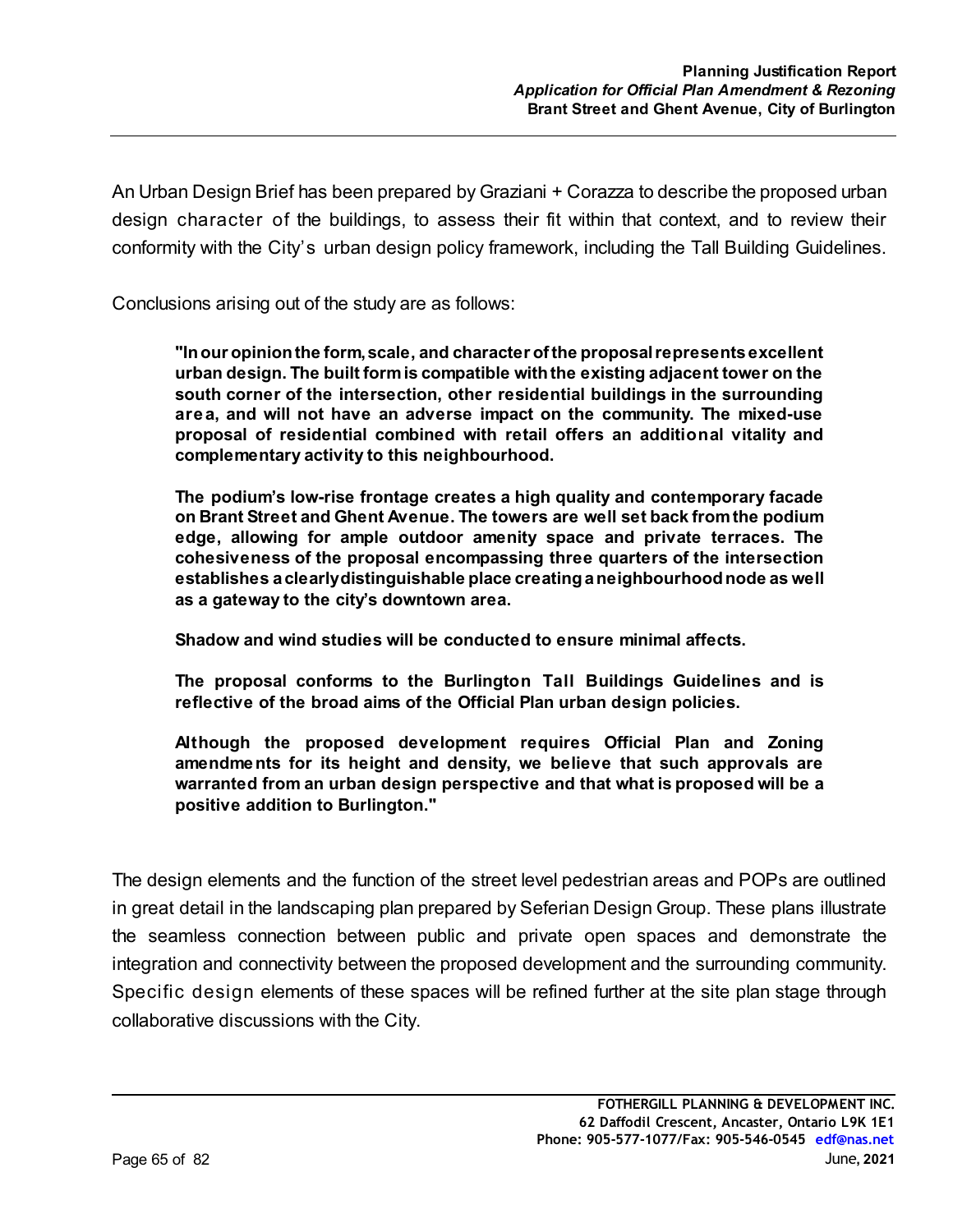#### **7.6 Potential Impacts**

Part of the consideration as to whether or not an infill project is compatible with the neighbourhood is to examine potential impacts that may be created by the proposed development. The need to assess potential impacts is generally considered with the compatibility of policies that were referred to in Section 8.3 of this report. In addition, policies of the NOP speak to specific impact issues including in Part Ill, Policy 2.5.2(a)(vi) Vegetation, 2.5.2(a)(vii) Sun Shadowing and 2.5.2(a)(iii) Traffic.

#### **7.6.1 Traffic**

A Transportation Impact Assessment was prepared by Paradigm to determine the impact of the proposed traffic on the surrounding road network and to identify recommended improvements to accommodate the traffic generated by the proposal. Through the pre-consultation process, it was suggested at the Public Open House that consideration be given to eliminating driveway access to Brant Street. Upon review of this matter, the traffic study concluded that such a change could be accommodated and the plan was amended accordingly for both Parcels A and B.

Conclusions and recommendations from the report are as follows:

- **"• Existing Traffic Operations: Capacity issues are identified at the Brant Street intersections with Fairview Street and Prospect Street/Grahams Lane.**
	- **Estimated Site Generated Traffic: Under full build-out, the subject site is forecast to generate approximately:**
		- **Vehicle trips 234, 297, and 314 external vehicle trips during the AM, PM, and Saturday peak hours, respectively.**
		- **Transit trips 48, 66, and 69 external transit trips during the AM, PM, and Saturday peak hours, respectively. The transit trips are assumed to begin and end by using Active Transportation.**
		- **Non-Auto Trips 17, 22, and 24 external non-auto trips (walking/bicycle) trips during the AM, PM, and Saturday peak hours, respectively.**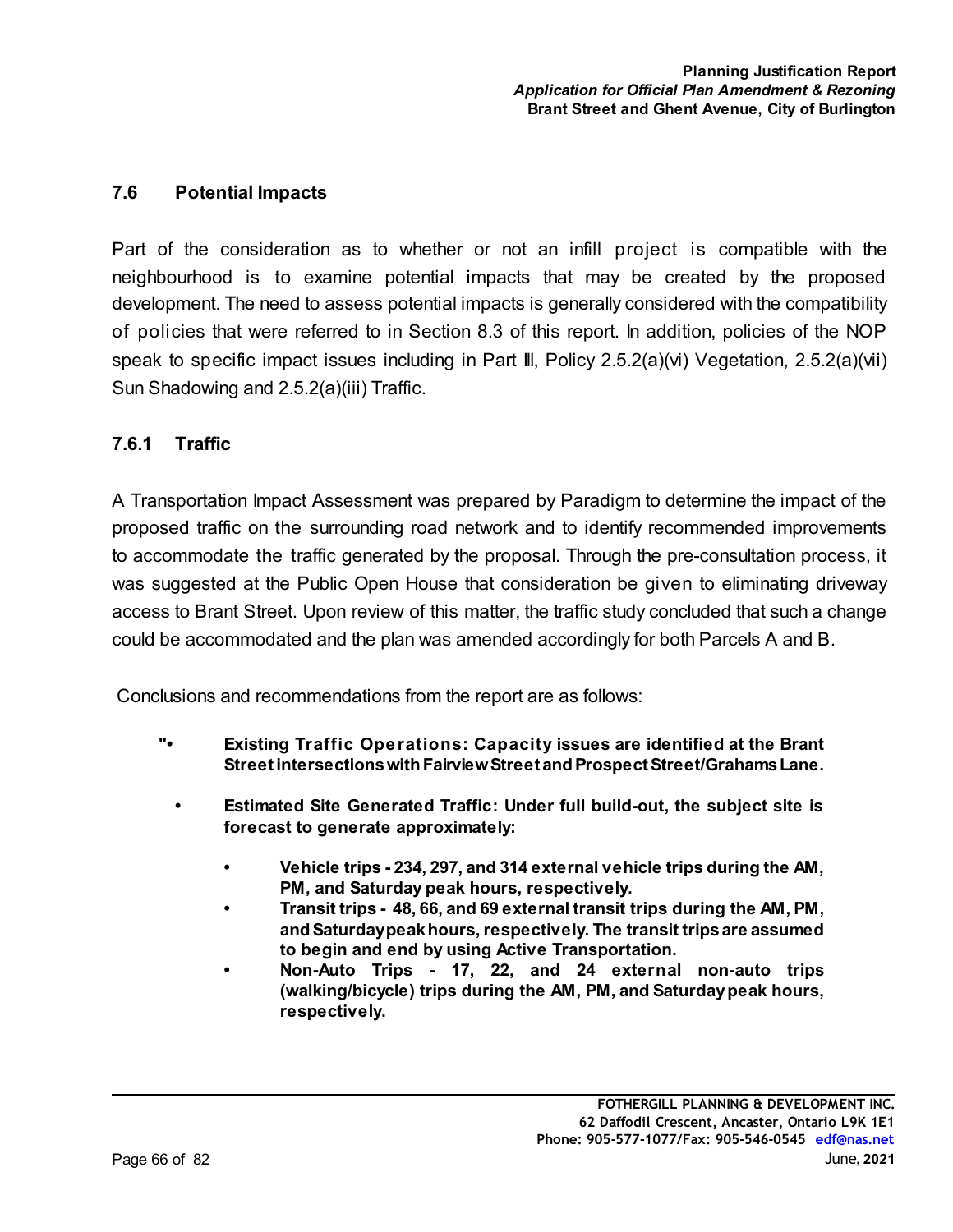- **Background Traffic Operations: The capacity constraints identified under existing conditions are expected to continue to occur with the expected growth in non-site generated traffic. Capacity issues are identified at the following intersections:**
	- **Brant Street and Fairview Street (Phase 1 Horizon);**
	- **Brant Street and Prospect Street/Grahams Lane (Phase 1 Horizon); and**
	- **Brant Street and Blairholm Avenue (Phase 1 Horizon).**
- **Total Traffic Operations: Site generated traffic results in new capacity deficiencies at the following intersections:**
	- **Brant Street and Fairview Street;**
		- **Westbound left-turn (PM peak hour); and**
		- **Northbound left-turn (AM and Saturday peak hours).**

**No capacity issues are forecast to occur at the proposed site driveways to Ghent Avenue.** 

- **Remedial Measures: The following remedial measures have been identified to address forecast critical movements:**
	- **Brant Street and Fairview Street:**
		- **Optimizing signal timings.**
	- **Brant Street and Prospect Street/Grahams Lane:**
		- **Repaint the westbound left-turn lane to provide an additional 25 metres of storage (45 metres total).**
	- **Brant Street and Ghent Avenue**
		- **Repaint the southbound approach two-way centre left-turn lane to remove the taper.**
	- **Brant Street and Blairholm Avenue:**
		- **Repaint the westbound left-turn lane to provide an additional 5 metres of storage (15 metres total).**

**No geometric improvements are recommended at the proposed site driveways to Ghent Avenue.**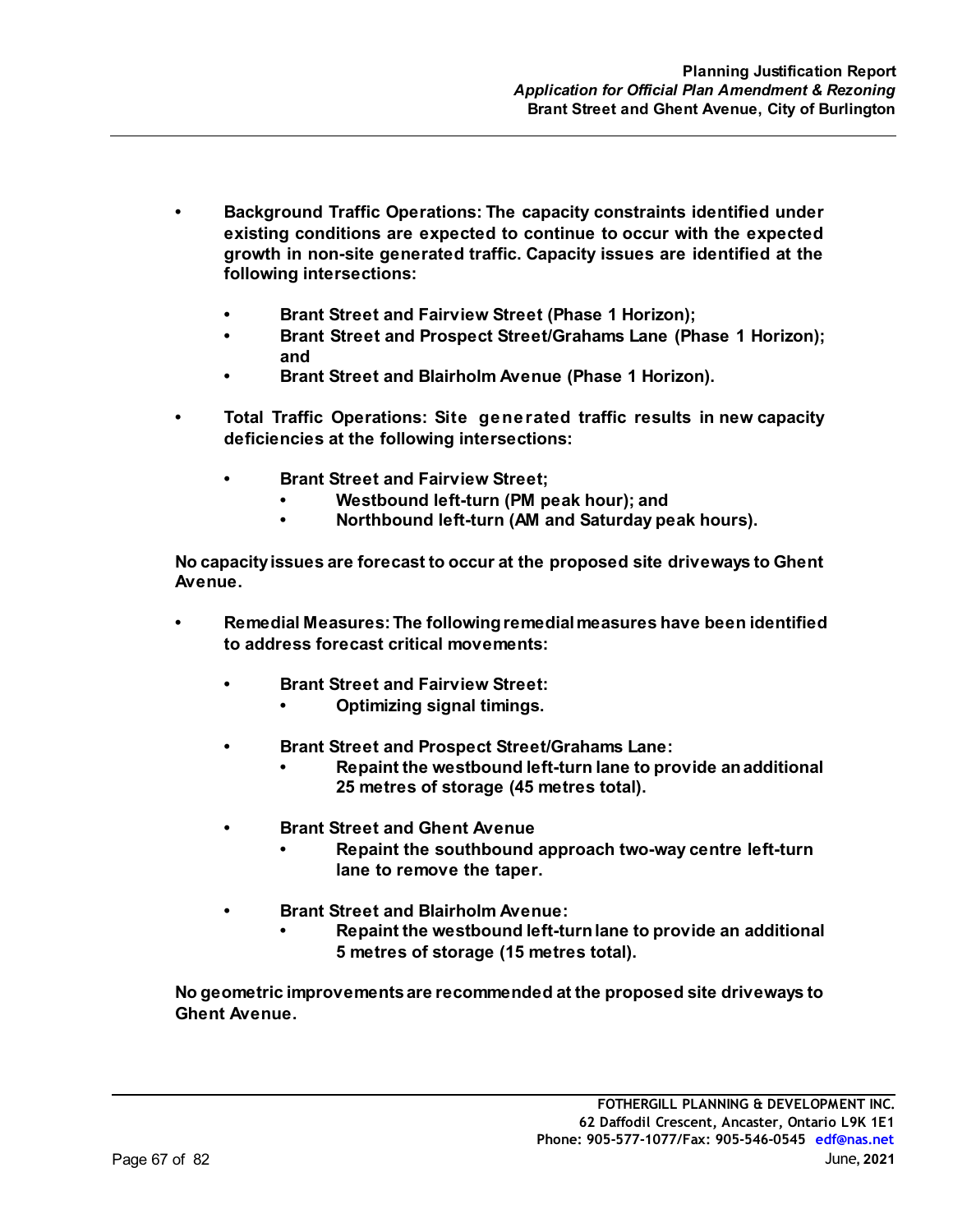**Based on the above conclusions, the following is recommended:**

- **The road authorities monitor the future traffic volumes along the Brant Street and Fairview Street corridors and optimize the signal timings accordingly.**
- **The road authorities consider modifying the following turn lanes to provide additional storage necessary to accommodate the forecast queue lengths:**
	- **Brant Street at Prospect Street eastbound left-turn lane (45 metres of total storage);**
	- **Brant Street at Ghent Avenue southbound left-turn lane (remove taper lane marking)**
	- **Brant Street at Blairholm Avenue westbound left-turn lane (15 metres of total storage);"**

#### **7.6.2 Wind**

A pedestrian wind assessment was undertaken by R.W.D.I. Consulting Engineers and Scientists. A summary of the findings of the report is as follows:

- " **The proposed masterplan includes several positive design features such as low podiums around the proposed towers, and favorable locations for most main entrances and amenity spaces.**
- **Suitable wind conditions are expected in the summer for all pedestrian areas, including all main entrances and sidewalks, as well as most amenity spaces.**
- **During the winter, elevated wind speeds around tower corners may become uncomfortable or potentially unsafe. Higher-than-desired wind speeds are also predicted at the Phase 2 tower entrance at the intersection during the winter, as well as at the exposed terraces on the podiums of Phases 1 and 2 during the summer. With the proper mitigation in the form of soft and hard landscaping wind conditions can be improved.**
- **Conceptual wind control measures are provided in the report and will be reviewed with the design team and validated through wind tunnel testing at a later design stage to quantify the level and frequency of high wind activity, and to develop and refine wind control solutions."**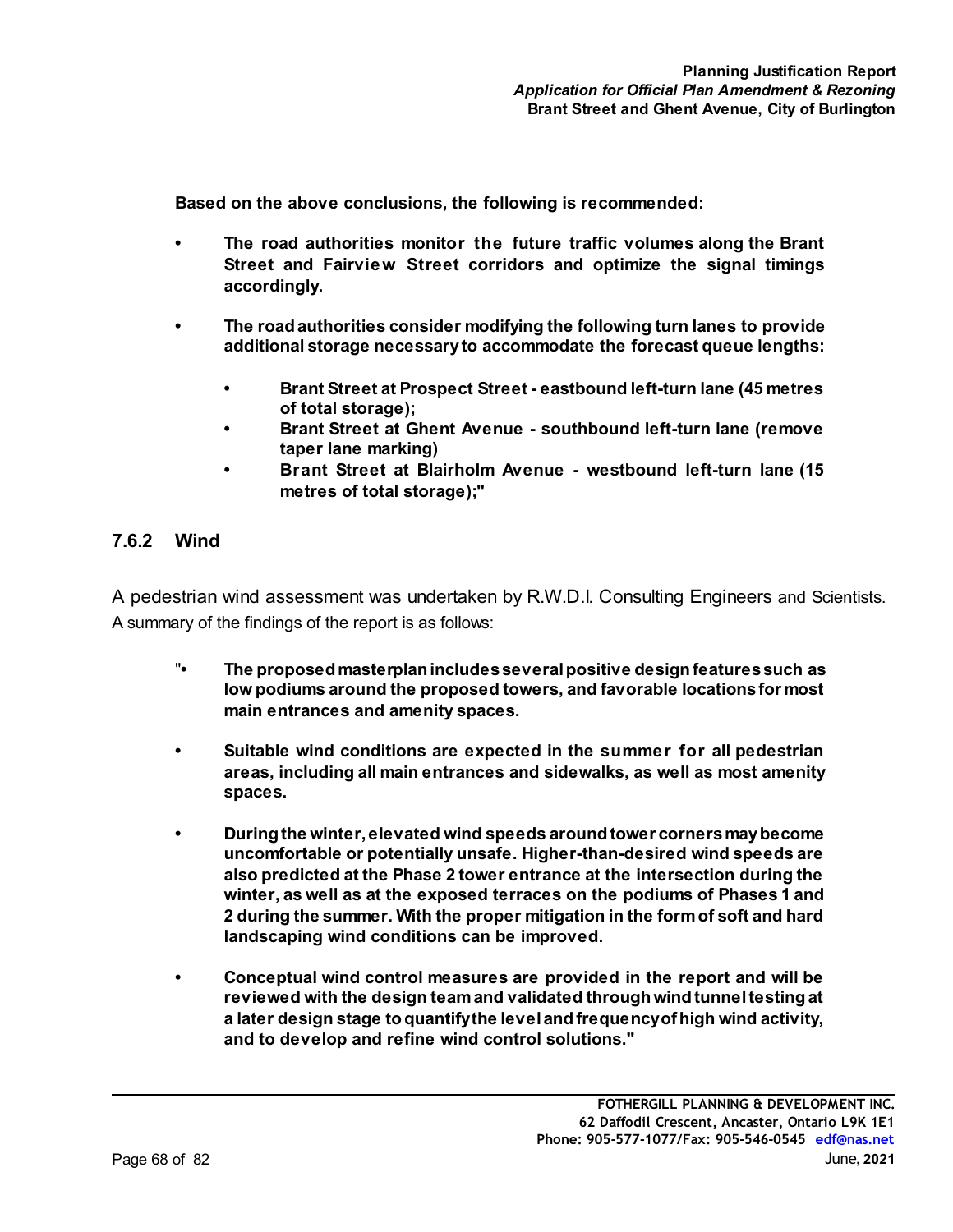## **7.6.3 Noise**

A Noise Impact Study was completed by HGC Engineering and examined noise impacts from traffic on Brant Street, Ghent Avenue and Fairview as well as rail traffic on the CN rail line. From that review, the study found that predicted noise levels will exceed MECP guidelines at the buildings in the proposed development. The report proposed mitigating measures including central air conditioning, upgrading building construction and providing warning clauses to future residents.

Given the fact that the site is more than 75 metres away from the rail line, it was determined that vibration measurements were not required for the subject property.

Specific recommendations and implementation measures include the following:

- **"1. Central air conditioning is required for all proposed buildings in the development.**
- **2. Upgraded building and glazing constructions are required for the proposed buildings. Any exterior wall, and double-glazed window construction meeting the minimum requirements of the Ontario Building Code (OBC) will provide adequate sound insulation for the proposed buildings. When detailed floor plans and building elevations are available, a detailed study should be conducted to refine acoustic requirements.**
- **3. Warning clauses should be included in the property and tenancy agreements and offers of purchase and sale to inform future residents of the traffic noise issues.**
- **4. Tarion Builder's Bulletin B19R requires that the internal design of condominium projects integrates suitable acoustic features to insulate the suites from noise from each other and amenities in accordance with the OBC, and limit the potential intrusions of mechanical and electrical services of the buildings on its residents. If B19R certification is needed, an acoustical consultant is required to review the mechanical and electrical drawings and details of demising constructions and mechanical/electrical equipment, when available, to help ensure that the noise impact of the development on itself are maintained within acceptable levels. Outdoor sound emissions should also be checked to ensure compliance with the City's by-law.**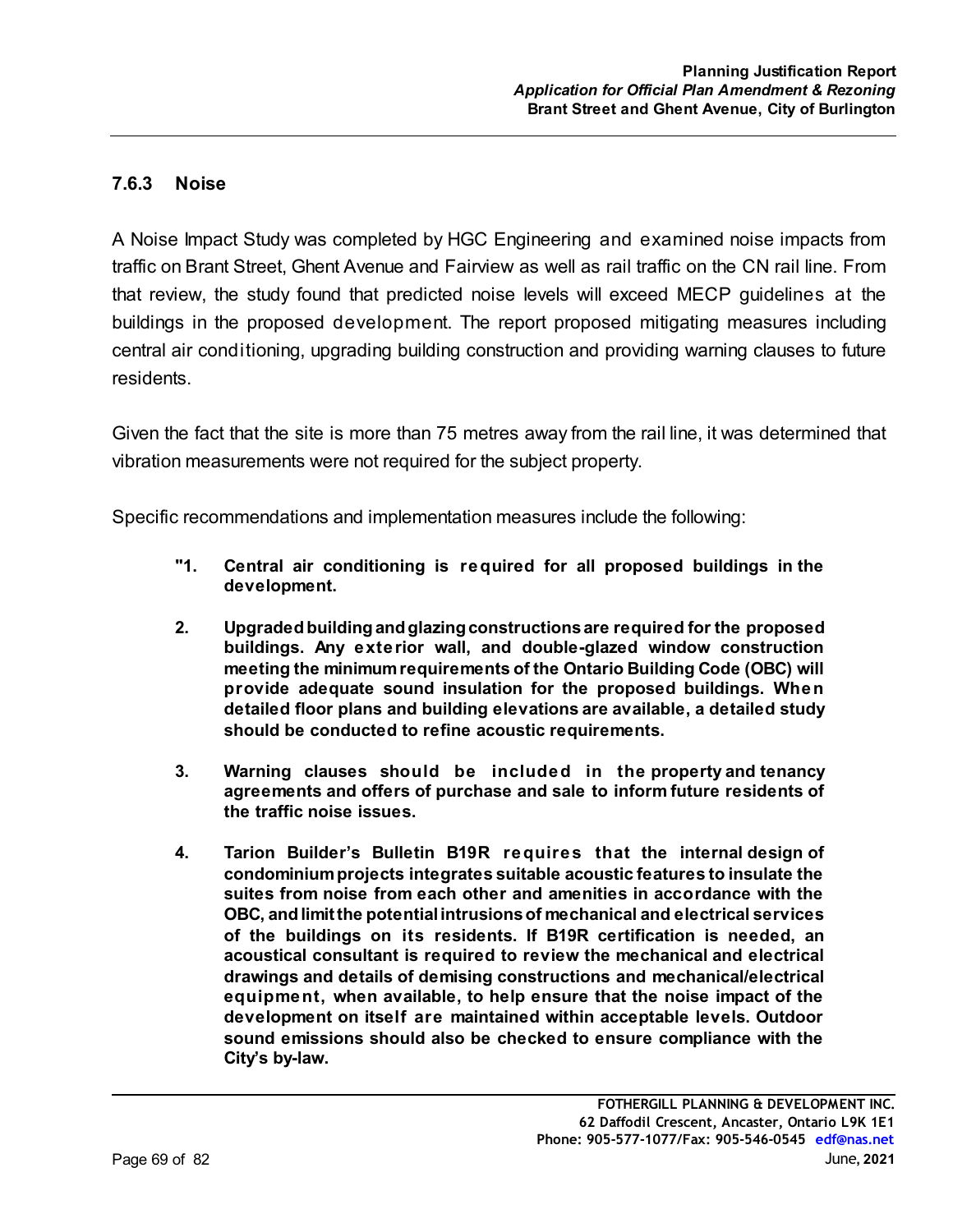#### **Implementation**

**To ensure that the noise control recommendations outlined above are fully implemented, it is recommended that:**

- **1) At the site plan stage, a Professional Engineer qualified to perform acoustical engineering services in the Province of Ontario should review the architectural plans and building elevations to refine glazing requirement based on actual window to floor areas ratios.**
- **2) Prior to the issuance of occupancy permits for this development, the City's building inspector or a Professional Engineer qualified to provide acoustical engineering services in the Province of Ontario should certify that the noise control measures for the development have been properly incorporated, installed and constructed."**

#### **7.6.4 Sun Shadow**

A Sun Shadow Study was undertaken by RWDI to illustrate the shadow patterns for the proposed development and to determine potential exposure to sunlight and shadow on and around the site area. It is noted in the report that the results are based on an earlier design for a 7 storey building on Parcel C. The report also notes that the development of an 8 storey building on the site is not expected to materially change the conclusions of the report.

The summary and conclusions of the report are as follows:

- **"• Per the City of Burlington requirements, the new shadows cast by the proposed building were predicted for every hour between 9:00 am EDT and 6:00 pm EDT on March 21 and September 21, as well as for December 21 between 11:00 am EST and 3:00 pm EST and June 21 between 8:00 am EDT and 7:00 pm EDT.**
- **Intermittent new shadowing from the proposed project is expected to fall across the residential properties to the north and east of the site. Shadowing is mostly confined to the area south of Prospect St. and west of Deyncourt Dr. New shadowing in these areas is predicted intermittently during the afternoon hours throughout the year.**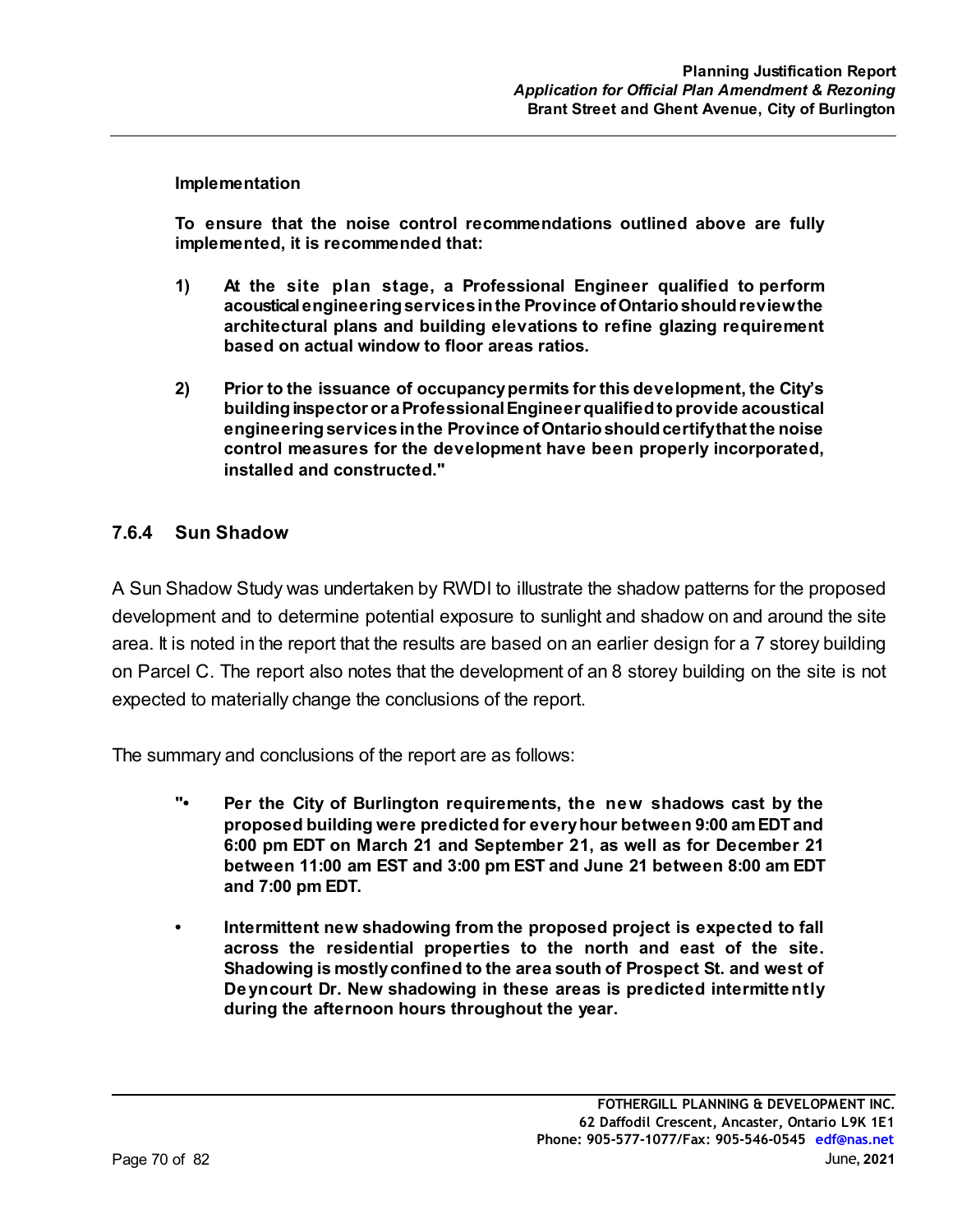- **Areas as far west at Legion Rd. can also experience new shadowing, though generally only before 11:00 am. Shadows are also anticipated to fall at grade and onto the roofs of neighboring commercial properties.**
- **No shadow impacts were predicted on the yards of Tom Thomson Public, St. John Elementary, Central Public or Central High schools. Likewise no impacts were predicted on Optimist Park.**
- **The roof top amenity spaces of Phase 1 are on all sides of the building. For the north of the tower, it can be shadowed much of the year during the afternoon. For the east and west amenity spaces, they can each be in shade for the morning hours and evening hours, respectively. It is important to note that in some cases (e.g. the southern terrace amenity space of Tower 1) the "net new shadows" predicted are due to an existing building but are flagged as new shadow because the space itself is new not because the shadow is from the proposed building. This is a consequence of how new shadowing is to be computed.**
- **The amenity space of Phase 2 is mainly south of the tower and therefore was predicted to have improved solar access even though it will experience shadow from Phase 1 and 3. During the equinoxes, no shadowing is predicted here before 2:00pm. During summer, higher solar elevations allow sun across the majority of the amenity space essentially all day.**
- **The grade level 'open spaces' outlined in green that are located adjacent to Brant Street are predicted to be shadowed during the morning hours and again in the evening hours. For the open space to the north of the Phase 2 development, shadows are anticipated in afternoon hours all year, though the extent of the shadowing is lower during summer.**
- **The private terraces in the Phase 3 building are on the north and south elevations. Aside from the first hours of the day, the north side is expected to be in shadow the majority of the time. The south facing terraces were predicted to receive much more sun. On the equinoxes, essentially the entire terrace area is in full sun from 11:00 am until 4:00 pm. In summer this time frame extends until 6:00 pm."**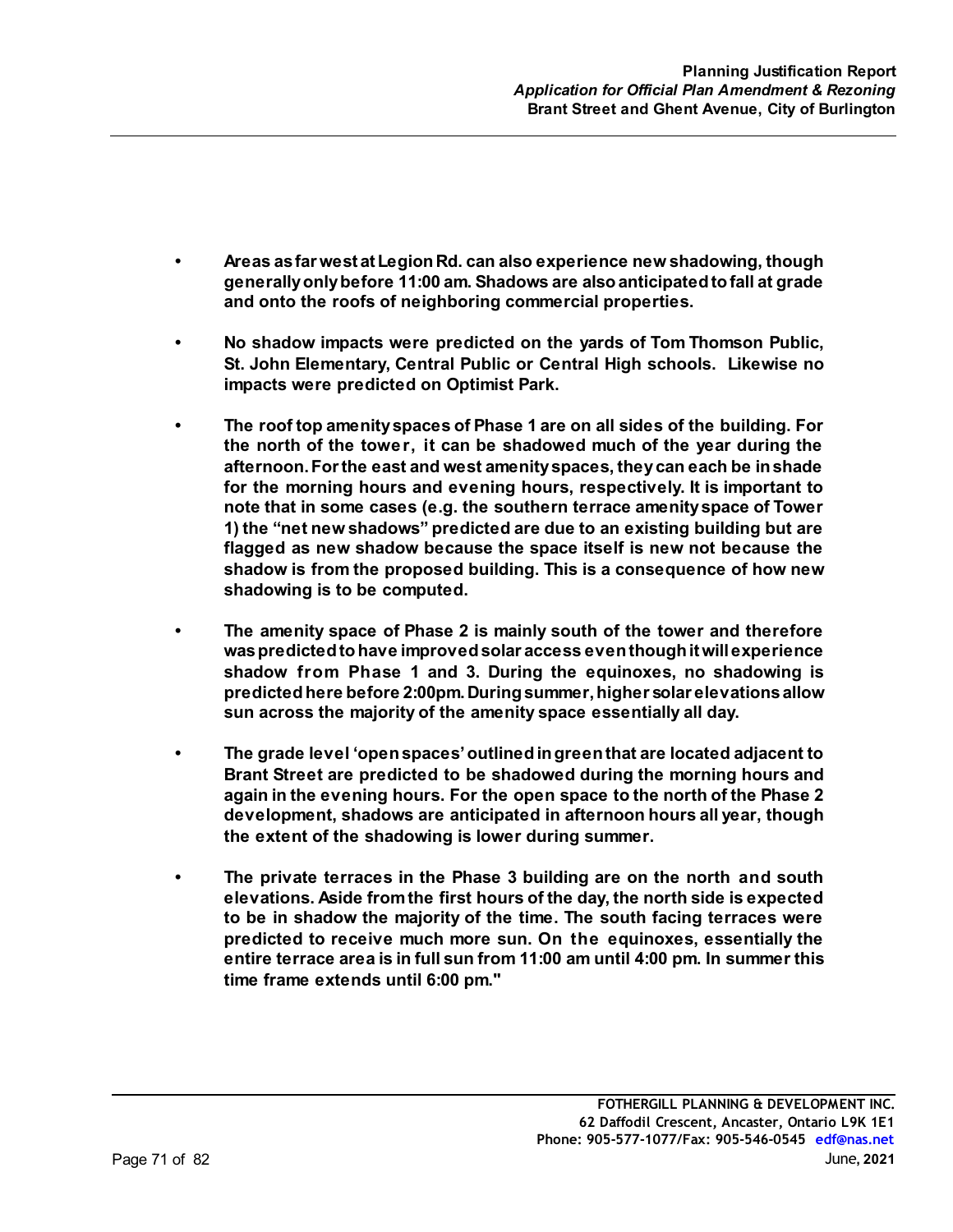### **7.6.5 Servicing and Infrastructure**

#### **7.6.6 Environmental Phase 1, Phase 2**

Phase 1 and Phase 2 Environmental Reports were prepared for each of the three properties by Landtek Limited based on site work that was undertaken in September 2020. The reports are included with the submission material.

The Phase 1 Report for Parcel A found some potential areas of concern including unknown fill on the site and potential off site impacts. As a result, a Phase 2 report was completed. The Phase 2 study included the installation of six boreholes and three monitoring wells. The results of that work are described in the report.

#### **"Soil Quality**

**The soil samples collected for analysis as described in the relevant sections of this report indicate that the on-Site soils are not adversely impacted and concentrations do not exceed the applicable Table 3 SCS.**

#### **Groundwater Quality**

**The results of the groundwater analysis from the three (3) monitoring wells sampled were reported to be below the O. Reg. 153/04 Table 3 SCS.**

**Phase Two Property Certification**

**Based on the findings of the Phase Two ESA, the soil and groundwater meets the applicable O. Reg. 153/04 Table 3 SCS for RPI land use at the Site."**

As a result of Phase 1 findings on Parcel B that identify unknown fill and de-icing operations of the existing parking lot, a Phase 2 study was recommended. The recommendations from the report include: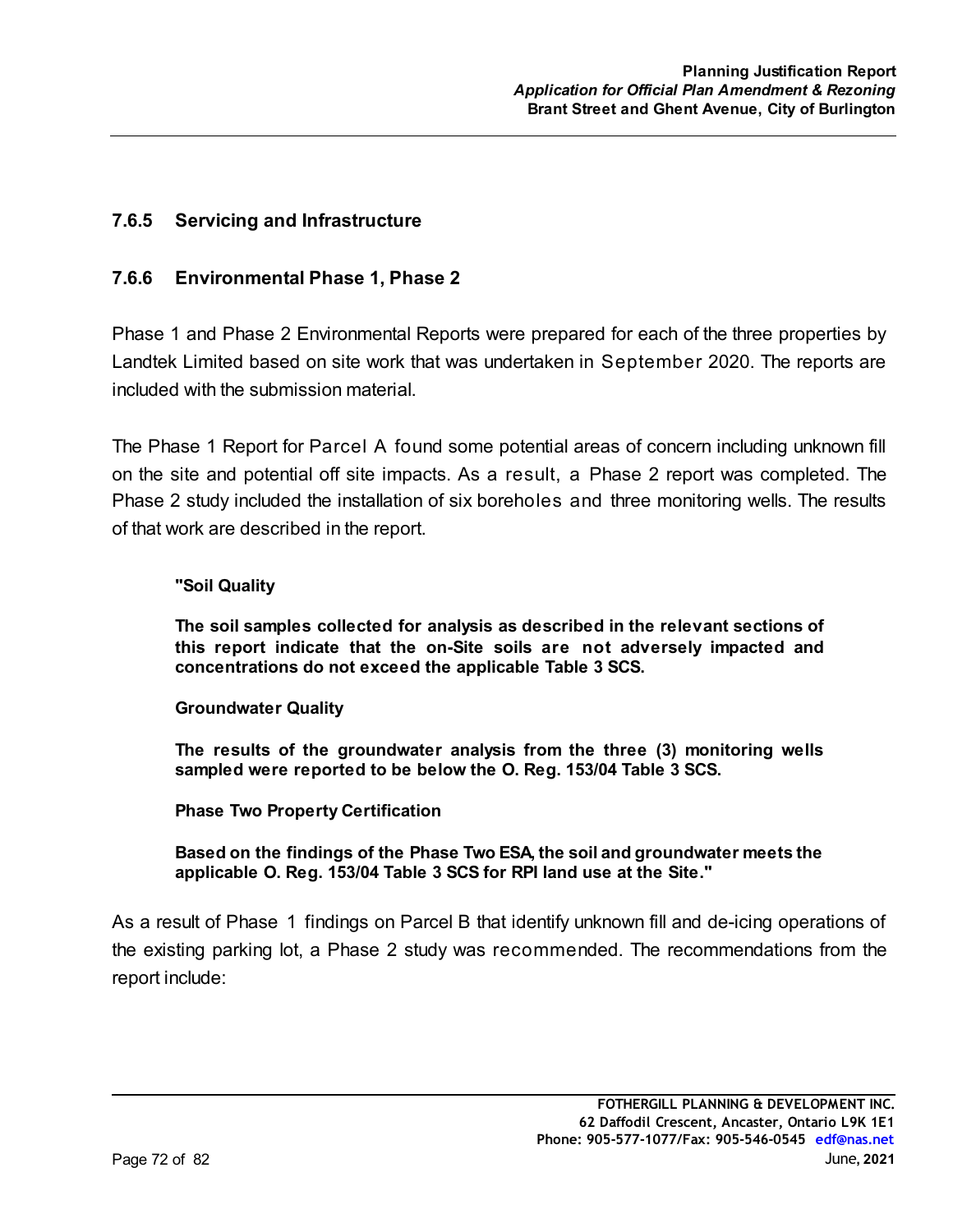#### **"CONCLUSIONS**

**The soil samples collected for analysis as described in the relevant sections of this report indicate that the soils on-Site are not adversely impacted and concentrations do not exceed the applicable O. Reg. 153/04 Table 3 SCS.**

**Parameter of SAR and EC exceeded MECP Table 3 RPI Standards in the shallow soils (0.0-0.6 mbgs) located in RSC Property parking lot and sidewalk areas. The SAR and EC exceedances were determined by the QP to be attributable to the deicing activities, and pursuant to O. Reg. 153/04, Section 49.1(1), are deemed not to exceed the Standards for the purposes of Part XV.1 of the Environmental Protection Act. All other soil samples and parameters met the O. Reg. 153/04 Table 3 RPI Standards.**

#### **RECOMMENDATIONS**

**Based on the results of this Phase Two ESA, an RSC can be submitted based on the work completed on the Site."**

Landtek undertook a Phase 1 and Phase 2 report for Parcel C. Potential environmental concerns identified with respect to unknown quality of fill and parking lot de-icing. The conclusions of the Phase 2 Report are as follows:

#### **"CONCLUSIONS**

**The soil samples collected for analysis as described in the relevant sections of this report indicate that the soils on-Site are not adversely impacted and concentrations do not exceed the applicable O. Reg. 153/04 Table 3 SCS.**

**Parameter of SAR and EC exceeded MECP Table 3 RPI Standards in the shallow soils (0.0-0.6 mbgs) located in RSC Property parking lot and sidewalk areas. The SAR and EC exceedances were determined by the QP to be attributable to the deicing activities, and pursuant to O. Reg. 153/04, Section 49.1(1), are deemed not to exceed the Standards for the purposes of Part XV.1 of the Environmental Protection Act. All other soil samples and parameters met the O. Reg. 153/04 Table 3 RPI Standards.**

#### **RECOMMENDATIONS**

**Based on the results of this Phase Two ESA, an RSC can be submitted based on the work completed on the Site."**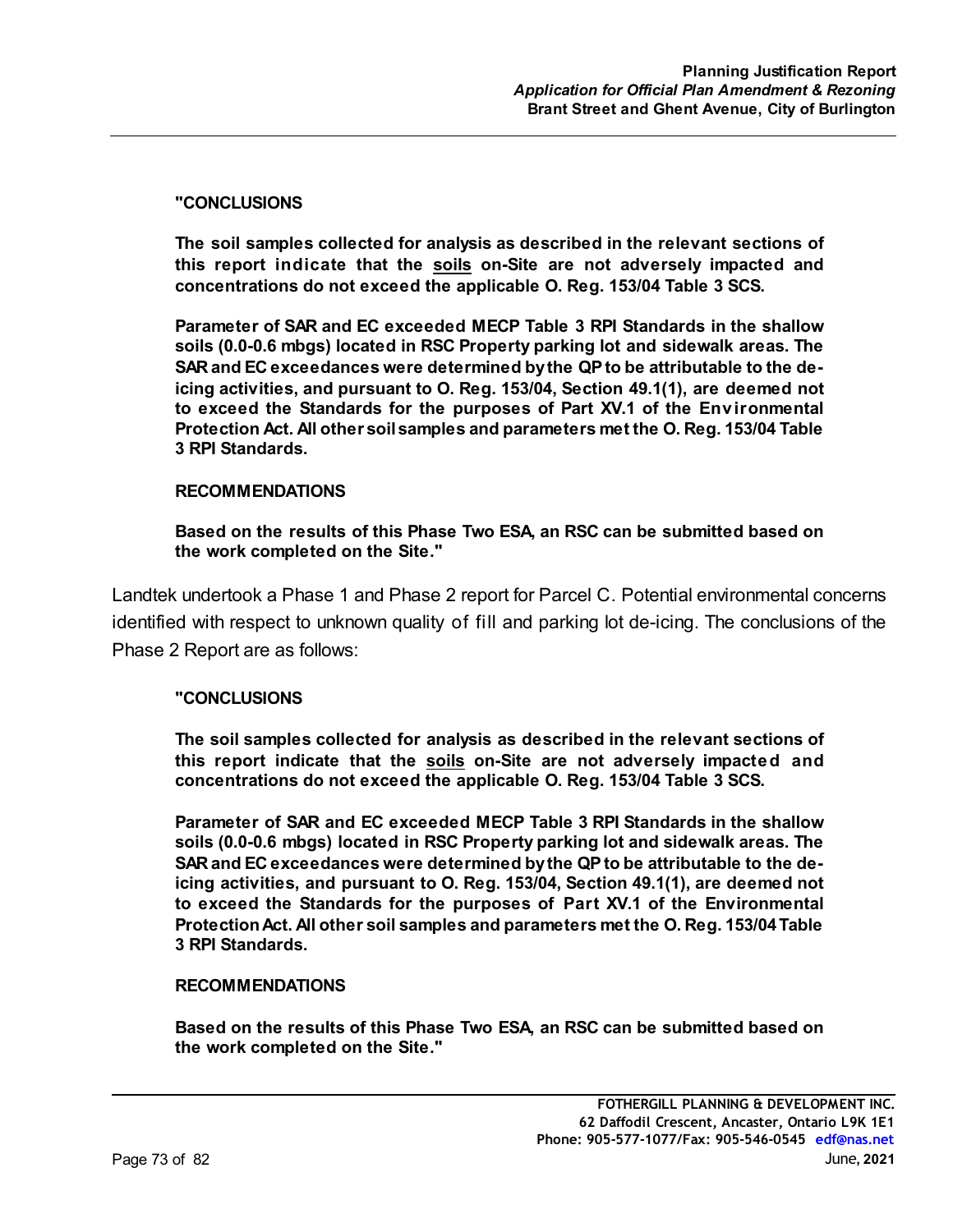## **7.7 Summary**

The proposed project helps to achieve intensification objectives of local, regional and provincial planning documents by introducing an exciting mixed use development in an area which is intended to accommodate mixed use intensification. The project takes advantage of the strategic location near the Burlington GO station and the Downtown Core Area of the City of Burlington. Once fully developed, those new residents who will be enjoying the lifestyle in these buildings will help further strengthen the function of both the GO station and the downtown area.

The ability of the proponent to complete such a significant land assembly program has allowed for the comprehensive design of all three corners that can be fully integrated with each other and with the community and provide a striking gateway feature to and from the downtown area.

The final design of the project was the product of a collaborative design exercise which implemented recommendations arising out of Pre-Consultation discussions with staff, contact with the neighbourhood, and input from the Burlington Urban Design Panel.

The proposal will make a significant contribution to the range and mix of housing in the downtown area and the Burlington community as a whole. Through further discussions and negotiations with the Region, opportunities exist for the provision of affordable housing for this project as has been implemented in other developments undertaken by the proponent. Care has been taken to protect rental housing which will be displaced by the proposed development.

The proposal is compatible and will be fully integrated into the existing community through the sharing of the benefits provided by ground floor commercial uses and by the generous public and private open spaces provided in the enhanced streetscapes, including special design features at the intersection of Brant and Ghent as well as the two privately owned publicly accessible parks being proposed.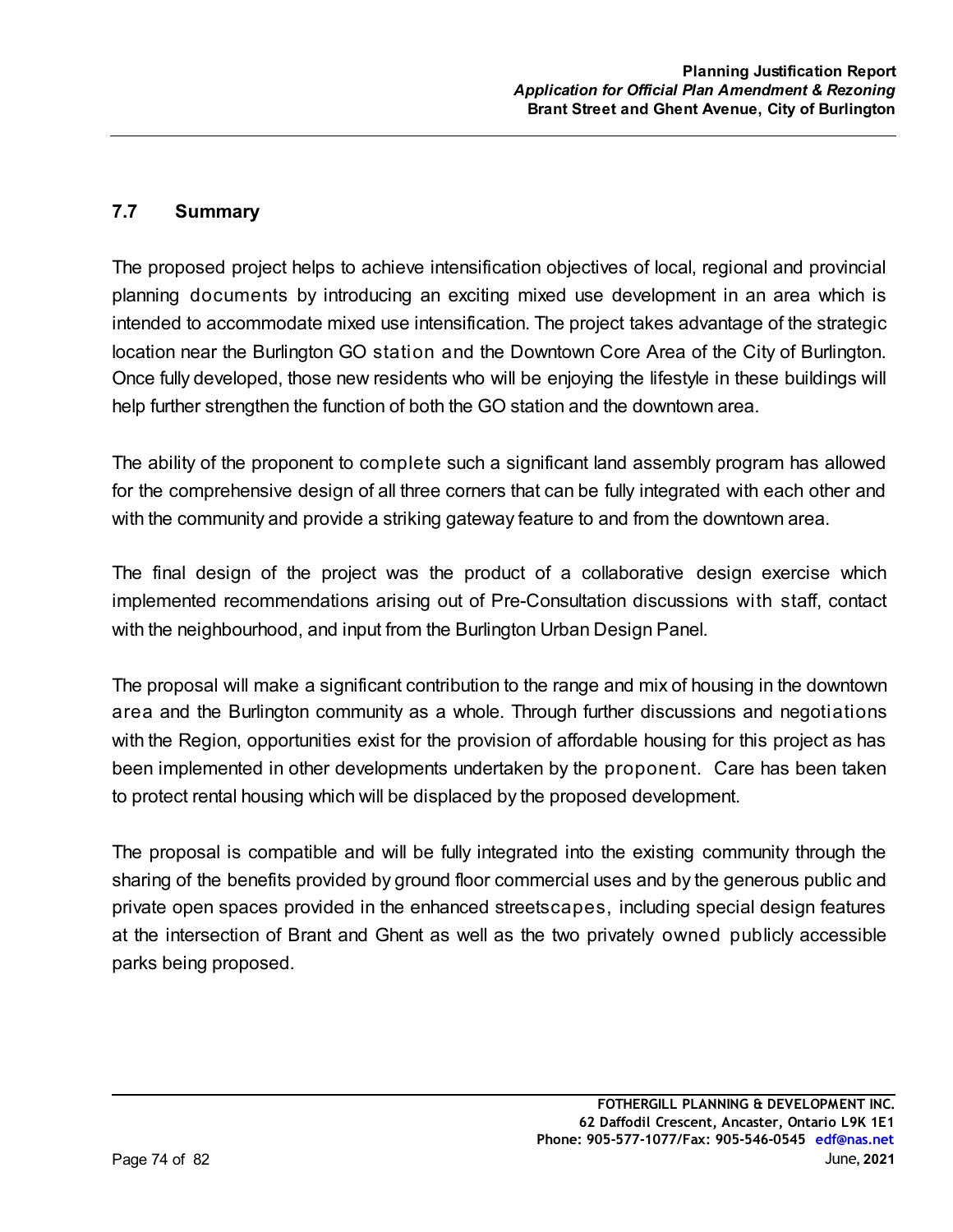The height and form of development is consistent with the direction provided in the newly adopted Official Plan which identifies height limits and very specific design parameters for the Upper Brant Precinct. This proposal is consistent with those provisions and from a design perspective, is generally consistent with the Urban Design Guidelines.

A series of detailed technical studies undertaken by the proponent has confirmed that the project, with appropriate mitigation, will not generate any adverse impacts, particularly with respect to matters related to shadow impact, noise, wind, or traffic.

The proposal can be accommodated with existing infrastructure and will not require any public funds to support the proposal.

The project will provide an attractive living environment with accessibility to a variety of community services, as well as access to both pedestrian and vehicular transportation networks. The development of this site for the proposed use is supported as conforming to sound planning principles and will contribute to the success of an evolving core area in downtown Burlington as well as the Major Transit Station Area.

This proposal will establish a strong and desirable precedent for further development projects in the downtown and within and adjacent to the Major Transit Station Area.

In my opinion, the proposal represents good planning.

## **7.8 Implementation - Modifications to Official Plan and Zoning Regulations**

## **7.8.1 Official Plan Amendment**

The modification proposed in this amendment application to increase the permitted height on the northwest and northeast corners from 6 storeys to 25, can be supported given the strategic location of the property.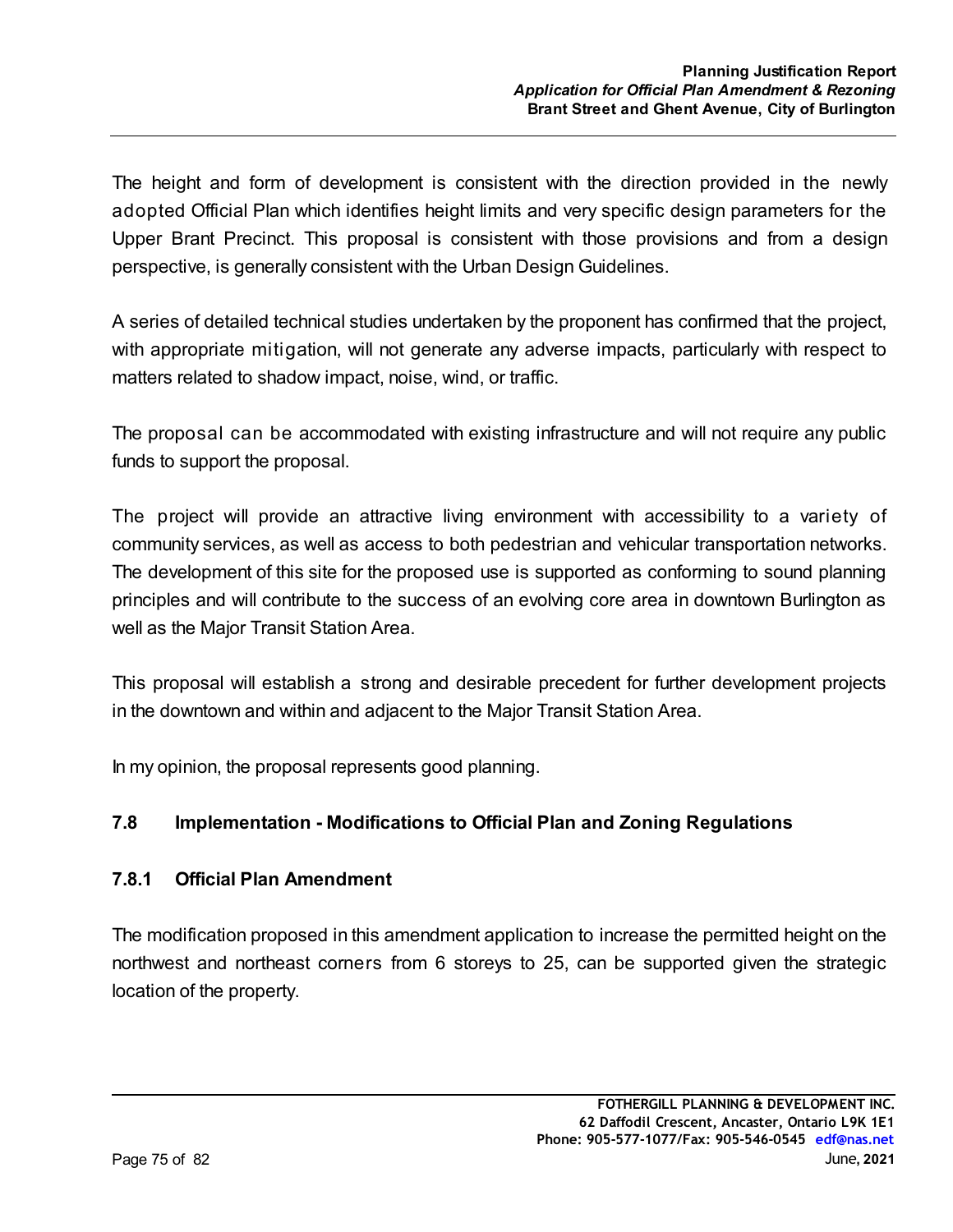As noted in the Planning Opinion in Part 7.0 of this Report, higher density is supported in that it helps to achieve intensification targets by focussing development in a high-rise precinct area such as that enjoyed by the subject property. Higher density is transit supportive and represents an efficient use of land within a high quality building which has been designed in accordance with the Tall Building Guidelines.

The establishment of higher density on the site is also consistent with Provincial policy directives to encourage transit supportive development in Urban Growth Centres in locations such as this which are well served by transit.

The increase in height from the current Official Plan can be supported given that this height is consistent with Council adopted Official Plan policies that arose out of two separate planning exercises. This additional height maximizes the ability of the site to achieve intensification targets and recognizes a strategic location on Brant Street between the downtown core area and the Fairview Street GO station.

This height helps the design elements of the building to comply with the Tall Building Guidelines in terms of tower floorplate and setbacks. The proposed height also helps achieve higher standards of urban design as outlined in the Urban Design Brief prepared by Graziani+Corazzo and contributes to the establishment of an important Gateway feature for those entering and leaving the downtown area.

The proposal is generally consistent with the policies in Section 8.1.1(3.8.1) that relate to the Upper Brant Precinct. This proposal can be implemented by applying the policies that relate to the Upper Brant Precinct to this site, subject to two minor adjustments.

1. Policy 8.1.1(3.8.1(b)) shall not apply to Parcel C.

Given the limited size of the building, it will not be possible to introduce commercial uses to the building which will remain solely used for residential purposes.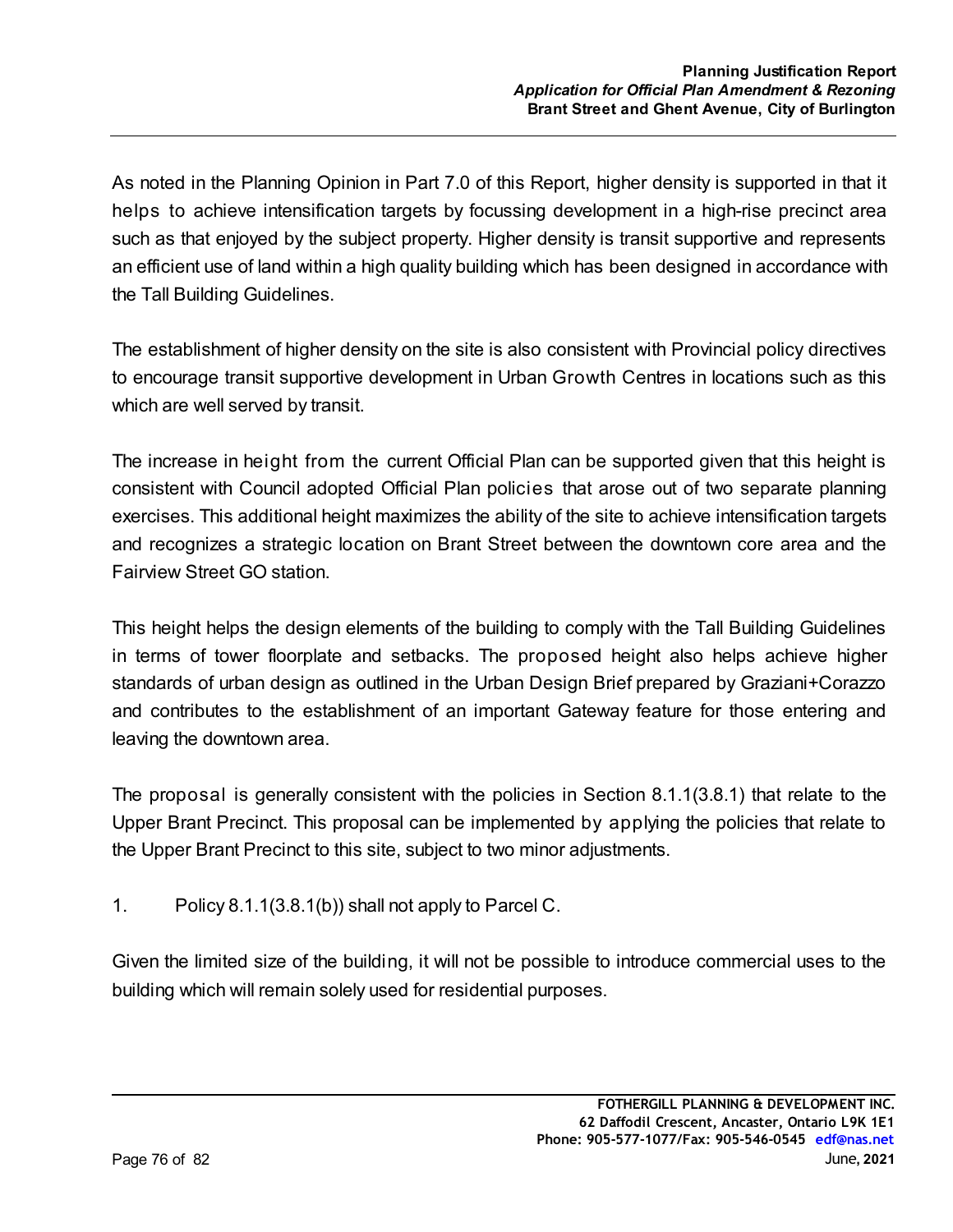### 2. Elimination of the last sentence in 8.1.1.(3.8.1) (c) which reads:

#### "**Residential lobbies/access** *should* **be located onside streets or at the rear of the building where feasible."**

This proposal includes lobby entrances facing Brant Street. This is intended to help animate the street and add to the functionality of the building as it relates to its surrounding environment. This element was also supported in comments from the Urban Design Panel.

#### **7.8.2 Zoning Regulations**

In order to implement the development proposal, it is necessary to remove the holding provision for Parcel A. Given that the holding provision was to ensure proper land assembly, the development application satisfies this requirement. Therefore, the holding provision should be removed.

There is a need to modify a number of the standard zone regulations for MXG identified in the Zoning Review Charts in Tables, 6, 7 and 8 of this report. The justification for the proposed increase in height and floor area ratio was outlined in the Planning Report and in Section 7.8.1 of this report. In addition, a number of setback provisions require modification, in part because of the fact that regulations are not consistent with current urban design standards which promote the location of the building closer to the street. It is important to note that these setbacks, together with other design elements of the building, are consistent with the Tall Building Guidelines which represent a current and acceptable standard of design excellence.

The reduction in parking for retail users and visitors represents a reasonable response to anticipated supply and demand factors affecting parking as outlined in Section 7.5.1 of this report.

Development on Parcels A and B are marginally deficient in terms of amenity areas being provided. In both cases, this is offset by the introduction of the POPS on Parcels A and B as well as the amenity areas that will be created at the street level including both public and private spaces on Brant and Ghent Avenue.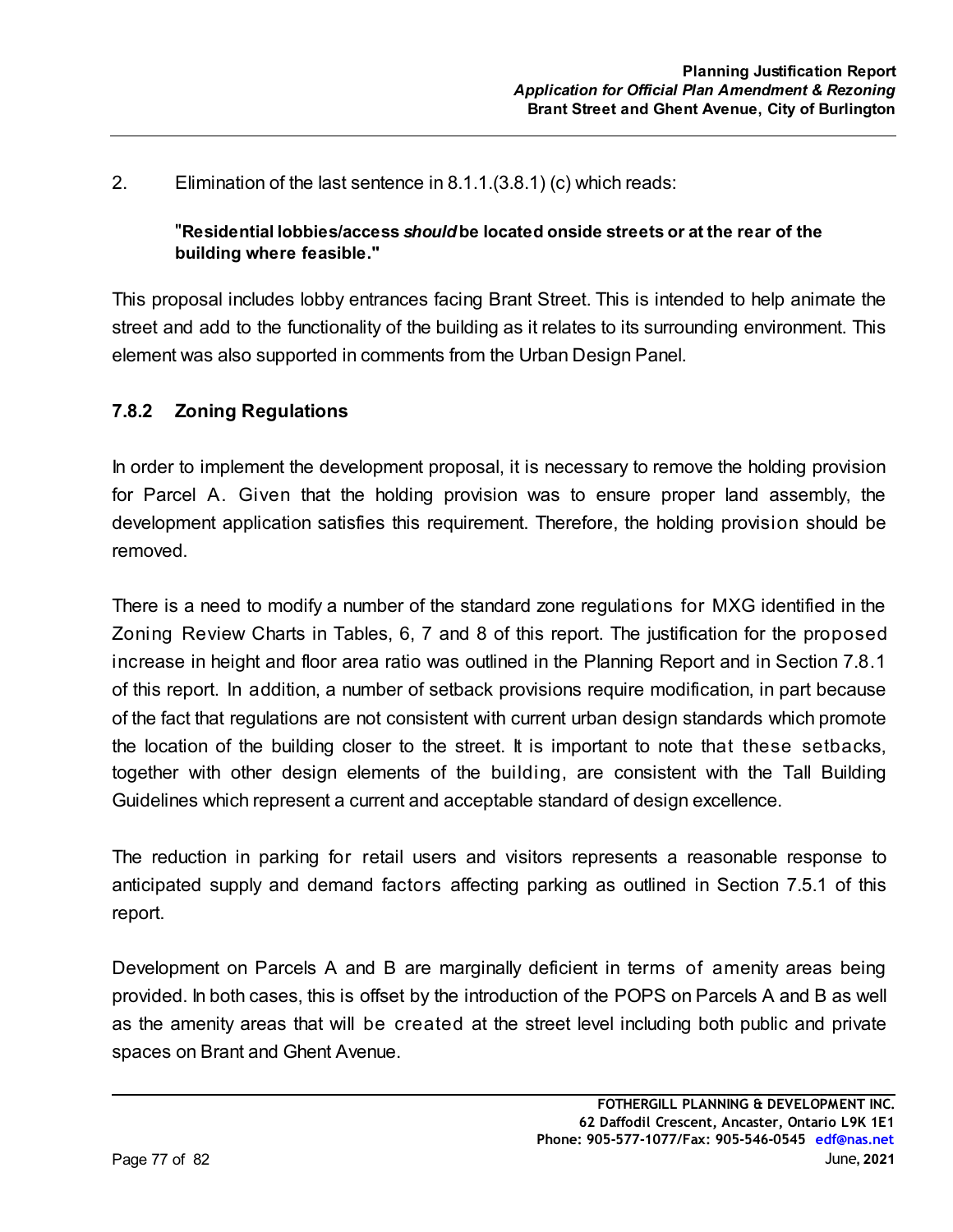Given the limited depth of the property on Parcel C, it is not possible to provide a landscape buffer to the existing residential development to the east. In order to compensate, it is suggested that opportunities be provided to those home owners immediately abutting the property to introduce plantings in their rear yards at the expense of the developer. It is important to note that the placement and design of the building complies with the 45 degree angle of plane measurement from the easterly property line.

# 8.0 RECOMMENDATIONS

## **8.1 Official Plan Amendment**

It is recommended that:

- 1. The City of Burlington Official Plan be amended by changing the Mixed Use Corridor General and Residential Medium Density designation in Schedule B to Mixed Use Intensification Area - Urban Centre for Parcels A, B, and C.
- 2. The City of Burlington Official Plan be amended by modifying the following policies in the Upper Brant Precinct:
	- (a) Policy  $8.1.1(3.8.1)(b)$  shall not apply to Parcel C.
	- (b) The last sentence in Policy 8.1.1(3.8.1(c) shall be deleted.
	- (c) Policy  $8.1.1(3.8.1)(g)$  shall be deleted.
	- (d) Policy 8.1.1(3.8.1)(e) should be modified to delete the reference to Policy 8.1.1(3.8.1)(g).

A copy of the proposed draft official plan amendment has been included with this report as Schedule 7.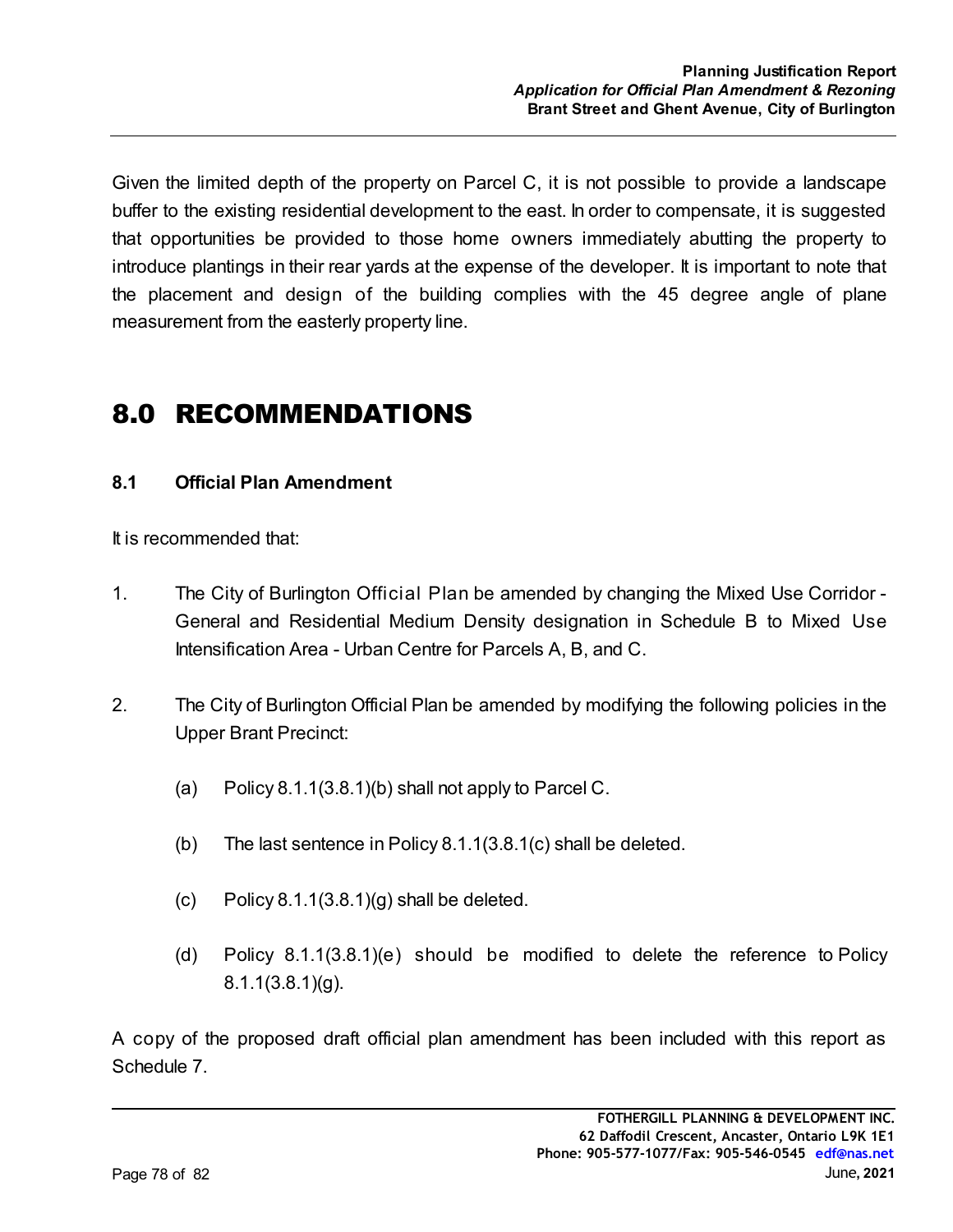### **8.2 Zoning By-law Amendment**

- 1. The Holding provision on Parcel A be lifted.
- 2. That a site specific zoning be established on each property to modify the standard MXG zone provisions in the following manner:

#### **(a) Parcel A**

| (i)               | Maximum setback on Ghent Avenue                    | 6 metres               |
|-------------------|----------------------------------------------------|------------------------|
| (ii)              | Minimum yard abutting residential zone floors 1-3  | 10 metres              |
| (iii)             | Minimum yard abutting residential zone floors 4-5  | 14 metres              |
| (iv)              | Minimum yard abutting residential zone floors 6+   | 14 metres              |
| (v)               | Maximum floor area ratio                           | 4.8:1                  |
| (v <sub>i</sub> ) | Minimum landscape buffer abutting residential zone | 3 metres               |
| (vii)             | Maximum building height                            | 25 storeys             |
| (viii)            | Minimum parking requirement                        | 1.2 spaces<br>per unit |
| (ix)              | Minimum amenity area                               | 9500 sq.m.             |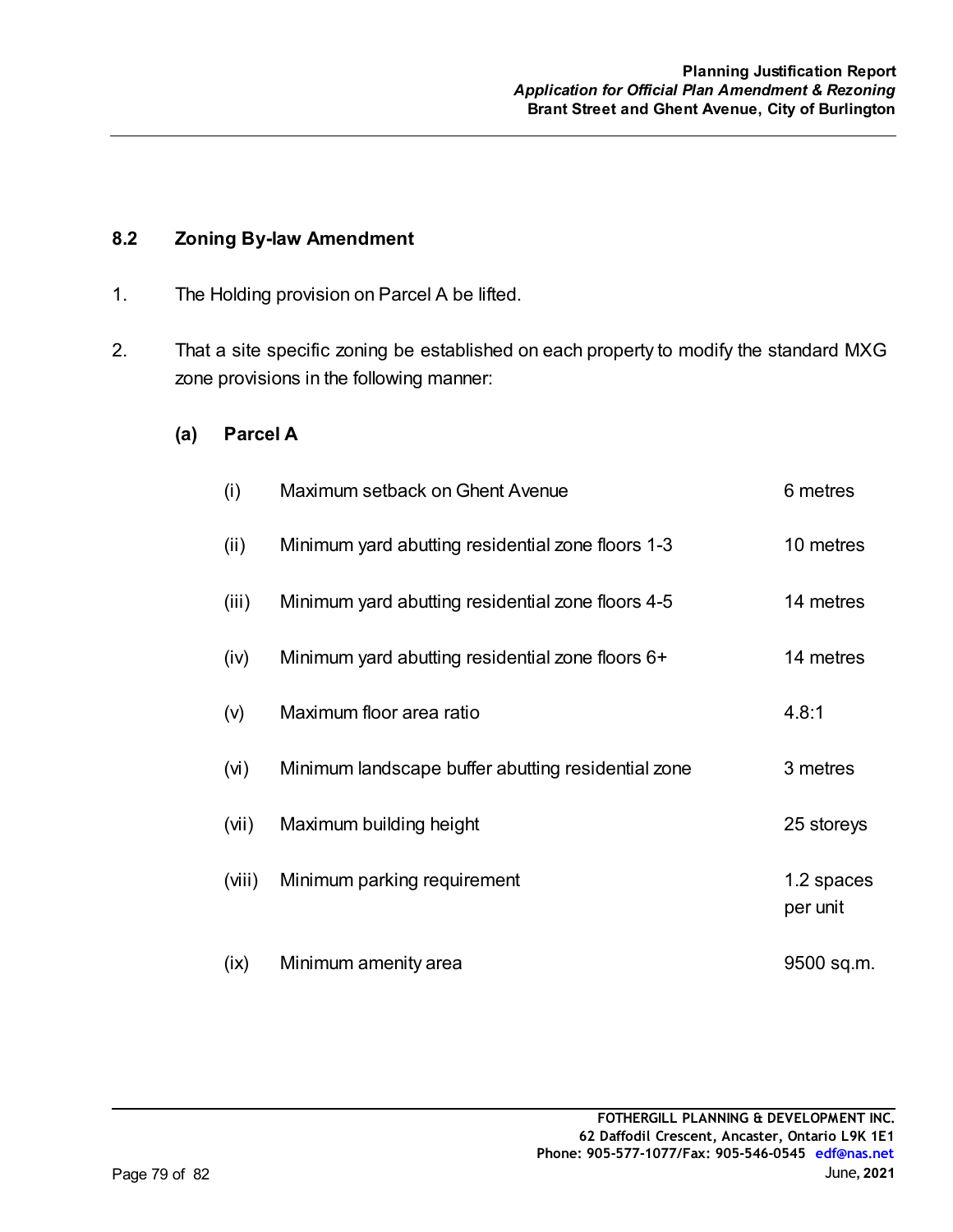## **(b) Parcel B**

|     | (i)               | Minimum yard abutting street (Brant Street)            | 0 metres               |  |  |
|-----|-------------------|--------------------------------------------------------|------------------------|--|--|
|     | (ii)              | Maximum floor area ratio                               | 3.7:1                  |  |  |
|     | (iii)             | Minimum landscaped area abutting street (Brant Street) | 0 metres               |  |  |
|     | (iv)              | Minimum landscape buffer abutting residential zone     | 2.7 metres             |  |  |
|     | (v)               | Maximum building height                                | 25 storeys             |  |  |
|     | (v <sub>i</sub> ) | Minimum parking                                        | 1.1 spaces<br>per unit |  |  |
|     | (vii)             | Minimum amenity area                                   | 7100 sq.m.             |  |  |
| (c) | <b>Parcel C</b>   |                                                        |                        |  |  |
|     | (i)               | Minimum yard abutting street (Brant Street)            | 0 metres               |  |  |
|     | (ii)              | Maximum floor area ratio                               | 2.9:1                  |  |  |
|     | (iii)             | Minimum landscaped area abutting street                | 0 metres               |  |  |
|     | (iv)              | Minimum landscape buffer abutting residential zone     | 0 metres               |  |  |
|     | (v)               | Maximum building height                                | 8 storeys              |  |  |
|     | (vi)              | Minimum parking requirement                            | 1.2 spaces per<br>unit |  |  |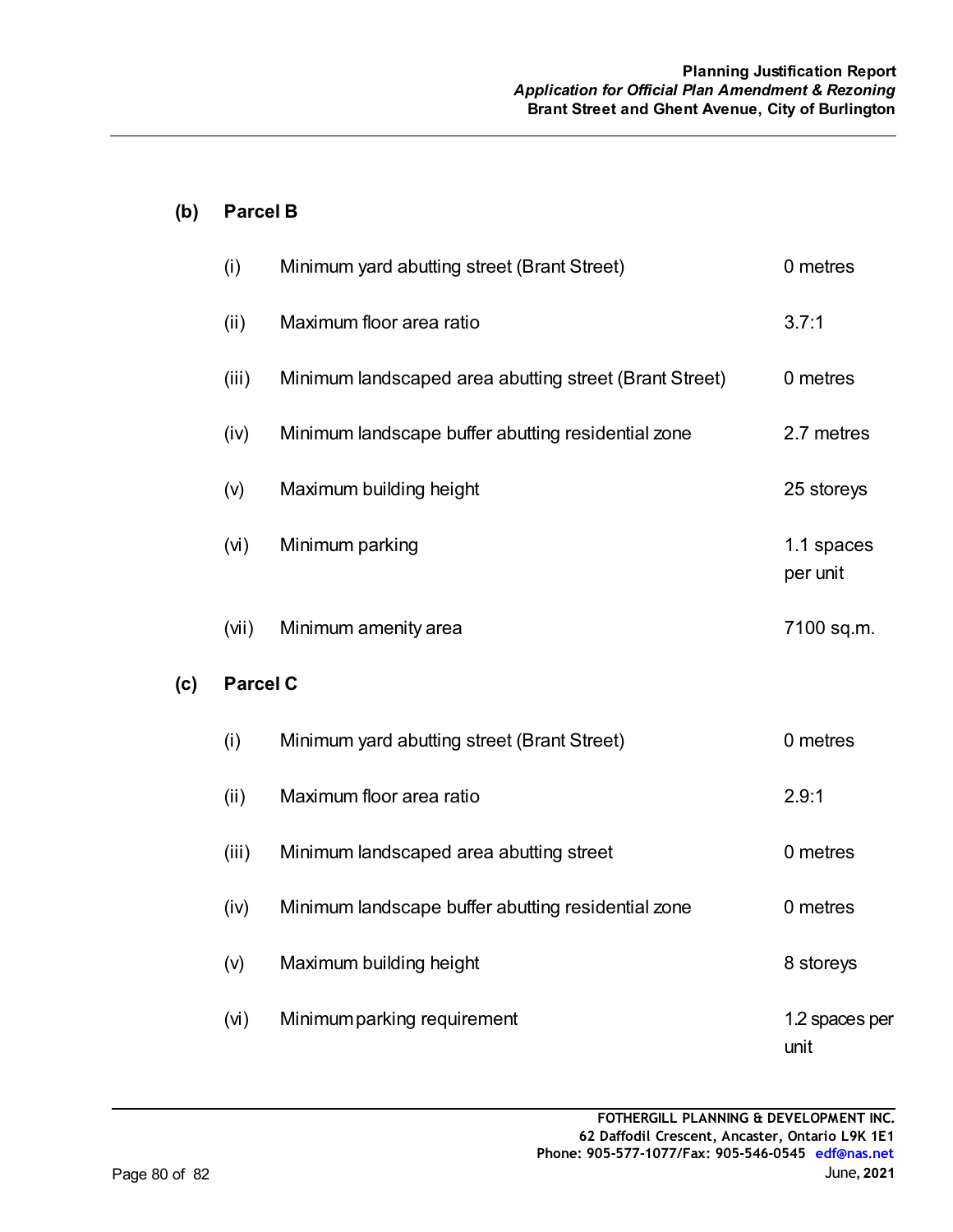A draft zoning by-law to implement the proposed development has been included with this report as Schedule 8. The draft by-law includes regulations which implement the above provisions. They have been drafted in such a way as to allow some flexibility as specific design details are further refined. This will minimize the need to consider variances to the by-law through the site plan and building permit stages.

# 9.0 Conclusions

- 1. The proposed infill project is consistent with and helps to achieve the overall urban growth objectives designed to encourage the development of complete communities in the Provincial Policy Statement, the Province of Ontario Growth Plan, the Official Plan for the Regional Municipality of Halton, and the Official Plan for the City of Burlington.
- 2. The proposed development will help to accommodate future growth anticipated for the City of Burlington which must be accommodated within the existing Urban Area.
- 3. The proposed development will offer an attractive living environment by providing needed housing opportunities which will contribute to the range and mix of housing in the community including opportunity to collaborate with the Region in the provision of affordable housing and the replacement of rental housing.
- 4. The proposed development will help strengthen the function of the downtown core area and the Major Transit Station Area.
- 5. The proposal will function in a manner which is both functionally and visually compatible with the existing residential community.
- 6. The ground level private and public pedestrian and open space areas will integrate the project with the existing community.